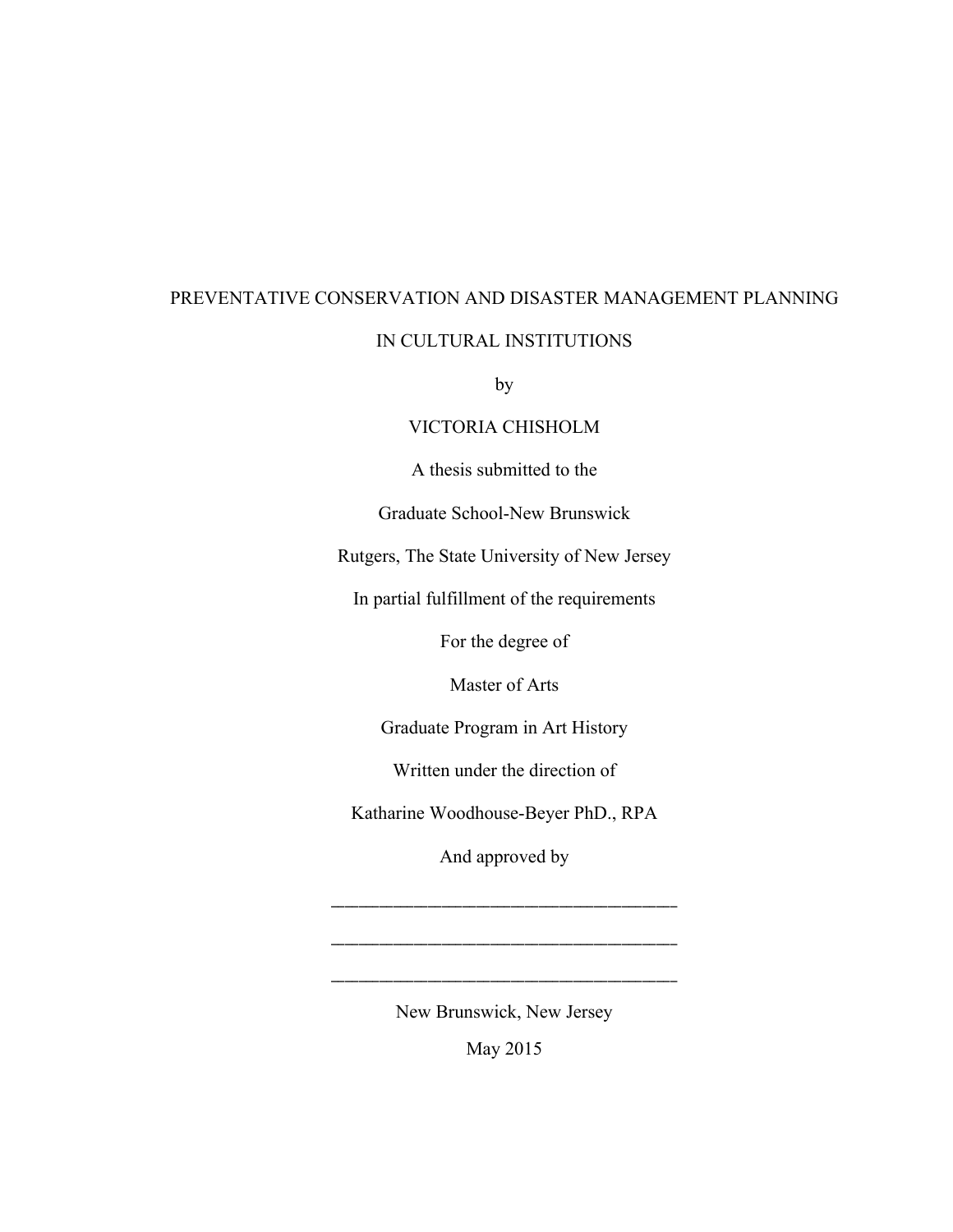#### ABSTRACT OF THE THESIS

#### Preventative Conservation and Disaster Management Planning in Museum & Cultural Institutions

#### by VICTORIA CHISHOLM

Thesis Director: Katharine Woodhouse-Beyer, PhD., RPA

This thesis discusses disaster risk management planning in museum and cultural institutions in the larger cultural heritage sector. Disaster risk management for cultural heritage is a field that grew out of preventative conservation philosophies. By looking at the history of the field of disaster risk management planning for cultural heritage and its roots in preventative conservation, key elements for developing institutional disaster risk management plans are explored. The intertwined fields share common goals and principles for safeguarding cultural treasures. Using the principles for safeguarding collection material, the thesis explores recent guidelines found on the international, national, and institutional level. Through the comparison of the international and national guidelines on disaster risk management strategy in the cultural heritage sector, along with institutional guidelines, one can formulate essential strategic elements for the development and implementation of disaster risk management plans for cultural heritage institutions. Three key areas of communication, awareness, and plan development are discussed in the conclusion of the thesis.

ii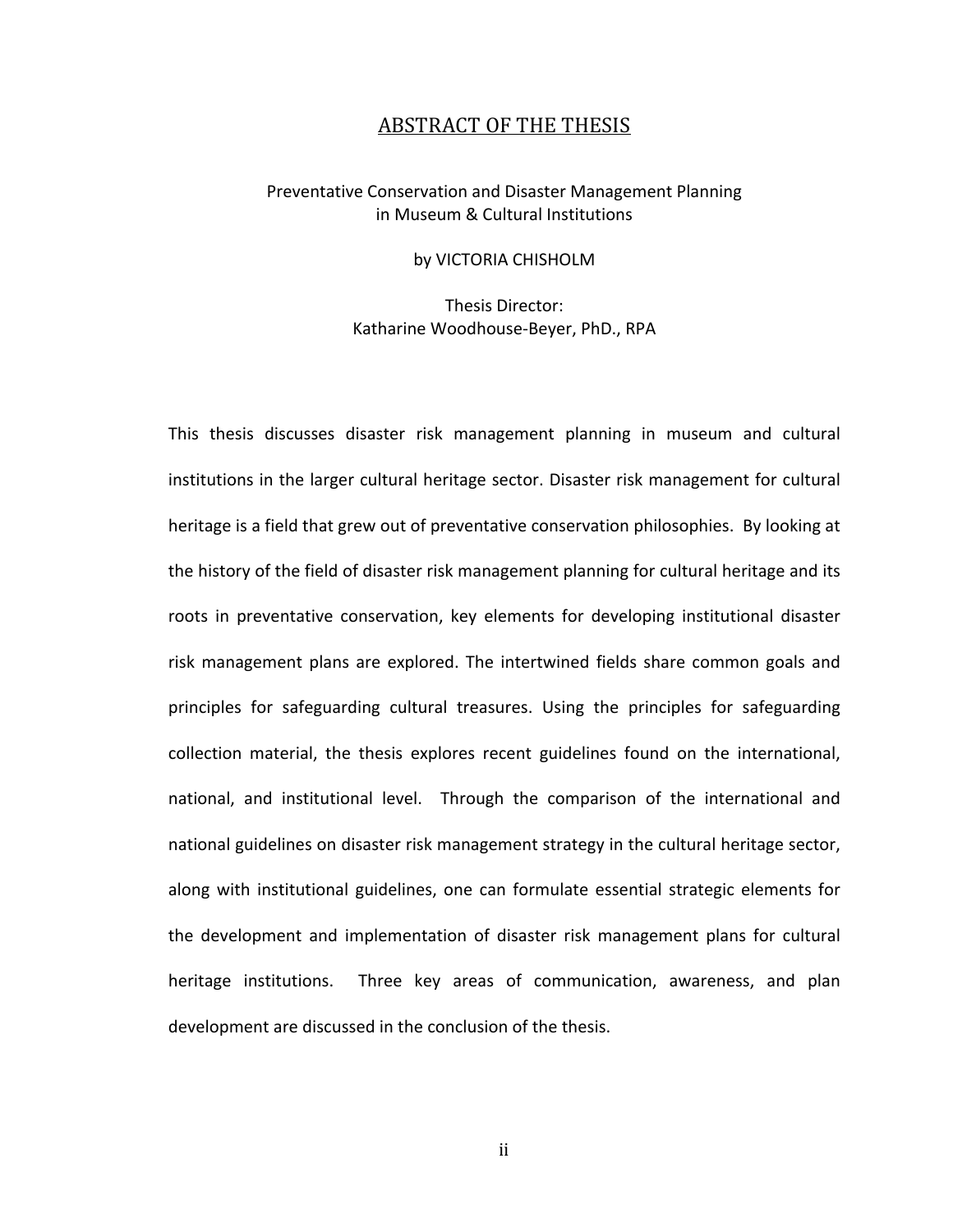## **Acknowledgements**

I would like to thank everyone who assisted me on this project, especially my thesis committee: Dr. Archer St. Clair Harvey, Michael Mills, MS, FAIA, and Dr. Katharine Woodhouse-Beyer, who served as my adviser.

I would also like to thank my supervisors at the various institutions where I have interned – those internship experiences have given me invaluable knowledge in the inner workings of cultural institutions on how to respond when the unexpected has occurred.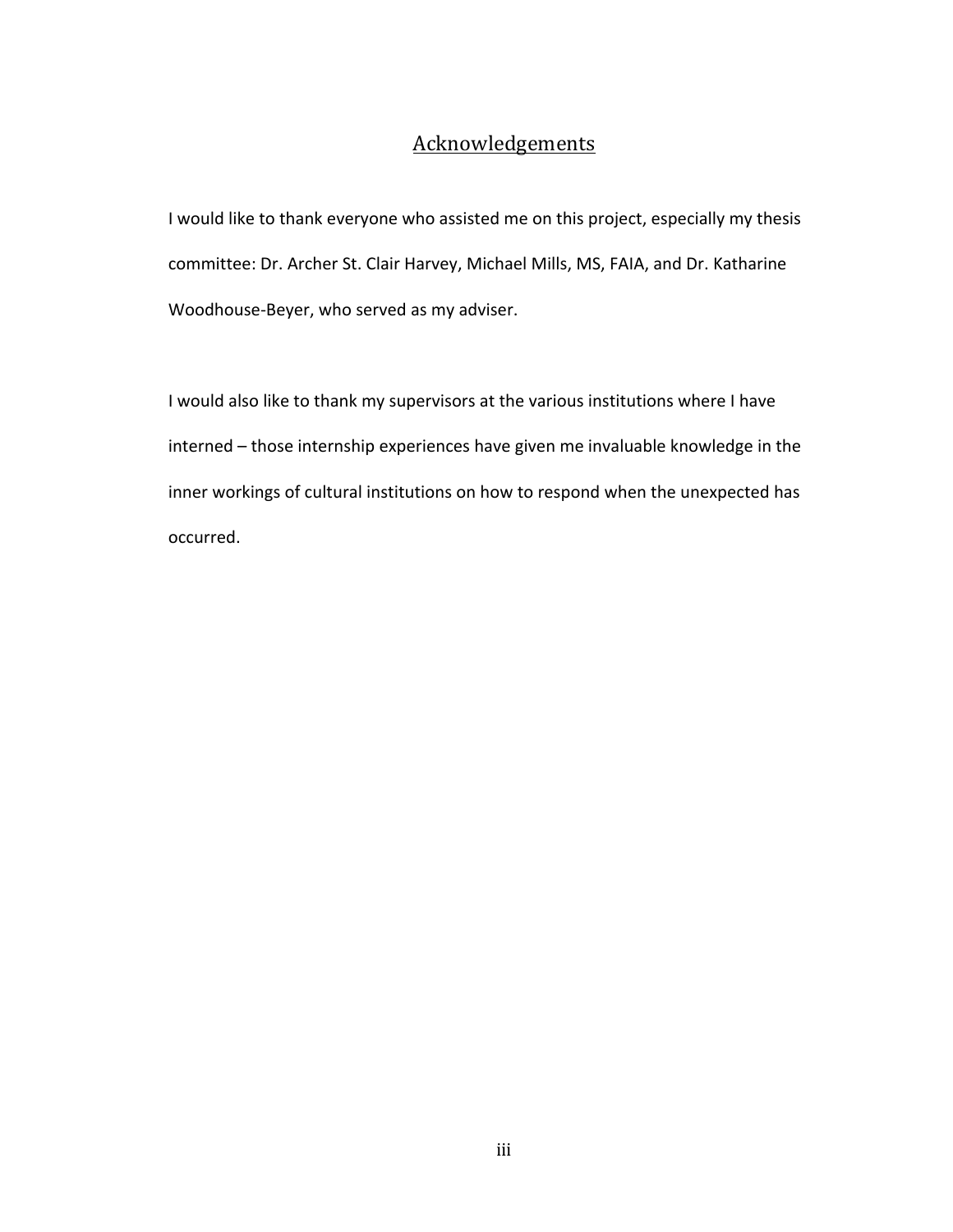# Table of Contents

| <b>ABSTRACT</b>                                                                                                                                                                                                                                   | ii                                         |
|---------------------------------------------------------------------------------------------------------------------------------------------------------------------------------------------------------------------------------------------------|--------------------------------------------|
| <b>ACKNOWLEDGEMENTS</b>                                                                                                                                                                                                                           | iii                                        |
| <b>INTRODUCTION</b><br><b>KEY TERMS</b><br>A. MUSEOLOGY TERMS<br><b>B. DISASTER RISK MANAGEMENT TERMS</b>                                                                                                                                         | 1<br>$\overline{4}$<br>$\overline{4}$<br>6 |
| <b>CHAPTER 1: A BRIEF HISTORY OF PREVENTATIVE CONSERVATION</b>                                                                                                                                                                                    | 11                                         |
| <b>CHAPTER 2: THE DEVELOPMENT OF DISASTER RISK MANAGEMENT IN THE</b><br><b>TWENTIETH CENTURY</b>                                                                                                                                                  | 19                                         |
| <b>CHAPTER 3: RISK ASSESSMENT &amp; DISASTER RISK MANAGEMENT STRATEGY</b><br>THE TEN AGENTS OF DETERIORATION<br>PHASES OF DISASTER RISK MANAGEMENT PLANNING<br>A. PHASE I: PREPAREDNESS<br><b>B. PHASE II: RESPONSE</b><br>C. PHASE III: RECOVERY | 27<br>29<br>41<br>41<br>45<br>46           |
| <b>CHAPTER 4: INTERNATIONAL GUIDELINES FOR DISASTER RISK MANAGEMENT</b>                                                                                                                                                                           | 49                                         |
| <b>CHAPTER 5: NATIONAL GUIDELINES FOR DISASTER RISK MANAGEMENT</b><br>A. FEDERAL EMERGENCY MANAGEMENT AGENCY<br><b>B. NATIONAL PARK SERVICE</b><br>C. AMERICAN ALLIANCE OF MUSEUMS                                                                | 61<br>61<br>66<br>69                       |
| <b>CHAPTER 6: INSTITUTIONAL GUIDELINES FOR DISASTER RISK MANAGEMENT</b><br>A. MUSEUM OF MODERN ART<br>B. CONSERVATION CENTER FOR ART AND HISTORIC ARTIFACTS                                                                                       | 72<br>72<br>75                             |
| <b>CONCLUSION</b>                                                                                                                                                                                                                                 | 79                                         |
| <b>BIBLIOGRAPHY</b>                                                                                                                                                                                                                               | 84                                         |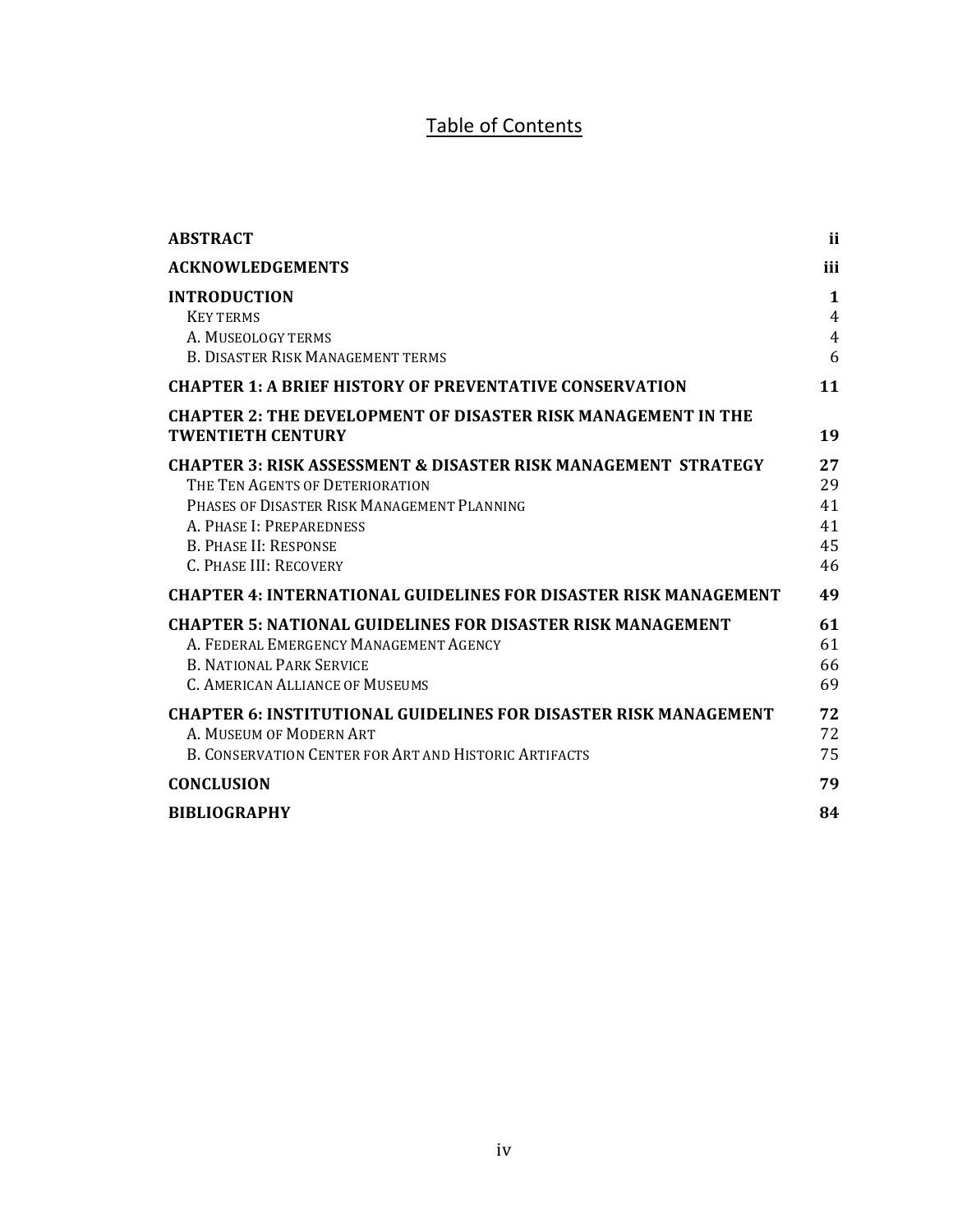### **Introduction**

Museums serve as depositories of works of art and movable cultural heritage. The collections consist of those elements that are on display for public view and those that are out of sight in storage. No matter where the objects are housed in the museum, there are certain parameters that museum professionals can take to care for the collection. This care consists of ensuring the safety of the materials from everyday wear, as well as protecting collections against a rare or unexpected event, all of which falls under the umbrella of preventative conservation.

The American Institute for Conservation (AIC) defines preventative conservation as "the mitigation of deterioration and damage to cultural property through the formulation and implementation of policies and procedures." $1$  Museum collections can face threats from a variety of sources – both internal and external. The most common threats are known as "The Ten Agents of Deterioration", a concept defined by Stefan Michalski and Robert Waller, and include: vandalism, fire, pollutants, light, and temperature, among others. $^2$  These factors are not all of the threats that collections face, but can be used by an institution as a framework for preventative conservation measures.! ! Although! some! of! the! agents! of! deterioration! are! not! completely! preventable, many can be hindered through preventative conservation practices, greatly

<sup>&</sup>lt;sup>1</sup> "Definitions of Conservation Terminology," AIC: American Institute for the Conservation of Historic and Artistic Works, accessed 2013, http://www.conservation-us.org/aboutconservation/definitions#.VAN8ZUhRE7A.

<sup>&</sup>lt;sup>2</sup> "Ten Agents of Deterioration," Canadian Conservation Institute, accessed November 2013, http://www.cci-icc.gc.ca/caringfor-prendresoindes/articles/10agents/index-eng.aspx .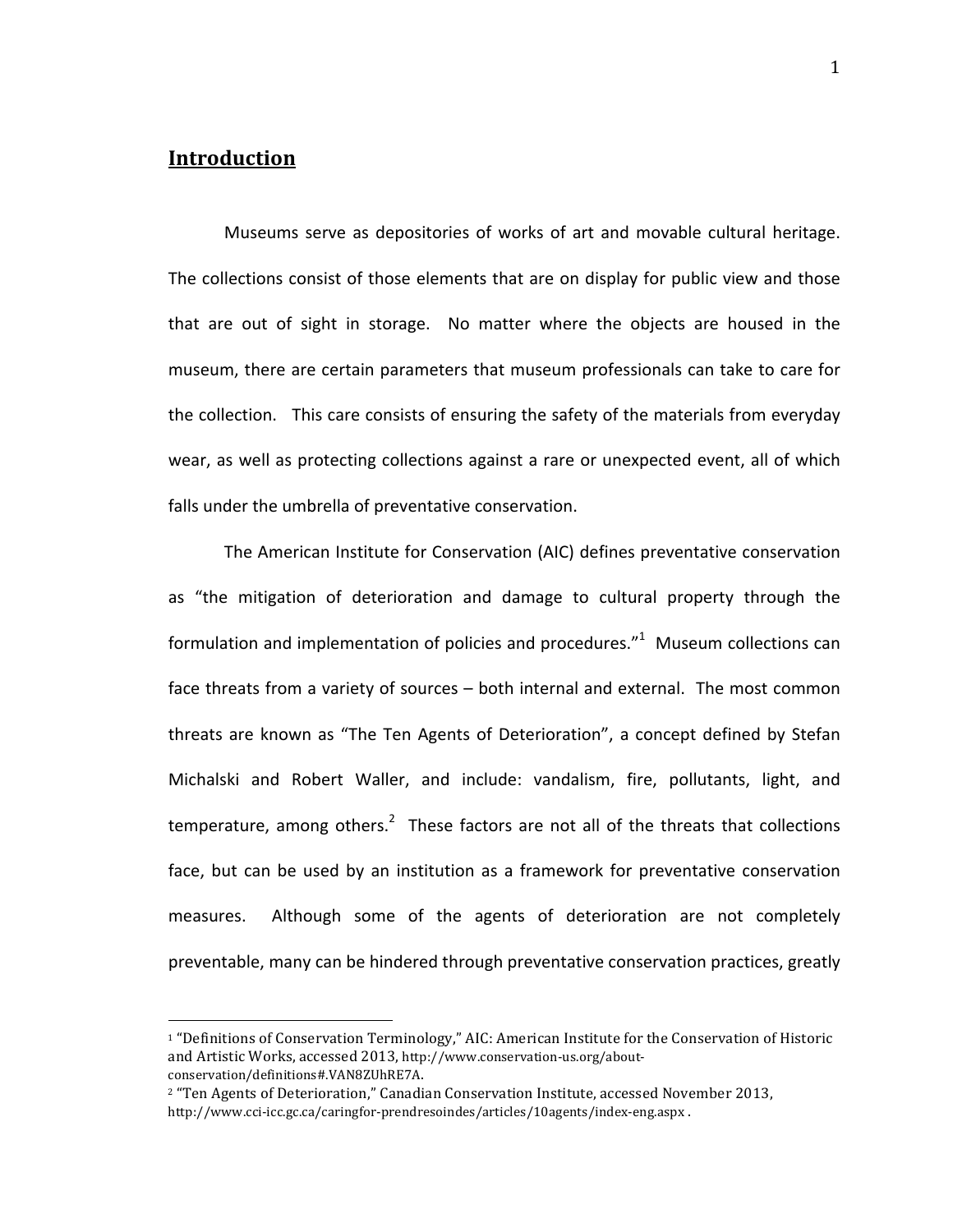extending the life of the collection. The measures cover a variety of institutional practices that focus on safeguarding the collections, such as limiting the exhibition's exposure to light, monitoring the collection's environment, and establishing proper storage spaces. These ten agents can also be used to establish a risk and disaster management plan, which is a key element in preventative conservation practice in the collections care environment. This risk and disaster management plan will identify potential threats to collections and establish a procedure to respond to such threats if an event occurs.

In recent years, the phrase "disaster management planning" has gained more prominence as the need of proper disaster management plans in museum and heritage sites has become increasingly apparent as the world experiences violent weather patterns and the effects of other natural and cultural disasters.<sup>3</sup> The 2010 earthquake in Haiti, the 2011 tsunami/nuclear disaster in Japan, and the recent events of the "Arab" Spring" which have given rise to ongoing violence and vandalism in Egypt and other countries in the region since the end of 2010, are just some of the events affecting cultural heritage that have gained international attention in the last decade. One never knows when an emergency situation may take place, and advance planning can save precious minutes when the situation does strike. Learning more about disaster and risk planning is an important skill to develop when working with the care and preservation of art and artifacts.

<sup>&</sup>lt;sup>3</sup> Nimal de Silva, "Preparing and Response for Cultural Heritage Disasters in Developing Countries," in Cultural Heritage Disaster Preparedness and Response, International Symposium Proceedings, Salar Jung Museum, Hyderabad, India, 23-27 November 2003, (Paris: ICOM, 2003), 225.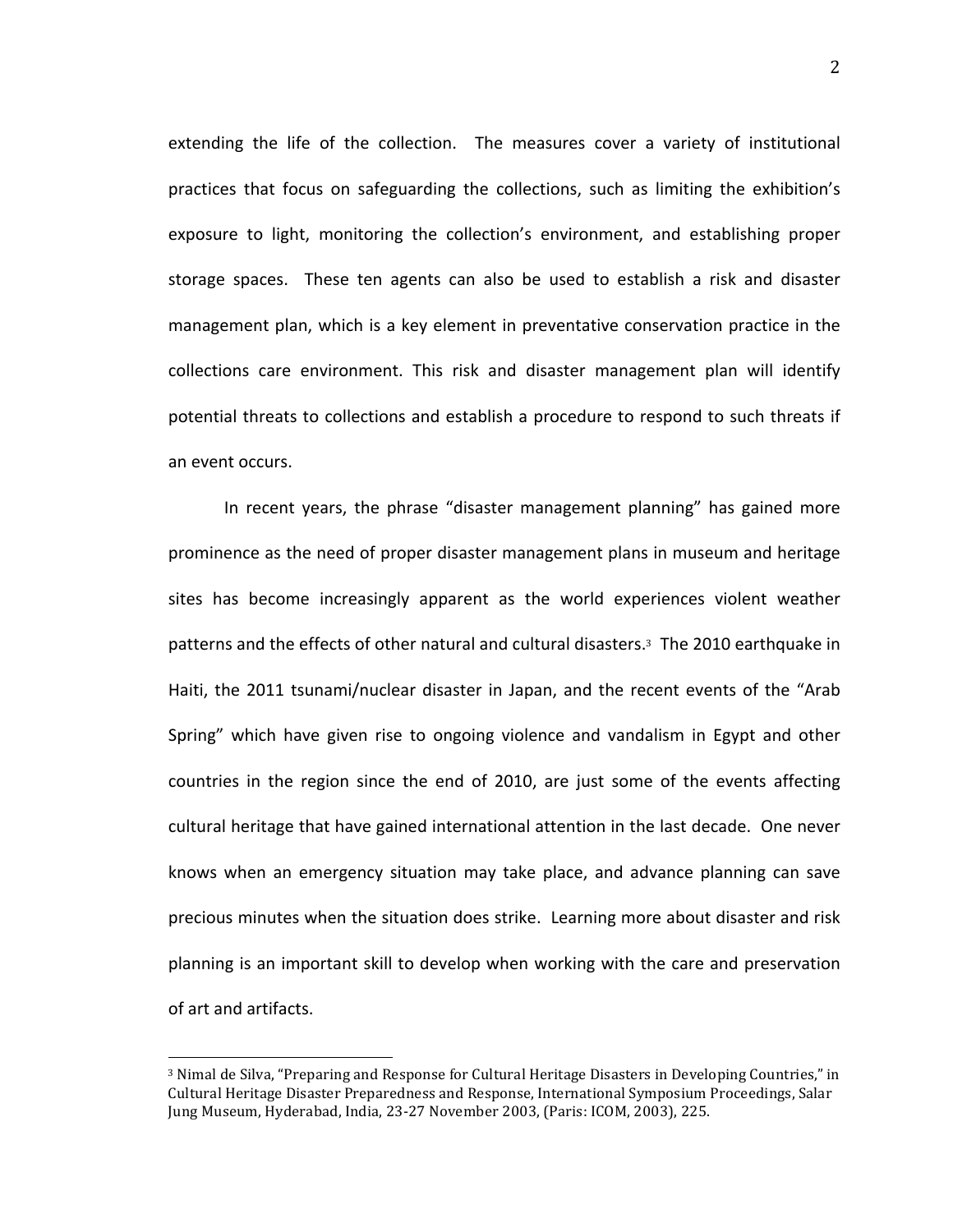This thesis discusses the aspects of preventative conservation and disaster management planning that can be best utilized to safeguard museum collections in dayto-day operations and in times of emergencies. This will be done by looking at the intertwined nature of the fields of disaster risk management and preventative conservation in the cultural heritage sector. By first exploring how the disaster risk management grew out of preventative conservation practices through the discussion of past philosophies and major disaster events of the past century, the basic principles and goals of disaster risk management in cultural institutions can be established. Using these principles, the thesis will then explore basic guidelines on the international, national, and cultural institutional levels that are followed by cultural institutions and museums. Comparing these guidelines while keeping in mind the goals of disaster risk management and preventative conservation measures will highlight common recommendations for "best practices." Disaster management planning and preventative conservation are key aspects to collection care and by looking into the common guidelines one can formulate essential strategic elements for the development and implementation of disaster risk management plans for cultural heritage institutions.

As with any discussion, the terminology of the field can be unique. There may also be multiple interpretations for a single term. For this reason, this thesis will first establish the definitions of a several key terms.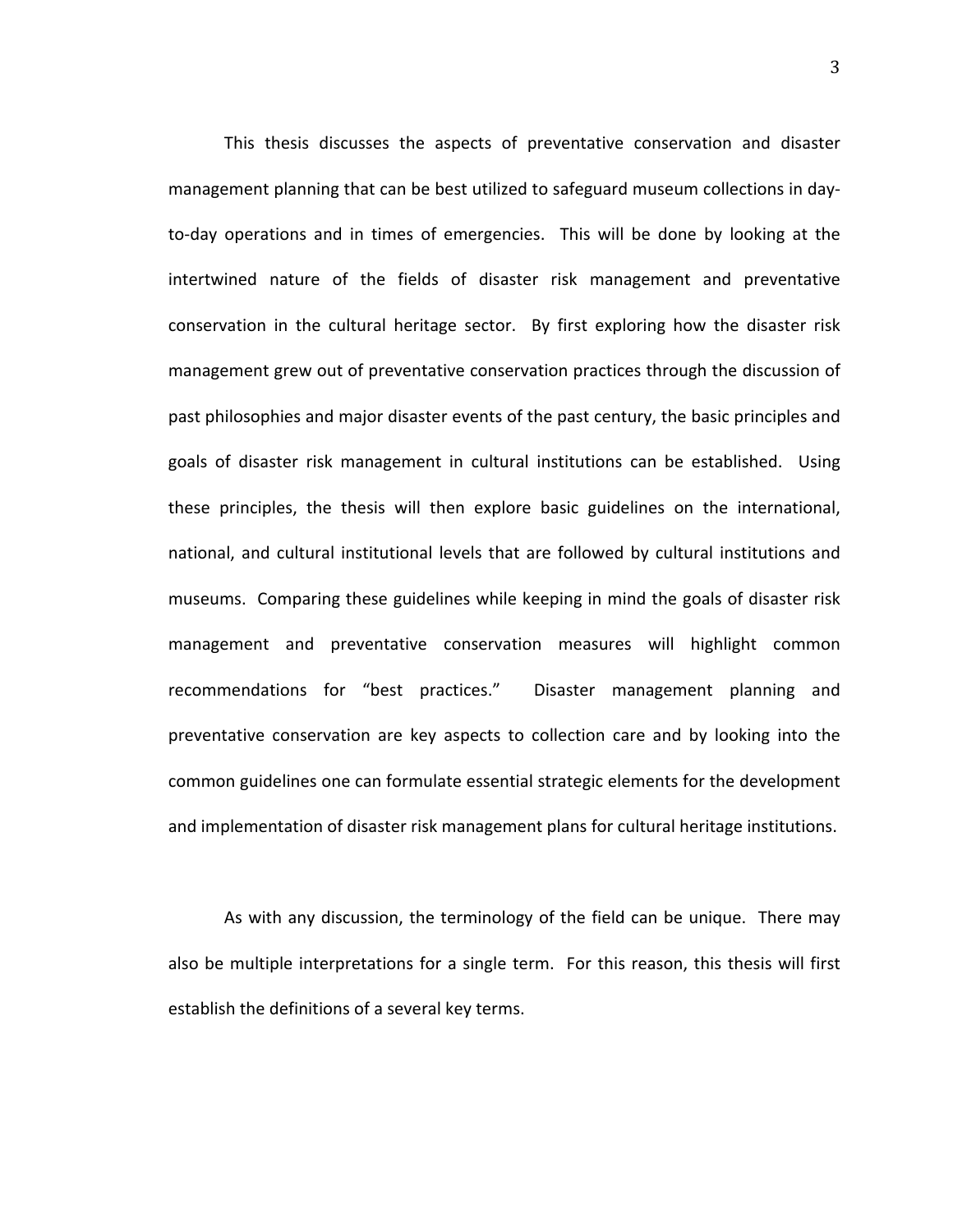#### *Key\$terms*

#### *A.\$Museology\$terms*

Throughout this thesis, the terms "museum" and "cultural institution" will be used interchangeably to describe museums, archives, libraries, and other centers of cultural material. Though the definition of a museum has evolved over time, the International Council of Museums (ICOM) and the United Nations Educational, Scientific and Cultural Organization (UNESCO) currently define museums as:

> a non-profit making, permanent institution in the service of society and its development, and open to the public, which acquire, conserve, research, communicate and exhibit, for purposes of study, education and enjoyment, material evidence of people and their environment.4

Or, as UNESCO succinctly states, museums are "cent[ers] for conservation, study and reflection on heritage and culture."<sup>5</sup> Museums and other cultural institutions act as guardians to the world's heritage, and hold a vast collection of material culture. Within the bowels of these structures sits a wealth of artifacts, which can tell anything about the history of a people to the story of technological progress. These cultural institutions can serve to educate one about natural history, other cultures, or act as archives of historical documents. They can showcase world-class fine arts

<sup>&</sup>lt;sup>4</sup> "Development of the Museum Definition according to ICOM Statutes (2007-1946)," ICOM, last modified January 2009,

http://archives.icom.museum/hist\_def\_eng.htmlhttp://archives.icom.museum/hist\_def\_eng.html.

<sup>&</sup>quot;Museums," UNESCO, accessed December 2013, http://portal.unesco.org/culture/en/ev.php-URL ID=35032&URL DO=DO\_TOPIC&URL\_SECTION=201.html .

<sup>&</sup>lt;sup>5</sup> "Museums," UNESCO.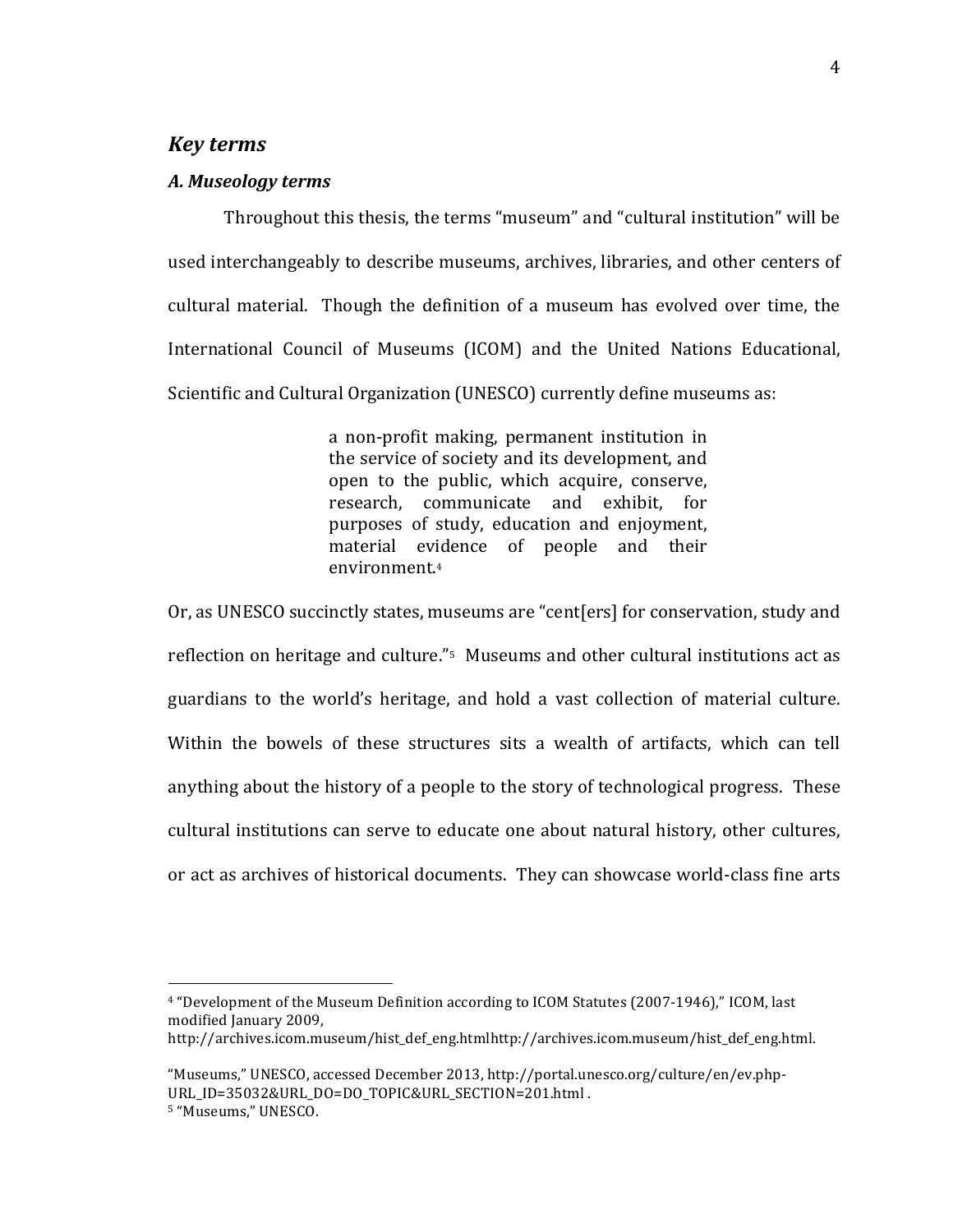or introduce children to the science around them. Each museum has a purpose, which is reflected through its exhibitions of these specialized collections.

The objects and works found in a museum are referred to as a museum's "collection," and those that are on display for the education of the visitors are but one part of the institution's total collection. Museum collections are often split into different categories, such as permanent or temporary. The temporary collection consists of objects that are on loan to the institution – both long term and short term. During the length of the loan, the museum is responsible for the care and upkeep of the artifacts. The extent of the care varies with each loan, as the institutions involved create lending agreements pertaining to the object's treatment and display.<sup>6</sup>

The other type of collection is the museum's permanent collection. These are objects that the museum has acquired through donation, purchase or fieldwork and now owns.<sup>7</sup> The permanent collection can further be divided into display, storage, and research collections.<sup>8</sup> The display collection is often the most "valuable" or significant, as the objects on display are the ones that the visitor will see. These objects on exhibition serve as ambassadors for the museum's functions and will often draw in visitors. The collection in storage is often the most extensive. These objects can be rotated with pieces on display, but while in storage they are often kept in permanent housing locations. The research collection consists of the objects

<sup>&</sup>lt;sup>6</sup> Tim Ambrose and Crispin Paine, *Museum Basics*, (New York: Routledge, 2006), 144.

<sup>&</sup>lt;sup>7</sup> Ambrose and Paine, *Museum Basics*, 135.

<sup>&</sup>lt;sup>8</sup> Hanna Szczepanowska, Conservation of Cultural Heritage: Key Principles and Approaches, (New York: Routledge, 2013), 5.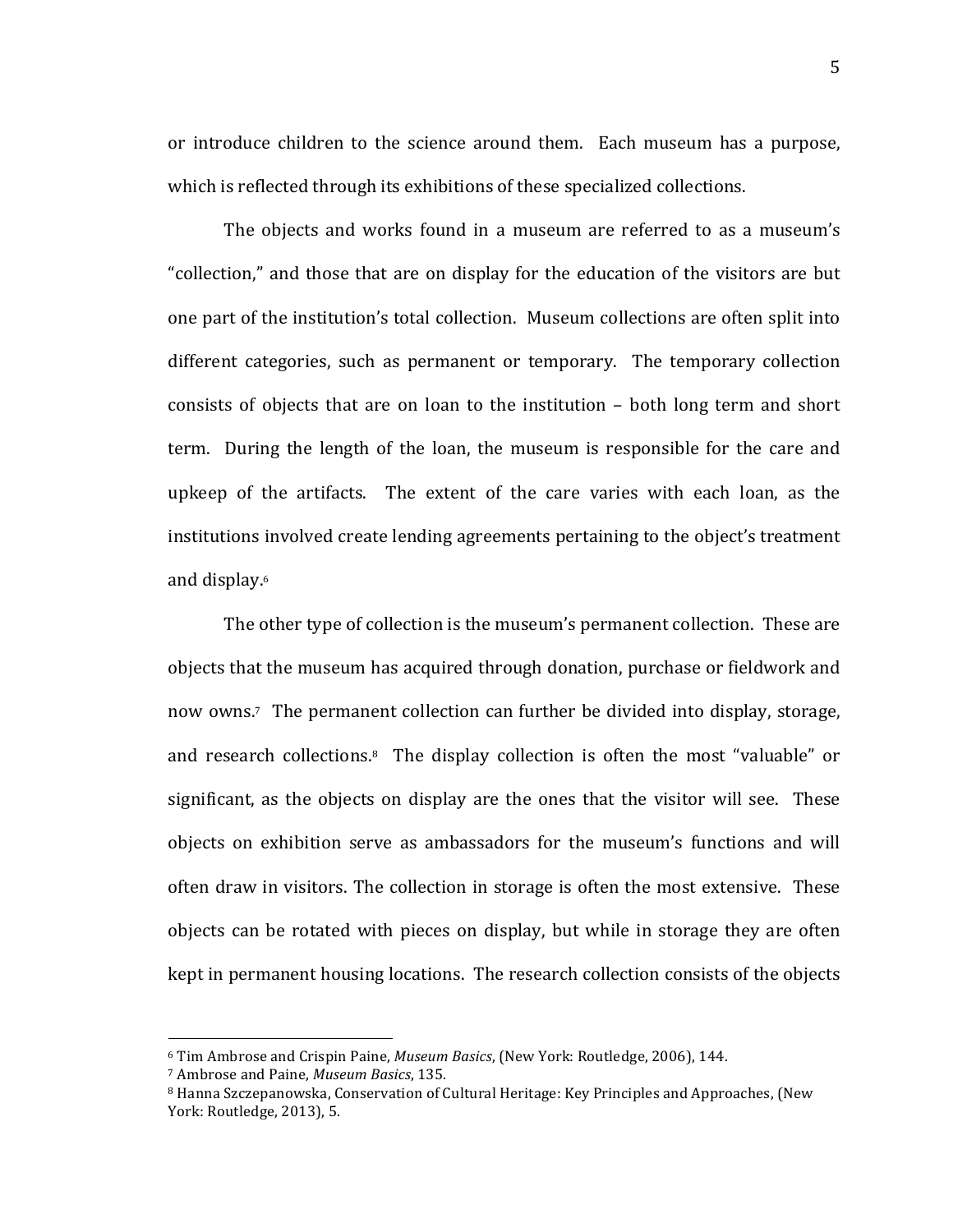that scholars or classes may use. These objects are often handled more than those on display or in storage collections, creating more wear than other objects in the museum may experience.<sup>9</sup> All of the material found in a museum collection is relevant to the institution's function and for the information they convey. The objects found within the museums are links to the past as well as the traditions and cultures from which they originated. The continued existence of the heritage objects is maintained in part through the conservation measures taken by the institutions, which has helped to shape modern conservation and preventative conservation practices.

#### *B.\$Disaster\$Risk\$Management\$terms*

When exploring the subject of disaster risk management, one of the first issues to confront is the definition of a disaster. According to the 2009 *Global Assessment Report on Disaster Risk Reduction* by the United Nations International Strategy for Disaster Risk Reduction (UNISDR), the number of disasters around the world has been increasing.<sup>10</sup> In recent years, this has been seen in the strength and destruction of storms and physical phenomena, which have affected the east coast of the United States. In 2005, Hurricane Katrina devastated the gulf region of the country as the world watched on television. In 2011, a rare earthquake was recorded all along the eastern seaboard after seismic activity was registered in Virginia. And on October 29, 2013, Hurricane Sandy swept through the northeastern United States, causing

 $9$  ibid

<sup>&</sup>lt;sup>10</sup> UNISDR, International Strategy for Disaster Risk Reduction. Global Assessment Report on Disaster Risk Reduction: Risk and Poverty in a Changing Climate, (Manama, Kingdom of Bahrain: Oriental Press, 2009), 19.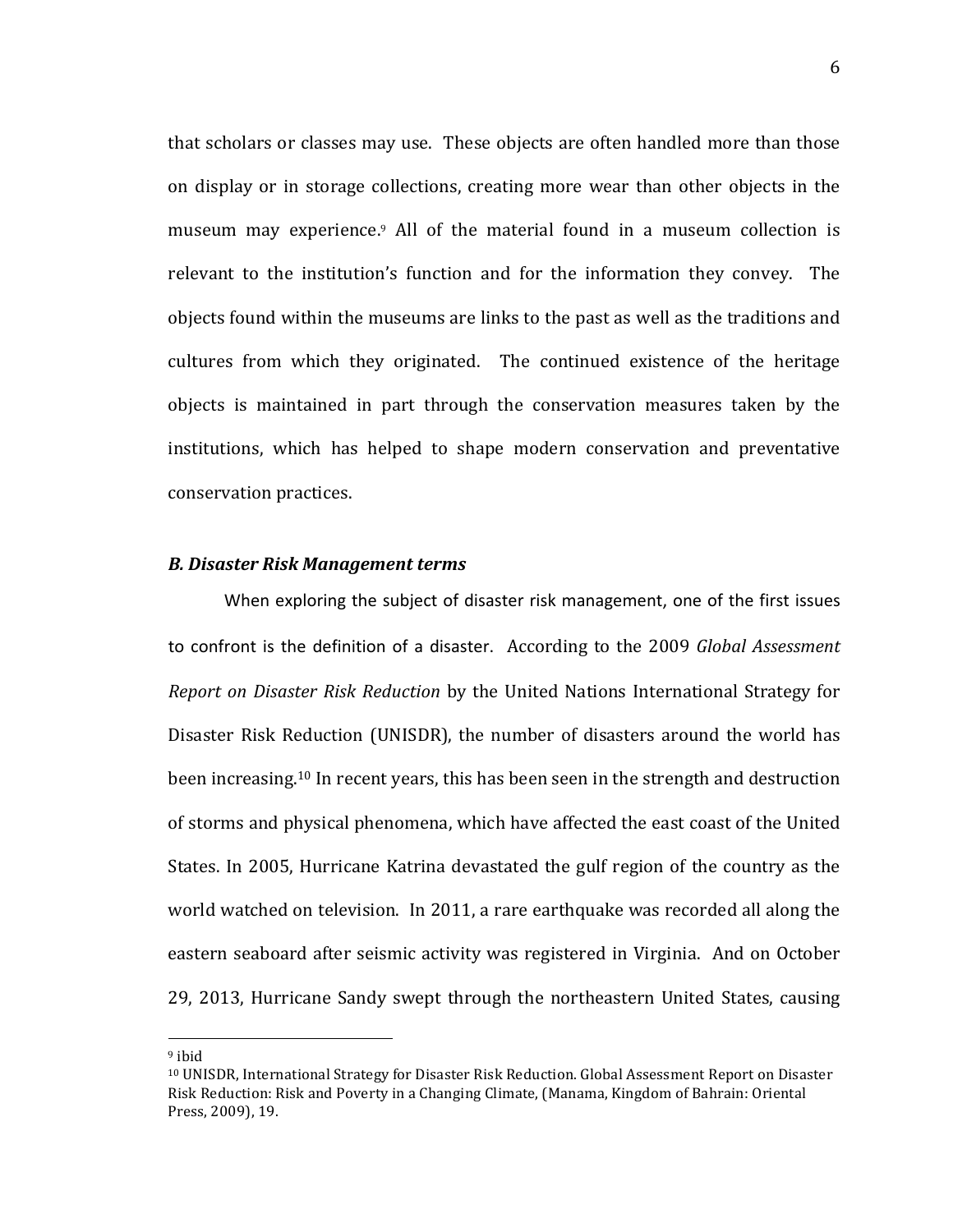structural, physical, and monetary losses. The damage caused by these events ranged from flooded museums in New Orleans<sup>11</sup> to structural instability in the National Cathedral in Washington, DC.12

The cases mentioned above are well known natural phenomena. It is this type of widespread destruction that is brought to mind when one hears the term "disaster". But what exactly is a disaster? Though a seemingly simple term, it can take on various meanings to different groups or situations. Disaster often brings to mind a rare or catastrophic event. But in fact, disasters can occur every day and take place over a long period of time. In the United States, the Federal Emergency Management Agency (FEMA) defines disaster as "an occurrence of a natural catastrophe, technological accident, or human-caused event that has resulted in severe property damage, death, and/or multiple injuries."<sup>13</sup> This definition is focused on the economic and human losses of a community. Though these are significant factors in the severity of a "disaster" event, there are other factors that can be considered when classifying an occurrence as a disaster. A disaster can affect the fabric of community, changing the way of life, such as is currently being seen in Africa where the effects of climate change are slowly changing the physical landscape and in doing so is wiping out both the agrarian and pastoral traditions of those in sub-Saharan Africa.<sup>14</sup> This is a disaster that has a direct

http://www.fema.gov/pdf/plan/glo.pdf.

<sup>&</sup>lt;sup>11</sup> Kristin Kelly and Joan Weinstein, "Rethinking Crescent City Culture: New Orleans Two and a Half Years Later," The Getty Conservation Institute Newsletter 23:1 (2008): 16.

 $12$  "Preservation and Restoration," National Cathedral Association Publication, last modified August 2014, http://www.nationalcathedral.org/bulletin/NCA\_Preservation.shtml/#.VAKemSjEcUU. <sup>13</sup> "Glossary of Terms," FEMA: Federal Emergency Management Agency,

<sup>&</sup>lt;sup>14</sup> Padma Narsey Lal and Tom Mitchell, "National Systems for Managing the Risks from Climate Extremes and Disasters," in *Managing the Risk of Extreme Events and Disasters to Advance Climate*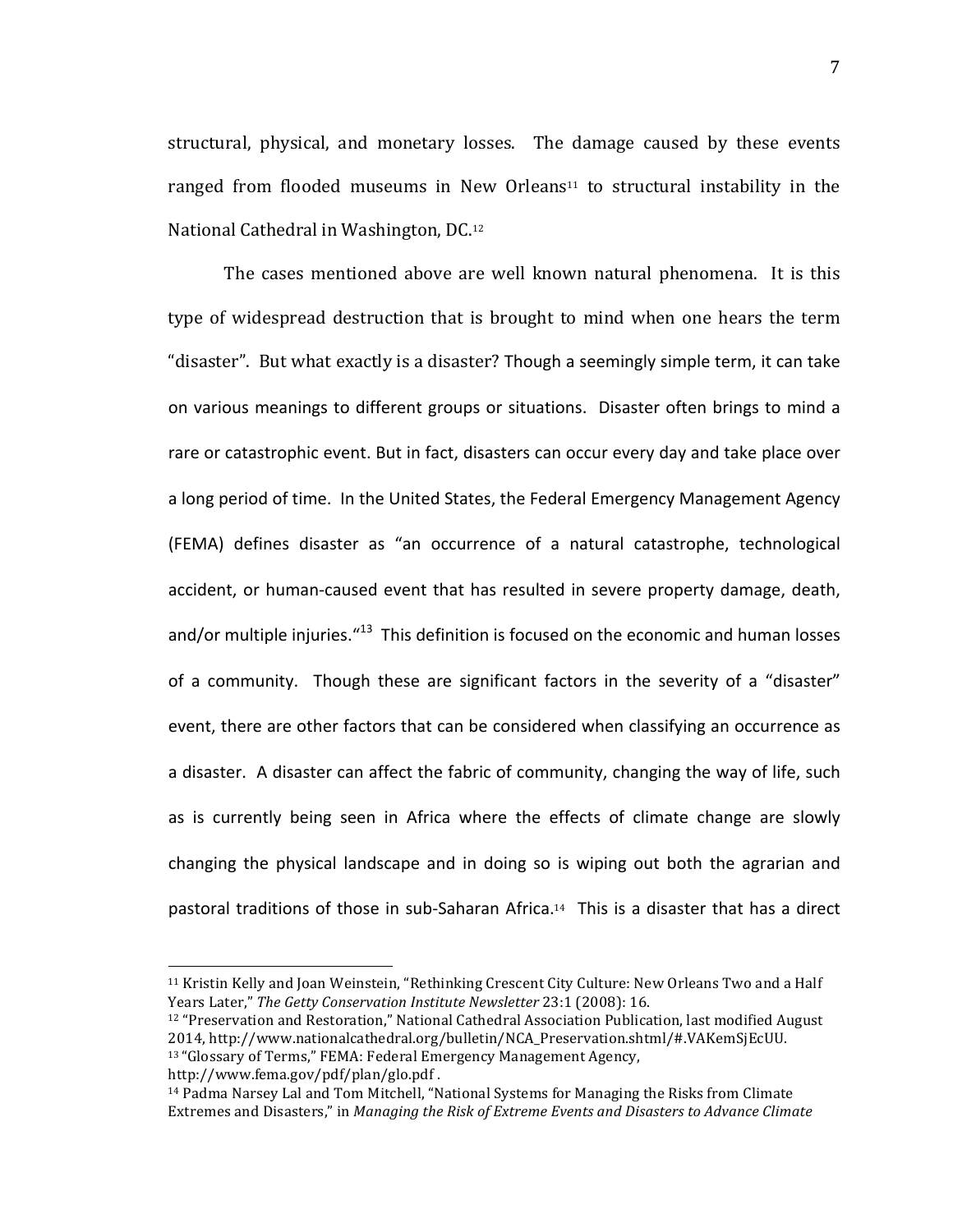impact on the intangible cultural heritage of a region. Disasters can be both cultural, or intangible, or physical, or tangible, when referring to cultural heritage. It is for this reason that this paper will refer to the UNISDR terminology of a disaster that in part defines the event as "a serious disruption of the functioning of a community or a society..."<sup>15</sup> This is a more general interpretation of a disaster in which the museum can be viewed as a community, and the disaster threatens the operation of the institution as well as the materials within it.

The UNISDR definition of disasters states that disasters can be born out of emergency situations, in which an emergency is seen as "a threatening condition that requires urgent action."<sup>16</sup> Similarly, the International Council of Museums (ICOM) states, "a disaster is an emergency situation that is out of control." $17$  In this definition, a disaster can be viewed as a major event such as an earthquake or an emergency such as a smaller, more institutional-contained event when there is a systems failure that can cause temperature fluctuations or flooding. Though emergencies are often seen as less extreme in comparison to disasters, both have the potential to harm museum collections. For this reason, the terms "disaster" and "emergency" will both be used in this thesis in reference to threats to cultural heritage.

!!!!!!!!!!!!!!!!!!!!!!!!!!!!!!!!!!!!!!!!!!!!!!!!!!!!!!!!!!!!!!!!!!!!!!!!!!!!!!!!!!!!!!!!!!!!!!!!!!!!!!!!!!!!!!!!!!!!!!!!!!!!!!!!!!!!!!!!!!!!!!!!!!!!!!!!!!!!!!!!!!!!

<sup>16</sup> "Terminology: E", UNISDR, accessed June 2014,

*Change Adaptation, edited by Christopher B. Field et al. (New York: Cambridge University Press,* 2012), 368.

<sup>&</sup>lt;sup>15</sup> "Terminology: D", UNISDR, accessed June 2014,

http://www.unisdr.org/we/inform/terminology#letter-d.

http://www.unisdr.org/we/inform/terminology#letter-e.

<sup>&</sup>lt;sup>17</sup> ICOM and ICMS, Guidelines for Disaster Preparedness in Museums (1993), 3.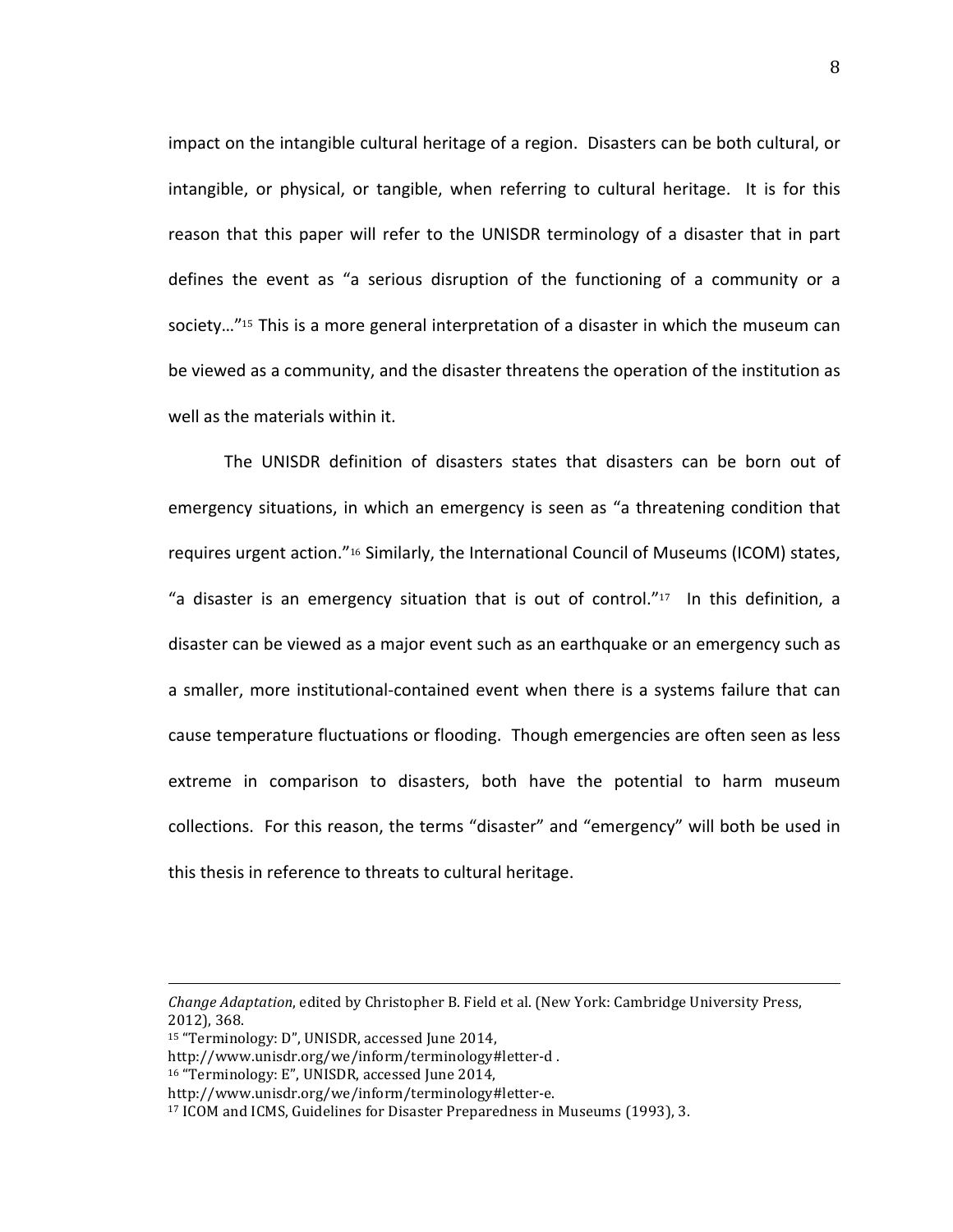Other disaster risk management terms are "risk," "hazard," and "vulnerability." Risk is a term used frequently in this thesis. UNISDR defines risk as "the combination of the probability of an event and its negative consequences." $18$ Risk is also described as "a combination of a hazard and a vulnerability."<sup>19</sup> Through these definitions, risk can be seen as a threat to collection material that has the ability to create an emergency, and therefore a disaster.

The National Park Service (NPS) defines the term "hazards" as a combination of natural factors, location risk factors, and social factors. This term includes natural phenomena such as storms, floods, and fire, as well as acts of terrorism or vandalism.<sup>20</sup> The NPS definition is in keeping with the UNISDR definition, which defines a hazard as "a dangerous phenomenon, substance, human activity, or condition that may cause...property damage, loss of livelihoods and services, social and economic disruption, or environmental damage." $21$  In this thesis, hazards are used to refer to threats to a museum collection that have the potential to escalate a situation into a disaster.

Vulnerability is another term associated with risk and hazard. Vulnerability refers only to "the likelihood that the collection will sustain damage," $22$  or its susceptibility. The NPS identifies the main factors affecting a collection's

 $18$  "Terminology: R", UNISDR, accessed June 2014,

http://www.unisdr.org/we/inform/terminology#letter-r.

<sup>&</sup>lt;sup>19</sup> UNESCO, Managing Disaster Risk for World Heritage, (UNESCO: 2010), 8.

<sup>&</sup>lt;sup>20</sup> Diane Vogt O'Connor, "Chapter 10: Emergency Planning," in *Museum Handbook, Part 1: Museum Collections*, (Washington, DC: National Park Service, 2000) 10:3. Accessed http://www.nps.gov/museum/publications/MHI/MHI.pdf.

<sup>&</sup>lt;sup>21</sup> "Terminology: H", UNISDR, accessed June 2014,

http://www.unisdr.org/we/inform/terminology#letter-h.

 $22$  O'Connor, "Emergency Planning," 10:3.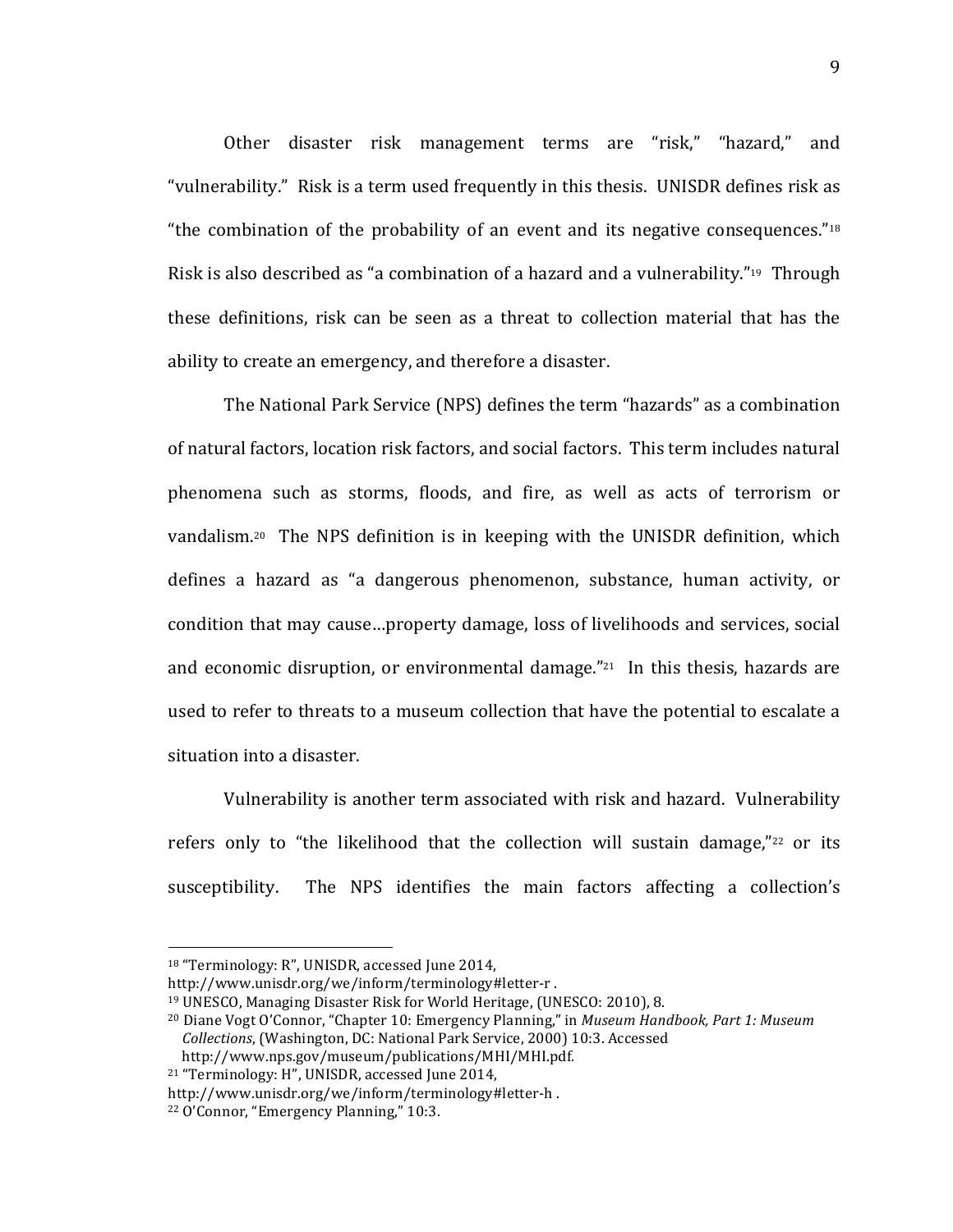vulnerability as the material composition of the artifacts, collection housing, and the level of training given to the staff.<sup>23</sup>

In an additional note, the field of disaster risk currently uses the terms 'Disaster Risk Reduction' (DRR) and 'Disaster Risk Management' (DRM). Disaster risk reduction is widely viewed as measures taken before a disaster strikes, such as mitigation and preparedness. Disaster risk management is often used in reference to the steps taken after a disaster, mainly the response, recovery, and salvage operations. For simplicity's sake in this thesis, the term disaster risk management (DRM) will be used in reference to the disaster risk management planning process as a whole, including stages both before and after an emergency event.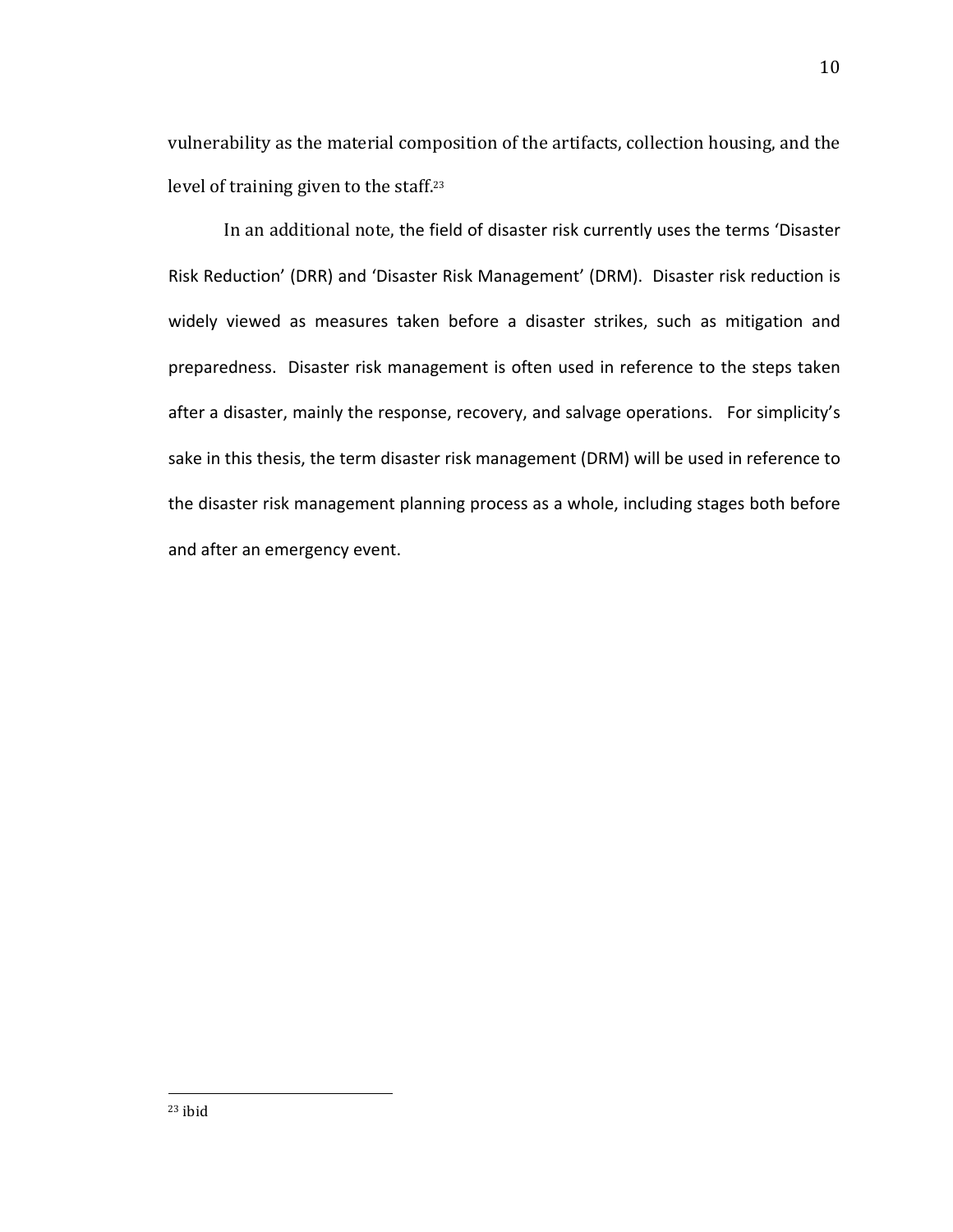### **Chapter 1: A Brief History of Preventative Conservation**

Safeguarding cultural material through a formal disaster risk management plan is a recent development in the cultural heritage sector, but the idea of preserving cultural heritage is not a modern phenomenon. An exploration of the past philosophies of preserving cultural material helps to establish a better understanding of the contemporary practices of preservation and disaster risk management for cultural heritage. Throughout time there have been people who have wished to "pursu[e] the preservation of values that are attached to the features of heritage."<sup>24</sup> In his publication *A History of Architectural Conservation*, Jukka Jokilehto cites examples dating back to ancient Egypt and Rome, where conscience decisions were made to preserve or conserve monumental structures.<sup>25</sup> Also cited by many historians as some of the earliest evidence of preservation-minded planning are the writings of ancient Roman architect Marcus Vitruvius Pollio.<sup>26</sup> In Vitruvius's *De Architecture* (also known as *The Ten Books on Architecture*), written in the first century BCE, the ancient planner writes recommendations for libraries and painting galleries suggesting that they be situated outside of direct sunlight. He also discusses the effects of extreme heat and other environmental deteriorants on

<sup>24</sup> Heidi Wirilander, "Preventative Conservation: A Key Method to Ensure Cultural Heritage Authenticity and Integrity in the Preservation Process," *e-conservation* 1 (2013): 167. <sup>25</sup> Jukka Jokilehto, "A History of Architectural Conservation: The Contribution of English, French, German, and Italian Thought towards an International Approach to the Conservation of Cultural

Property" (PhD diss, University of York, England, 1986) 24.

<sup>&</sup>lt;sup>26</sup> Wirilander, "Preventative Conservation,"168.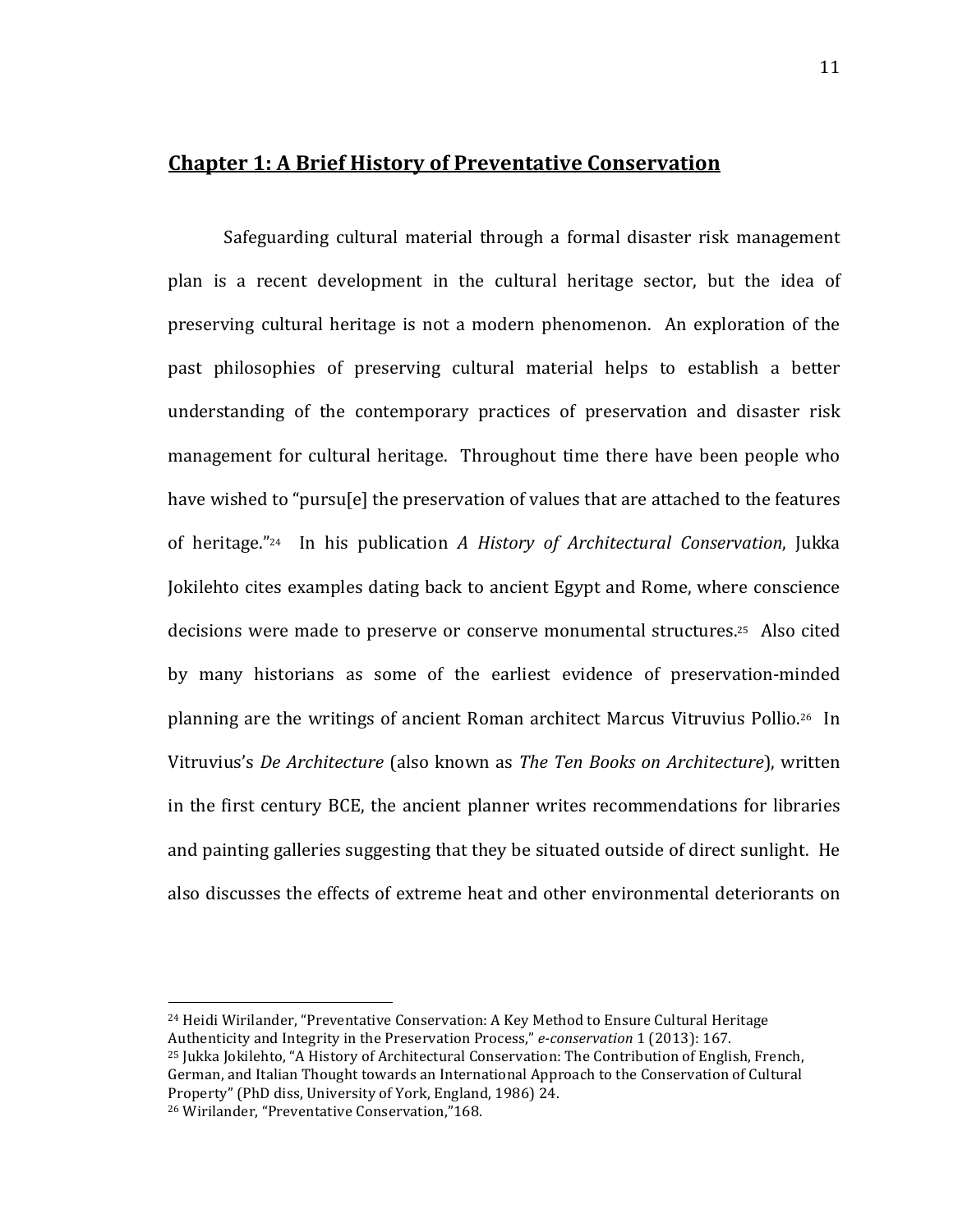city planning.<sup>27</sup> Even in ancient times there was a concern for the effects environmental conditions could have on materials. These thoughts continued to persist and evolve over time, slowly developing into guidelines used today for heritage preservation projects.

In the centuries following the writings of Vitruvius, theories on preservation continued to evolve. Conservation professional Simon Lambert states that some of the earliest intentionally documented preservation projects are from the seventeenth century, including one for the conservation of Raphael's frescoes in Rome.<sup>28</sup> Lambert further states that one of the first documents specifically addressing issues of preventative conservation for collections is to be found in *Museographia*, a museum guide written in 1727 by Caspar F. Neickel.<sup>29</sup> Neickel gives specific instruction on collection care including the monitoring of pests, moisture, and museum visitors. He also gives guidelines for mitigating damage to the collection through exhibition design and proper handling.<sup>30</sup>

The Neickel publication is significant since the concept of a public collection of art or a museum was not heard of in Europe until the late seventeenth century. Before this time, collections were typically found in private homes, such as the popular Kunstkammers, or "Cabinets of Curiosities," of the sixteenth century. This

<sup>&</sup>lt;sup>27</sup> M. Vitruvius Pollio, "The Ten Books on Architecture," in *The Architecture of M. Vitruvius Pollio: Translated&from&the&Original&Latin&by&W.&Newton,&Architect,*!trans.!W.!Newton,!*Historical&Perspectives& on Preventative Conservation*, ed. Sarah Staniforth, (Los Angeles: Getty Conservation Institute, 2013), 34-36.

<sup>&</sup>lt;sup>28</sup> Simon Lambert, "Italy and History of Preventive Conservation," CeROArt (2010): online edition, accessed http://ceroart.revues.org/1707.

<sup>&</sup>lt;sup>29</sup> Caspar F. Neickel, *Museographia oder Anleitung zum rechten Bergriff und nützlicher Anlegung der Museorum oder Raitäten-Kammern,* (Germany, 1727), cited in Simon Lambert, "Italy and History of Preventive Conservation," CeROArt (2010): online edition, accessed http://ceroart.revues.org/1707.  $30$  ibid.

Wirilander, "Preventative Conservation," 168.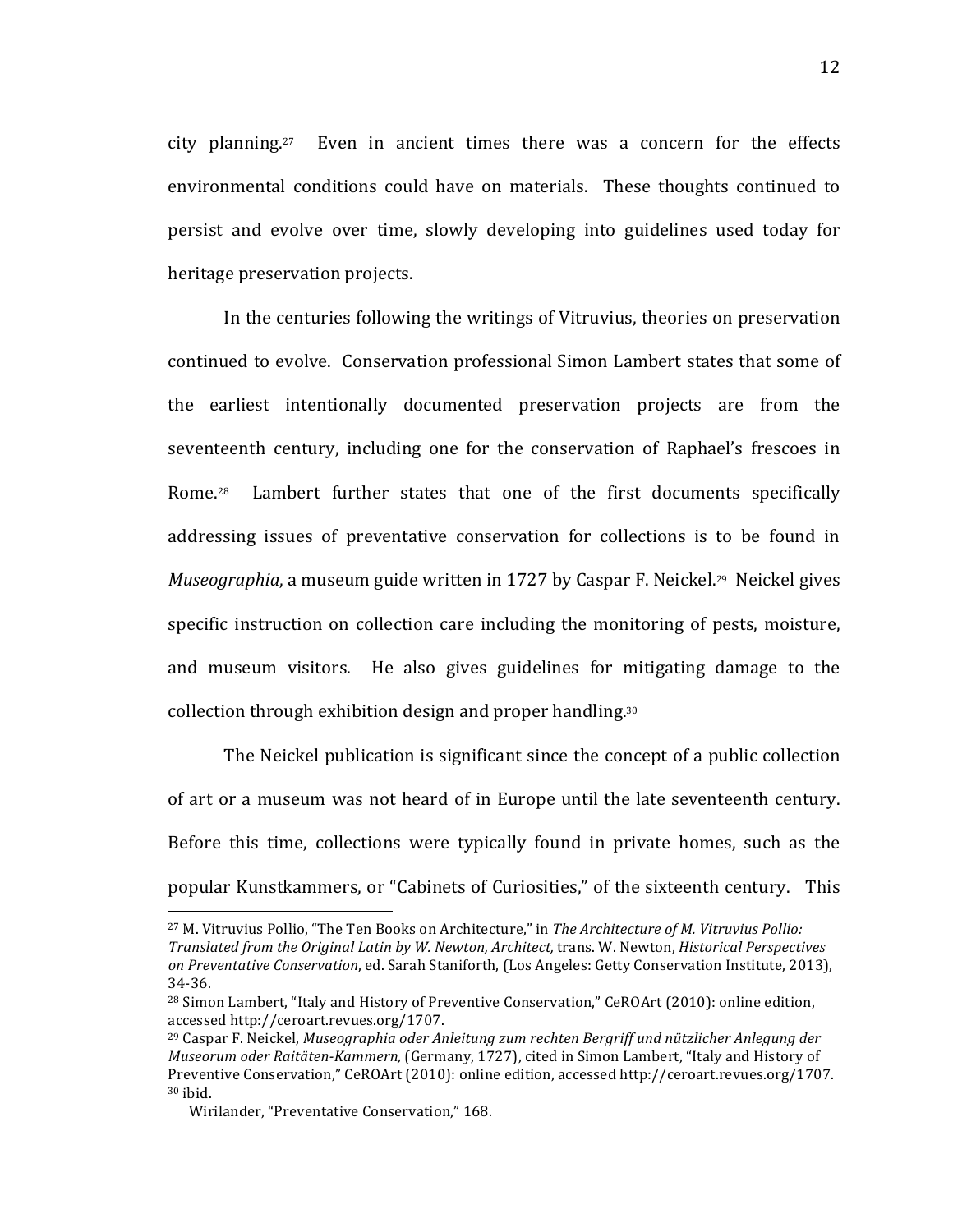changed with a donation of a private collection to Oxford University by Elias Ashmole, $31$  which precipitated the founding of the Ashmolean Museum in  $1683.32$ The establishment of the Ashmolean Museum, and other institutions like it, began a new method of collecting – ushering in the modern western museum concept.

Once the western museum culture was born, a new need to care for large and diverse collections soon developed. The material of the collections, whether modern or ancient, has a finite life. It is a fact of nature that both organic and inorganic materials cannot last forever, as they will eventually begin to deteriorate. The handling that objects may experience can contribute to this deterioration. This is especially true for organic materials, such as leathers or lacquers, which are extremely susceptible to environmental changes, especially light, humidity, and pollution.<sup>33</sup> The loss of this material could be extremely detrimental to the knowledge that one gains through this medium. To mitigate the potential loss to the artifacts, museum staff have turned to conservation practices.

Early writings on preservation for museum objects were often placed within other booklets, such as housekeeping or museum guides.<sup>34</sup> The above-mentioned comprehensive museum guide of Neickel's *Museographia* was one of the few publications of its kind when first published, but other publications on similar topics soon began to be developed. Between 1761-1781, Bernard Simon of the Murdach

<sup>&</sup>lt;sup>31</sup> Part of the collection Ashmole donated included artifacts he collected and acquired by two John Tradescants (father and son).

<sup>32</sup> Sarah Staniforth, ed., *Historical Perspectives on Preventative Conservation*, (Los Angeles: Getty Conservation Institute, 2013), 89.

<sup>33</sup> NPS, "Preventative Conservation Recommendations for Organic Objects," *Conserve O Gram*, 1:3 (July 1993): 1.

<sup>34</sup> Staniforth, Historical Perspectives, vx.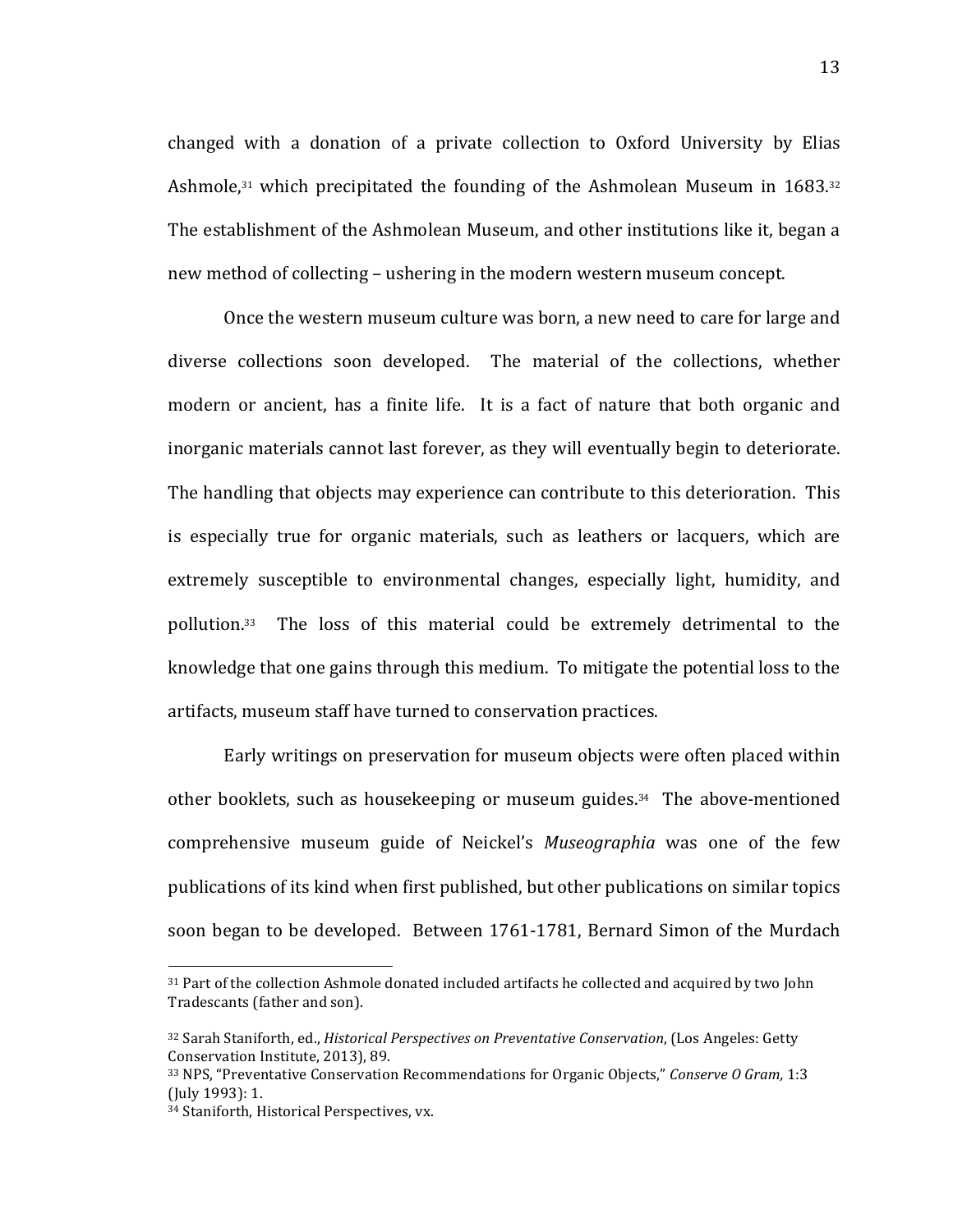Abbey in Alsace, France, wrote what was later known as *The Seven Golden Rules for Archivists*, which includes the instruction: "In the spring, in warm weather, open the windows and doors of the Archives, to create a flow of air and drive out the cold and humidity; close each night so that the damp air does not harm the documents."<sup>35</sup> It also mentions rules for handling, cleaning, and viewing<sup>36</sup>, all of which demonstrate a continued awareness of the need for proper care in the long-term care of collection materials.

The documentation for care of archival and museum materials further developed over time, with a significant increase in the publication of preservation guidelines and theories in the nineteenth century. One significant document from this time in relation to preventive conservation is William Blades's *The Enemies of Books*, published in 1880.<sup>37</sup> Blades's work identifies fire, water, gas/heat, dust/neglect, ignorance, the bookworm, vermin, bookbinders, and collectors as the most significant factors in the deterioration of archival materials. $38$  Each of these "enemies" has an impact on the preservation of the book, whether it is the slow penetration of moisture in the fabric of the book creating mold growth or the collector tearing apart a volume for the more "valuable" components. These agents also include the effects of large-scale disasters. In the chapter on fire, Blade states the results of the Great Fire of London in 1666 in which:

<sup>35</sup> Bernard Simon, "The Seven Golden Rules for Archivists", in *La Gazette des Archives*, No 162, edited And translated by J. L. Eichenlaub, *Historical Perspectives on Preventative Conservation*, ed. Sarah Staniforth, (Los Angeles: Getty Conservation Institute, 2013), 64.

<sup>36</sup> Simon, "The Seven Golden Rules," 63-64.

<sup>&</sup>lt;sup>37</sup> William Blades, *Enemies of the Book*, (London: East and Blades Printers, 1880), v.

<sup>38</sup> Blades, *Enemies of the Book*, vii-x.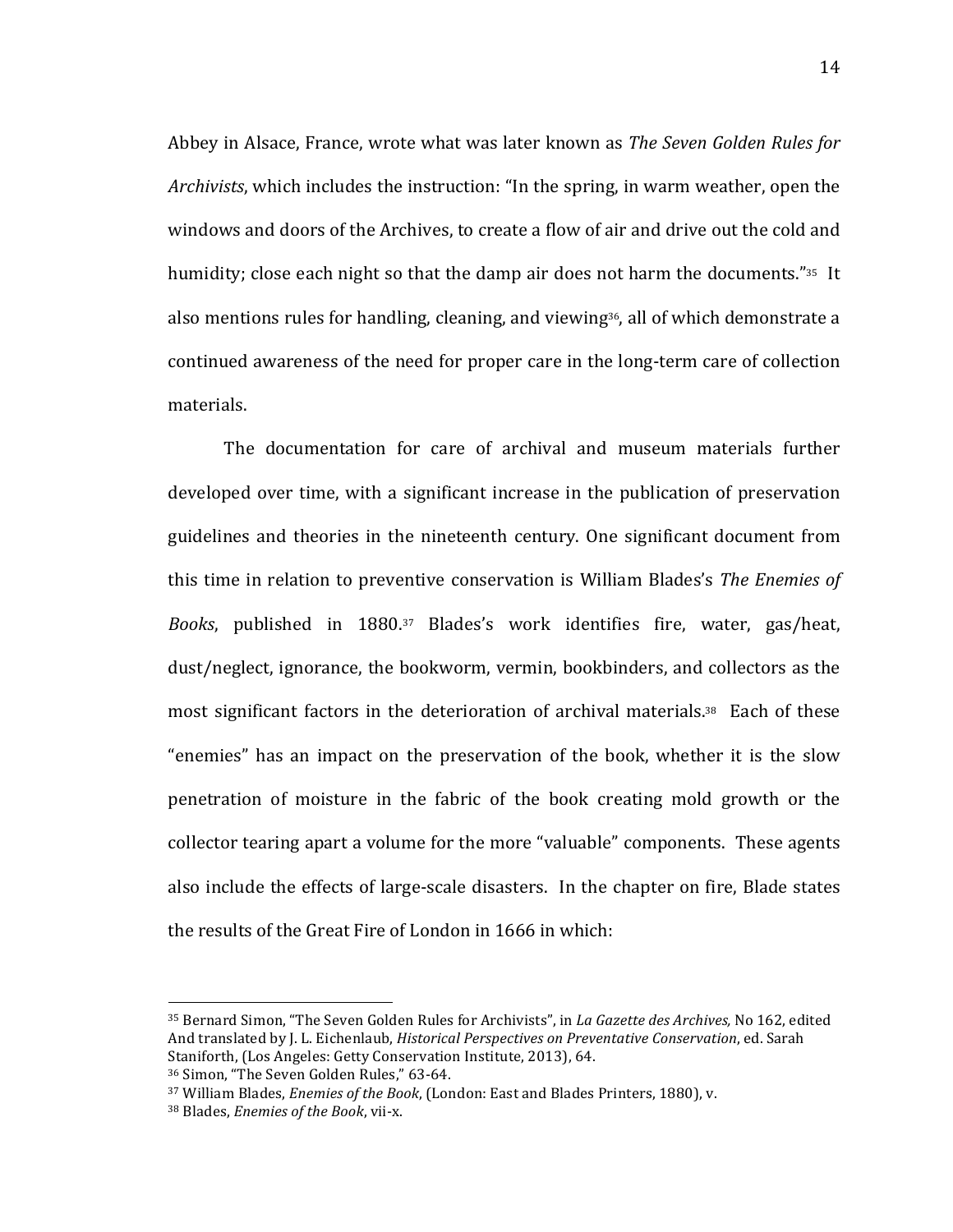the number of books burnt was enormous. Not only in private houses and Corporate and Church Libraries were priceless collections reduced to cinders, but an immense stock of books removed from Paternoster Row by the Stationers for safety was burnt to ashes in the vaults of St. Paul's Cathedral.<sup>39</sup>

This work identifies nine "enemies" for books and archival materials, foreshadowing the lists of agents of deterioration identified by modern conservators in the twentieth century and similar to the list of agents identified by the Canadian Conservation Institute.<sup>40</sup>

The identification of the causes for deterioration is a starting step in developing measures to mitigate the damage done to museum collections. Though Blade writes primarily about the causes of the destruction in archival material, he also made suggestions on preventive steps. In the chapter concerning water, Blade writes that "the best way of keeping libraries entirely free from damp is to circulate our enemy..."<sup>41</sup>, again demonstrating an increased awareness of preservation problems and a continued development of theories and practices on how to safeguard documents, works of art, and other cultural heritage objects from various agents of deterioration.

Though throughout history there is written evidence of man's compulsion towards preserving their history, it is the nineteenth century that many credit with the birth of modern conservation practices and theories, including that of

<sup>!!!!!!!!!!!!!!!!!!!!!!!!!!!!!!!!!!!!!!!!!!!!!!!!!!!!!!!</sup> <sup>39</sup> Blades, *Enemies of Books*, 10.

<sup>&</sup>lt;sup>40</sup> "Ten Agents of Deterioration," Canadian Conservation Institute.

<sup>&</sup>lt;sup>41</sup> Blades, Enemies of Books, 24.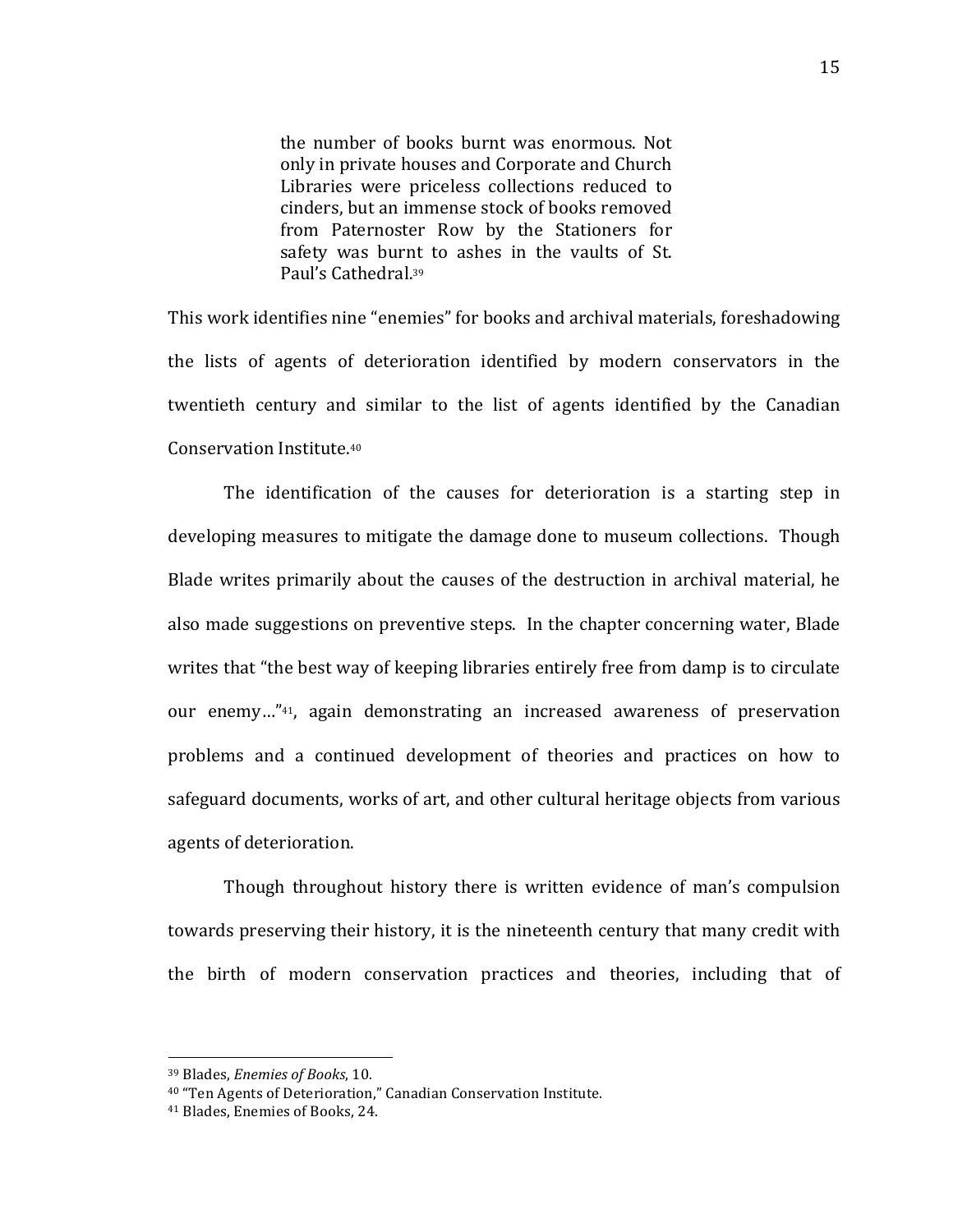preventative conservation practices, $42$  with further development of the field seen throughout the twentieth century. One of the key philosophies developed during this period was that of John Ruskin in his book *The Seven Lamps of Architecture*. In the chapter entitled, "The Lamp of Memory", Ruskin makes a distinction between the terms of "preservation" and that of "restoration". $43$  In this philosophy, preservation is seen as the care given to heritage, in this case buildings or architecture. Ruskin believes that this was the more desirable concept, as he argues that restoration can cause harm, calling it "the most total destruction which a building can suffer."<sup>44</sup> Restoration, the process of trying to recreate the original after it has been lost, is seen as destroying the authenticity and integrity of cultural heritage. This is a notion that has carried through to the present day, as modern conservators tend to use the preservation standards, with minimal intervention and the creed "to do no harm". $45$  Conservators also strive to make any aspects of their treatments that could be considered restorations completely distinguishable and removable from the original material.

Another notable  $20<sup>th</sup>$  century preservation theorist is that of Cesare Brandi. In 1963, Brandi, the first director of the Istituto Centrale del Restauro in Rome,

<sup>&</sup>lt;sup>42</sup> Wirilander, "Preventative Conservation," 168.

<sup>&</sup>lt;sup>43</sup> John Ruskin, "The Lamp of Memory", in *The Seven Lamps of Architecture, Historical Perspectives on Preventative Conservation, ed. Sarah Staniforth, (Los Angeles: Getty Conservation Institute, 2013), 2.* <sup>44</sup> ibid

<sup>45 &</sup>quot;Code of Ethics," AIC: American Institute for the Conservation of Historic and Artistic Works, accessed 2013, http://www.conservation-us.org/about-us/core-documents/code-ofethics#.VAKTMSjEcUU.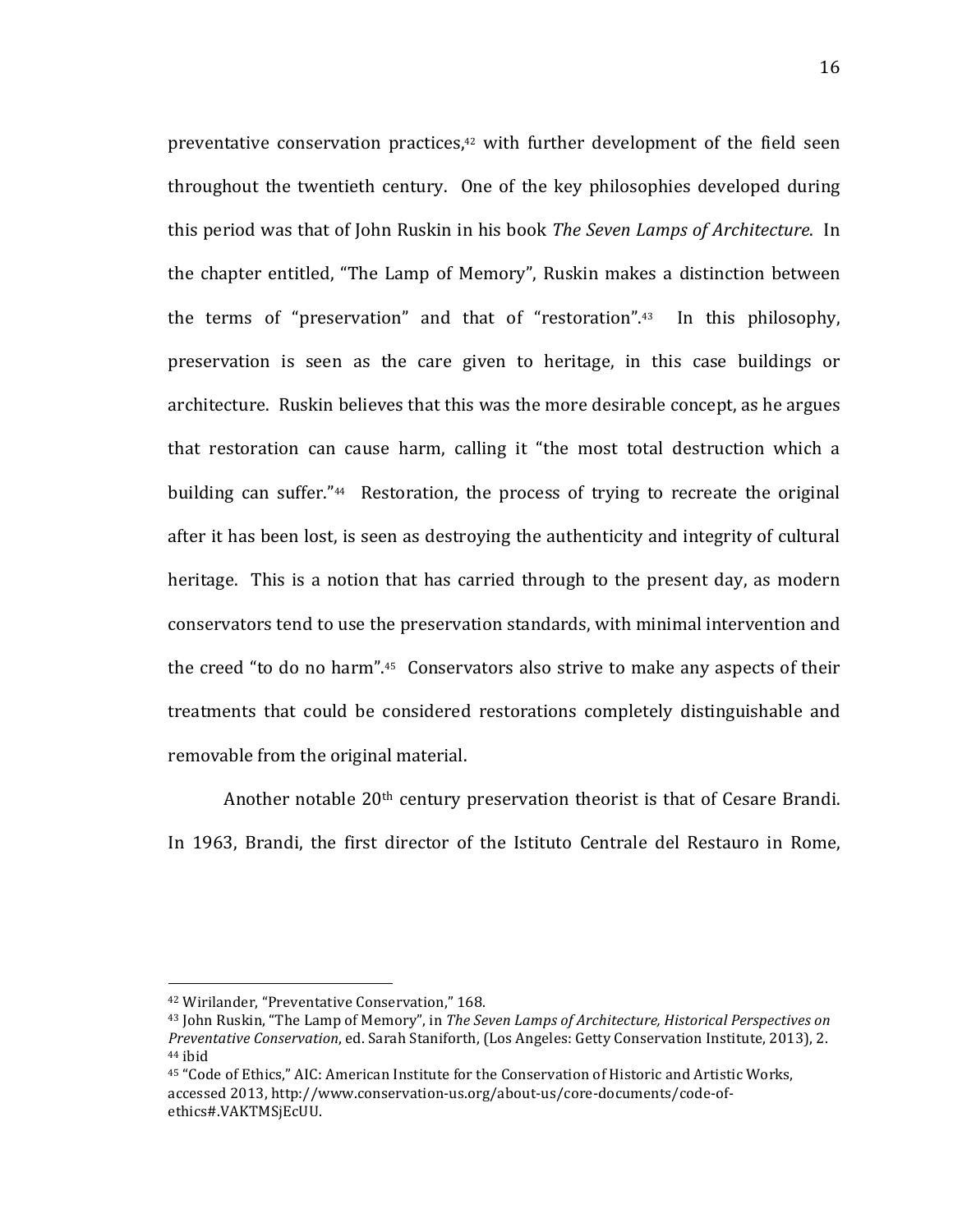published! *Teoria& del& restauro& (*translated! to*& Theory& of& Restoration)*.46! Brandi established a distinction between the practices of "conservation" and "restoration." Brandi believed that alterations made to works of art were harmful to their authenticity and integrity. $47$  These concepts of authenticity and integrity remain important to the field of conservation to this day, especially with the concept of "universal value" in terms of the World Heritage Convention, which will be discussed in a later chapter.<sup>48</sup>

Brandi also dedicated a chapter in the book to preventative conservation. He thought that preventative care could mitigate the harm done to such objects. Brandi defined preventative restoration<sup>49</sup> "as care, removal of dangers and assuring favourable conditions." $50$  He also calls it a scientific process that involves examination and conditioning of the object in question.<sup>51</sup> Though Brandi's work was not widely translated at the time of publication, his theories have made a lasting impact in his field.

Today's standards in preventative conservation were established from these early conservation philosophies. They have also influenced the development of

<sup>&</sup>lt;sup>46</sup> Cesare Brandi, "Preventive Restoration", in *Theory of Restoration*, translated by Cynthia Rockwell and edited by Guiseppe Basile, *Historical Perspectives on Preventative Conservation*, ed. Sarah Staniforth, (Los Angeles: Getty Conservation Institute, 2013), 9.

 $47$  ibid.

<sup>&</sup>lt;sup>48</sup> Sophia Labadi, *UNESCO, Cultural Heritage, and Outstanding Universal Value: Value-based Analyses* of the World Heritage and Intangible Cultural Heritage Conventions, (Plymouth, UK: AltaMira Press, 2013), 113.

<sup>&</sup>lt;sup>49</sup> In this translation restoration is used for the Italian "restauro". The English use of the terms restoration and conservation, tend to define restoration as the act of bring back to original state and conservation as examination, intervention, and sustaining the general form. In this case, the term conservation would be the more accurate definition.

<sup>50</sup> Brandi, "Preventative Restoration," 10.  $51$  ibid.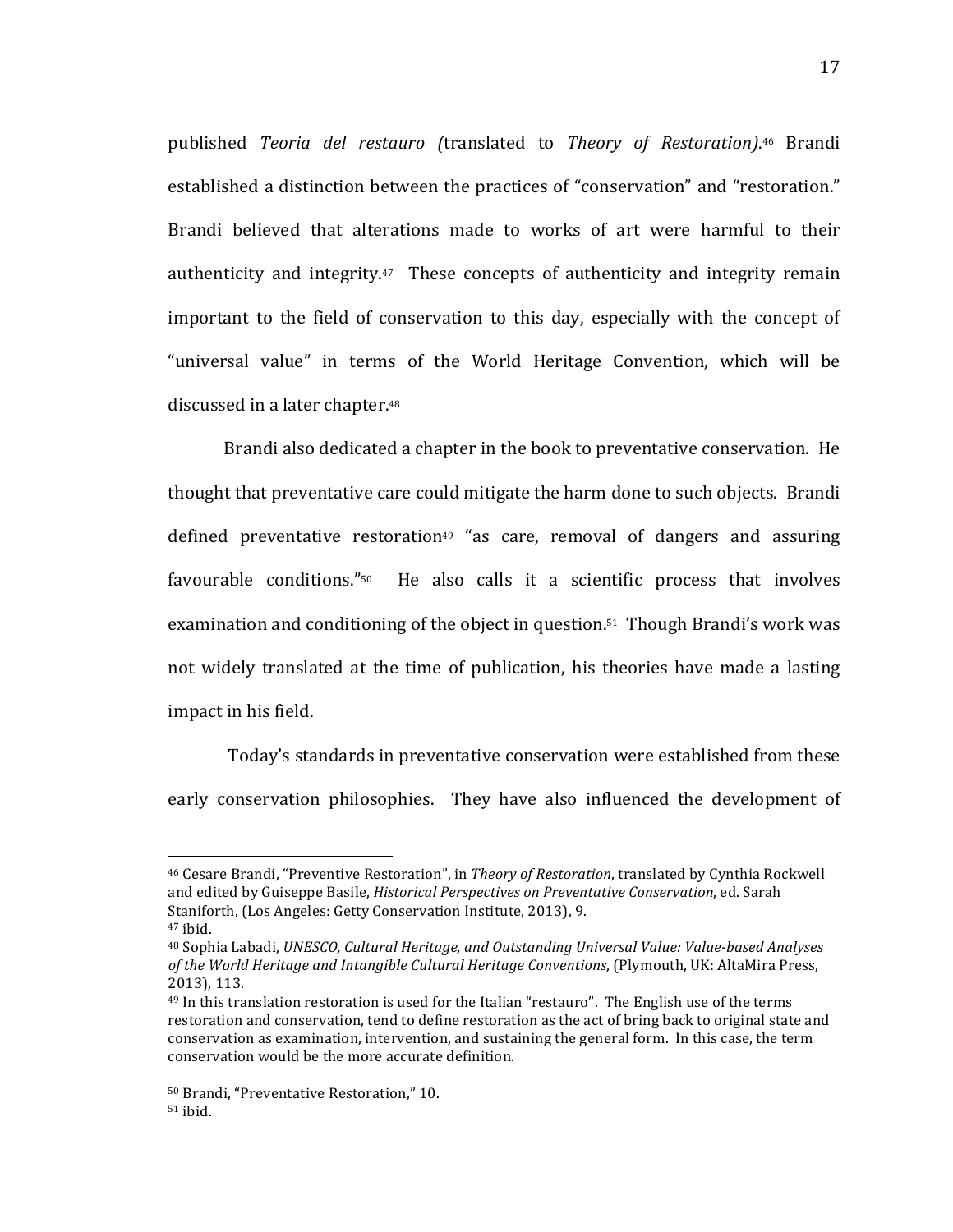disaster management planning in museums. Philosophies on preserving cultural material were tested through multiple wars and natural disasters witnessed in the twentieth century. These events threatened centuries of collected cultural material, resulting in further development of preservation practices and disaster risk management planning for cultural institutions, a topic which will be discussed in the next chapter.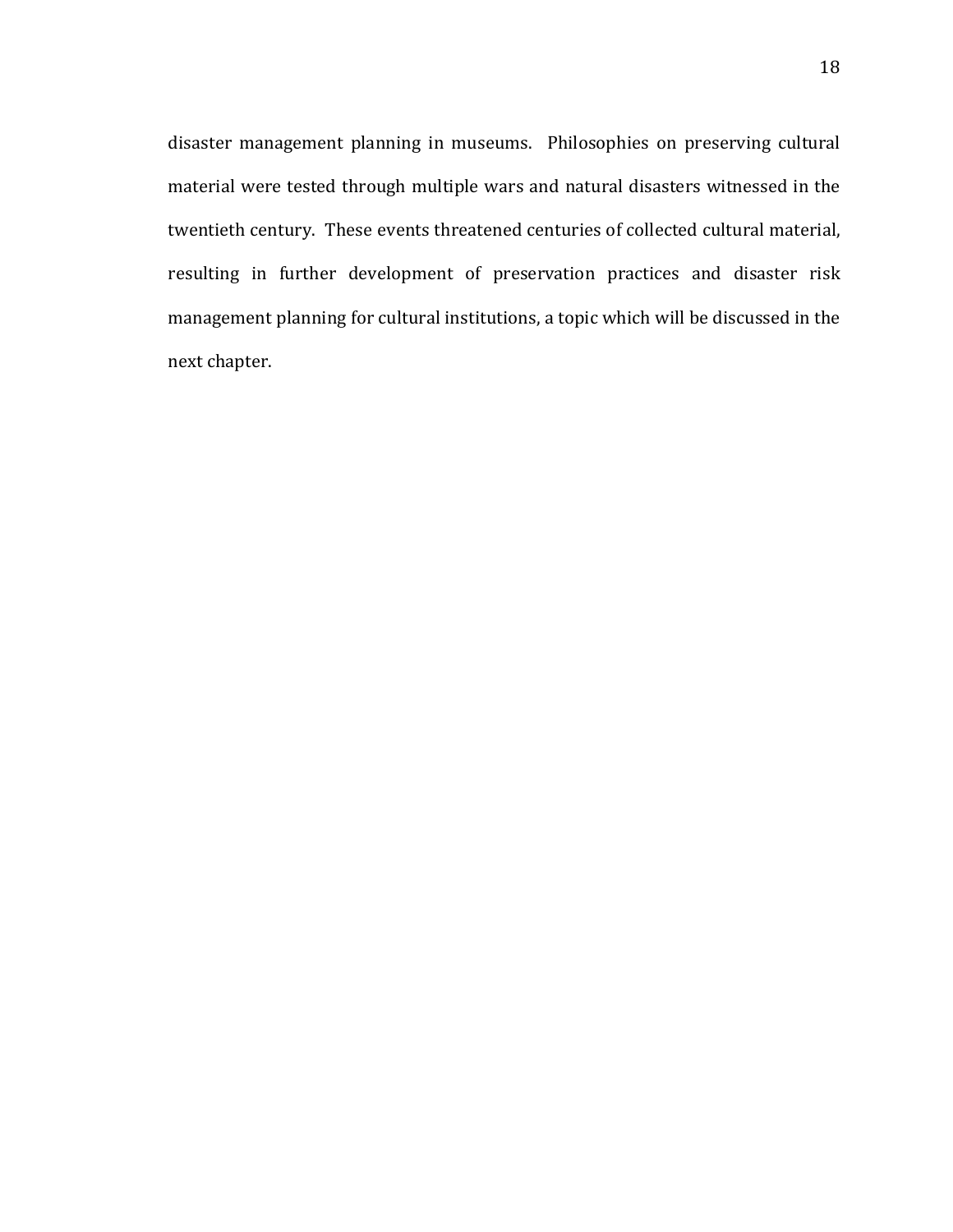## **Chapter'2:'The'Development'of'Disaster'Risk'Management'in'the' Twentieth Century**

The planning that a cultural institution puts forth into preventative measures in dealing with potential disasters helps to safeguard the collection from inherent threats in the museum environment and potential external threats. $52$  These preventative conservation measures may assist in prolonging the existence of the collection and in maintaining the physical material of objects. As the area of preventative conservation expanded, there was concern over protecting museum collections, and cultural heritage as a whole, from the effects of disasters. Heritage professionals in the twentieth century responded to disasters in the form of several major wars and epic flooding and earthquakes – resulting in actions ranging from salvage operations to the development of management guidelines. These events brought forth a strong reaction from the international community to aid and preserve threatened sites and museum collections. It was at this time that disaster risk management began to take a distinct role in the cultural heritage field, expanding from, and beyond, the preventative conservation measures utilized in the previous decades and centuries.

The need for disaster risk management planning can be demonstrated by looking at disasters events of recent memory and the response they engendered. During the twentieth century, many crisis events endangered the world's cultural heritage. These internationally known disasters helped foster a growing awareness

<sup>52</sup> Susan Bradley, "Preventative Conservation Research and Practice at the British Museum," *Journal of the American Institute for Conservation (JAIC)* 44 (2005):169.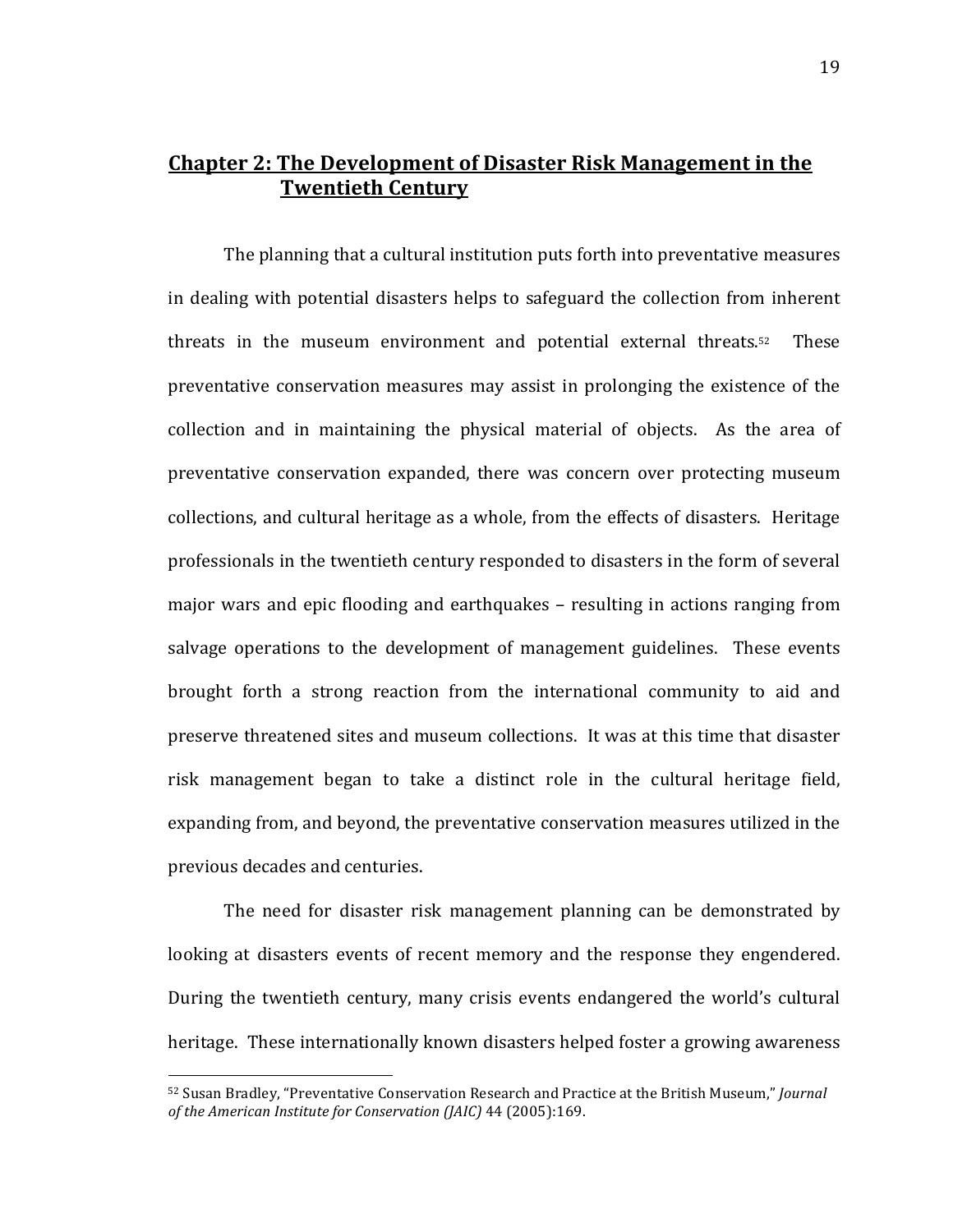for the need to protect culturally significant monuments, buildings, and museum collections. Some of the first international efforts towards such protection measures followed the physical devastation wrought in World War II (1939-1945). War has a devastating effect on a society – decimating the countryside and the people. But an armed conflict also has a significant effect on cultural heritage. Tangible heritage, such as sculpture and buildings, can often be viewed as symbols of patriotism or a physical embodiment of a shared cultural memory. $53$  In an assertive attempt to usher in a new era in a country's social or political history, old symbols of power, such as monuments and buildings, may be destroyed. But it is not just the intentional acts of iconoclasm that endanger cultural sites and objects, but other inherent threats of war, such as theft or as collateral damage during battle, that do much harm.

World War II saw damage and loss to cultural heritage due to all these causes. With little or no disaster risk management planning in place, many historic buildings and all the culturally significant objects within them were destroyed in both the Allied and Axis bombing campaigns from Prague to Dresden to London.<sup>54</sup> In the years prior to the war, Nazi's collected or seized works of modern art and in 1937, put them on view in an exhibition of "Entartete Kunst" or "Degenerate Art."<sup>55</sup> Also at this time, millions of works of art were seized from their owners and

<sup>53</sup> Anne McClanan and Jeff Johnson, "Introduction: 'O for a muse of fire…'," in *Negating the Image*, ed. Anne McClanan and Jeff Johnson (Burlington, Vt: Ashgate, 2005), 3.

<sup>54</sup> Gabriel Moshenska, "Charred Churches or Iron Harvest?," *Journal of Social Archaeology* 10:1 (2010):11.

<sup>55</sup> Stephanie Barron, "1937: Modern Art and Politics in Prewar Germany," in *Degenerate Art: The Fate* of the Avant-garde in Nazi Germany, ed. Stephanie Barron (Los Angeles: Los Angeles Museum of Modern Art, 1991), 9-10.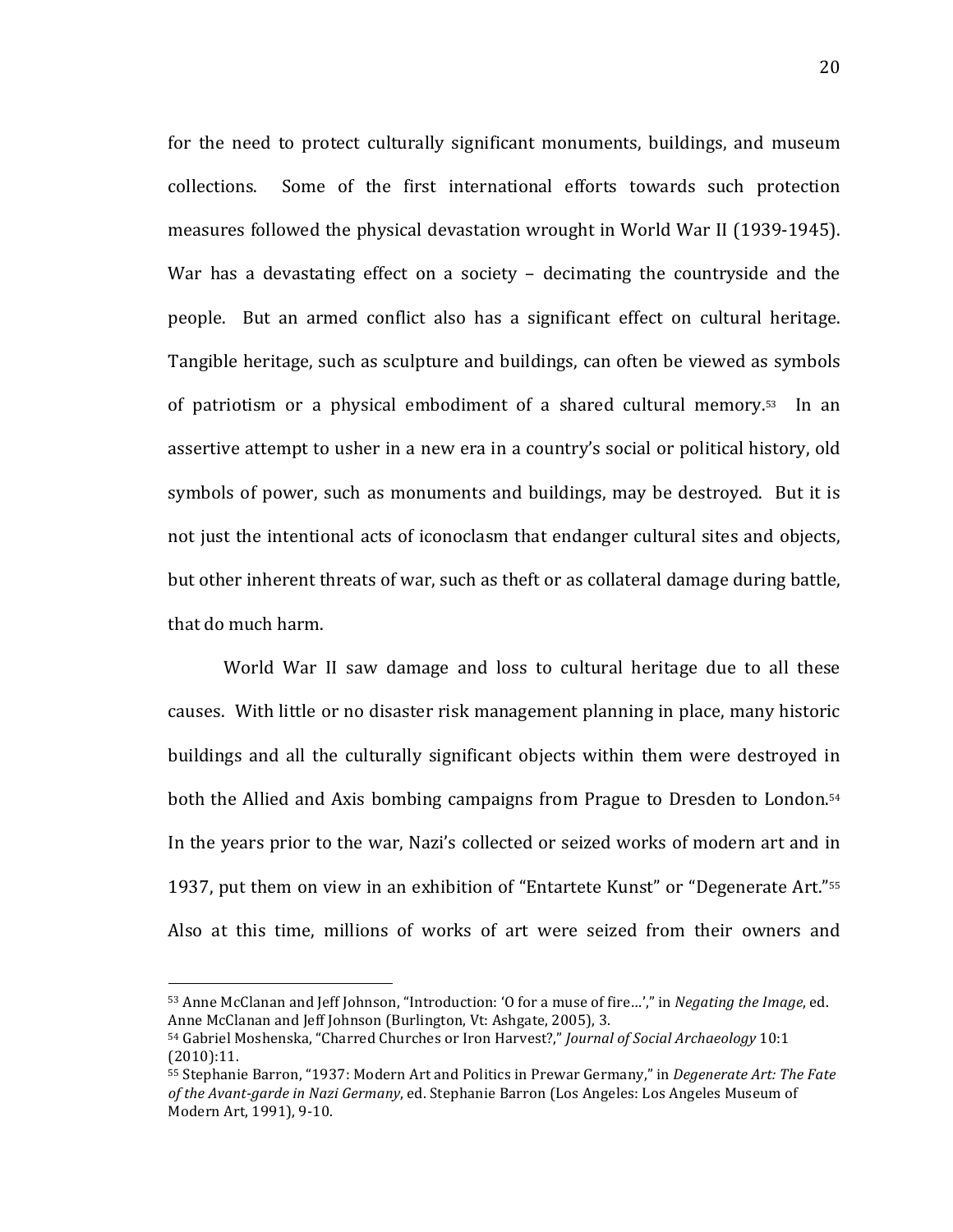transported to new locations or vanished in the chaos of the war.<sup>56</sup> One such piece whose fate was unknown was the famous "Amber Room" of the Catherine Palace from Russia, whose interior decorative walls were lost after being looted by Nazi forces in the end days of the war.<sup>57</sup>

It was the quantity and quality of these works of art that were seized and lost that garnered an unprecedented response during the war. In a multi-nation effort the Monuments, Fine Arts, and Archives section of the Allied armies was formed to protect and mitigate the damage done to cultural sites during the combat in the European front of World War II.<sup>58</sup> From 1943 to 1951, this relatively small group of volunteers worked to protect both movable and immovable cultural heritage – first by focusing on culturally significant structures and then by attempting to track down the stolen works of art.<sup>59</sup> The efforts of these men and women, though novel at the time, set a precedent for later like-minded volunteers responding to damage done to heritage sites during conflicts. The damage that combat can inflict on cultural heritage is immense, and the rapid response both during and after such an event can mean the difference between saving a work or having the object lost forever.

The threat to cultural heritage caused by World War II also resulted in a desire to protect significant sites and works not only after the conflict was over but before it started as well. One of the first pieces of international legislation created

<sup>56</sup> Robert Edsel and Bret Witter, The Monuments Men: Allied Heroes, Nazi Thieves, and the Greatest Treasure Hunt in History (New York: Back Bay Books, 2009), xiv.

<sup>57</sup> Patty C. Rice, "The 2003 Reopening of the Amber Room," *Rocks and Minerals* 79:5 (2004): 303. 58 Edsel and Witter, *Monuments Men.* xiv.

 $59$  ibid.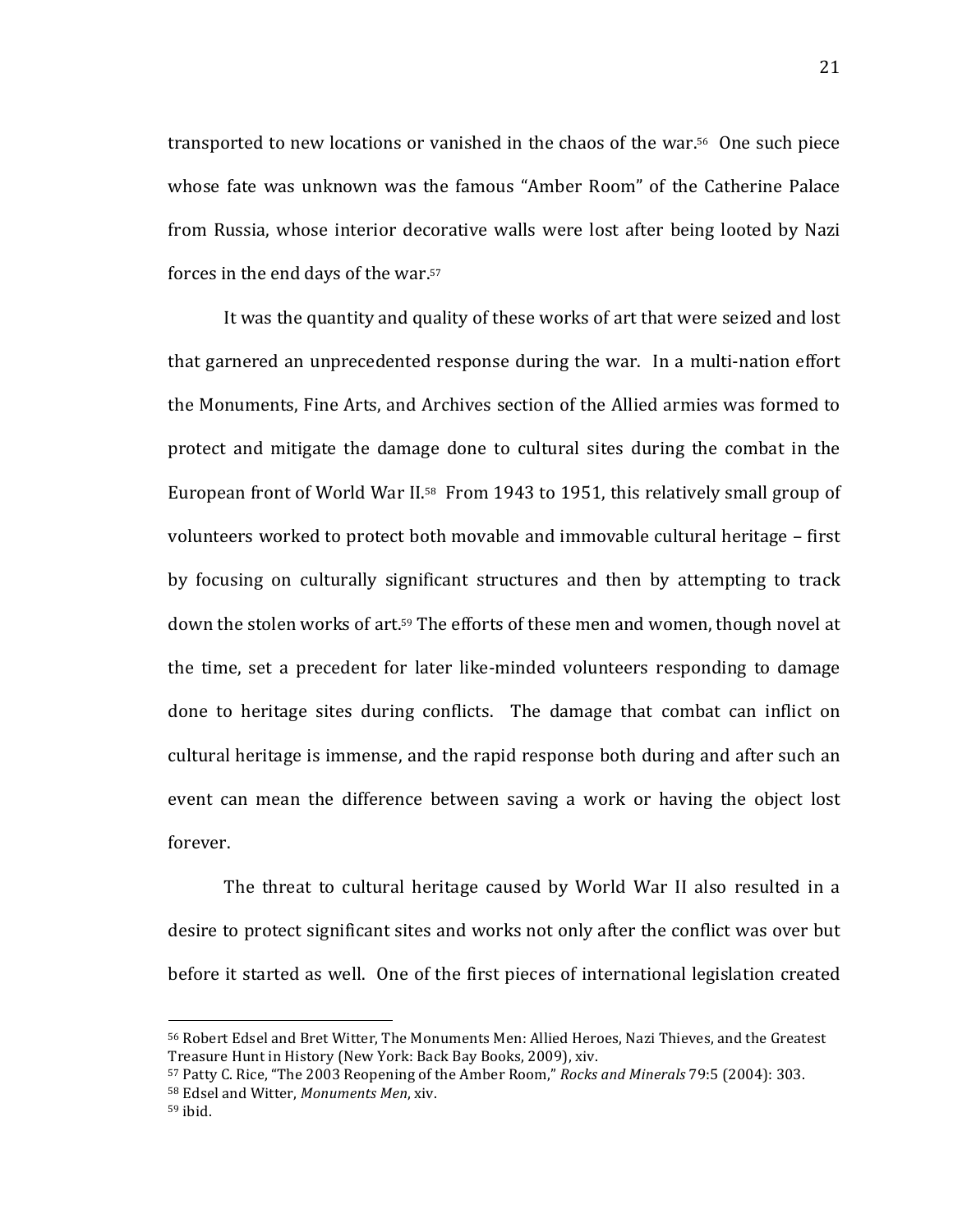distinctly for the protection of cultural heritage was the *Convention for the Protection& of& Cultural& Property& in& the& Event& of& Armed& Conflict*,! or! the! *Hague&* Convention of 1954.<sup>60</sup> This convention was drawn up in response to the events of World War II, in which the bombings by both Allied and Axis powers devastated many historic cities and sites. This convention created a protection symbol of a blue and white shield to be placed on objects that were deemed "cultural significant."<sup>61</sup> The idea was that this symbol would allow all sides of a conflict to easily identify targets to avoid in bombing or artillery fire.

The *Hague Convention of 1954* was one of the first international recommendations to protect cultural heritage from disaster, but it only covered armed conflicts. Cultural heritage also faced threats from natural disasters. As with acts of war, natural disasters such as earthquakes and floods have the potential to cause significant damage to both movable and immovable cultural heritage. As the twentieth century created a more global society, the awareness of the threats that these types of disasters posed to cultural heritage also increased. When discussing natural disasters and cultural heritage, one of the earliest events to garner wide spread international response was that of the devastating floods in Florence, Italy, in 1966.

Florence is a city where the past and present collide. The architectural works of the Renaissance architects still stand majestically in the skyline and the masterpieces of the artists are now exhibited in galleries formed from former

<sup>&</sup>lt;sup>60</sup> The Hague, *The Protection of Cultural Property in the Event of Armed Conflict*, the Hague: UNESCO, 1954,!accessed!http://unesdoc.unesco.org/images/0008/000824/082464mb.pdf..  $61$  ibid, 12.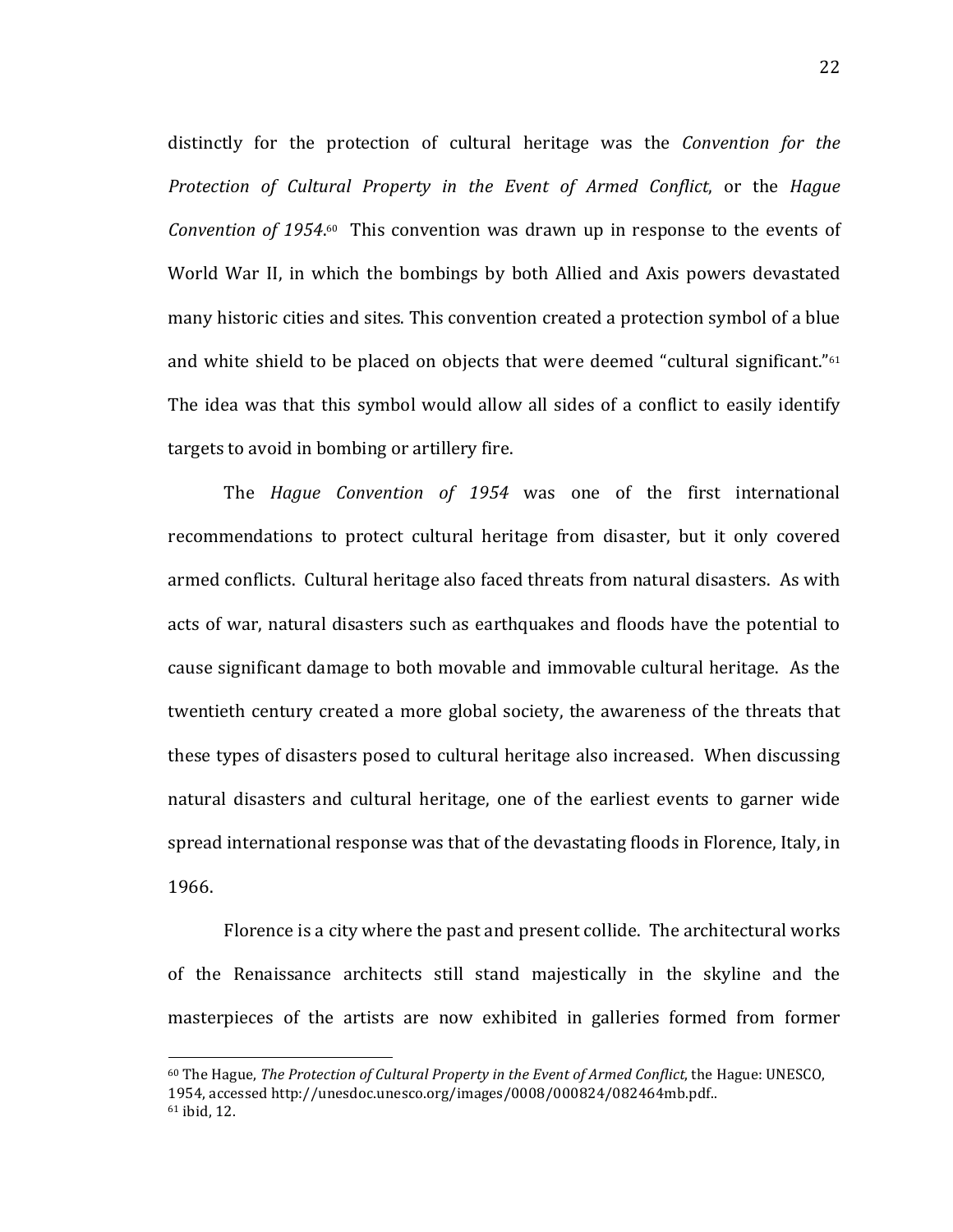palaces. The fourteenth-century poet Dante acts as an unofficial tour guide, as quotations from his most famous works are seen on plaques scattered throughout the city.<sup>62</sup> Though Florence is no stranger to floods,<sup>63</sup> on November 4, 1966, the continuous rainfall leading to rising water levels in the Arno River came as a surprise to the residents of the region.<sup>64</sup> The river water, mixed with sewage and oil from ruptured heating tanks, swept cars and trees aside and burst through the doors of historic churches and palace museums.<sup>65</sup> The floodwaters peaked at around six meters in the Santa Croce area of the city and began to slowly recede after 8 pm that day. It was only after the waters retreated that the full extent of the damage on the city and cultural resources was known.

In 1966, there was little evidence of an emergency disaster plan in place at Florence's cultural institutions or city as a whole. It was only through the quick thinking of enterprising individuals that some of the priceless works of art were saved from the worst of the flood damage.<sup>66</sup> These individuals' actions served for only a small percentage of the works in the city center; for in the end, many galleries remained surrounded by stagnant water and thick layers of polluted mud blanketed the city – including thousands of pieces of movable cultural heritage.

<sup>62</sup> Robert Clark, Dark Water: Flood and Redemption in the City of Masterpieces (New York: Doubleday, 2008), 14.

<sup>&</sup>lt;sup>63</sup> In the book *Dark Water* the author Robert Clark cites major floods in 1177, 1333, 1557, 1740, 1844, and 1864, all of which have been memorialized throughout the city with markers at their crest lines. (Clark, *Dark Water*, 6.)

<sup>64</sup> Franco Nencini, *Florence: the Days of the Flood*, (New York: Stein and Day, 1967), 10. 65 Nencini, *Florence*, 10.

<sup>&</sup>lt;sup>66</sup> Sandro Pintus, "An Account of the Flood and the Days that Followed," in *Conservation Legacies of* the Florence Flood of 1966: Proceedings of the Symposium, ed. Helen Spande (London: Archetype Publications, 2009), 11-12.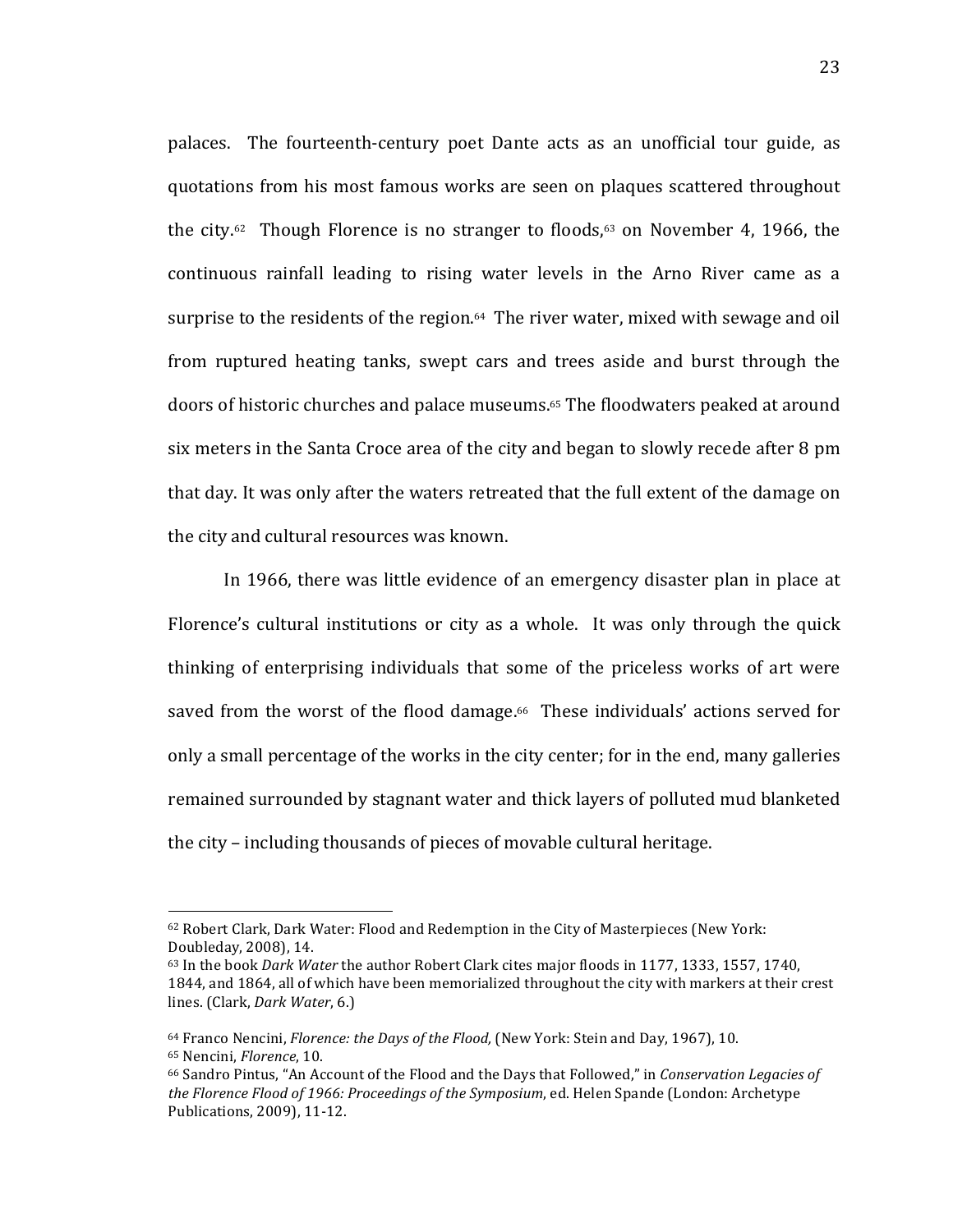The response to the images of the flooding in Florence was immediate. It was too late to prevent much of the damage the flooding caused, but there was still time to salvage what was affected. This flood took place in a new era of global media, and people around the world watched at the waters swallowed the city – fearing that it may have been lost forever.<sup>67</sup> Before the waters began to recede, students, professionals, and other humanitarians began campaigning to save the cultural heritage of Florence. Conservation students from England requested time off from class to help with the efforts, filling up vans with supplies and water pumps and then slowly driving through Europe and talking their way past roadblocks to make it into the city. Volunteers from around the world arrived within days to help with the arduous task of sifting through the mud and helping the Florentines to clean out buildings in the flood-affected areas. These volunteers soon became known as "Mud Angels" for their selfless work that they did on behalf of the city.<sup>68</sup> It can be said that these mud angels were the first responders in cultural disaster relief, or the original disaster response team. Though most had no training in the field, it was through their efforts that much of the works were saved for the treatments conducted later by the conservators.

The Florence Flood of 1966 was one of the first international responses with the specific aim to aid in the recovery of cultural heritage, as people around the world arrived to salvage books, paintings, and other works of art in the months

 $67$  ibid.

<sup>68</sup> Edward Kennedy, "Press release 11 November 2006," in *Conservation Legacies of the Florence Flood of 1966: Proceedings of the Symposium*, ed. Helen Spande (London: Archetype Publications, 2009), xviii-xix.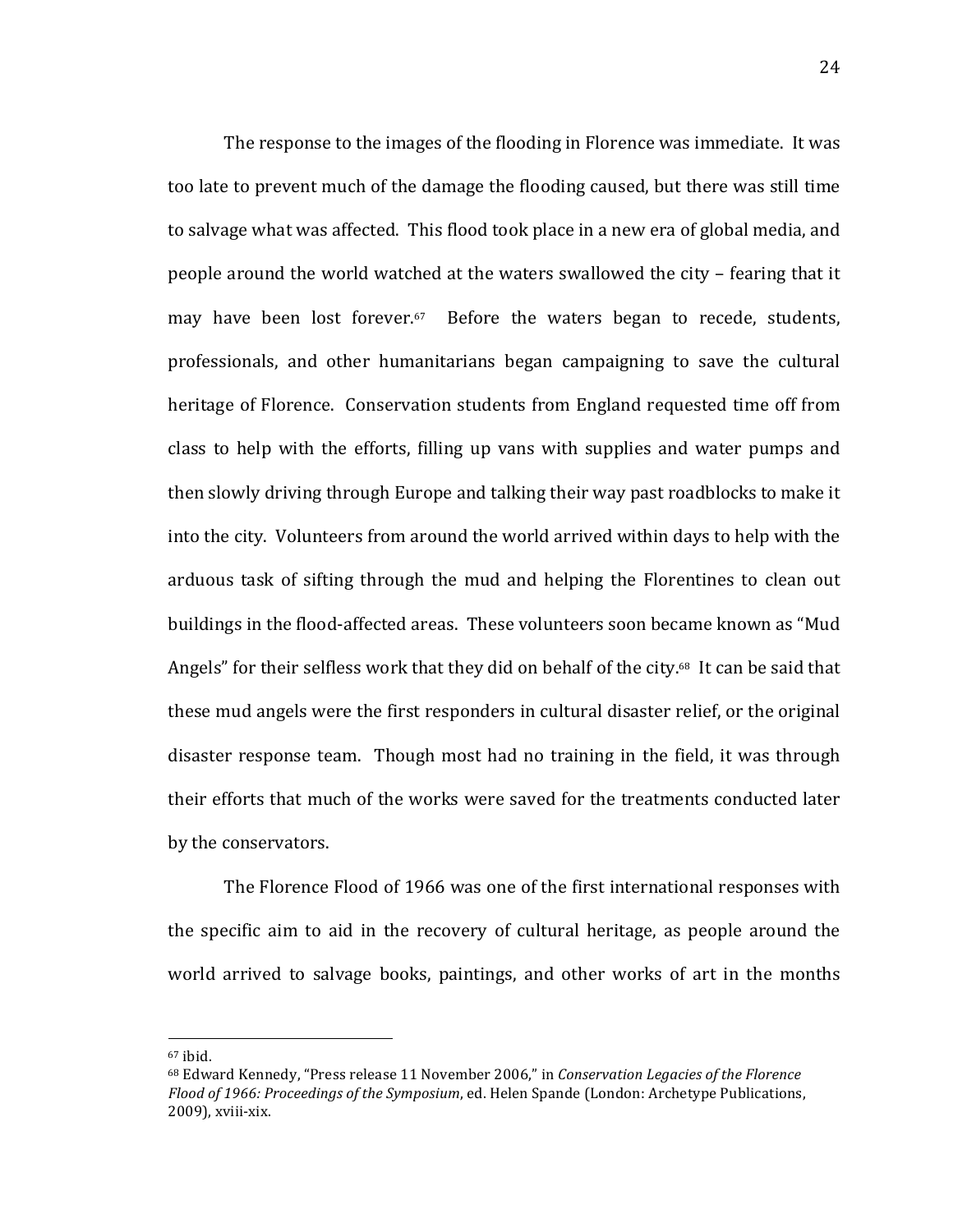following the disaster. The volunteers and professionals who came to help with the salvage of the heritage objects and the monetary aid brought forth by the celebrityendorsed videos, $69$  all foreshadowed the development of later disaster response strategies. The experiences of both natural and man-made international disasters, along with preventative conservation writings, slowly helped to influence and lead to the development of a distinct field for the disaster risk management of cultural heritage.

It was in the 1990s that the new field of disaster risk management of cultural heritage began to grow out of the field of preventative conservation. Heritage professionals at this time were influenced by the past philosophies and writings on preventative conservation, along with the continuing threat of large-scale threats to cultural heritage. This resulted in an increased awareness of the need for disaster risk management strategies specifically targeting cultural heritage. In the periodical *Collections: A Journal for Museum and Archives Professionals*, the rise in disaster risk management awareness was addressed by Catherine Antomarchi, current head of the Collections Unit at ICCROM, when she wrote, "The explicit use of risk management terminology in care of collections began with independent presentations of the concept in 1989 by [N.S.] Baer and by [Robert] Waller and [Sally] Shelton."70 In 1995 that Robert Waller published "Risk Management Applied

<sup>&</sup>lt;sup>69</sup> *Florence: Days of Destruction, film, directed by Franco Zeffirelli (Italy: RAI, 1966).* 

National Gallery of Art, "Florence: Days of Destruction," Press Release, December 12, 2011, accessed 2012, http://www.nga.gov/content/ngaweb/audio-video/audio/florence-flood-film.html

Nencini, *Florence*, 42.

<sup>70!</sup>Antomarchi!et!al,!*Collections*,!120.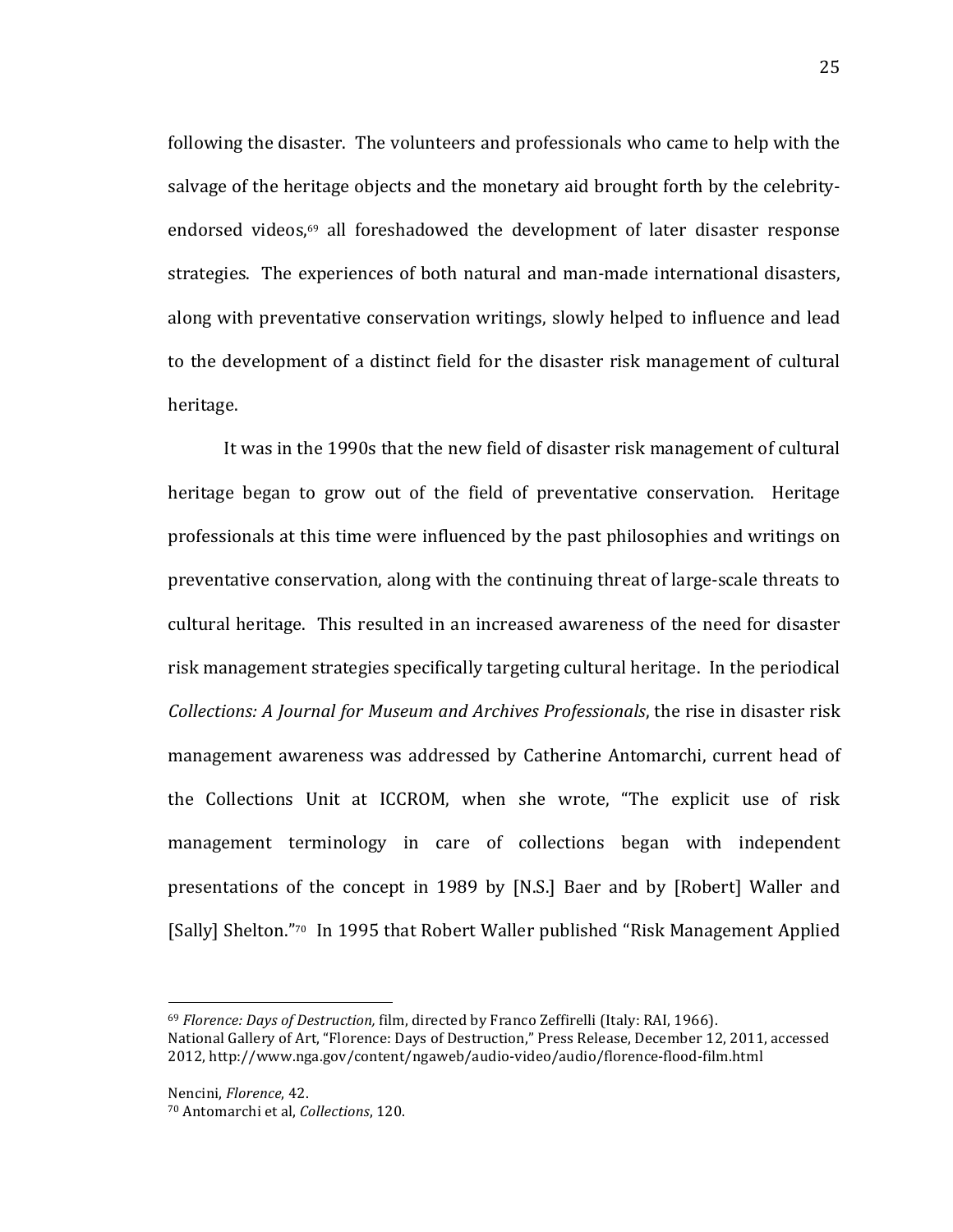to Preventive Conservation" and detailed the hazards that collections face and the steps of planning for a disaster event.<sup>71</sup>

Disaster risk management planning has been a growing field within the cultural heritage sector. The damage wrought by storms and armed conflict has demonstrated a need for the field, and though there has been increased awareness of the need for planning for disaster events, as evidenced by the passing of the *Hague Convention in* 1954 and the response to the Florence Floods in 1966, it was not until the mid-1990's that the field took root with multiple publications, most notably those by Robert Waller and Stefan Michalski.<sup>72</sup> At this time, the past recommendations of preventative conservation professionals, combined with the experiences of heritage professionals during emergency situations, slowly evolved into a general planning strategy for disaster situations. This connection will be further discussed in the next chapter.

<sup>&</sup>lt;sup>71</sup> Robert Waller, "Risk Management Applied to Preventative Conservation," in *Storage of Natural History Collections: A Preventative Conservation Approach, ed. Carol Rose,et.al., (New York: Society for* the Preservation of Natural History Collections, 1995), 21.

<sup>72</sup> Catherine Antomachi et al., "Teaching Risk Management of Collections Internationally," *Collections: A Journal for Museum and Archives Professional 2:2 (2005): 119-121.*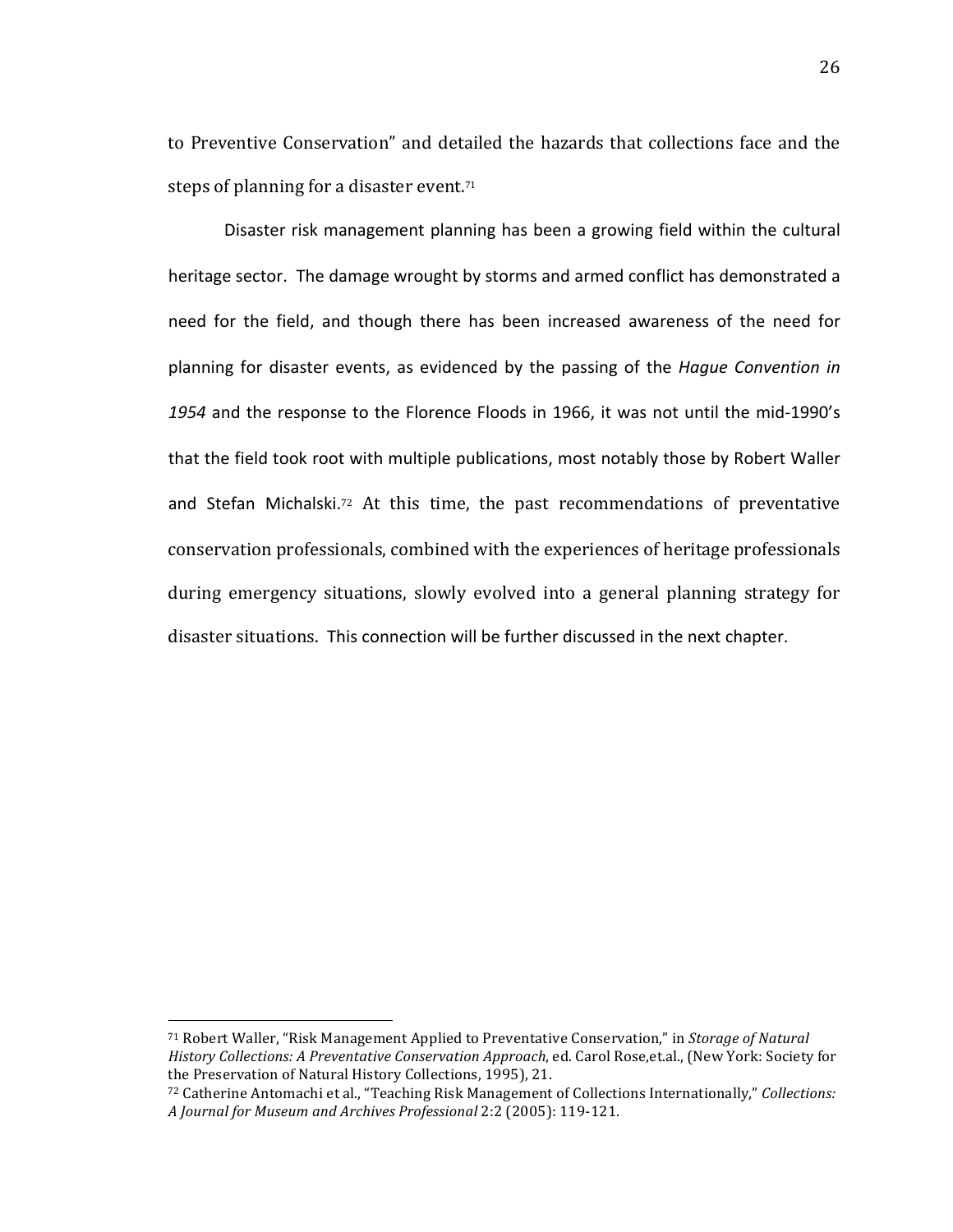#### **Chapter 3: Risk Assessment & Disaster Risk Management Strategy**

The disastrous events of the past century, such as the bombing damage to buildings during WWII and the flooding of art galleries in Florence, proved a need for preventative and recovery strategies for safeguarding cultural heritage. When this sector of the cultural heritage began to gain more exposure, it emerged from the professionals within the field of preventative conservation, whose philosophy greatly influenced the practice and management of disaster planning. Many of the threats that cultural heritage objects face when considering disaster risk management strategies are the same or similar to those addressed as hazards in preventative conservation literature, such as the "inherent vices," which will be discussed later in the chapter. Both fields have goals in protecting cultural heritage, which allowed for the growth and expansion of the preventative conservation field into key phases of disaster risk management strategies.

The conservation of heritage is one of the key principles of museum work, as stated in the UNESCO definition of museums.<sup>73</sup> In the past, conservation was often defined by three functions: examination, preservation, and restoration.<sup>74</sup> But this view has evolved into conservation practices focusing on the examination, documentation, and analysis of the material with consideration for its cultural

<sup>73</sup> Museums," UNESCO.

<sup>&</sup>lt;sup>74</sup> Szczepanowska, Conservation of Cultural Heritage, 9.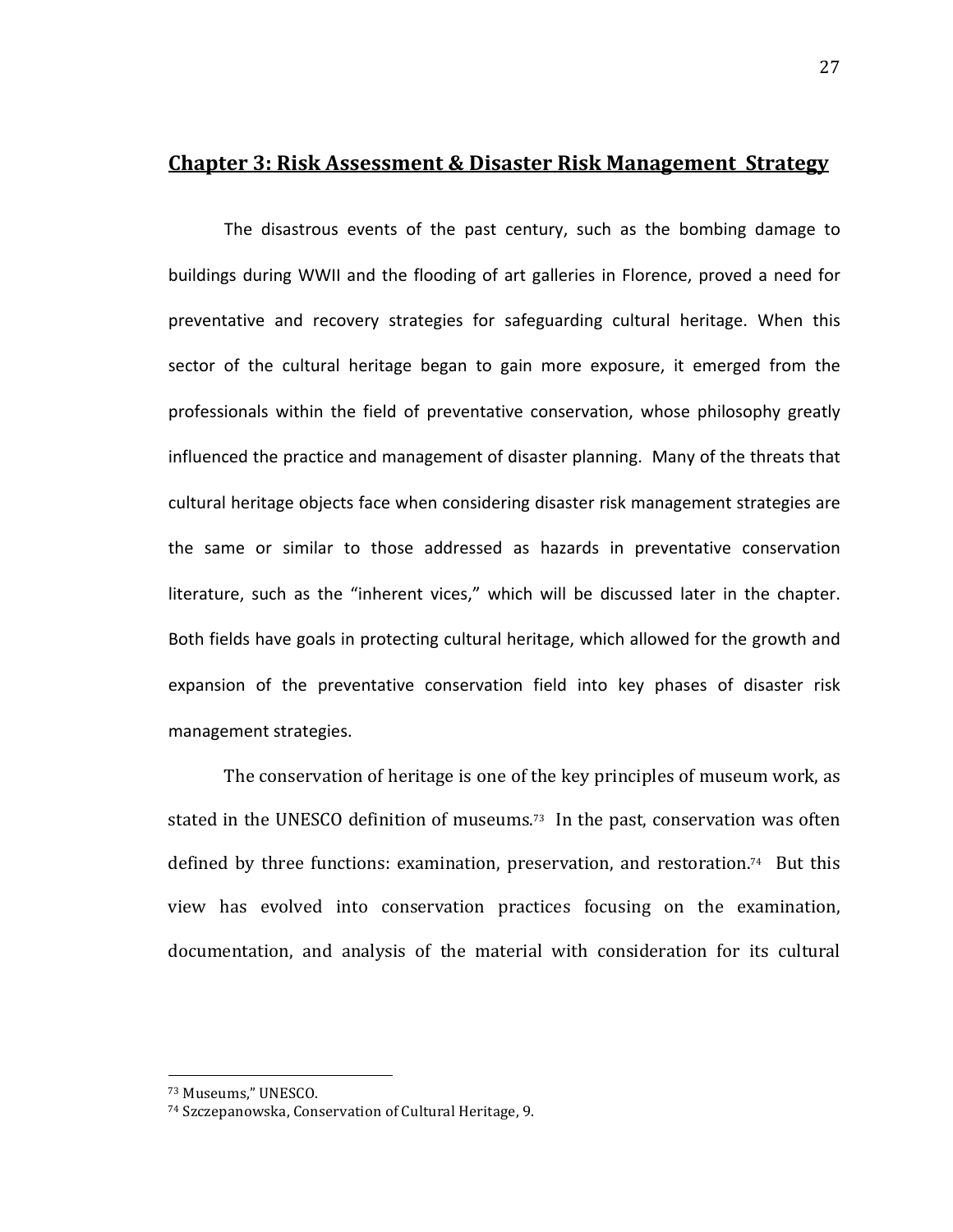significance<sup>75</sup> and an emphasis on reversible practices taking the forefront. Conservation practices can be both invasive through treatments to stabilize objects or repair damage, and noninvasive through monitoring and documentation. This noninvasive-based conservation is often referred to as preventative conservation and was deemed by the National Park Service (NPS) of the United States as "the most effective method of preservation."76 Preventive conservation practices cover a broad range of activities within the museum. These measures usually involve noninvasive methods to prolong the lifespan of material collections. There are many critical elements of preventative conservation practices, such as artifact handling, storage, and collections management,<sup>77</sup> all of which start as soon as materials enter into the collection. In relation to disaster risk management, one of the driving forces behind many of these mitigation efforts are the threats to collection material known as the agents of deterioration.

Museum collections can face threats from a variety of sources – both internally and externally. These factors of preventative conservation are important when developing a disaster risk plan, especially when conducting a risk assessment. Early disaster risk management scholarship stressed the importance of identifying risks and ways to categorize the theorized severity of this threat to the collection.<sup>78</sup>

<sup>75</sup> Randall Mason, "Assessing Values in Conservation Planning: Methodological Issues and Choices," in Assessing the Values of Cultural Heritage, ed. Marta de la Torre (Los Angeles: Getty Conservation Institute, 2002), 19.

<sup>&</sup>lt;sup>76</sup> NPS, "Preventative Conservation," 1.

<sup>77</sup> Chris Caple, " The History of and an Introduction to Preventative Conservation," in *Preventative Conservation in Museums, ed. Chris Caple (New York: Routledge, 2011), 1.* 

<sup>&</sup>lt;sup>78</sup> Robert Waller, "Conservation Risk Assessment: A Strategy for Managing Resources for Preventative Conservation," in *Reprints of the Contributions of the Ottawa Congress 12-16 September*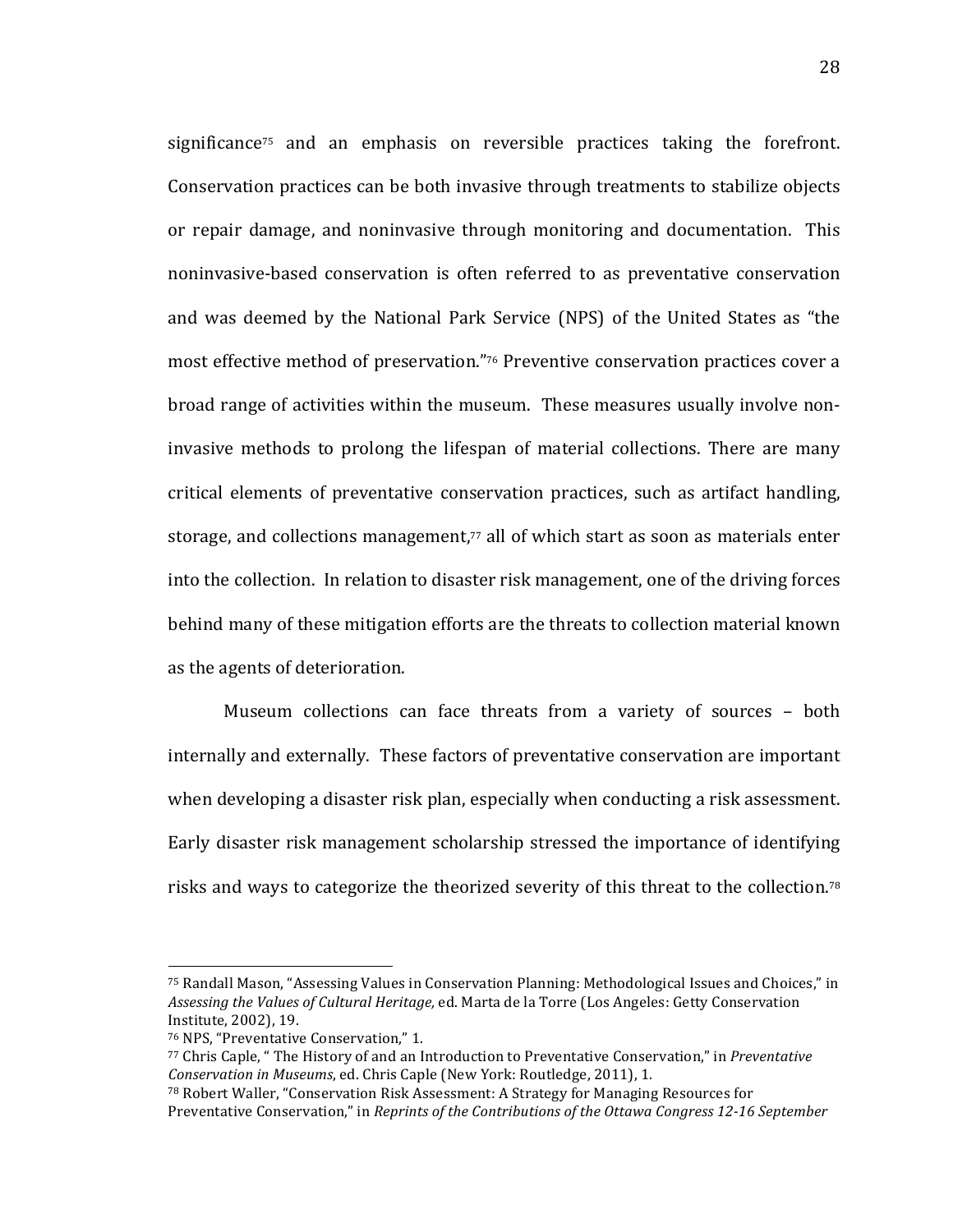Waller's study on risk assessment relied heavily on previous preventative conservation measures, taking into account the potential threat to collections posed by the ten agents of deterioration, which are discussed in detail below.

#### *The\$Ten\$Agents\$of\$Deterioration*

Preventive care combats a variety of threats to collections. Though these hazards may change in each specific example, Michalski and Waller combined the most common threats into an easily remembered list known as "The Ten Agents of Deterioration".<sup>79</sup> Broken down these agents are: physical forces, vandalism, dissociation, fire, water, pests, pollutants, light, incorrect temperature, and incorrect relative humidity. These vices are not all the threats that collections face, but provide a framework for the preventative conservation measures that an institution can establish. Although some of the agents are not completely preventable, many can be hindered through this practice, greatly extending the life of the collection. Each agent of deterioration has its own unique factors in its potential to harm a collection, but can be connected through the various methods employed in preventative conservation practices.

One of the agents with the most potential to harm a collection is that of physical forces. $80$  Physical forces are actions that cause damage to an object through contact to the material artifact. This damage can be caused by impact, vibration, pressure, abrasion, or shock, and the resulting harm to an object can range from

<sup>!!!!!!!!!!!!!!!!!!!!!!!!!!!!!!!!!!!!!!!!!!!!!!!!!!!!!!!!!!!!!!!!!!!!!!!!!!!!!!!!!!!!!!!!!!!!!!!!!!!!!!!!!!!!!!!!!!!!!!!!!!!!!!!!!!!!!!!!!!!!!!!!!!!!!!!!!!!!!!!!!!!!</sup> 1994, Preventative Conservation Theory and Research, ed. A. Roy and P. Smith (London: IIC, 1994), 12-16.

 $79$  Szczepanowska, Conservation of Cultural Heritage, 14.  $80$  ibid.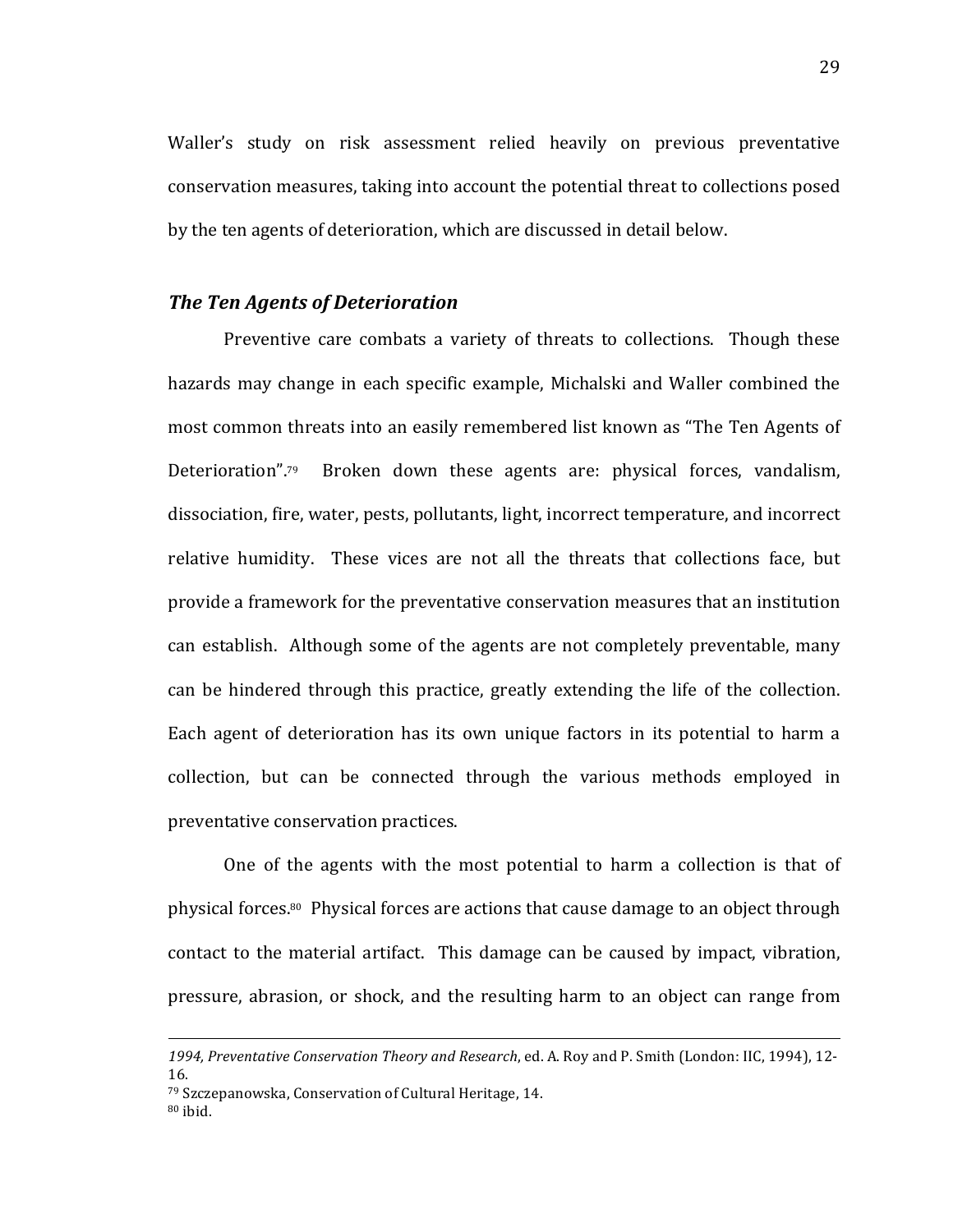stress to deformation or fractures.<sup>81</sup> Though some of these effects may start out as small, over time the fractures and deformation can expand, leading to a total loss of an object if left untreated. Damage caused by physical forces can happen from something as small as improper handling.<sup>82</sup> This is why there is an emphasis on object handling training within museums. Each material requires different methods of handling and proper training should be given to everyone who may potentially interact with collection material. It is important that those handling the objects know when they should wear gloves since some materials, such as metals, are extremely sensitive to the oils found in hands. These oils can accelerate the corrosion process and leave permanent etchings in the metal. $83$  Other training recommendations may deal with the cultural aspects of the object, such as properly tying a Japanese silk painting. These scroll paintings must be carefully rolled and then tied with a flat bow. Regardless of the material nature of the collection, one should always remove anything that may cause scratches, dents, or other damage to the objects if it comes in contact with the material. This includes rings, watches, bracelets, and ID badges. Handling the objects in museum collections has the potential to cause wear to the material, but with proper techniques this damage can be minimized.

Physical forces can also originate from something as massive as an earthquake. The vibrations from seismic activity can cause objects to move or shake

<sup>81 &</sup>quot;Physical Forces," Canadian Conservation Institute, accessed November 2013, http://www.cciicc.gc.ca/resources-ressources/agentsofdeterioration-agentsdedeterioration/chap01-eng.aspx. 82 Charlie Costain, "Framework for Preventative Conservation of Museum Collections," in *Preventative Conservation in Museums*, ed. Chris Caple (New York: Routledge, 2011), 28.

<sup>83</sup> Szczepanowska, Conservation of Cultural Heritage, 225.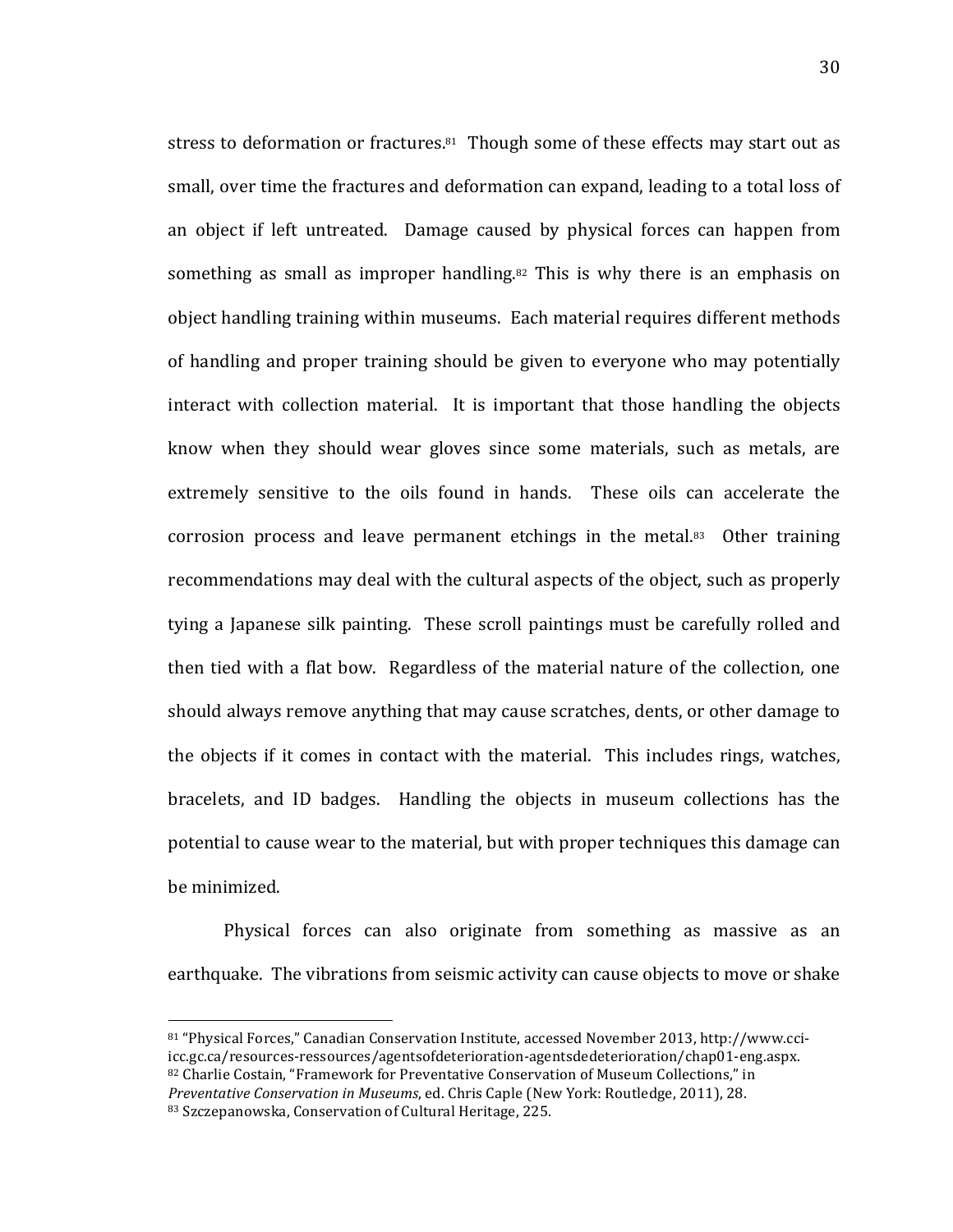during the events. If they are not properly mounted they can hit each other or fall off a shelf, causing cracking, breaking, or other serious damage. Since physical forces can come from a variety of sources, ranging from human error or natural phenomena, they are one of the key threats to cultural heritage. Whatever the source of the physical forces, measures taken in preventative conservation practices can greatly reduce the potential loss seen to a collection, as well as avert a potential disaster.

Theft and vandalism are also potential threats to collections. This agent of deterioration comes from forces outside the museum, but the institution can enact policies that will help to mitigate the likelihood of this event happening. The threat of theft or vandalism is often a risk because of the high value of museum collections – both monetarily and intrinsically. It is recommended by the Canadian Conservation Institute to prioritize the creation of a Threat and Risk Assessment for both theft and vandalism. This is a checkpoint system used to identify threats to the collection and then develop solutions and security measures associated with those threats. $84$  Though security measures are important when dealing with this agent of deterioration, documentation can also be an effective method. Good documentation of collection material allows for museum staff to more readily identify when something has gone missing, as well as aid law enforcement in its return.<sup>85</sup> The threat from this agent is especially elevated in times of conflict. This was recently

<sup>84 &</sup>quot;Thieves and Vandals," Canadian Conservation Institute, accessed December 2013, http://www.cci-icc.gc.ca/caringfor-prendresoindes/articles/10agents/chap02-eng.aspx 85 Wilbur Faulk and Laurie Sowd, *Collections Theft Response Procedures* (Los Angeles: Getty Conservation Institute, 2001), 10.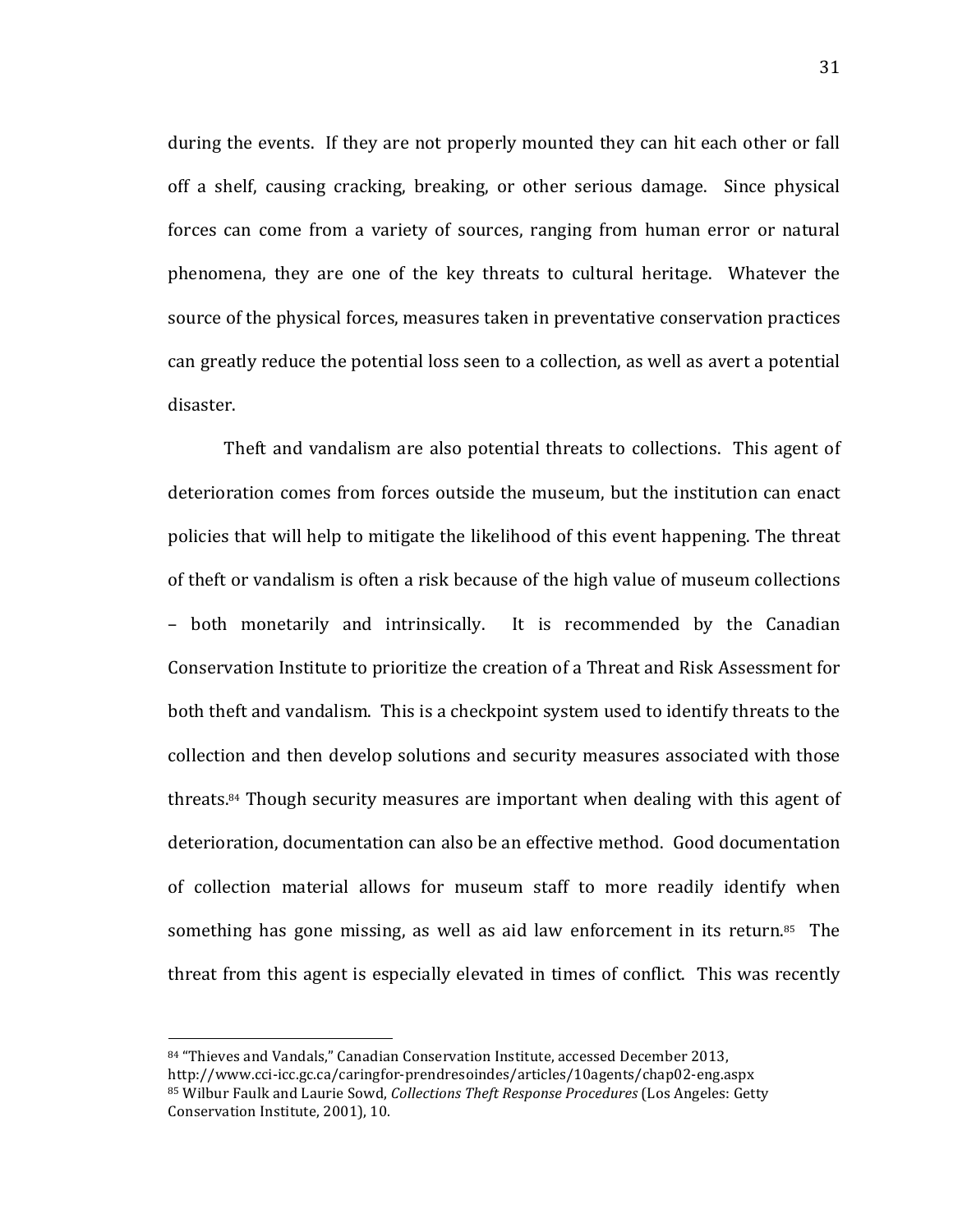witnessed in the ongoing conflict in Egypt. Egyptian museums house vast archaeology and other cultural material, and in 2011, vandals and looters broke into Cairo museums amidst the political turmoil. This included the Egyptian Museum in Cairo, where artifacts were damaged, including two mummies. $86$  The threat in the region still exists as in 2013, thousands of antiquities were stolen from the Malawi Monuments Museum in al-Minya and in January 2014, artifacts were damaged in a bombing outside of Cairo's Islamic Museum of Art.<sup>87</sup> The acts of violence associated with theft and vandalism greatly threaten cultural heritage, whether it occurs during conflict situations or a heist. It is for this reason that theft and vandalism is a part of disaster risk strategy.

Closely associated with theft and vandalism is the threat of dissociation. Dissociation is when an object goes missing in a collection. This is sometimes the result of mislabeling or poor documentation of location. Though the piece may still be in the museum, it is effectively lost. Poor documentation or cataloging may also aid in collection theft, as the victimized institution may not become aware of the looting until well after the deed occurs. This was recently the case in a series of archive thefts in Northeastern United States, where the accused thieves, Barry Landau and Jason Savedoff, stole historical documents from multiple institutions

<sup>86</sup> Jennifer Fenton, "Vandals Rip Heads Off Two Mummies in Egyptian Museum," *CNN*, January 30, 2011, http://www.cnn.com/2011/WORLD/africa/01/30/egypt.unrest.museum/.

<sup>87</sup> Associated Press, "Looters Steal Priceless Artifacts from Egyptian Museum Amid Violence," Fox News, August 19, 2013, http://www.foxnews.com/science/2013/08/19/looters-steal-pricelessartifacts-from-egyptian-museum-amid-violence/.

ICCROM, "Egyptian Heritage Rescue Team Mobilizes in Cairo," ICCROM, January 28, 2014, accessed March 2014, http://www.iccrom.org/ifrcdn/eng/news\_en/2014\_en/ various\_en/01\_28\_first-aiders-Cairo\_en.shtml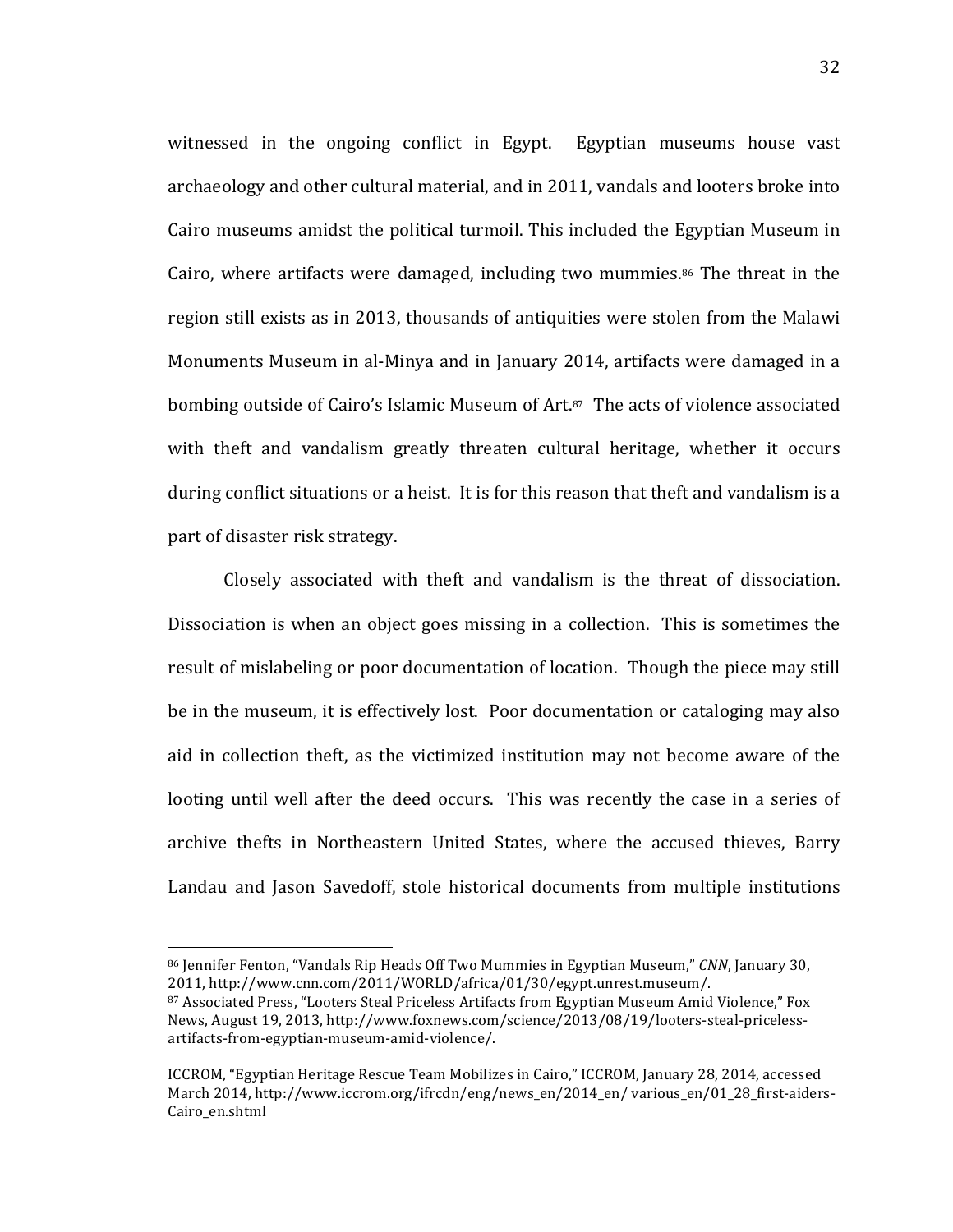across four states before being caught. It was only after investigators were sorting through the recovered items that some of those institutions discovered that documents had been stolen.<sup>88</sup> Dissociation is particularly harmful because it has the potential to affect the integrity of the entire collection, not just the object that is displaced.89 This agent of deterioration is best combated through a good cataloging system and proper labels on the museum objects.

One of the most damaging agents of deterioration is fire. Fire has the ability to destroy an entire collection, the museum structure, and even cause loss of human life. Fires can occur at any cultural institution, especially historic house museums that have been retrofitted for modern electrical work. $90$  A variety of causes can start fires in museums from electrical work, HVAC systems, or even from collection material such as cellulose film, which has the potential to combust.91 Much of collection material is also flammable, which can add fuel to the fire. Fires can cause further injury to collections through smoke, heat, and water damage. In 1990, the Royal Saskatchewan Museum in Canada experienced a devastating fire in which "the First Nations Gallery, where the fire had started, the contents of the room....were almost fully incinerated." $92$  The fire also caused damage elsewhere from soot

http://www.archives.gov/press/press-releases/2012/nr12-133.html.

!!!!!!!!!!!!!!!!!!!!!!!!!!!!!!!!!!!!!!!!!!!!!!!!!!!!!!!

89 "Dissociation," Canadian Conservation Institute, accessed November 2013, http://www.cciicc.gc.ca/caringfor-prendresoindes/articles/10agents/chap03-eng.aspx .

<sup>88</sup> National Archives, "Barry Landau Sentenced to 7 Years for Theft from National Archives, Other Institutions," NARA Press Release, June 27, 2012. accessed October 2014,

<sup>90 &</sup>quot;Fire," Canadian Conservation Institute, accessed November 2013, http://www.cci-

icc.gc.ca/resources-ressources/agentsofdeterioration-agentsdedeterioration/chap04-eng.aspx. <sup>91</sup> NPS, "Caring for Cellulose Nitrate Film," *Conserve O Gram*, 14:8 (2004): 1.

 $92$  Sarah Spafford-Ricci and Fiona Graham, "The Fire at the Royal Saskatchewan Museum, Part 1: Salvage, Initial Response, and the Implications for Disaster Planning," in *Journal of the American Institute of Conservation* 39 (2000): 18.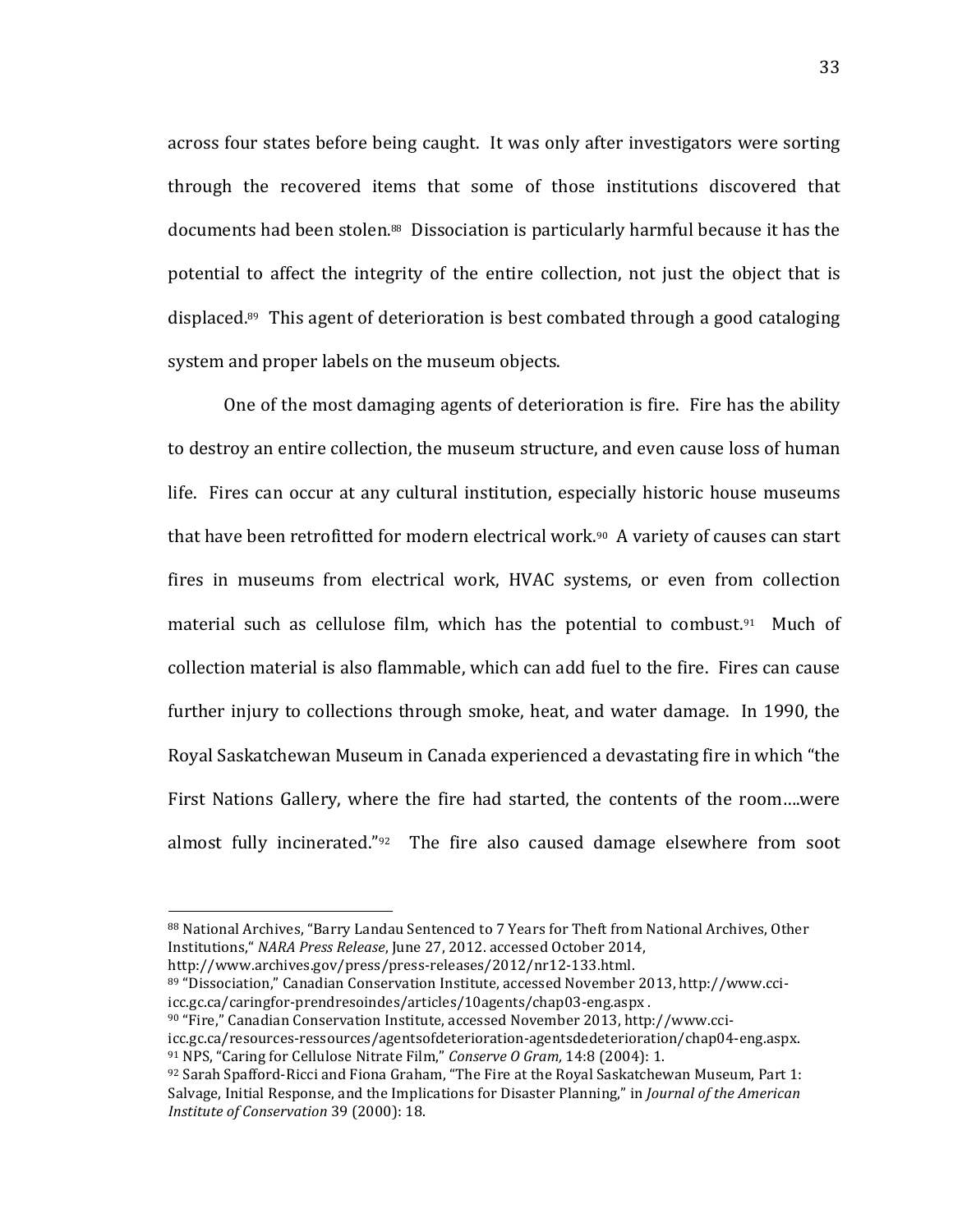deposition and water. $93$  After the fire, museum workers spent much time planning before initiating the recovery operation that continued for a year.<sup>94</sup> It was later deemed that a lack of planning adversely affected the effectiveness and success of the recovery efforts, showing the importance of planning for potential disasters that may arise from threats to collection material.<sup>95</sup>

Water is always a concern for museum collections because many different types of collection material are susceptible to damage from it, and therefore should be considered when developing a disaster risk management plan. Water damage can occur from a slight dampness or be caused by a ravaging flood. Natural disasters, in-house accidents, or technological failures can all be sources of deterioration by water damage. Small amounts of water can cause moisture, which in turn can cause corrosion on metals and mold growth on paper and books. Water and moisture can also cause tide lines to appear on porous objects. Water can also reverse some treatments that were done on objects, as many treatments are completed with materials soluble in water to ensure reversibility. If water damage has occurred, the collection must be surveyed, followed by a conservator carrying out any needed treatments. The severity of damage caused by water can be contingent on the preventative and disaster risk planning steps taken before a disaster occurs. This can be seen when reviewing case study examples of cultural institutions around the Gulf of Mexico affected by Hurricane Katrina in 2005. The Ohr-O'Keefe Museum of Art in Biloxi, Mississippi had a well-developed disaster risk

<sup>93</sup> Spafford-Ricci and Graham, "Royal Saskatchewan Museum," 20.

<sup>94</sup> Spafford-Ricci and Graham, "Royal Saskatchewan Museum," 22-26.

<sup>95</sup> Spafford-Ricci and Graham, "Royal Saskatchewan Museum," 34.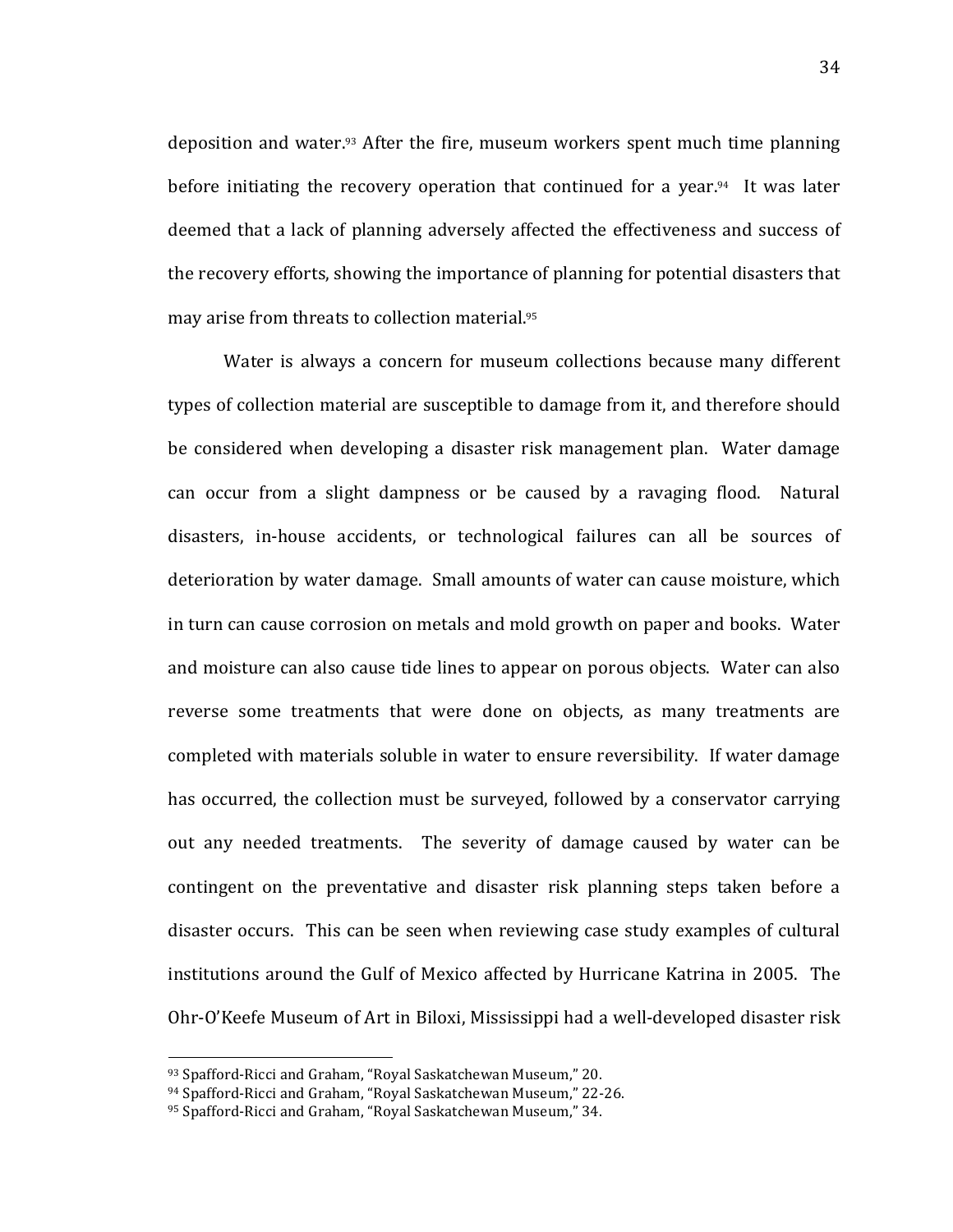management plan in place before the hurricane hit the area. As a result none of the collection was harmed, despite extensive damage to the building from a casino barge brought in on the flood waters.<sup>96</sup> During the same hurricane, the Center for African and African American Studies at Southern University of New Orleans experienced extensive damage to their collection after some sections of it spent up to! four! weeks! underwater.97! ! Other! cultural! institutions! in! New! Orleans! also! saw! damage to their collections and sites, and though they had a disaster plan in place, most of these plans did not account for the level of flooding in the event of the levees breaking.<sup>98</sup> The events from Hurricane Katrina show that not only is it important for institutions to know the potential agents of deterioration they face, such as water, but to also plan for the severity of the threat as well.

The sixth agent of deterioration is pests. CCI defines pests as "living organisms that are able to disfigure, damage, and destroy material culture."<sup>99</sup> Pests include microorganisms (such as mold), insects, and rodents.<sup>100</sup> Some pests, such as silver fish (an insect that is attracted to paper materials) can be dealt with through freezing at extremely cold temperatures. Organic materials are highly susceptible since many of these pests will use them as a food source. Often when surveying this type of collection material, one may notice small holes clustered together, signaling a potential insect activity. This type of activity should be dealt with immediately before an infestation can occur. A rapid response to this threat can make a

<sup>96</sup> Kelly and Weinstein, "Rethinking Crescent City Culture," 17.

<sup>97</sup> Kelly and Weistein, "Rethinkg Crescent City Culture," 18.

 $98$  ibid.

<sup>99 &</sup>quot;Combating Pests of Cultural Property," Canadian Conservation Institute, accessed November 2013, http://www.cci-icc.gc.ca/caringfor-prendresoindes/articles/10agents/chap06-eng.aspx. 100 Costain, "Framework," 25.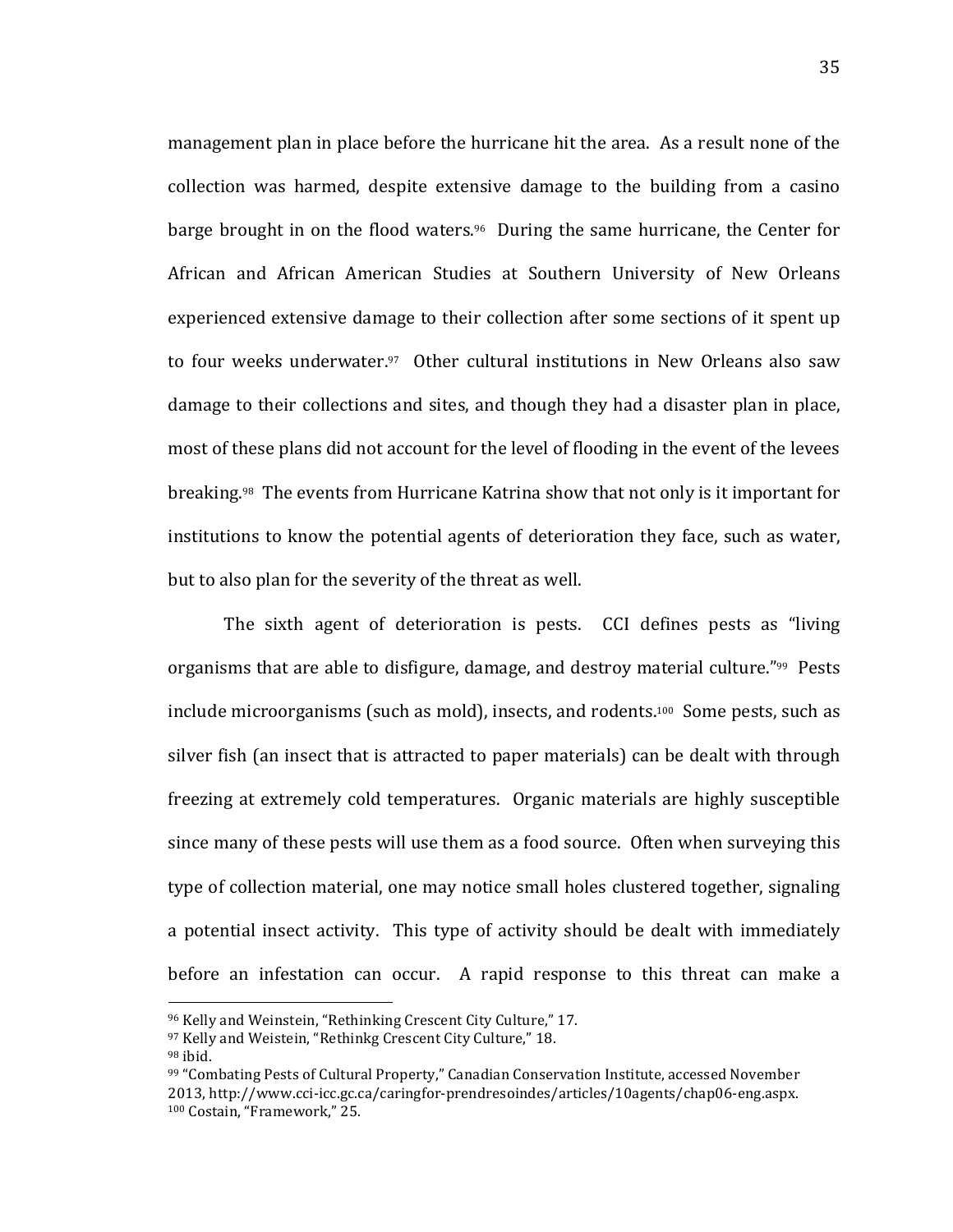significant difference in the outcome of the situation, as was seen in the Andy Warhol Museum in Pittsburgh.<sup>101</sup>

The Andy Warhol Museum contains thousands of objects from contemporary artist Andy Warhol's life and career. Some of these objects, called *Time Capsules*, contained food and other materials, which were highly susceptible to pests.<sup>102</sup> During a cataloging project in 2011, museum workers noticed an infestation of varied beetle species in the workspace containing the Time Capsules. With no pest management plan in place at the museum, the staff had to quickly develop a method of treatment for the pests while not harming the works of art that were the source of the issue.<sup>103</sup> The infestation was contained to the processing room because of the quick actions of the staff, but since there was no pest monitoring in place at the institution there was a potential for a museum wide infestation if not for the cataloging project going on at that time. This case showcases the importance of having a pest management system in place, and how it is possible for pests to create a disaster within a museum. Though a lesser concern when planning for disasters, pests have the potential to cause great harm to collection material; it is for this reason that it is recommended that heritage institutions develop a pest management plan.104

<sup>101</sup> Amber Morgan and John Samuel Jacobs, "The Accidental IPM Program: A Case Study of Contemporary Art and Archives at The Andy Warhol Museum," (paper presented at MuseumPests 2014 Conference, Williamsburg, VA , March 27-28, 2014). Accessed http://museumpests.net/wp $content/unloads/2014/04/1-2-Morgan-and-Jacobs-paper.pdf.$  $102$  ibid.

 $103$  ibid.

<sup>104</sup> Szczepanowska, Conservation of Cultural Heritage, 33-42.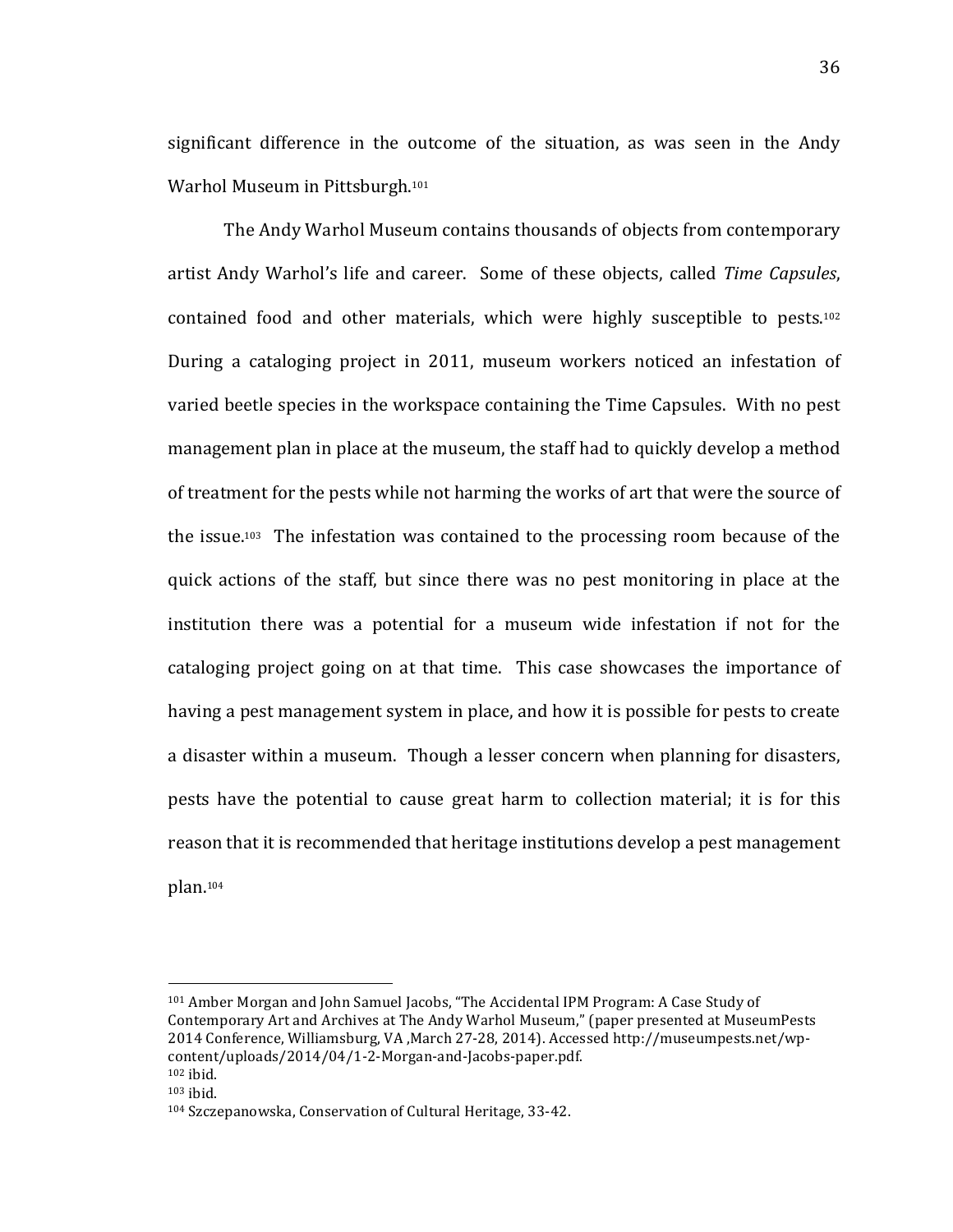Pollutants or contamination are the seventh agent of deterioration. These can be airborne or produced by contact. They are usually chemical in nature and can result in the disfigurement, corrosion or loss of an object.<sup>105</sup> The type of damage done to collection material varies based on the chemical nature of the pollutant and the material of the artifact. This can be seen on some of the objects featured on the Field Museum of Chicago's webpage concerning preventative conservation. The Field Museum uses this page to show how pollution from the urban traffic environment has tarnished an untreated metal figure and contributed to the embitterment of a piece of barkcloth.<sup>106</sup> Pollutants are not just gaseous but can also be found in liquid form, such as acid rain. In outdoor sculptures or buildings, acid rain can cause corrosion or discoloration, both of which are seen on the Leshan Giant Buddha in China.<sup>107</sup> This colossal outdoor sculpture from the first century C.E. has experienced deterioration in the form of weakened structural elements and a blackening of the sandstone due to industrial pollution.<sup>108</sup> Constant monitoring can help to combat the extent of deterioration seen on objects affected by pollutants.

The eighth agent of deterioration is light and radiation. The adverse effects of prolonged exposure of light to collection materials are well known, as museum professionals have been observing the effects of environmental factors on them for

<sup>105</sup> Costain, "Framework," 31.

<sup>&</sup>lt;sup>106</sup> "Preventative Conservation," *Field Museum*, accessed December 2014,

http://www.fieldmuseum.org/science/research/area/conserving-collections/preventiveconservation.

<sup>107</sup> John Mink, "Top 5 Endangered Heritage Sites - Acid Rain," *CyArk*, January 9, 2009, accessed http://www.cyark.org/news/top-5-endangered-heritage-sites-acid-rain.  $108$  ibid.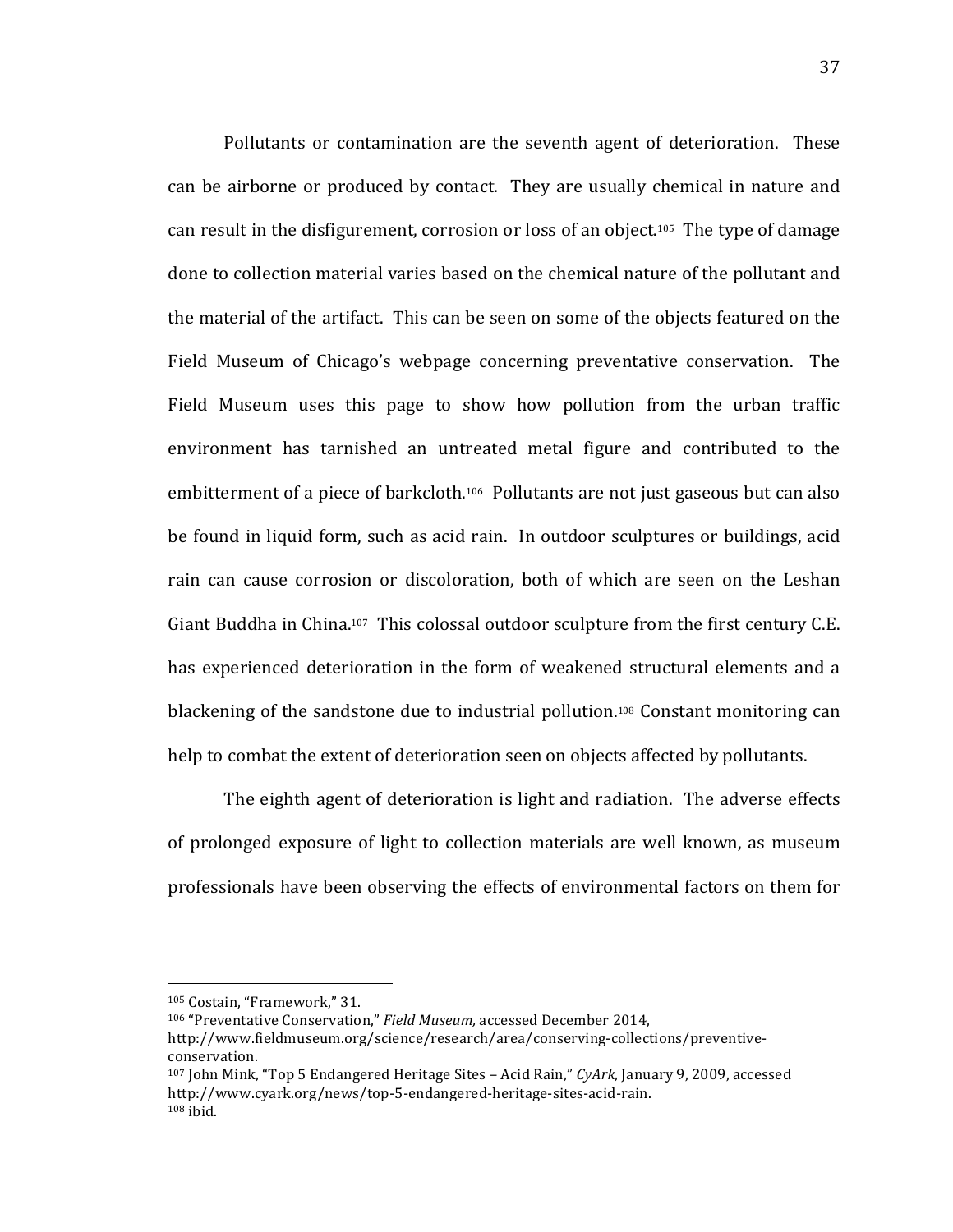centuries.<sup>109</sup> Though it is known that light causes fading and other discoloration in cultural material, light must be included in exhibitions so that visitors can see displays. This has led to many studies on the subject with standards for exposure, usually around  $50$  lux.<sup>110</sup> Objects on display are also put on rotation so that they are not always exposed to constant light sources. Other recommendations for this agent have been to turn off the gallery lights when the museum is closed.<sup>111</sup> An example of light damage includes the observation of fading on the United States *Declaration of Independence* when it was displayed in direct sunlight for years at the Old Patent Office Building in Washington, DC. The document was removed from its original display location and over time different cases were developed to help preserve the precious material.<sup>112</sup> Light is a slow acting agent of deterioration. Though the damage done to artifacts may not be as readily apparent as that of fire or water, light can cause irreparable harm if preventative measures are not taken.

The last two agents of deterioration are incorrect temperature and incorrect relative humidity, which are closely related. As discussed earlier, the fluctuation of both can cause damage to collection material. Temperatures too low can cause some materials to become brittle, while temperatures too high may cause some materials to disintegrate or discolor. These effects are closely related to those of

<sup>109</sup> Caple, Preventative Conservation, 12.

 $110$  Lux is system of measurement in the International System (SI). 50 lux is approximately equal to an average household light bulb.

<sup>111</sup> Del Hoyo, "Studying Effects of Light."

<sup>112</sup> Julio del Hoyo, "Studying the Effects of Light on Sensitive Museum Objects and Materials and the Application of Research Results in Setting Lighting Levels in Museums" (presented at the Smithsonian Museum Conservation Institute Lecture Series, Suitland, Maryland, 25 June 2009).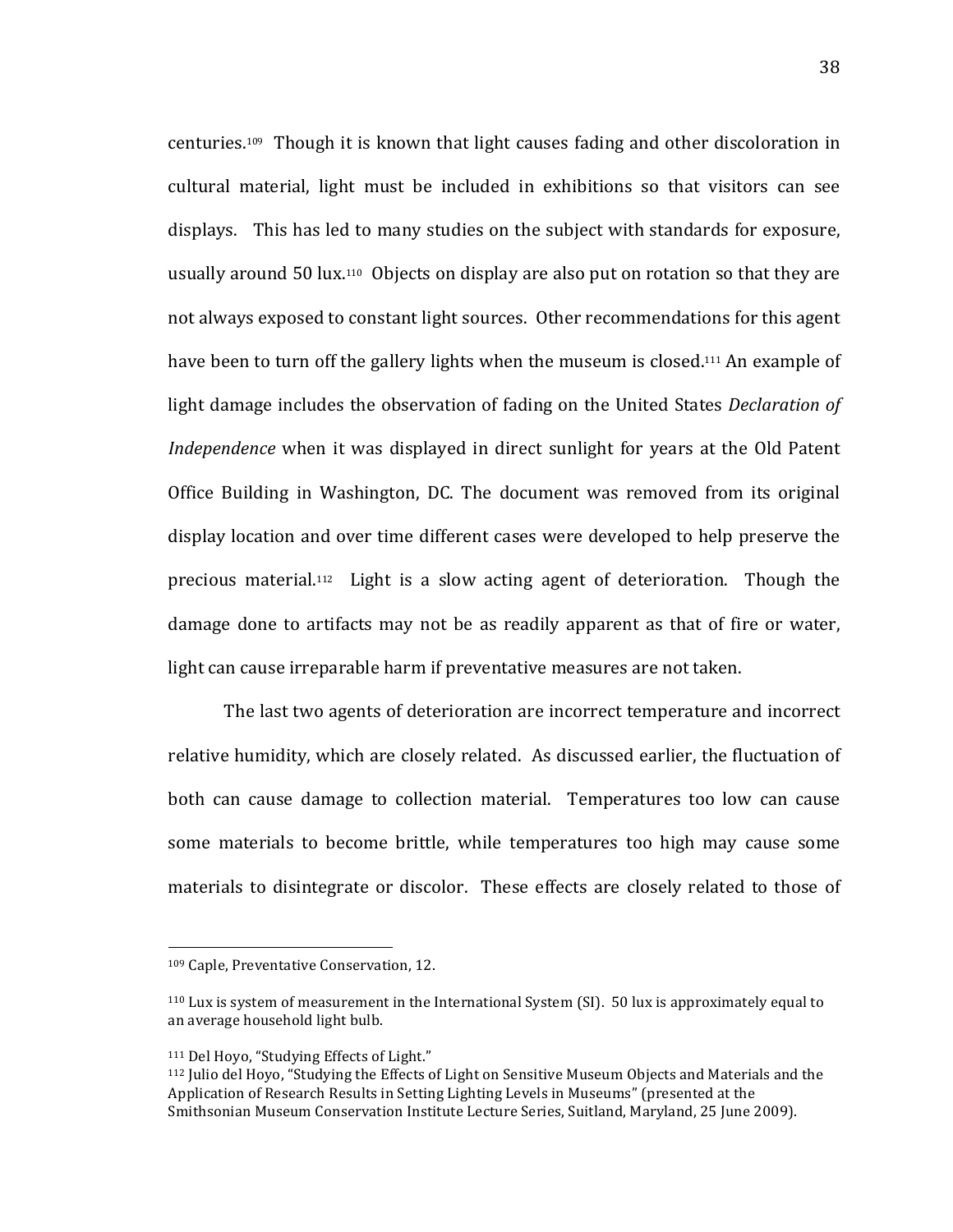incorrect relative humidity. This can be a particular threat to ethnographic collections, which contain many organic materials that are susceptible to such fluctuations. Alaskan spruce root baskets are one such object, as the material has the potential to dry out and may become brittle due to a low relative humidity. On the other extreme, high relative humidity can lead to dampness, which in turn may cause mold growth on the object. The fluctuations in relative humidity can cause shrinkage and swelling that can also bring about stress and breakage on the object.<sup>113</sup> This is why, when visiting a museum, one might see a small hydrometer or datalogger in the case. This is a tool used by museum professionals to monitor the temperature and relative humidity of the enclosed environment. Regular recordings of the readings should be done and placed in a documentation folder or graph to show how it changes over time. Ideally these readings should not change more than 5% within a twenty-four hour period or more than  $15\%$  in a month.<sup>114</sup> Monitoring these conditions can ensure that objects are not subjected to sharp or drastic changes, which can adversely affect the materials.

These ten agents of deterioration are often linked, like temperature and relative humidity, or can lead to one another, such as fire damage to water damage. These agents influence preventative conservation practices and can also be used in consideration for the establishment of a risk and disaster management plan. Risk and disaster management plans are key elements for preventative conservation

<sup>&</sup>lt;sup>113</sup> Costain, "Framework," 32.

<sup>&</sup>lt;sup>114</sup> Bradley, "Preventative Conservation," 161-162.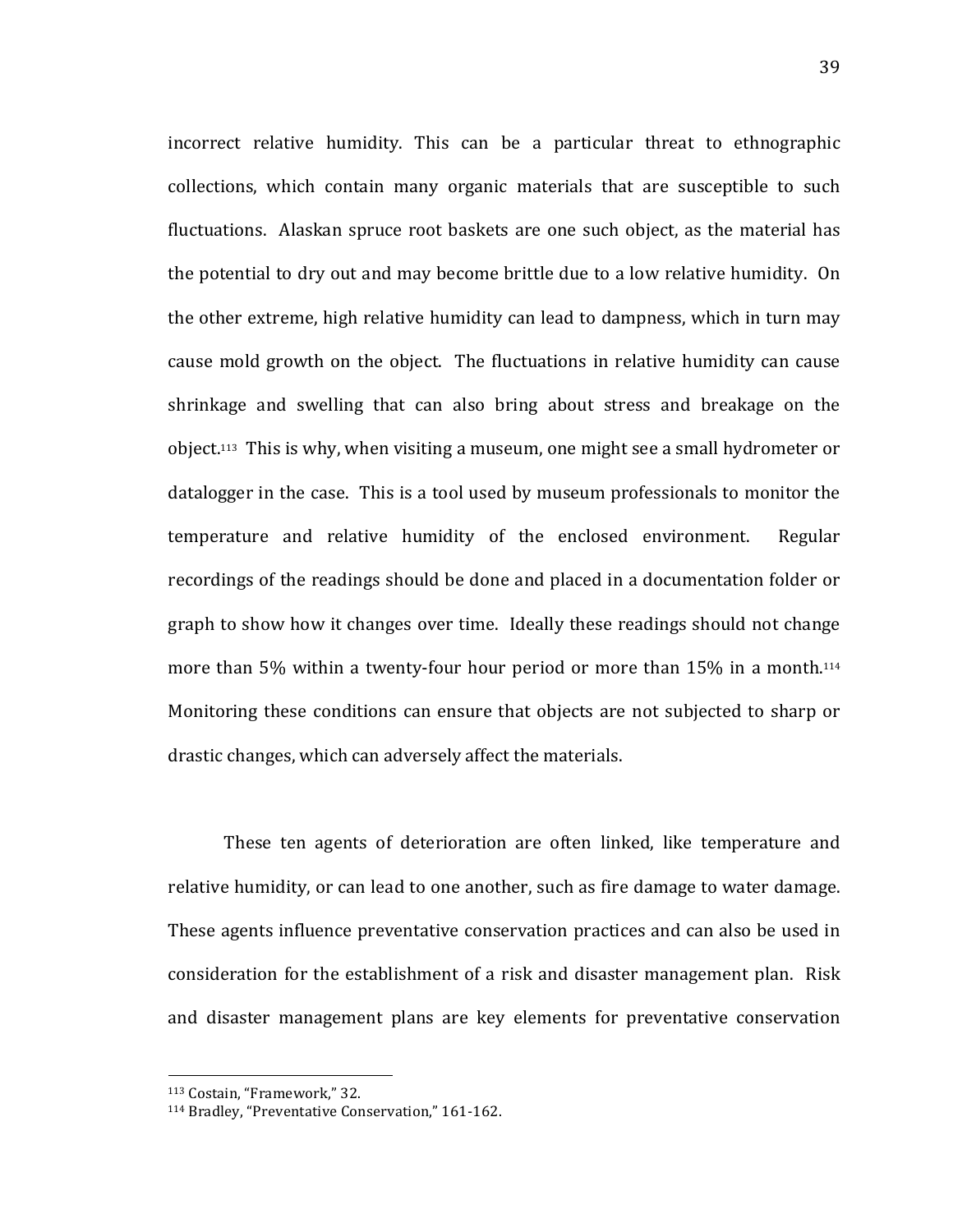practice in the collections care environment, as they help to identify potential threats to collections and establish a procedure to respond to such threats if an event occurs.

Waller recommended that once these hazards to collections are identified, the collections care staff classify risks as "catastrophic", "severe", or "gradual".<sup>115</sup> This range covers the immediate effects of an unexpected natural disaster, such as an earthquake, as well as the slower material breakdown resulting from light or UV radiation. By classifying and identifying the risks to the collections, the museum staff would then be able to devote resources to combat the specific threats, thereby possibly preventing or reducing the overall risk to the collections.

Robert Waller's strategy of risk assessment was a stepping point in the development of planning for disasters in cultural heritage institutions. Though his strategy focused on the inherent risks to collections, the basic principles can be applied to current disaster risk management strategy, which encompasses those threats both within and outside of the museum environment. Disaster risk management planning is now a process that most museums and cultural organizations include in their institutional practices. The initial risk assessment has developed into a multi-step planning process for museums and archives. Each step shows key areas of consideration that can be taken during each stage of a disaster event, thus protecting the collections.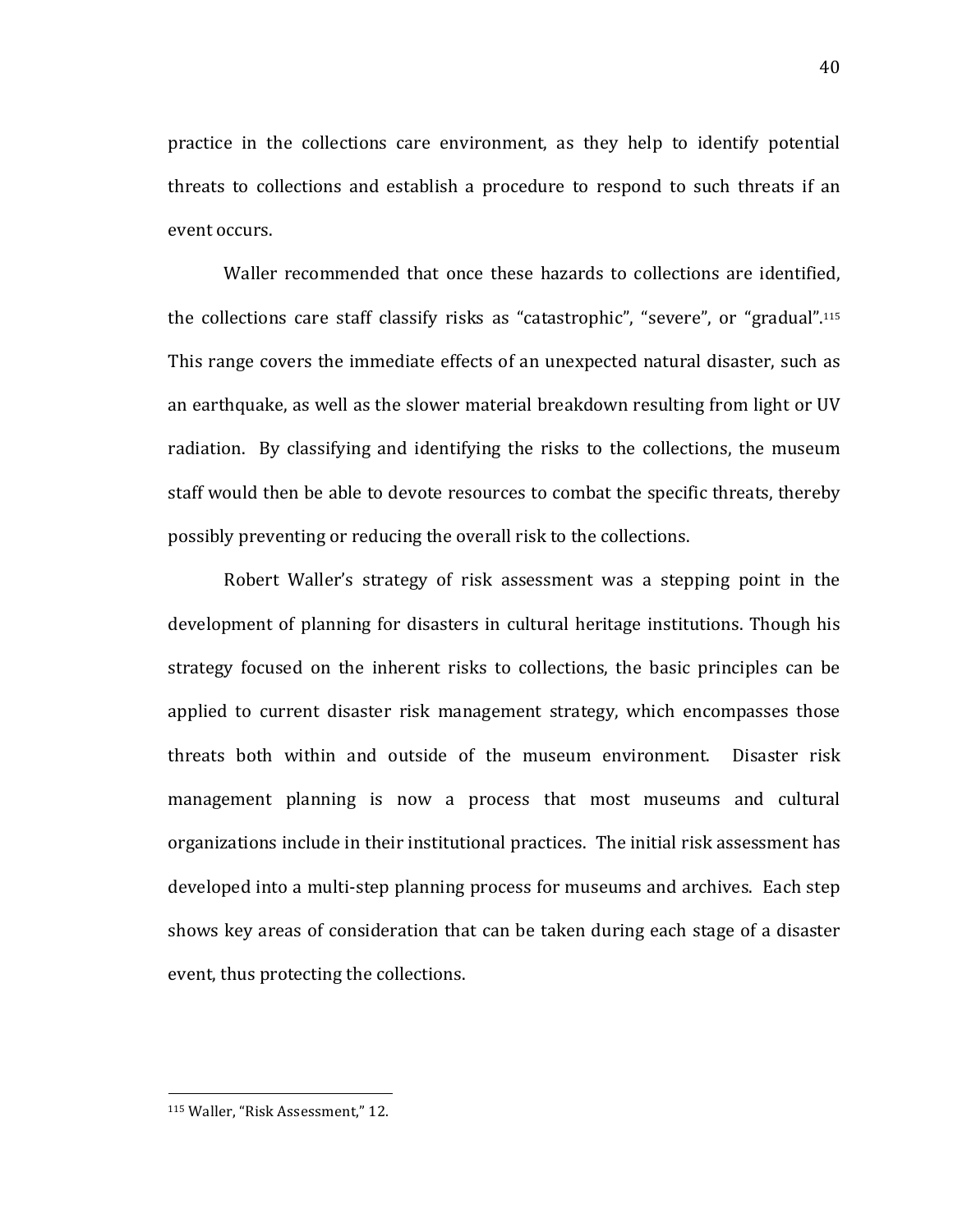# **Phases of DRM Planning**

Disaster risk management planning is a multi-phase and multi-step process. It involves steps taken to protect cultural heritage from harm that range from the planning process before a disaster strikes to the initiatives taken after one has passed. Though specific disaster risk management plans can be complex,<sup>116</sup> the general planning process can be broken down into three distinct phases of preparedness, response, and recovery, which can also be viewed as actions that can be taken before, during, or after an emergency event. Each of these phases has unique steps, of which can then be further divided into separate tasks tailored to each disaster.

#### *A.\$Phase\$I:\$Preparedness*

!!!!!!!!!!!!!!!!!!!!!!!!!!!!!!!!!!!!!!!!!!!!!!!!!!!!!!!

It is before a disaster or emergency strikes that the planning process begins. With planning and preparation before a disaster, a museum can save collection materials, and in the end, much needed staff energy, time, and money.<sup>117</sup> The steps in this initial phase of disaster management planning involve preventative measures that can be taken to protect the objects in museum collections and can correspond with other preventative conservation measures that the institution may be undertaking. These steps may be viewed as passive tasks, as they usually do not involve active intervention with the collection, but that does not make them any less important than later measures taken during the planning process. These tasks can help to save time and resources during and after a disaster event. This initial phase

<sup>116</sup> Valerie Dorge and Sharon L. Jones, ed., *Building an Emergency Plan: A Guide for Museums and Other Cultural Institutions,* (Los Angels: Getty Conservation Institute, 1999), 13-17. <sup>117</sup> Szczepanowska, Conservation of Cultural Heritage, 42.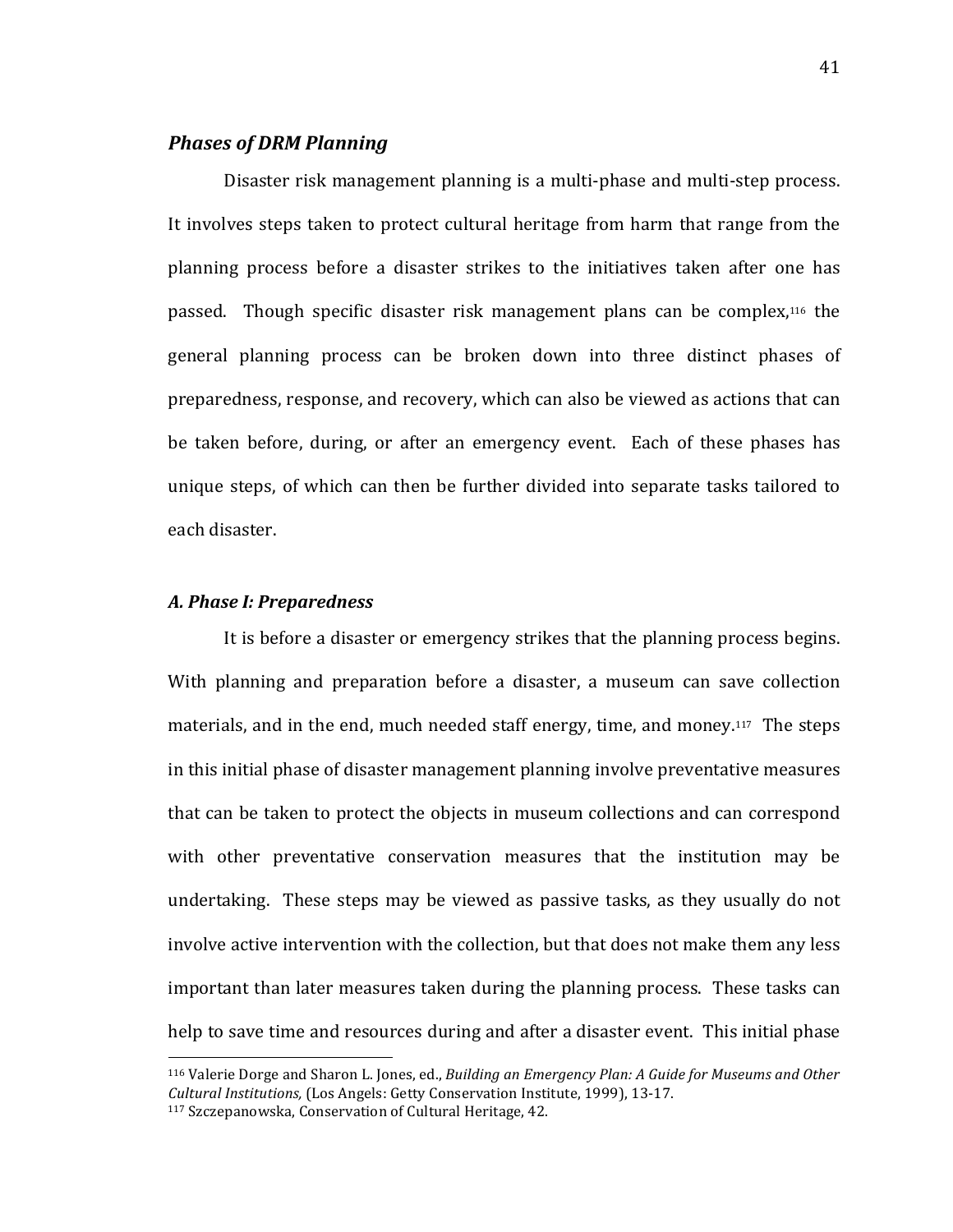of disaster risk management planning is key to the process and there are three main measures that can be considered during this phase: preparedness, mitigation, and assessment.<sup>118</sup>

Preparedness can be seen in the steps taken to prevent damage to the collection,! and! as! Smithsonian! Institution! conservator! Hannah! Szczepanowska! writes, "Preparation for emergency requires an understanding of what we are protecting and requires an assessment of the collection value." $119$  These actions can help to minimize the risk and the impact of the hazards associated with a disaster.<sup>120</sup> It is during this step that the planning process for a disaster begins. An institution should appoint an individual or a committee to develop or write the plan.<sup>121</sup> The development of the plan will involve the coordination of many departments, as all could be called upon to respond to an emergency situation.

Part of this preparation involves the identification of the risks and threats to the collection. It is important to identify the risks that have the most potential to harm a collection, as these will be the primary focus of the disaster risk management plans.<sup>122</sup> Some of these risks may be taken from the earlier discussed list of "Ten Inherent Vices", which stem from the museum environment. Others may come from the institution's geographic location  $-$  such being in a flood plain or

<sup>&</sup>lt;sup>118</sup> Dorge and Jones, ed., *Building an Emergency Plan*, 16-17.

<sup>&</sup>lt;sup>119</sup> Szczepanowska, Conservation of Cultural Heritage, 44.

<sup>&</sup>lt;sup>120</sup> UNESCO, Disaster Planning: Prevention, Preparedness, Recovery, UNESCO, 3-4.

<sup>&</sup>lt;sup>121</sup> John Hunter, "Museum Disaster Preparedness and Planning," in *Preventative Conservation in Museums*, ed. Chris Caple (New York: Routledge, 2011), 147.

<sup>&</sup>lt;sup>122</sup> Jordan Ferraro and Jane Henderson, "Identifying Features of Effective Emergency Response Plans," *Journal of the American Institute for Conservation (JAIC*) 50 (2001): 44.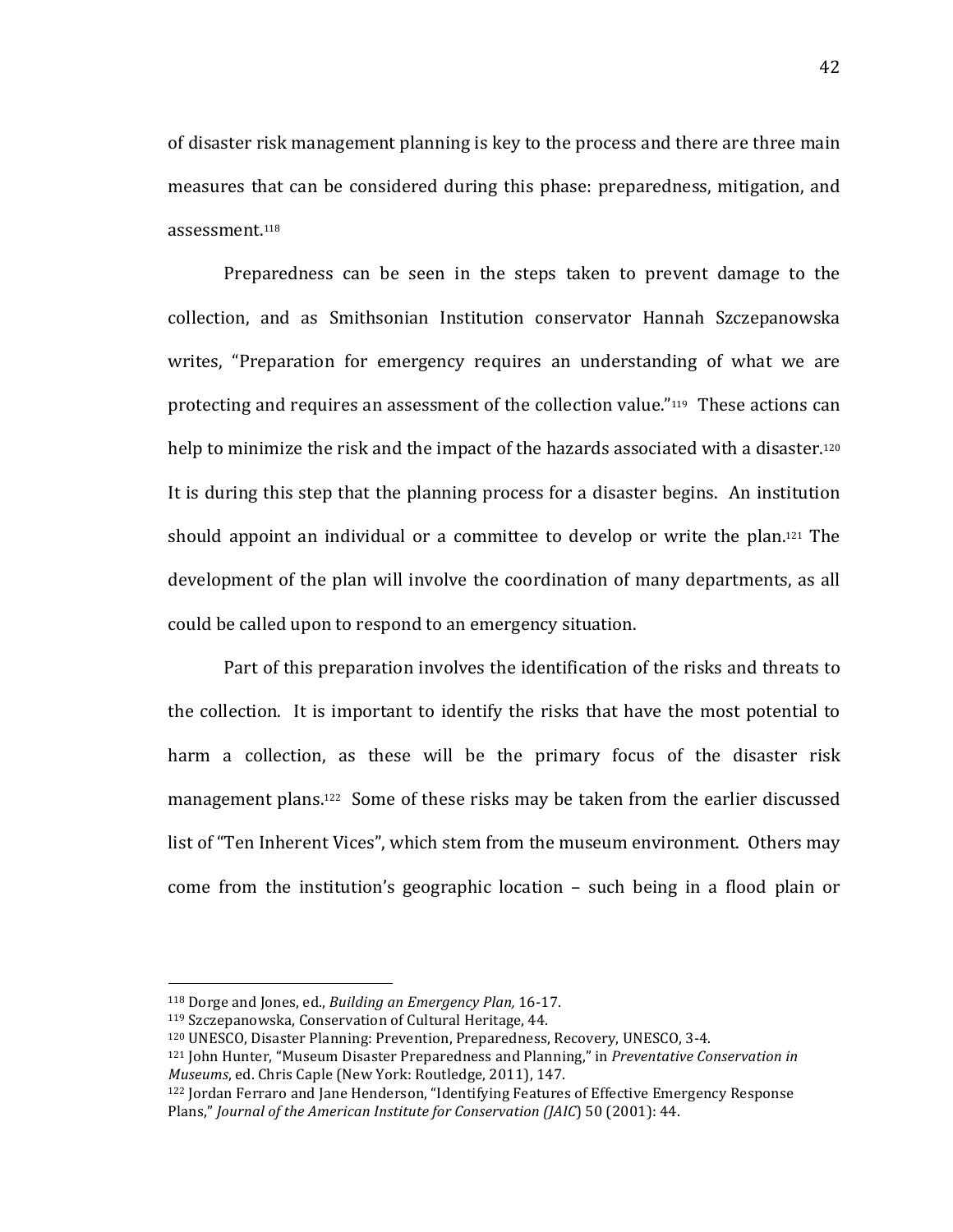seismically active zone.<sup>123</sup> Knowledge of such geographic and environmental hazards will help in the planning process, allowing for mitigation steps to be taken before a disaster can strike.

UNISDR defines mitigation as "the lessening or limitation of the adverse impacts of hazards and related disasters. $i<sup>124</sup>$  As with the preparedness step, mitigation in the museum environment can be used as a tool to protect collection materials through risk reduction efforts. In reducing the risks to the collection material, the museum can help to ensure the safety of the object in a disaster event. Though mitigation may not eliminate the threat, the preventative steps may make the difference between the complete destruction of a material and partial damage.<sup>125</sup> One such area that this can be seen is in museum storage. The storage environment of museums often holds large concentrations of objects and materials in a small, defined space. The storage space of a museum can be tailored to reduce some of the potential risks and hazards that have been identified in the previous step, such as in the case of an institution in an earthquake-prone area. With this knowledge the potential damage can be lessened by securing the storage spaces through caged or barred shelving to prevent objects from falling during seismic shaking. Another potential strategy to mitigate damage in storage is with padded mounts or mounts that can be tied down to prevent damage from vibrations and shaking in the event of

<sup>123</sup> Szczepanowska, Conservation of Cultural Heritage, 44.

<sup>124 &</sup>quot;Terminology: M", UNISDR, accessed June

<sup>2014,.</sup>http://www.unisdr.org/we/inform/terminology#letter-m

 $125$  FEMA, Before and After Disasters: Federal Funding for Cultural Institutions, FEMA 533 (Washington, DC: FEMA, 2005), 3.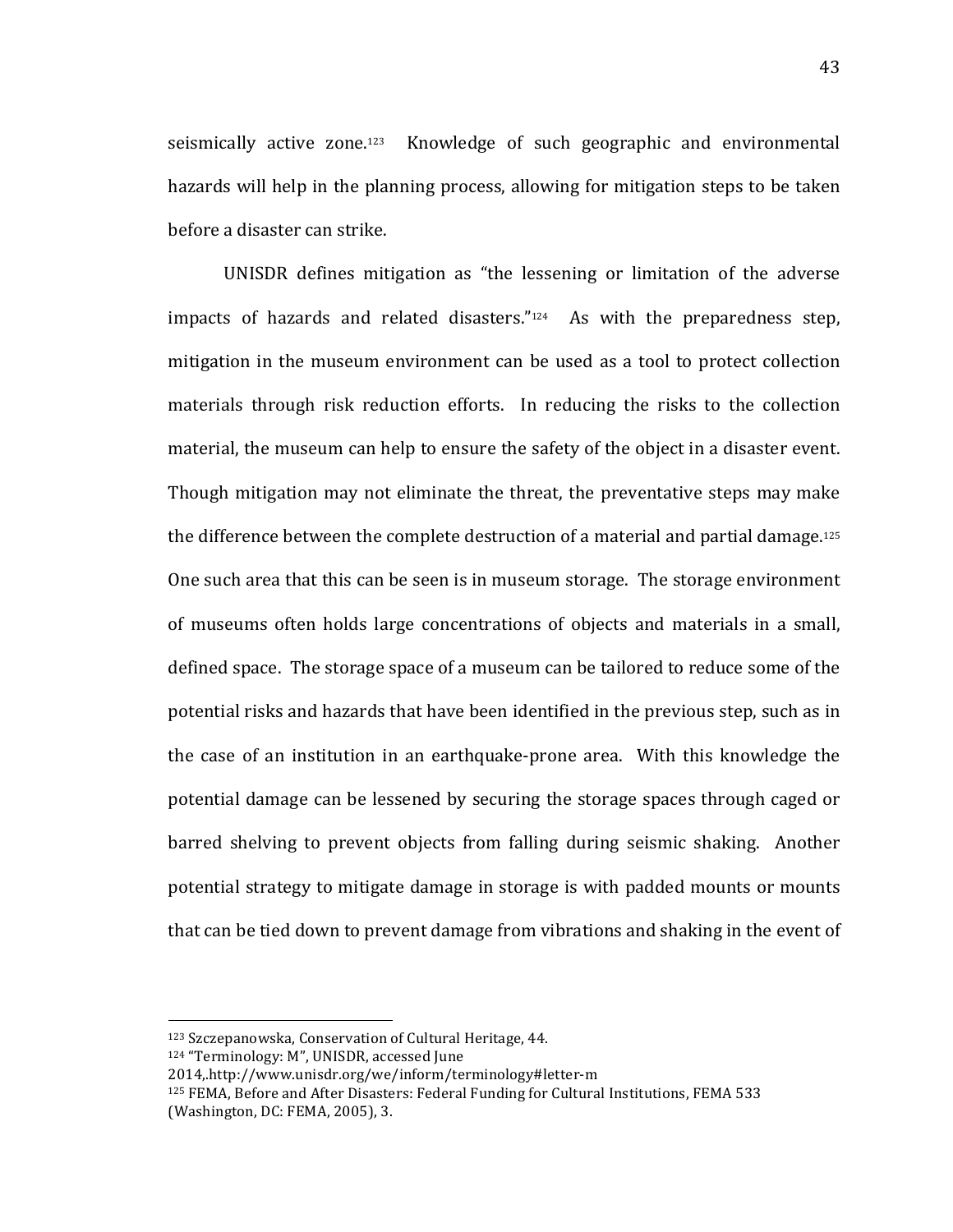an earthquake.<sup>126</sup> Though these measures may not ensure that collection material is left completely unscathed in such an event, the potential for damage has been reduced with the mitigation steps taken as part of the overall planning process.

The steps of disaster risk management planning taken before a disaster can help with reducing the risk to the collection before a disaster strikes, but they can also help with the response and recovery of the later phases of the planning process, such as assessment. Assessment is the third step in the initial phase of disaster risk management planning. Assessment can be used to inventory and keep track of collections, both in times of emergency and during normal operation procedures. One such way is through conducting condition surveys. A condition survey acts as an audit of the collection.<sup>127</sup> It records the state of the objects, the materials included in the collections, and location of artifacts in the museum, whether on display in the galleries or in storage. The information gathered during the condition survey helps in the preparation planning, as the material collection may require specific supplies to be readily accessible during the recovery process, such as chemicals for cleaning or storage containers.<sup>128</sup> The collections condition survey can also double as an inventory, which can assist the museum staff in prioritizing objects for evacuation in the event of an emergency based on condition, material, or curatorial value.<sup>129</sup> Assessing the collection before a disaster can also be used as a check of the records to ensure that the registered museum number corresponds to the label on the

<sup>&</sup>lt;sup>126</sup> Dorge and Jones, ed., *Building an Emergency Plan*, 55.

<sup>127</sup> Keene, "Collections Condition," 395.

<sup>128</sup> Szczepanowska, Conservation of Cultural Heritage, 44.

<sup>129</sup> Theresa Satterfield, "Numbness and Sensitivity in the Elicitation of Environmental Values," in Assessing the Values of Cultural Heritage, ed. Marta de la Torre (Los Angeles: Getty Conservation Institute, 2002),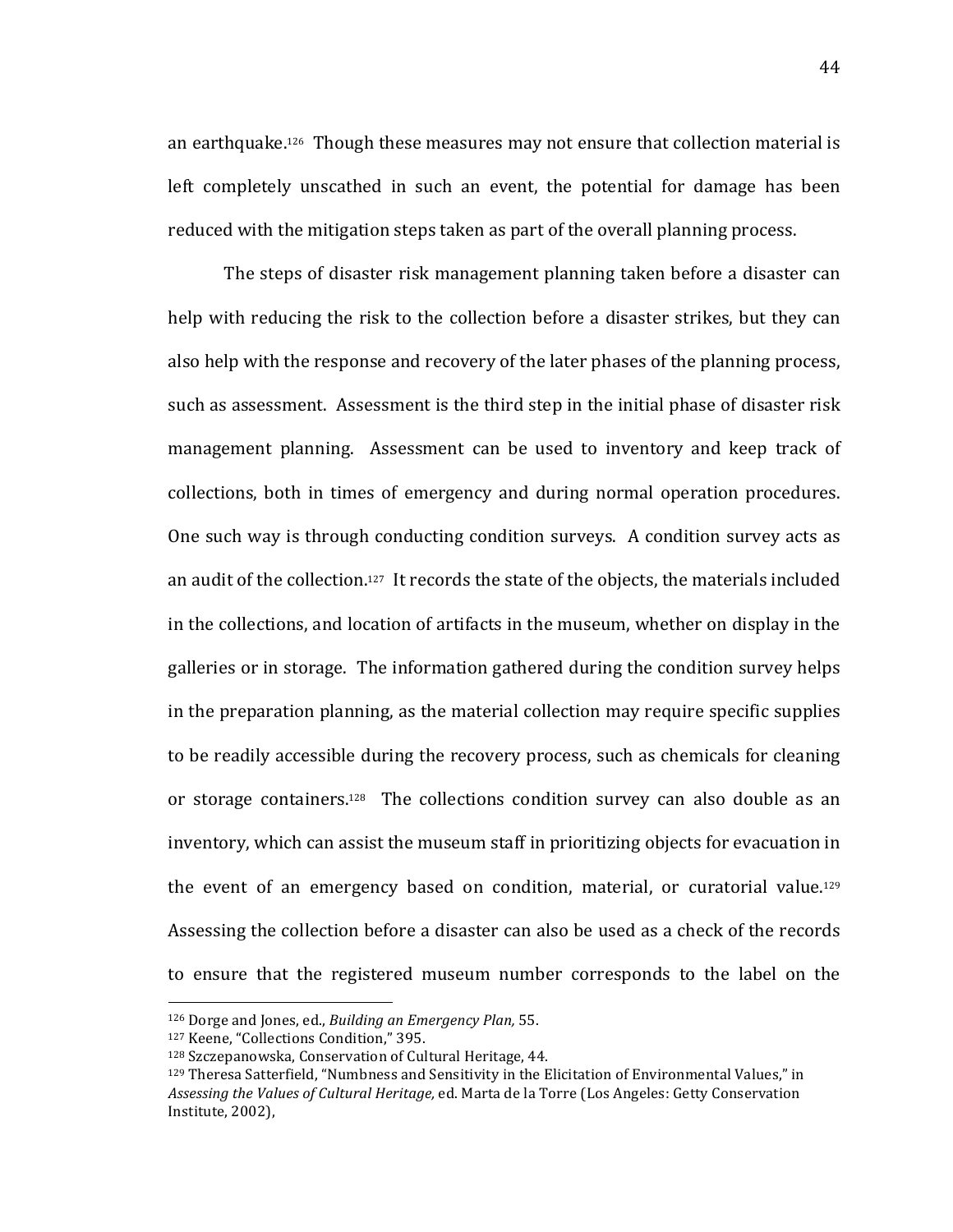object, or to ensure that the object contains a physical label.<sup>130</sup> All of these tasks assist in the preparedness stages of planning, as the assessments ensure that there are accurate and current records of the collection. These records can be used to make sure all the material is accounted for and to what extent the collection has been damaged.

### **B. Phase II: Response**

The tasks of the initial phase are key to the effectiveness in the later phases of planning. The second phase of disaster risk management planning is the response during a disaster.<sup>131</sup> Since the response often occurs concurrently with the disaster, there is limited time to make decisions before putting them into action. This is why the preparation is so important. As with the initial phase, assessment is also an important step in the second phase of planning. The first assessment during a disaster is the safety of those individuals responding.<sup>132</sup> After it is deemed safe for museum staff to access the collection, assessment can be a tool used to help the responders make rapid, but accurate evaluations of the condition of the affected collections and where to move the collections.<sup>133</sup> This process should have clear documentary records, both photographic and written, to assist in assessing the damage caused by the disaster and the overall recovery process.<sup>134</sup> These records can be used as reference for later events or case study examples.

<sup>130</sup> Szczepanowska, Conservation of Cultural Heritage, 48.

<sup>131</sup> FEMA, Before and After Disasters, 3.

<sup>132</sup> Dorge and Jones, ed., *Building an Emergency Plan*, 90.

<sup>&</sup>lt;sup>133</sup> Dorge and Jones, ed., *Building an Emergency Plan*, 16.

<sup>134</sup> Szczepanowska, Conservation of Cultural Heritage, 45.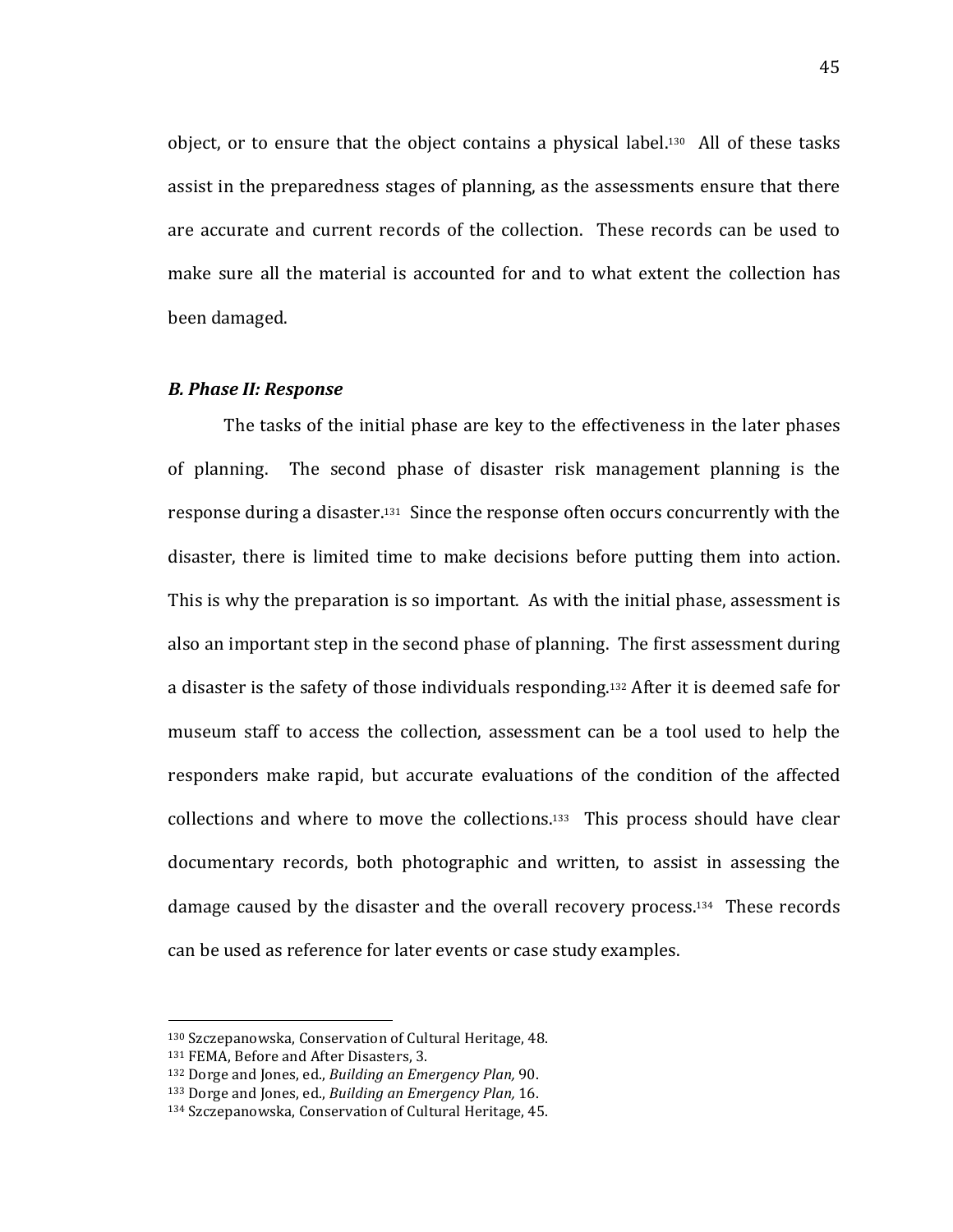Response also hinges on the museum communications plan. Part of the planning process involves the chain of command, as well as who should be contacted when a disaster occurs.<sup>135</sup> Whether there is forewarning or not to the disaster event, certain individuals in the museum hierarchy have to be contacted before some objects can be moved to a new, safer, location. Effective communication also involves plans on who to contact outside of the cultural institution.<sup>136</sup> This could involve coordination with other relief agencies in the event of a large-scale disaster, such as an earthquake, in which there are other first responders and humanitarian organizations with whom the museum officials may need to assist in recovery efforts.

#### *C. Phase III: Recovery*

The final phase in the disaster risk management planning process is the recovery phase. The recovery phase begins after the disaster is officially declared to be over, and involves the salvage operation. This consists of tasks needed to secure, store, and treat the recovered items. Important in the planning process is listing and acquiring the materials and resources that will be needed during this step. By having the materials on hand, institutions can begin the salvage operation as soon as officials have declared the site safe. Salvage operations, also, usually necessitate the creation of a triage space in order to assess and secure the artifacts.<sup>137</sup> As in the predisaster phase, one of the tasks after the response is to assess the condition of the

<sup>135</sup> Ferraro and Henderson, "Identifying Features," 36.

<sup>136</sup> Stephanie Watkins, "Developing Statewide Emergency and Disaster Preparedness Expertise," *Journal of the American Institute for Conservation (JAIC)* 39 (2000): 171.

<sup>137</sup> Szczepanowska, Conservation of Cultural Heritage, 45.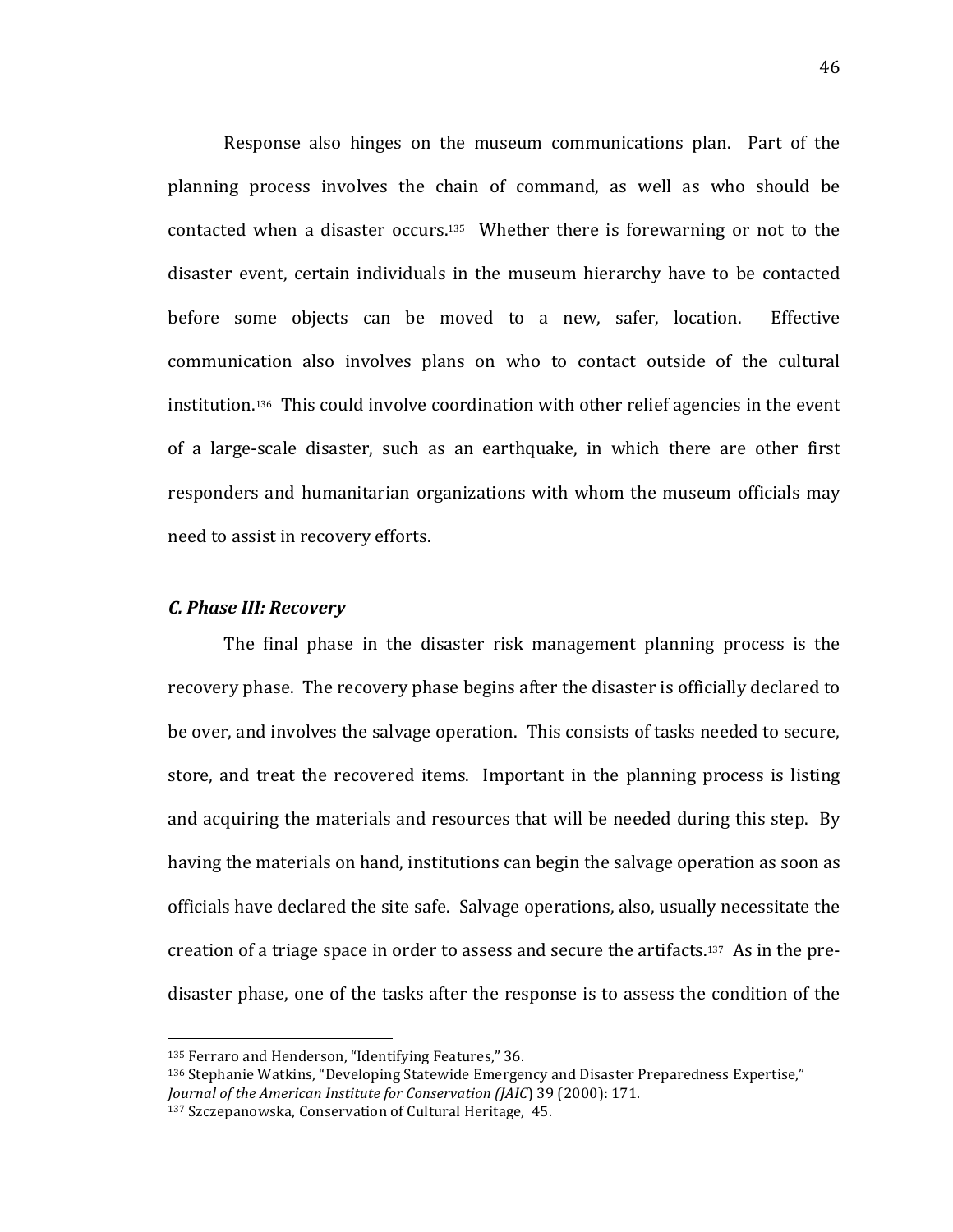recovered objects. This assessment can be used to prioritize the later treatment of the objects.<sup>138</sup>

The final step in the recovery process is the treatment of the objects damaged during the disaster. In the previous phase, the triaged objects would have been prioritized for later treatment based on condition. Some treatments may be done immediately, such as freeze-drying paper based material to prevent mold growth, while others may be done months after an emergency situation, such as repairing a broken ceramic.<sup>139</sup> This is a time-consuming process and may take many years to complete.

Though disaster risk management planning can be split into three phases, it is a cyclical process. The tasks involved in safeguarding a collection are not only considered in an emergency situation, but can be in constant flux and reviewed. The monitoring and reviewing of the plan is part of the management aspect of disaster risk management.<sup>140</sup> Reviews help to ensure that the plan is still relevant to the museum's collection, as well as making sure that all staff members are aware of the plan. Communication of the plan is a key component to overall effectiveness of the plan. The development and implementation of these plans help a museum to save cultural material and in turn help the institution to save financially.<sup>141</sup> The

<sup>138</sup> Szczepanowska, Conservation of Cultural Heritage, 43.

<sup>139</sup> CCI, "Emergency Preparedness for Cultural Institutions: Introduction," *CCI Notes* 14/1 (Ottawa: Canadian Conservation Institute, 1995), 2.

<sup>&</sup>lt;sup>140</sup> Dorge and Jones, ed., *Building an Emergency Plan*, 12-13.

<sup>141</sup> Szczepanowska, Conservation of Cultural Heritage, 42.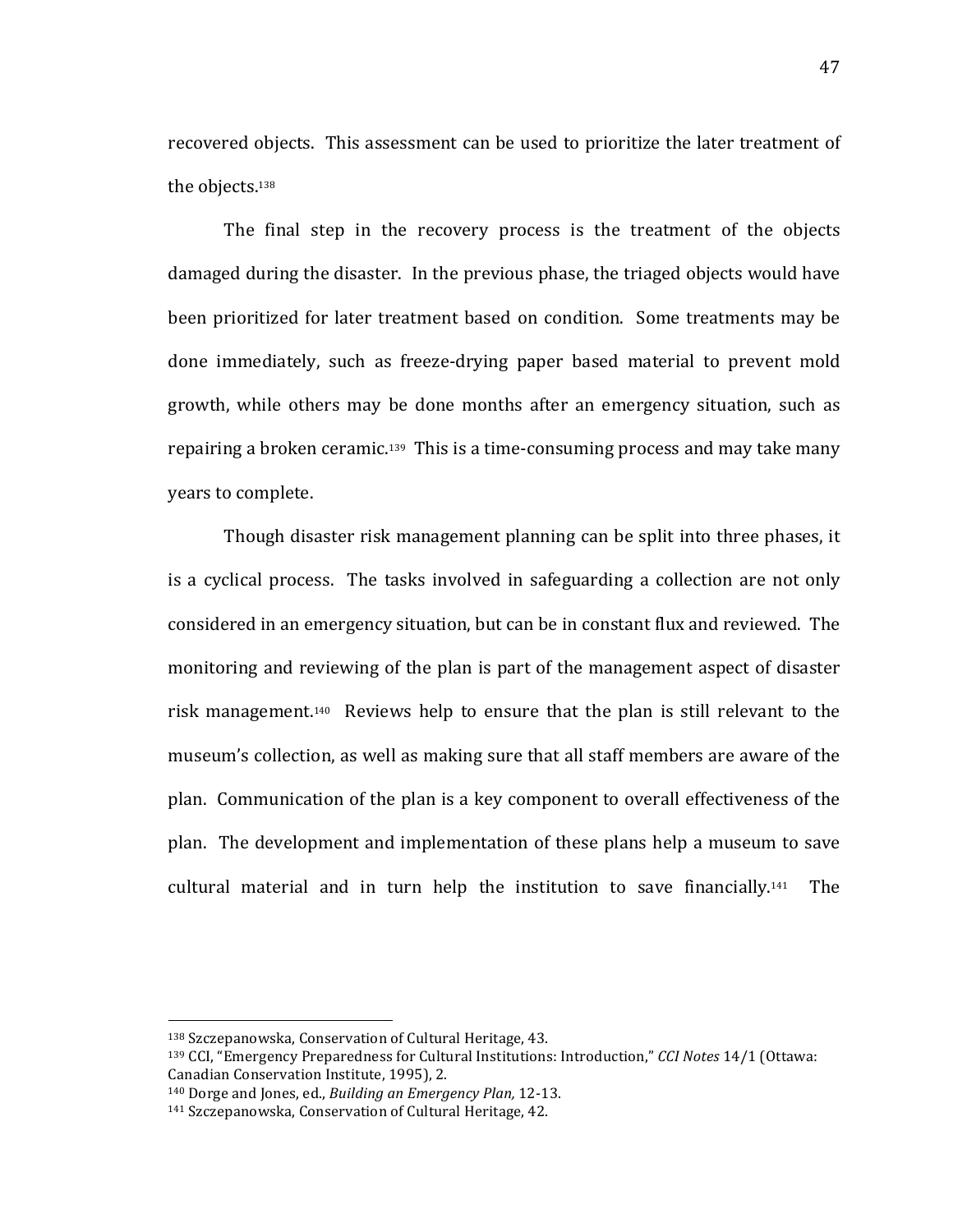preparation of the plans can also help to streamline the recovery process, thus ensuring that any salvage operations are timely and organized.<sup>142</sup>

Disaster risk management planning strategy for cultural institutions has grown out of preventative conservation practices with the common goals of preserving and protecting cultural objects. As the cultural heritage sector has devoted more time to disaster risk management planning, distinct guidelines have been developed by both international and national cultural heritage and institution organizations. These guidelines will be discussed in the next two chapters.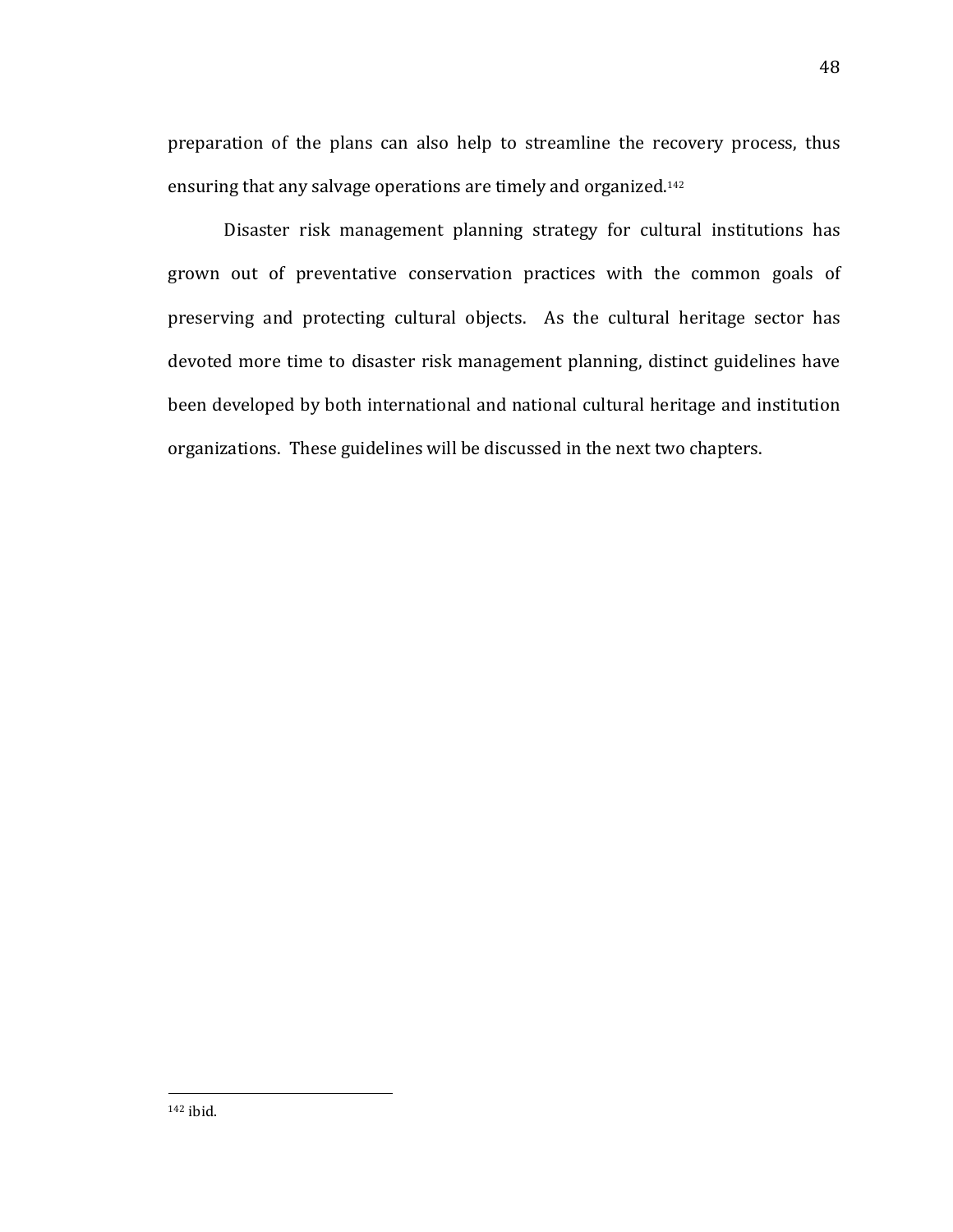## Chapter 4: International Guidelines for Disaster Risk Management

In the past century, the preservation of cultural heritage has taken more precedence on the international front. International organizations, such as the United Nations Educational, Scientific and Cultural Organization (UNESCO) and the International Council of Museums (ICOM), have dedicated resources to the preservation and protection of diverse cultural heritage assets. As the growing need for disaster risk management in the cultural heritage field became apparent with the damage resulting from the rise in natural and man-made disasters affecting historic sites and museums, international organizations also began to produce recommendations specifically on disaster risk management for objects and sites of cultural heritage.

One of the most recognizable names in the international field of cultural heritage is UNESCO. UNESCO has a long-standing tradition of protecting cultural heritage. Founded in 1945, after the chaos of multiple world wars, the organization became known as an "'intellectual' agency" of the newly formed United Nations.<sup>143</sup> UNESCO's mission to bring peace through education, cultural understanding, and scientific discovery is expressed through multiple acts and conventions. The protection of cultural heritage through UNESCO discourse began in 1972 with the passage of the *Protection of the World Cultural and Natural Heritage Convention*, or

<sup>&</sup>lt;sup>143</sup> "Introducing UNESCO," UNESCO, accessed July 2014, https://en.unesco.org/aboutus/introducing-unesco.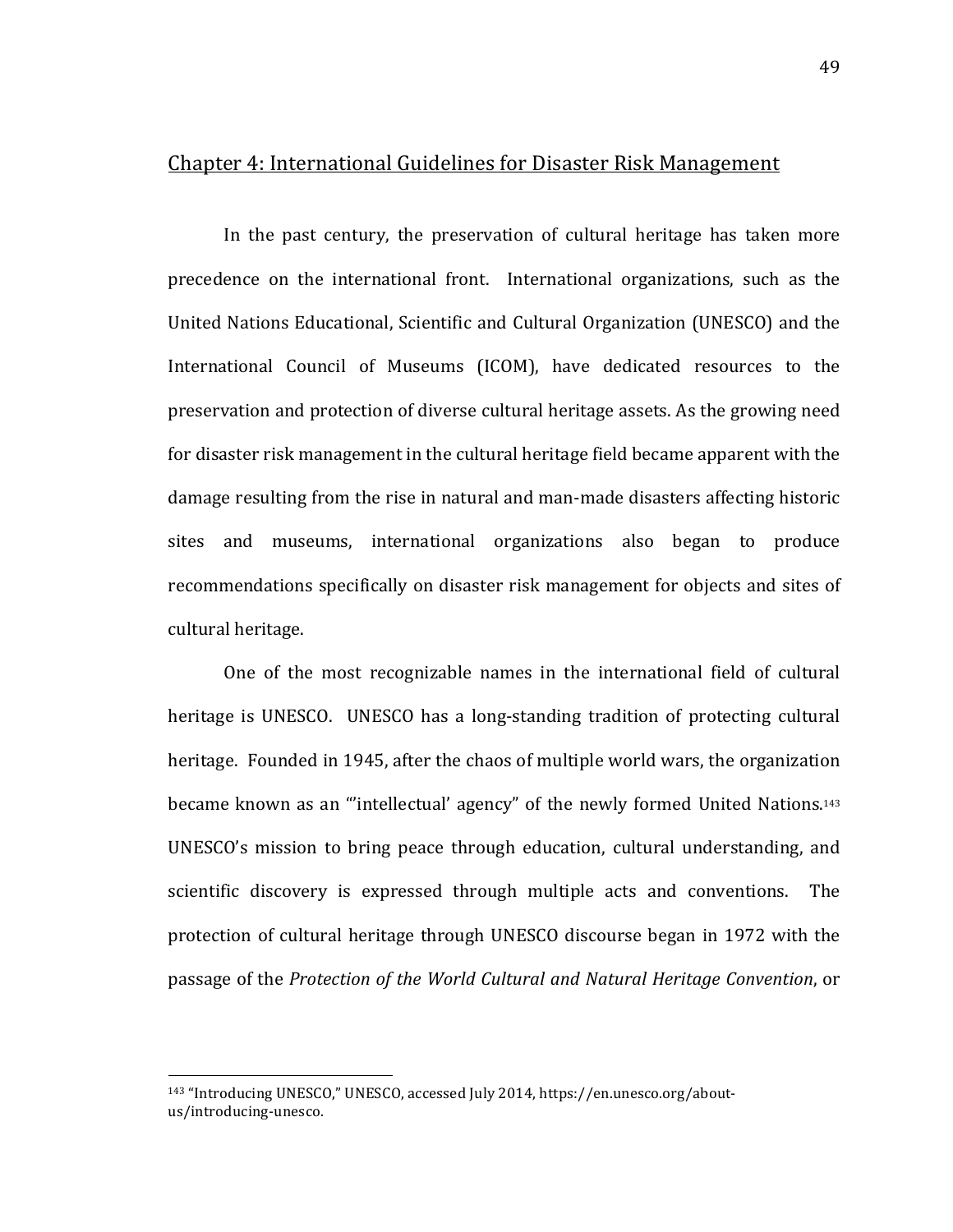simply the *World Heritage Convention*.<sup>144</sup> UNESCO cites the impetus of the convention as the creation of the Aswan High Dam in Egypt, which required the flooding of a valley containing the ancient site of Abu Simbel.<sup>145</sup> This garnered international attention and ultimately a campaign that lead to the moving of the temples to higher ground in order to save them from destruction.<sup>146</sup> The *World Heritage Convention* strives to protect the integrity and authenticity of both natural and built sites, which are deemed "universally culturally significant," through preservation and management policies. Through this convention, sites are nominated for listing on the World Heritage List. Once inscribed, they are eligible for international awareness and funds help to preserve the site from potential destruction.<sup>147</sup> The *World Heritage Convention* also allowed UNESCO to create a "list" of World Heritage in Danger."<sup>148</sup> This list emphasized international awareness of threatened sites, rather than specific management planning strategies to mitigate such threats. Though the *World Heritage Convention* calls attention to the protection and preservation of sites inscribed onto the World Heritage List, it was not until 2009 that UNESCO directly addressed the issue of disaster risk management planning for these areas of significant cultural heritage.

In 2008, the Hellenic Ministry of Culture and the UNESCO World Heritage Centre organized the *Workshop on Disaster Risk Management at World Heritage* 

<sup>144</sup> UNESCO, *Convention Concerning the Protection of the World Cultural and Natural Heritage*, Paris: UNESCO, 16 November 1972, Accessed http://whc.unesco.org/archive/convention-en.pdf.

<sup>145 &</sup>quot;The World Heritage Convention," UNESCO, accessed July 2014.

http://whc.unesco.org/en/convention/ 146 ibid.

<sup>&</sup>lt;sup>147</sup> UNESCO, Convention Concerning, 8.

<sup>&</sup>lt;sup>148</sup> UNESCO, Convention Concerning, 6.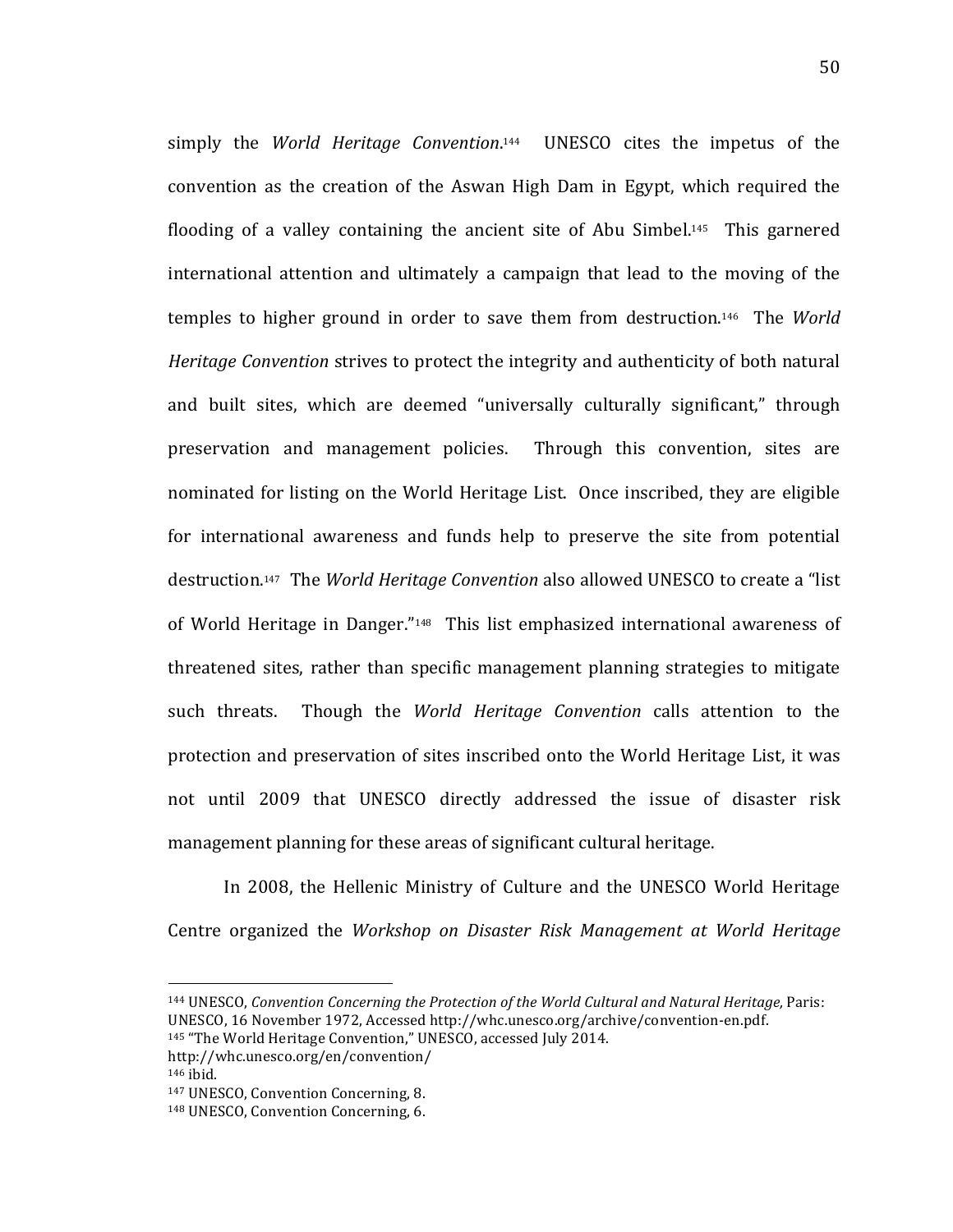*Properties*, which produced the *Olympia Protocol for International Cooperation* in  $2009$ <sup>149</sup> The workshop met to discuss issues within the field, including the lack of disaster risk management plans for world heritage sites and the lack of inclusion of heritage sites within the existing regional disaster risk mechanisms.<sup>150</sup> The *Olympia Protocol* rationalizes the need for such plans as integral for the overall preservation and protection of the sites, which connects to the original goal of the *World Heritage Convention.* The protocol states:

> Strengthening disaster risk management for properties inscribed in the World Heritage List, therefore, is necessary to prevent and reduce damage from disasters and preserve their cultural and natural values, thus protecting an essential support for the social and economic well-being their communities.<sup>151</sup>

To meet this goal of strengthening the disaster risk management at the World Heritage sites, the *Olympia Protocol* suggests the establishment of workshops and resource material.<sup>152</sup> These activities are seen as educational tools that can further develop the skills of those managing the sites.

The first recommendation of the *Olympia Protocol*, under section 3.1, is to "establish a Clearing House on Disaster Risk Reduction."<sup>153</sup> This recommendation involves the creation of an information hub – a single location of reference material on disaster risk reduction and management.<sup>154</sup> This activity would allow heritage professionals to have a known portal to access relevant materials for the protection

<sup>&</sup>lt;sup>149</sup> UNESCO, Strengthening Disaster Risk Reduction at World Heritage Properties: the Olympia Protocol for International Cooperation, Olympia: UNESCO World Heritage Centre, 2009.

<sup>&</sup>lt;sup>150</sup> UNESCO, Olympia Protocol, 4.

 $151$  ibid.

<sup>152</sup> UNESCO, Olympia Protocol, 5.

<sup>&</sup>lt;sup>153</sup> UNESCO, Olympia Protocol, 7.

 $154$  ibid.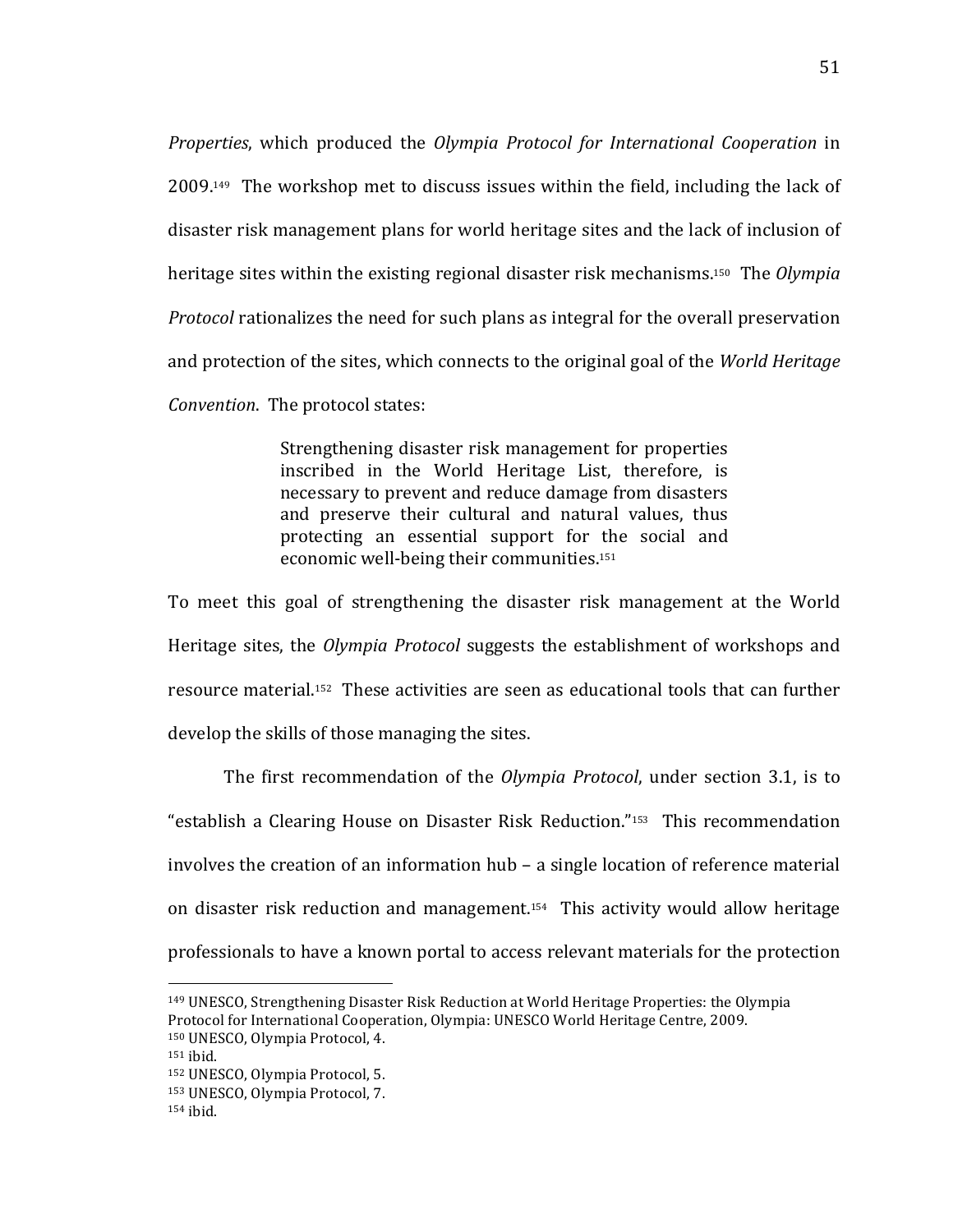and preservation of their sites pertaining to disaster risk management. In the event of a crisis, time is at a premium, as the potential to salvage damaged materials may be hindered by the amount of time left untreated. An information hub could allow professionals to save time spent researching various source outlets, and apply that towards the recovery efforts. Gathered information can aid in the planning and execution of disaster risk management plans for heritage professionals around the globe.

Another aspect of the *Olympia Protocol* is the emphasis on the spreading awareness of disaster risk reduction and educating those who interact with the World Heritage sites. The *Olympia Protocol* promotes workshops and other related activities to foster this dissemination of knowledge.<sup>155</sup> Such activities are recommended as they can create an information exchange between professionals to further develop planning measures. They can also help to create greater awareness within the community around the site about the vulnerabilities that the heritage center faces. With a greater awareness of the potential harm caused by risks and hazards at the sites may cause decreases through the watchful eyes of the managers and visitors.<sup>156</sup> Information and education on risk management is a key step in establishing disaster risk management policies, as well as furthering the protection and preservation of the heritage sites.

Also recommended by the *Olympia Protocol* is performing risk assessments at select sites. The purpose of this recommendation is to define the risks at each

<sup>!!!!!!!!!!!!!!!!!!!!!!!!!!!!!!!!!!!!!!!!!!!!!!!!!!!!!!!</sup> 155 UNESCO, *Olympia Protocol*, 7-10.

<sup>&</sup>lt;sup>156</sup> Corine Wegner and Marjan Otter, "Cultural Property at War: Protecting Heritage during Armed Conflict," The Getty Conservation Institute Newsletter 23:1 (2008): 9.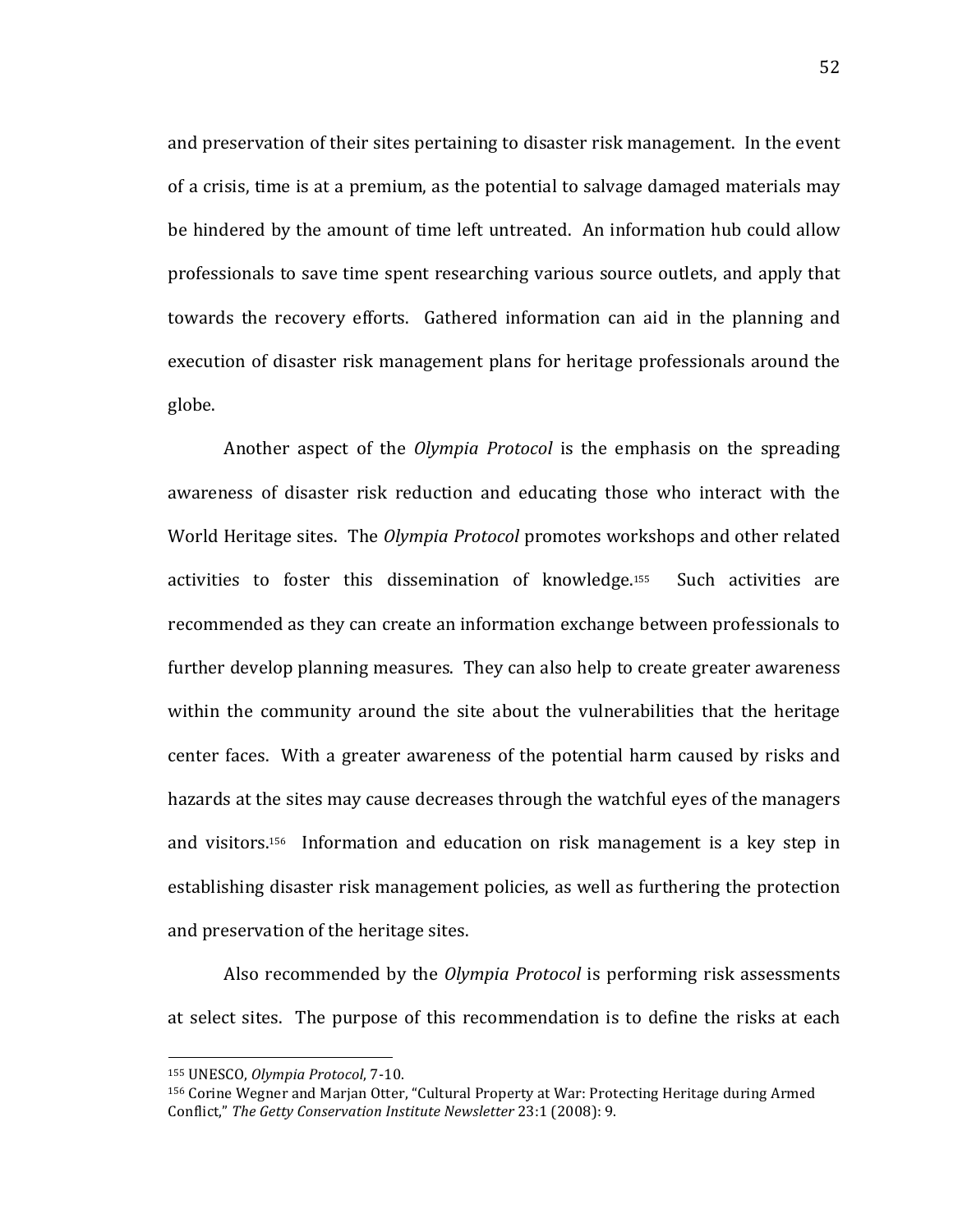site, leading to identifying priorities for later intervention.<sup>157</sup> This is an essential step in developing a later disaster risk management plan for the entire site. Once the risks are established, proper mitigation steps can be taken, as well as preparedness measures in the event of a recovery operation. Though the *Olympia Protocol* calls for risk assessments at "pilot sites" only, it is a measure that would benefit all cultural sites and collections, as the risks and hazards at a site have the potential to escalate into a disaster situation if unattended.<sup>158</sup> Identification of these vulnerabilities is key to protecting the site.

Another important aspect of the *Olympia Protocol* is the emphasis on communication measures. In the event of an emergency, knowledge of proper communication channels and effective means of correspondence can streamline the process and allow for faster response.<sup>159</sup> It is not just during an emergency that communication is important, but before an event as well. Within a museum, the staff should be aware of proper communication channels for reporting a risk.<sup>160</sup> It is not just professionals at the sites or institutions that need to have knowledge of emergency procedures, but also visitors or residents near the sites as well. It is people who are given the first priority when responding to a disaster, the heritage is considered second.<sup>161</sup> By educating those who interact with the heritage sites or institutions, an active community for safeguarding the site is developed. It also can

<sup>!!!!!!!!!!!!!!!!!!!!!!!!!!!!!!!!!!!!!!!!!!!!!!!!!!!!!!!</sup> <sup>157</sup> UNESCO, Olympia Protocol, 8.

<sup>&</sup>lt;sup>158</sup> June Taboroff, "Cultural Heritage and Natural Disaster Incentives for Risk Management and Mitigation, " in *Managing Disaster Risk in Emerging Economies*, ed. Alcira Kreimer and Margaret Arnold (Washington, DC: World Bank, 2000), 78-79.

<sup>&</sup>lt;sup>159</sup> Dorge and Jones, ed., Building an Emergency Plan, 74.

<sup>&</sup>lt;sup>160</sup> Dorge and Jones, ed., *Building an Emergency Plan, 76.* 

<sup>&</sup>lt;sup>161</sup> Dorge and Jones, ed., *Building an Emergency Plan*, 90.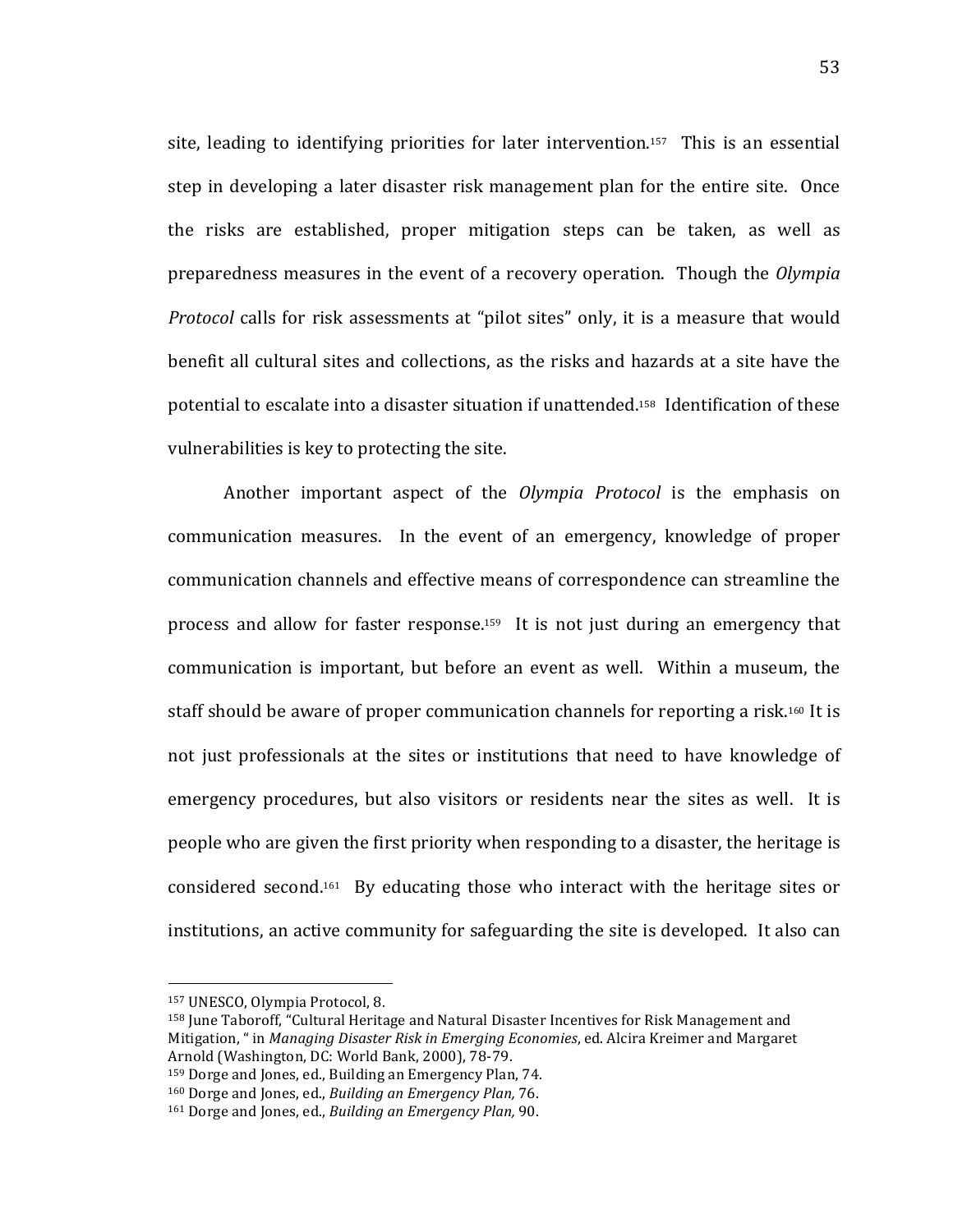help to sensitize the community to the practices of disaster risk management and help to prevent panic in the event of an emergency response effort.<sup>162</sup>

Though the recommendations under the *Olympia Protocol* refer to World heritage sites, and therefore mostly immovable cultural heritage, these recommendations can be applied to movable heritage in the museum setting. Information is critical for museum professionals to develop effective plans, and the material and references gathered as a result of the first recommendations could greatly assist in this cause. By establishing a single known location of reference material, time spent researching during an emergency situation can be greatly reduced. The recommendations put forth by this protocol help to educate professionals, both at sites and in museums, to make informed and thought-out decisions in disaster risk management.

UNESCO is not the only international organization seeking to guide heritage professionals in the disaster risk planning process. Like UNESCO, the International Council of Museums (ICOM) is a non-governmental organization dedicated to the preservation and conservation of global heritage. Headquartered in France and established in 1946, ICOM's mission includes guiding museum professionals in an exchange of knowledge, establishing standards for care in museums, and preserving both tangible and intangible heritage.<sup>163</sup> In accordance with this mission, one of the organization's international focus areas is the Museum Emergency Programme, which focuses on the research, training, and implementation of risk management

<sup>!!!!!!!!!!!!!!!!!!!!!!!!!!!!!!!!!!!!!!!!!!!!!!!!!!!!!!!</sup> 162 UNESCO, Olympia Protocol, 12.

<sup>&</sup>lt;sup>163</sup> "ICOM Missions," ICOM, accessed August 2014, http://icom.museum/the-organisation/icommissions/.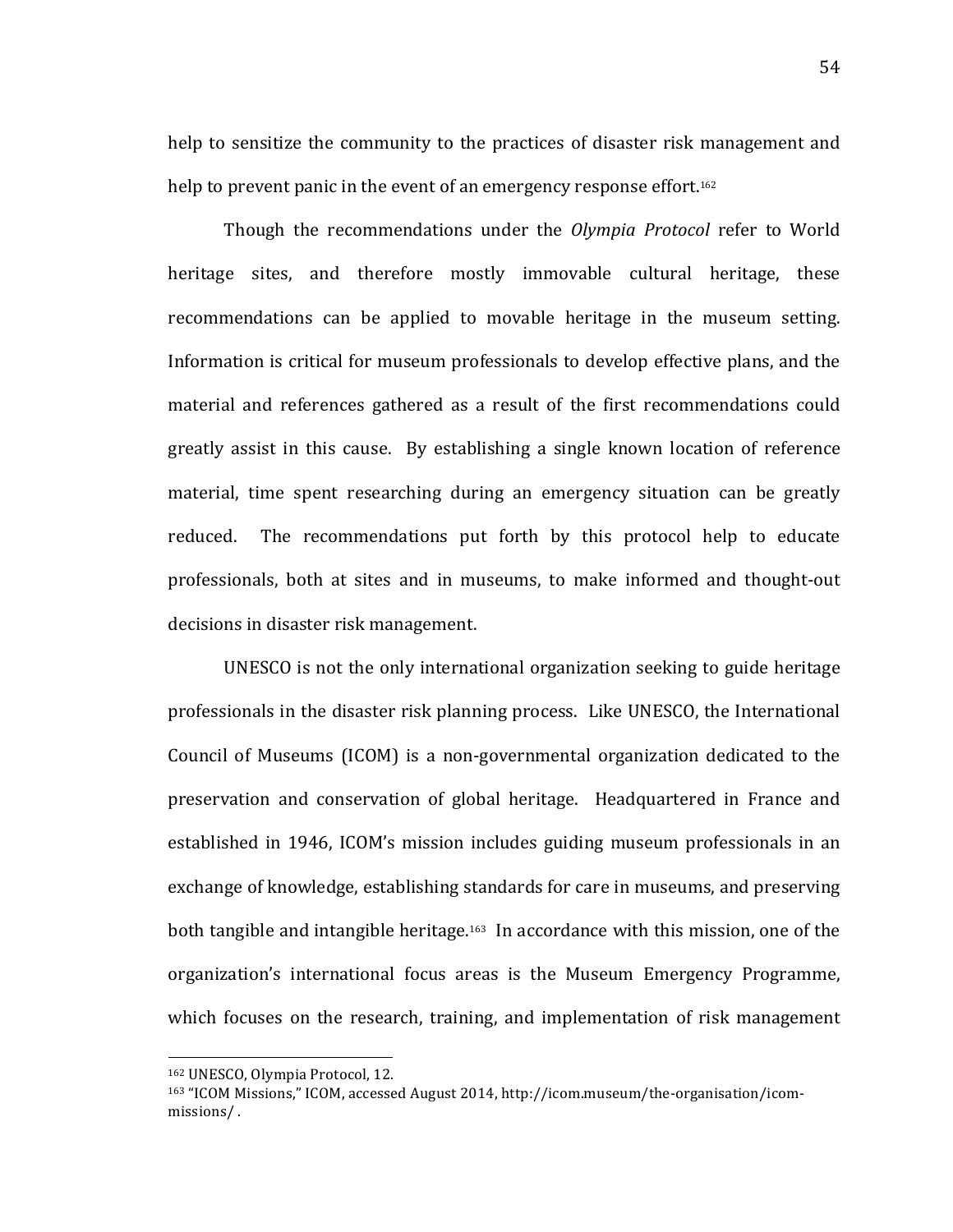practices.<sup>164</sup> In connection with this program and that on Museum Protection and Security, ICOM published a "Guideline for Disaster Preparedness in Museums" in 1993.<sup>165</sup> This document features recommendations on procedures before, during, and after an emergency, as well as aspects of overall management. The guidelines promote three themes: an institutional-wide awareness of the plan, efficiency of staff response, and adequate collection care.<sup>166</sup>

The ICOM guidelines suggest building awareness of disaster risk plans through the involvement of all those who interact with the cultural heritage contained in an institution.<sup>167</sup> This involvement includes both employees of a museum and the visitors, as both play a part in emergency proceedings. If an emergency happens during operating hours, staff will have to safely evacuate all individuals from the hazard site before acting on safeguarding the collection.<sup>168</sup> If there is awareness amongst the visitors of the proper procedures in such a case, then there is less chance of panic during an emergency and that will also lower the potential harm that may befall the individuals or collection material.

It is also important that all of the staff members are aware of the disaster risk plan at the institution. Anyone who is a member of the museum's staff may be called upon to act in the case of a disaster. Knowing their specific roll to play or who to report to can streamline response in a potentially chaotic situation. To support this

<sup>164 &</sup>quot;Museum Emergency Programme," ICOM, accessed August 2014.

http://icom.museum/programmes/museums-emergency-programme/.

<sup>165</sup> ICOM, Guidelines for Disaster Preparedness in Museums. ICOM, 1993, accessed

http://icom.museum/fileadmin/user\_upload/pdf/Guidelines/guidelinesdisasters\_eng.pdf. 166 ICOM, *Guidelines*, 3.

 $167$  ibid.

<sup>168</sup> Dorge and Jones, ed., *Building an Emergency Plan*, 90.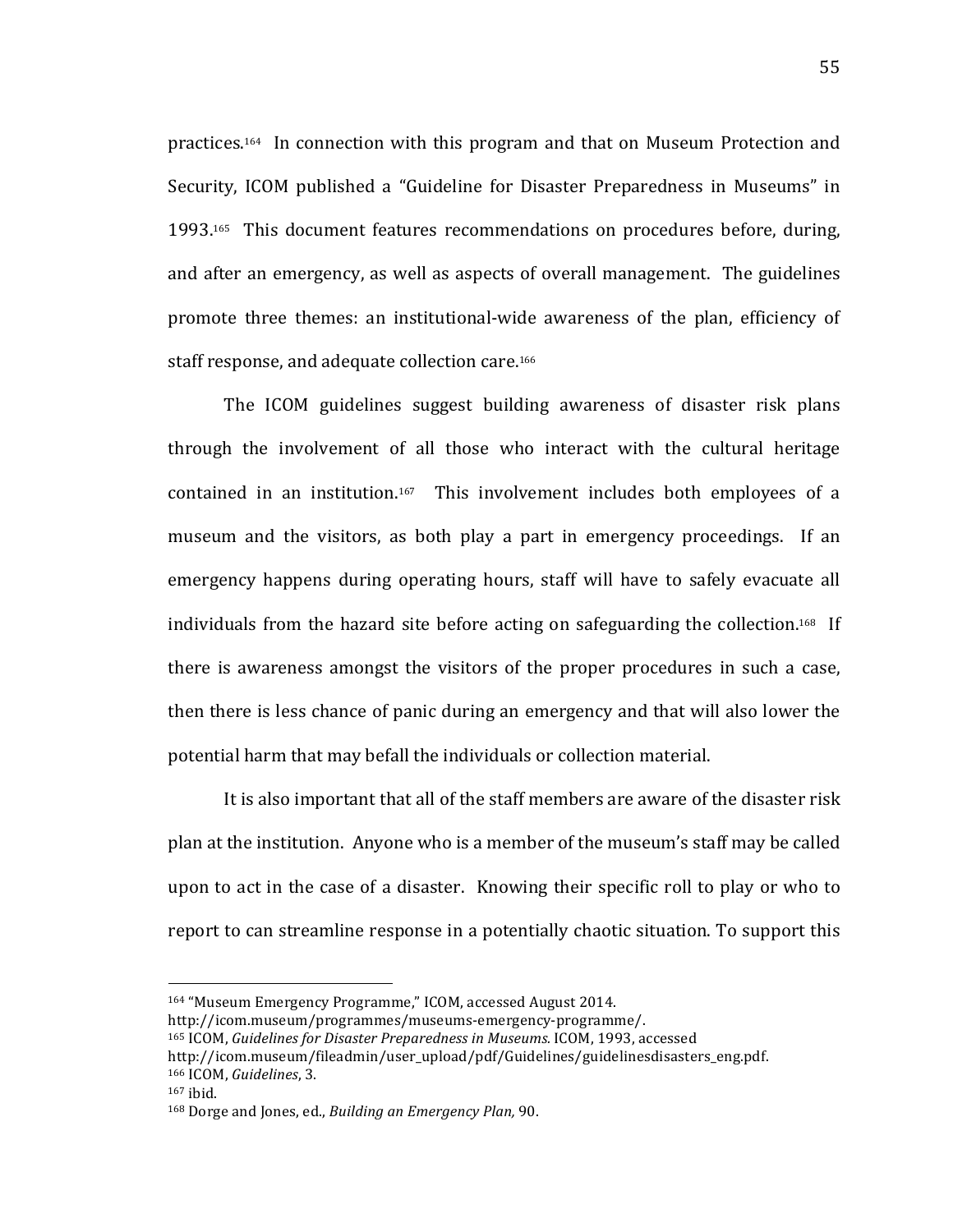awareness the guidelines suggest instituting training programs with the staff, including drills to orient them on emergency operations.<sup>169</sup> The drills and training programs are important as they can allow the museum staff to efficiently carry out proper procedures during an emergency, including situations where outside assistance from relief agencies may not be immediately available.<sup>170</sup> This allows for a self-contained response and a reliance on the museums own resources to contain and recover from a disaster situation. With the knowledge and training on emergency situations and response proceedings, museum professionals can act immediately in the efforts to safeguard the collection materials.

The museum staff may not always be able to rely on their own resources. The efficiency of the staff's response during a disaster is also linked to their knowledge on the proper communication channels. The ICOM guidelines state:

> Conservation, fire, and protection officials must communicate effectively in order to work under emergency conditions effectively. They work as a well integrated team with rapid, accurate, and reliable communications.171

This communication involves knowledge of the chain of command, as well as whom individuals should contact to communicate any special considerations that may have to take place when emergency workers are dealing with cultural material.<sup>172</sup> This can be seen in any event that requires outside assistance, such as the Haiti Earthquake in 2010. In this disaster, emergency groups from multiple national and

<sup>169</sup> ICOM, *Guidelines*, 5.

<sup>170</sup> ICOM, *Guidelines*, 6.

<sup>171!</sup>ICOM,!*Guidelines*,!2.

<sup>172</sup> Watkins, "Developing Statewide Emergency," 171.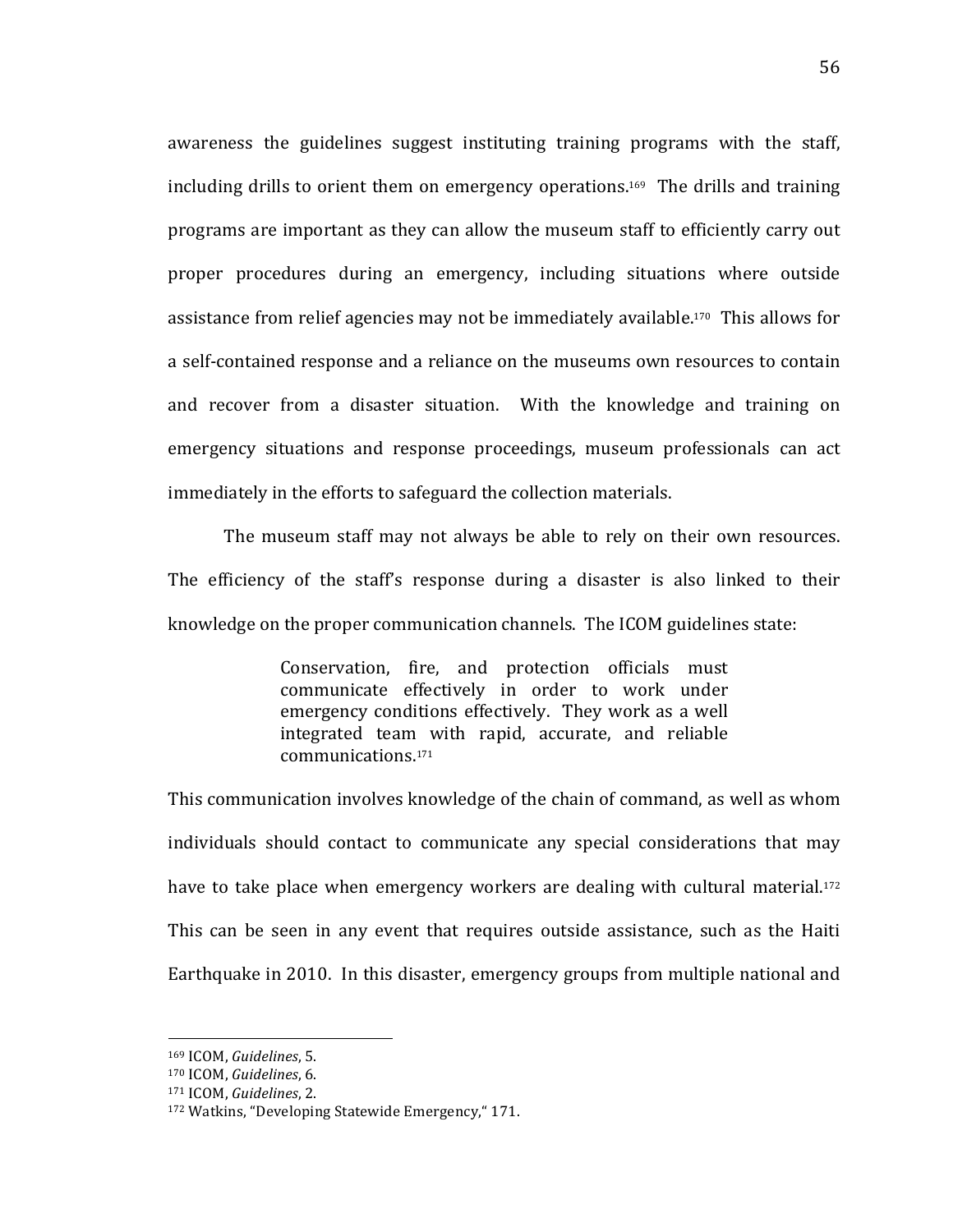international agencies were on the ground for a complex salvage operation. Some of these groups included heritage professionals sent from the International Centre for the Study of the Preservation and Restoration of Cultural Property (ICCROM) and the Smithsonian Institution. This team worked with soldiers from Japan working under the United Nations. The military personnel were able to provide both equipment and manpower to dig through the rubble of a cultural center for heritage objects that had been buried in the aftermath of the earthquake. The heritage team provided quick instruction on methods of salvage and handling of material, and the two groups worked together in the recovery effort.<sup>173</sup> By being able to communicate needs while working together, the separate emergency response agencies promoted the efforts to protect and preserve cultural heritage.

The third theme of the ICOM guidelines deals with collection care and the preparedness aspect of the museum disaster risk plans. This includes performing a risk assessment of the collection and having adequate supplies on hand in order to respond to a disaster.<sup>174</sup> Risk assessments assist the museum staff in determining the potential hazards to the collection as well as survey the material aspect of the collection. With this information, the staff can gather the supplies that would be needed to treat and store artifacts that are damaged or moved during a disaster situation. ICOM also suggests that museums make lists of area conservators available for immediate consultation in the event of an emergency.<sup>175</sup> This

<sup>&</sup>lt;sup>173</sup> Stephanie Hornbeck, "Preserving the Centre D'Art Collection," in *Saving Haiti's Heritage: Cultural Recovery After the Earthquake*, ed. Richard Kurin (Washington DC: Smithsonian Institution, 2011), 137.

<sup>174!</sup>ICOM,!*Guidelines*,!5.

<sup>175</sup> ICOM, *Guidelines*, 4.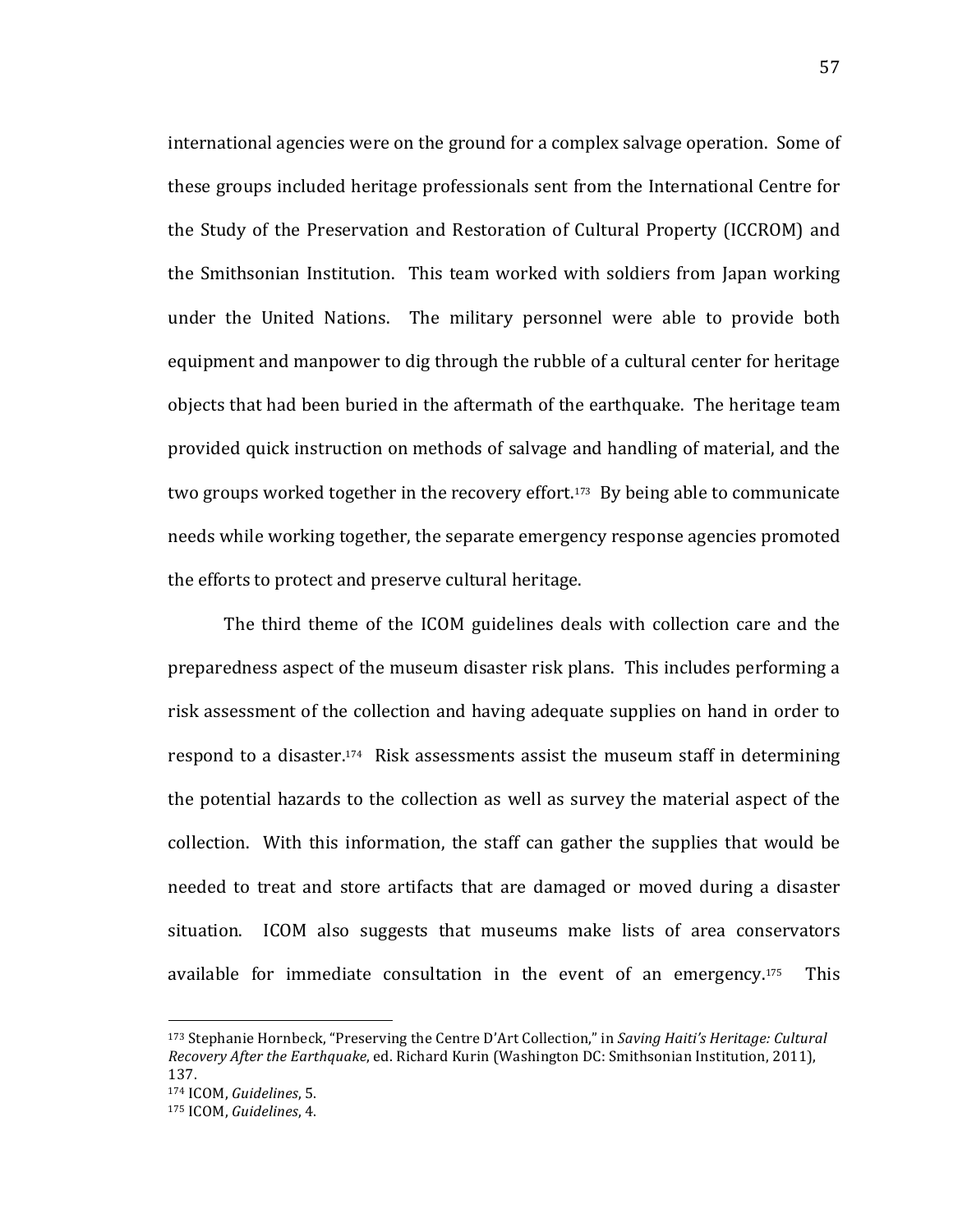preparation can be crucial as some material has a finite window of time to treat once damaged. This can be seen in the example of archival material, which is usually paper-based. In the event of a fire or flood, such as the 2000 fire at the National Archives and Records Administration (NARA) building in Maryland, USA. In cases such as this, the material can be damaged by both flames and water used to put out the fire.<sup>176</sup> The damp material can quickly grow mold if left untreated, so the first forty-eight hours is considered the most important.<sup>177</sup> It is often the case that this material will be treated through air drying or freeze-drying in order to prevent mold growth. Both methods require proper equipment, whether it is racks for drying or refrigerator trucks for freezing.<sup>178</sup> In order to treat the documents quickly, it is important for the institution to have the information of a facility with the proper equipment or to have the equipment available on site. In the case of the NARA fire, the rapid response and preparation by the archival team aided their efforts to save the damaged documents, demonstrating the importance of this ICOM guideline.

The ICOM Guidelines for Disaster Preparedness in Museums include suggestions and recommendations focused on the safeguarding of cultural heritage material in the event of emergencies. As with the UNESCO recommendations in the Olympia Protocol, there is an emphasis on spreading knowledge of disaster risk management and creating awareness initiatives. This is also supported on the

<sup>176</sup> National Archives, "Statement on Records Center Fire, National Archives and Records Administration," NARA Press Release, March 1, 2000, accessed August 2014, http://www.archives.gov/press/press-releases/2000/nr00-42.html.

<sup>177</sup> Susan Page, "Fire Recovery: a Case Study," Suitland, MD: National Archives and Records Administration, accessed March 2014, http://www.archives.gov/preservation/conservation/firerecovery.pdf.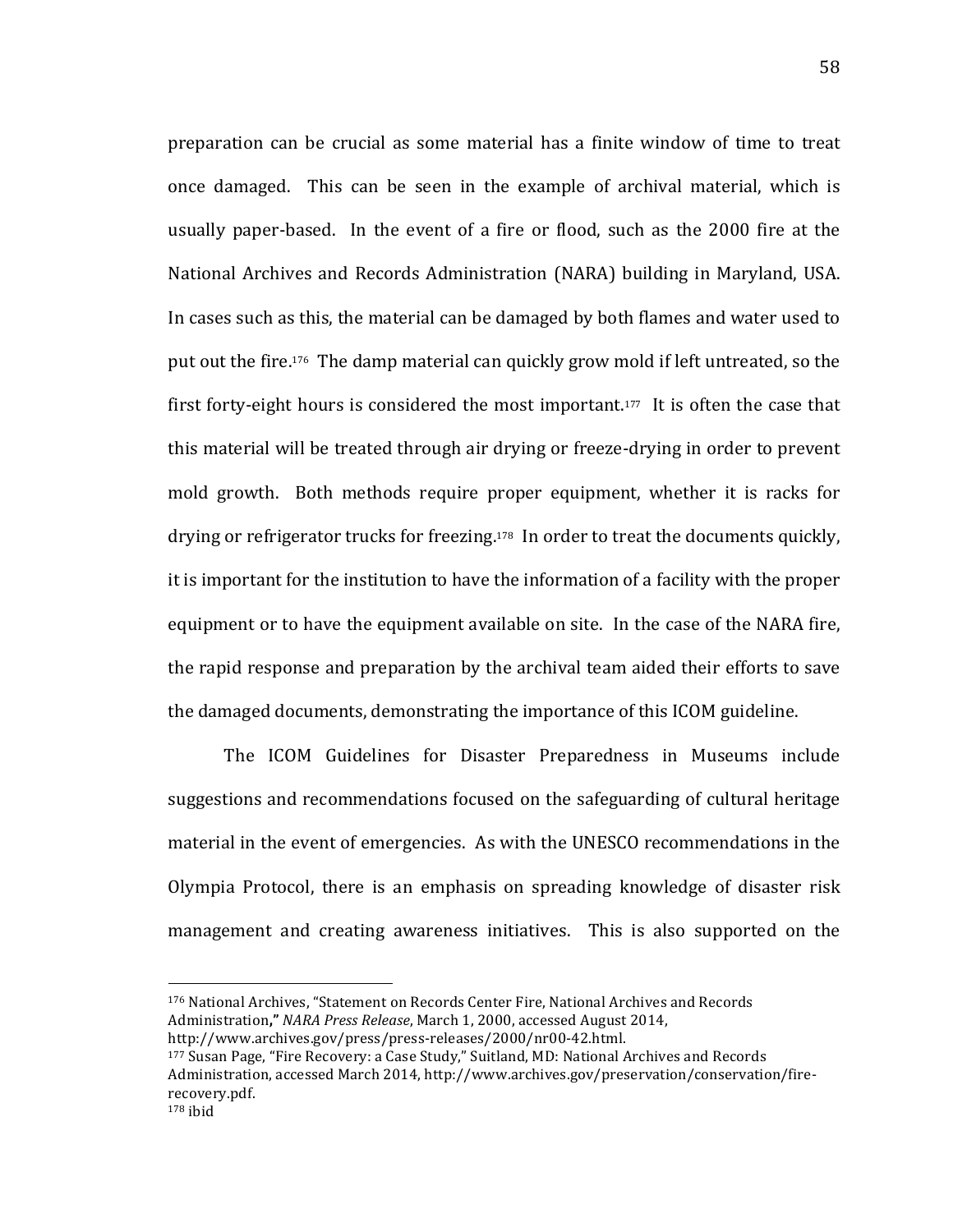international level through programs sponsored by ICCROM and the International Council on Monuments and Sites –International Committee on Risk Preparedness (ICOMOS-ICORP). Both organizations offer training programs that involve a short intensive course with a select group of individuals coming from all over the world who are in the position to use the instruction to further educate others.<sup>179</sup> The success of such programs is demonstrated through the projects the former participants undertake, for example the co-founding of the Egyptian Heritage Rescue Team by a former participant of ICCROM's First Aid to Cultural Heritage. This response team uses the methods and instruction gained from the course in their practice, as was seen in the 2014 bombings outside Cairo's Museum of Islamic Art.180

The cultural organizations at the international level promote the training and dissemination of knowledge on the subject of disaster risk management. These organizations believe that instruction, practice, and simulation will help professionals prepare for the unique situations that may happen in their home institutions. The shared knowledge among professionals will help to further inform staffers on effective strategies and methods. The communication between all of these groups and individuals is also a key component when working for the

 $179$  Both programs are multi-agency efforts that aim to instruction participants through simulation, training, and workshops. Further information can be found in the course announcements: Ritsumeiken University, Cultural Heritage and Risk Management of Cultural Heritage (http://www.rits-dmuch.jp/en/project/itc\_2014.html) and ICCROM's First Aid for Cultural Heritage  $(http://www.iccrom.org/courses/first-aid/$ )

<sup>&</sup>lt;sup>180</sup> ICCROM, "Egyptian Heritage Rescue Team mobilizes in Cairo," ICCROM, January 28, 2014, accessed March 2014,

http://www.iccrom.org/ifrcdn/eng/news\_en/2014\_en/various\_en/01\_28\_first-aiders-Cairo\_en.shtml.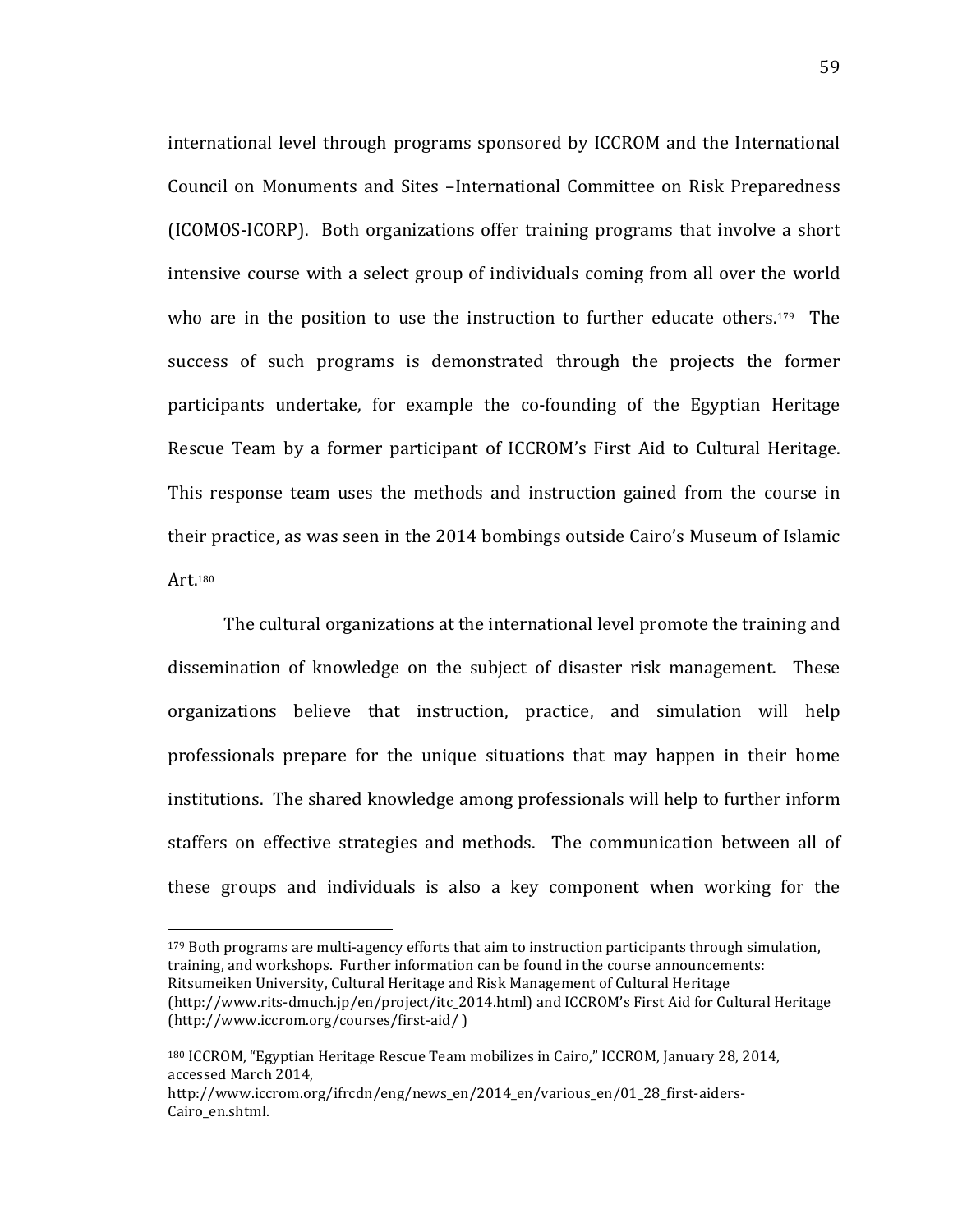common goal of safeguarding international and national treasures. These are themes that continue when discussing the disaster risk management of cultural heritage on the national level.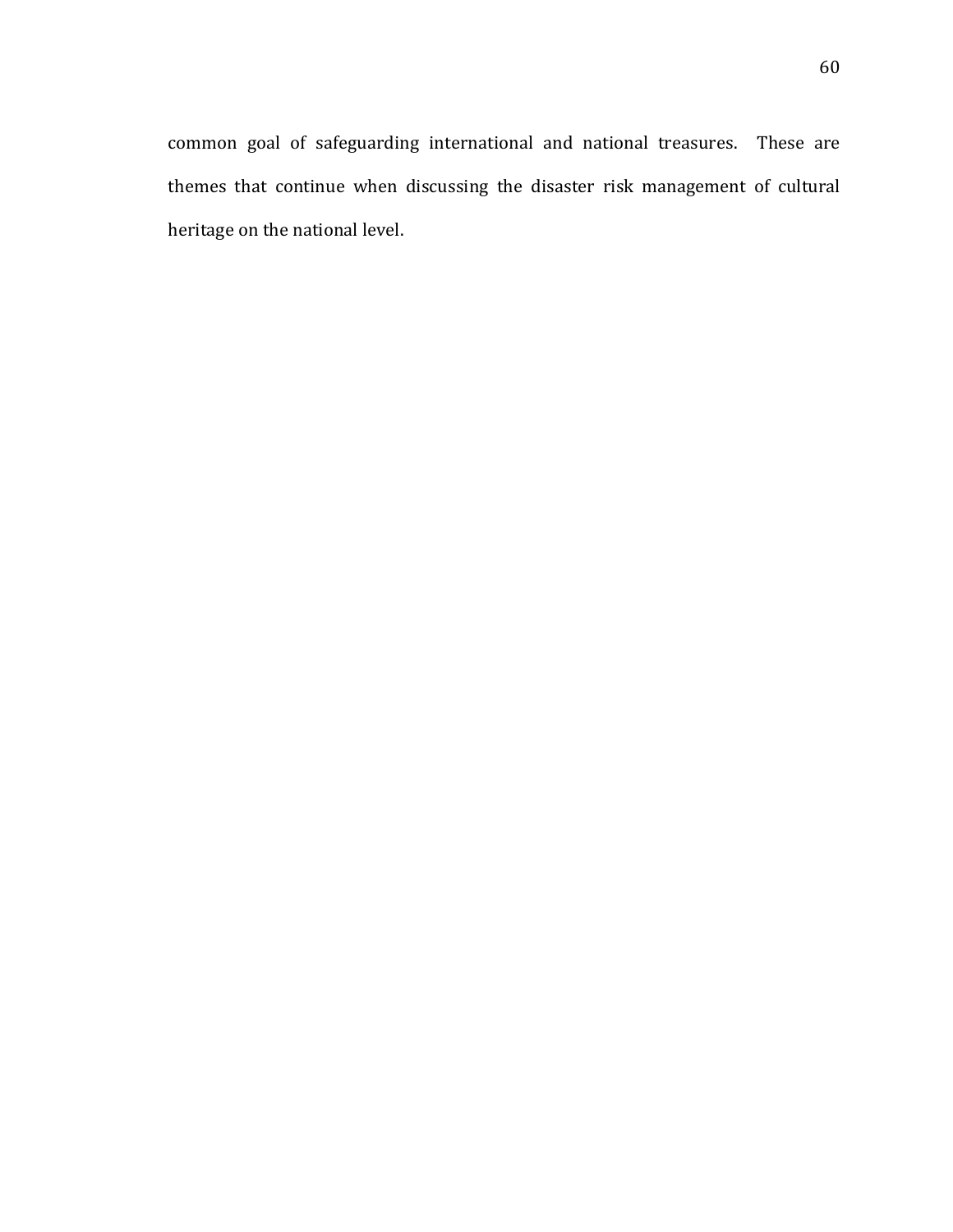## Chapter 5: National Guidelines for Disaster Risk Management

In discussing disaster management of cultural heritage on the national level within the United States of America, this section will focus on three organizations: the Federal Emergency Management Agency (FEMA), the National Park Service, and the American Alliance of Museums (AAM). FEMA is the national disaster response agency, the National Parks Service manages the federal cultural heritage sites, and AAM is a non-government organization for museum professionals. Though these three organizations all have different missions, they have a common bond in disseminating information for heritage professionals and providing guidelines for protecting cultural heritage in times of crisis.

### *A.\$Federal\$Emergency\$Management\$Agency*

!!!!!!!!!!!!!!!!!!!!!!!!!!!!!!!!!!!!!!!!!!!!!!!!!!!!!!!

FEMA became a formal national agency through a presidential order in 1979 as an organization dedicated to preparing, mitigating, and responding to national  $disaster$  situations.<sup>181</sup> Though FEMA has widespread recognition for its humanitarian response to disasters, they also work with State Historic Preservation Offices (SHPOs) and Tribal Historic Preservation Offices (THPOs) when a disaster happens at a site of cultural significance, as is required according to the National Historic Preservation Act.<sup>182</sup> As a national organization FEMA responds to cultural

 $181$  "About the Agency," FEMA, accessed August 2014, http://www.fema.gov/about-agency. <sup>182</sup> FEMA, *Historic Preservation and Cultural Resources*, accessed http://www.fema.gov/medialibrary-data/20130726-1533-20490-9000/historicpreservationcultural\_resources\_2012.pdf.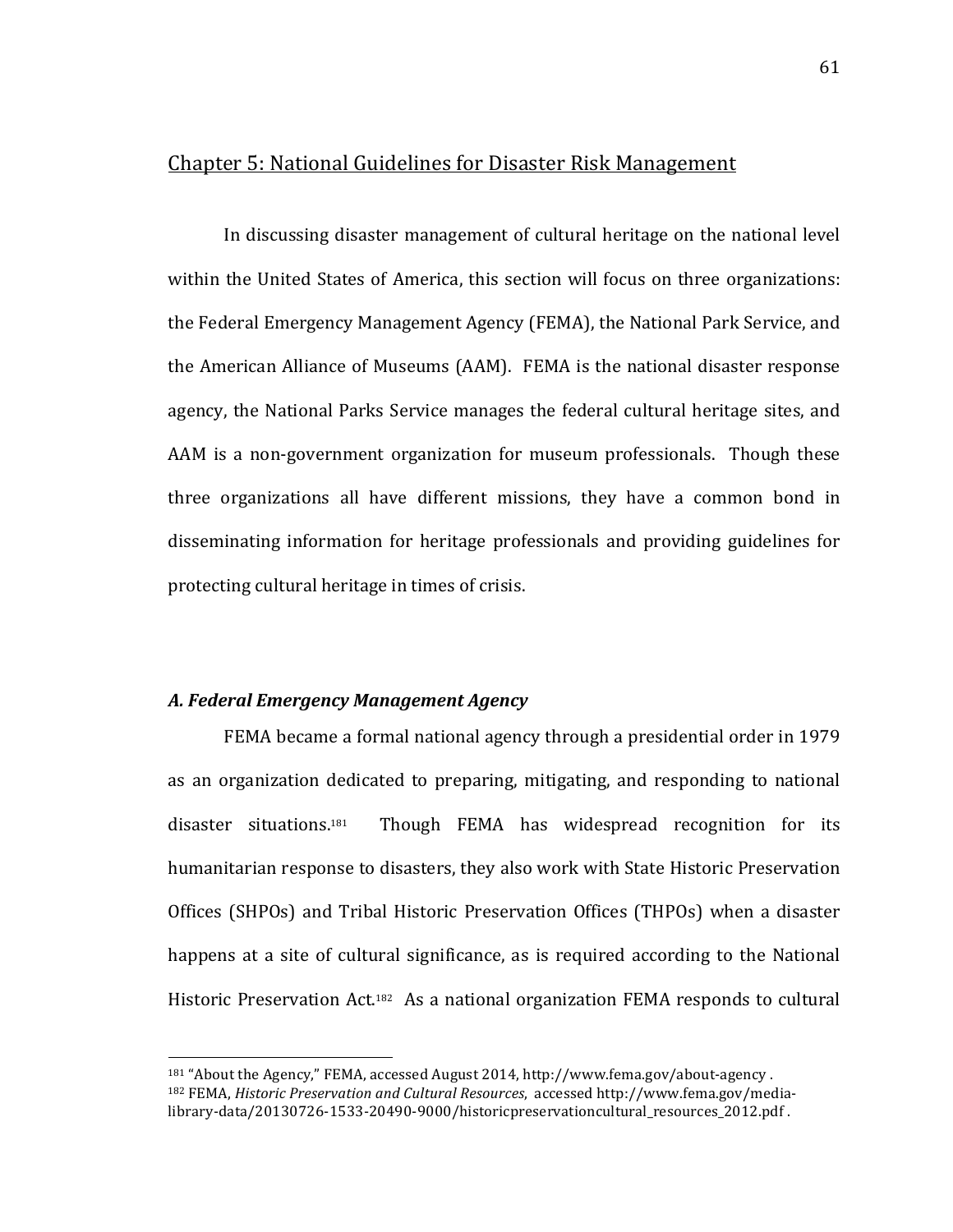emergencies only "when a disaster exceeds the capabilities of local and state resources" $183$ ; those managing the site must also have a FEMA-approved disaster risk management plan in order to receive aid.<sup>184</sup> To simplify their guidelines for the SHPOs and THPOs, FEMA has split their assessment guidelines into four categories: mitigation planning, hazard identification, plan development, and implementation of the plan.<sup>185</sup>

Within the FEMA guidelines, the mitigation planning phase focuses on building awareness. This is done both within the community and within the institution or site. To begin the process, FEMA recommends that the initial planning steps begin with assessing the potential for community involvement.<sup>186</sup> Community involvement brings together the heritage professionals and those that interact or live around the historic property or cultural collection.<sup>187</sup> As the community consists of those individuals that are geographically most likely to be part of the group of first responders to a disaster, it is important that they have proper training and knowledge of the steps to take when interacting with the heritage objects. It is also important that these individuals know whom to communicate within the chain of command when responding and recovery efforts.<sup>188</sup> This could consist of the local emergency management agencies or agencies that provide funding such as FEMA,

<sup>183</sup> FEMA, Before and After Disasters, 19.

<sup>&</sup>lt;sup>184</sup> FEMA, Integrating Historic Property and Cultural Resource Considerations into Hazard Mitigation Planning, FEMA 386-6, (Washington, DC: FEMA, May 2005), ii.

<sup>185</sup> FEMA, Integrating Historic Property, i.

<sup>186</sup> FEMA, Integrating Historic Property, 1-1.

<sup>187</sup> FEMA, Integrating Historic Property, 1-2.

<sup>188</sup> FEMA, Integrating Historic Property, 1-3.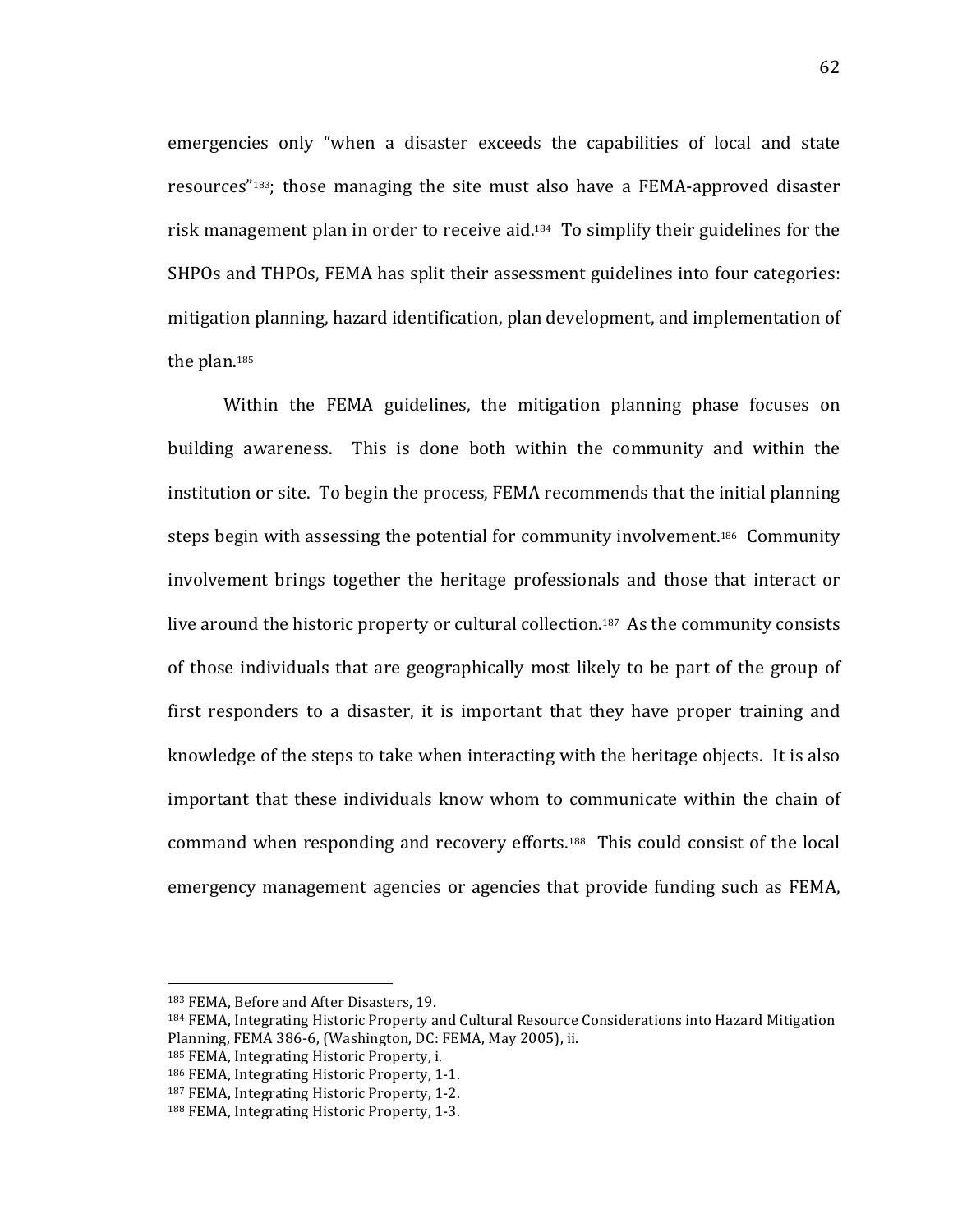SHPOs or THPOs, the National Endowment of the Arts, among many others.<sup>189</sup> FEMA recommends these outside consultants be included in the planning team to strengthen the awareness between such agencies and to build on the communication channels.

Once community awareness of the need for disaster risk planning at the cultural site or institution is established, FEMA suggests a comprehensive risk assessment.<sup>190</sup> As other organizations have stressed, this phase in the planning process is key to the development of proper mitigation and response strategies. The hazards and risks that an institution faces are as unique as their collection. Identifying the potential risks and the likelihood of them occurring due to the geographic location of the institution and the material nature of the collection will allow heritage managers to create a prioritized list of the potential and magnitude of the hazards.<sup>191</sup> This step can be time consuming, as it may involve research into the history of natural disasters that have affected the area as well as frequency of that event, but can be crucial when preparing for such an occurrence. Foreknowledge of the potential threats and risks can allow the heritage professionals to develop preventive measures as well as collect adequate supplies for the event of recovery.

The risk assessment helps to highlight the unique challenges that the institution may face and helps the disaster risk management planning team develop their strategies for safeguarding the collection. These identified risks can then be

<sup>189</sup> FEMA, Before and After Disaster, 19.

<sup>190</sup> FEMA, Integrating Historic Property, 2-1.

 $191$  ibid

Waller, "Risk Assessment," 12-16.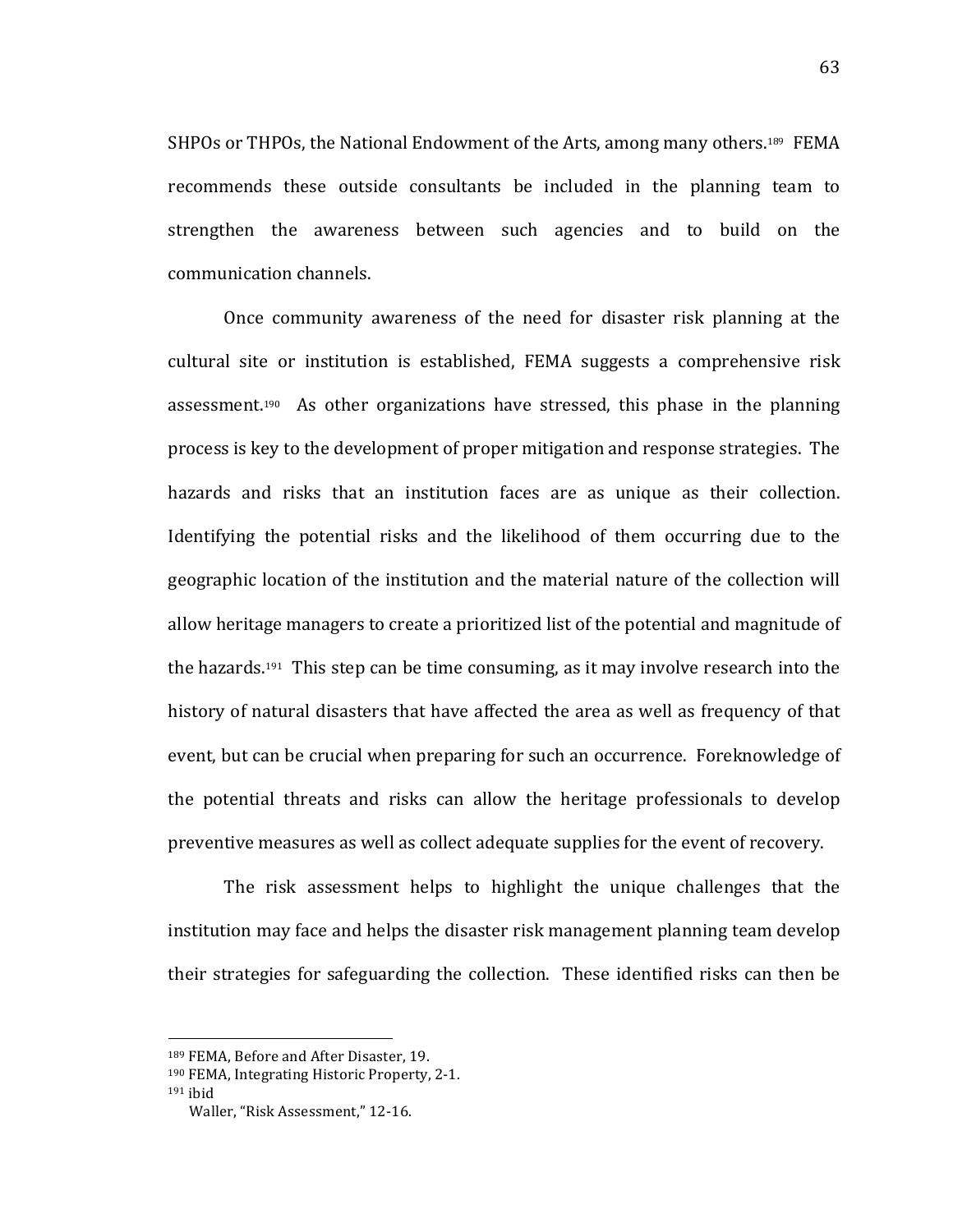analyzed and used to formulate goals and objectives when developing the disaster risk management plan.<sup>192</sup> The development of the plan must consider each step of the process and resources available for the execution of those tasks. The information and documentation gathered in the previous phases can then be used to determine the resources needed for the eventual implementation of the plan.

The final phase of disaster risk management planning in the FEMA guidelines is the implementation and monitoring of the plan. During this phase FEMA recommends reviewing the plan, updating the information within it and on the collection, and evaluating the interagency agreements.<sup>193</sup> It at this time the relevance of training exercise and drills becomes apparent. Both forms of simulation practice will give the site employees experience in responding to potential threats, which will enable them to act in an effective fashion when faced with a real situation.<sup>194</sup> Training is not the only way to effectively monitor the disaster risk plan at an institution. A plan is only as good as the information provided within it. Some museums may create a plan when required and not update it for years, or even decades. During this time collection material could have changed, as well as some of the strategies or technology used in safeguarding collection material. For this reason it is important to keep the disaster risk plan up to date with current information gathered from all the previous steps in the planning process.

<sup>192</sup> FEMA, Integrating Historic Property, 3-3.

<sup>193</sup> FEMA, Integrating Historic Property, 4-1.

<sup>&</sup>lt;sup>194</sup> Watkins, "Developing Statewide Emergency," 166-168.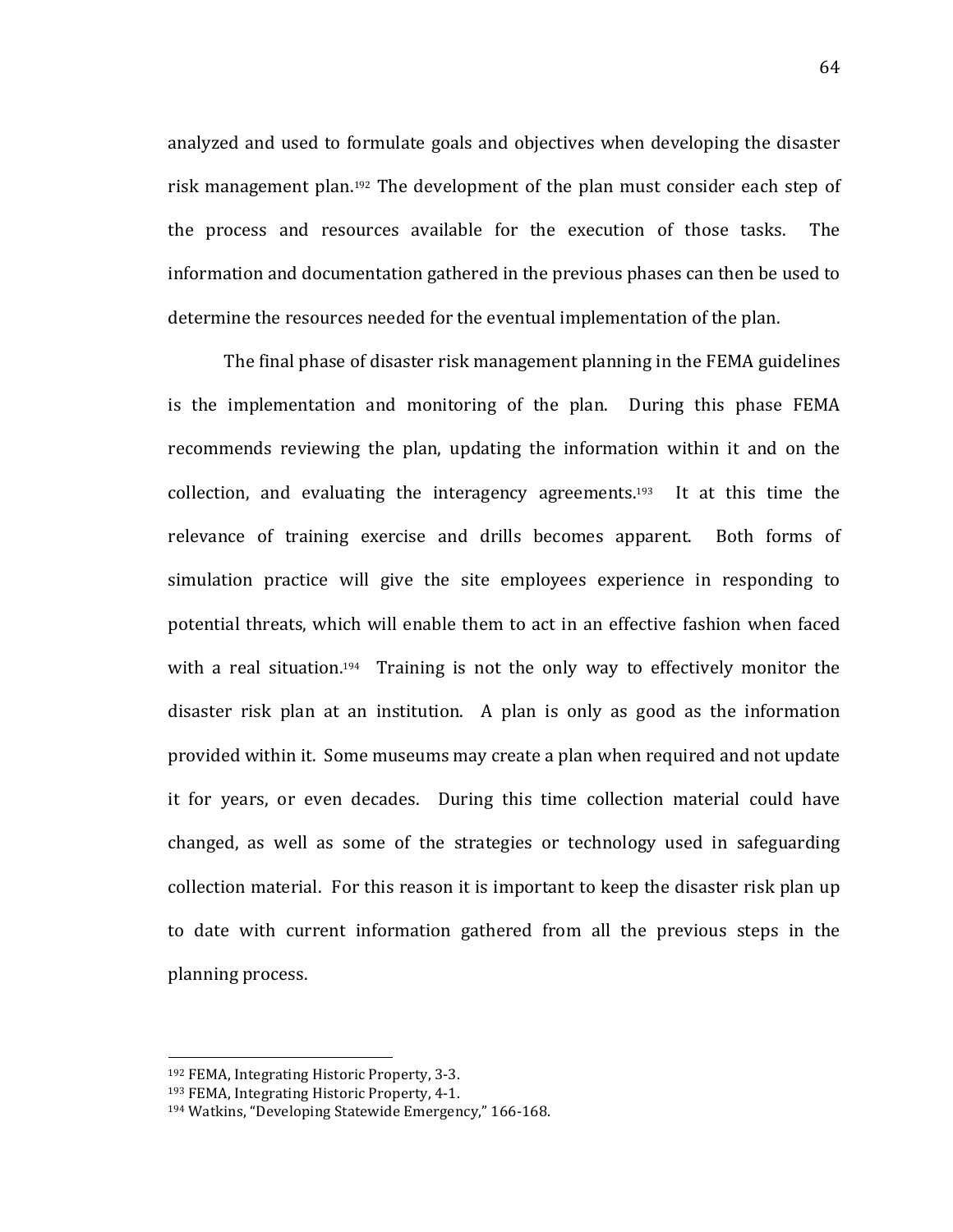All of the steps within the guidelines are connected, showing the process cyclical.<sup>195</sup> Research is needed to identify potential hazards, evaluation of the collection will inform the custodians of the risks inherent in the collection material, risk assessment can be used to develop a plan, and the implementation of the said plan is used to safeguard collection materials. All steps are needed in order to build a plan.

Despite following all the recommendations provided by FEMA, cultural institutions still experience damage or loss due to a disaster. An example of this is the Museum of Art on the University of Iowa's campus. This museum in located in a floodplain and in 2008, the area experienced a devastating level of flooding.<sup>196</sup> Forewarned the cultural institution evacuated the artwork before the flood, but the building sustained damage. During the recovery efforts the university applied to FEMA for funding to rebuild the museum in a safer location. The FEMA funding is able to provided also comes with strict guidelines, $197$  and unfortunately since less than fifty percent of the building was damaged the aid request for a new building was denied.<sup>198</sup> The university museum was at an impasse as the relocation of the institution was required for the continued insurance of the collection and

<sup>195</sup> FEMA, Integrating Historic Property, 3-41.

UNESCO, Managing Disaster Risks, 13.

<sup>&</sup>lt;sup>196</sup> Judith Dobrzynski, "University of Iowa Museum Takes a Step Forward," *ArtsJournal*, June 6, 2013, accessed February 2015, http://www.artsjournal.com/realcleararts/2013/06/university-of-iowamuseum-takes-a-step-forward.html.

<sup>&</sup>lt;sup>197</sup> FEMA, Integrating Historic Property and Cultural Resource Considerations into Hazard Mitigation Planning, FEMA 386-6, (Washington, DC: FEMA, May 2005), ii.

<sup>198</sup> Vanessa Miller, "Architect Named for New University of Iowa Museum of Art," The Gazette, February 23, 2015, accessed February 2015,

http://thegazette.com/subject/news/education/higher-education/architect-named-for-newuniversity-of-iowa-museum-of-art-20150223.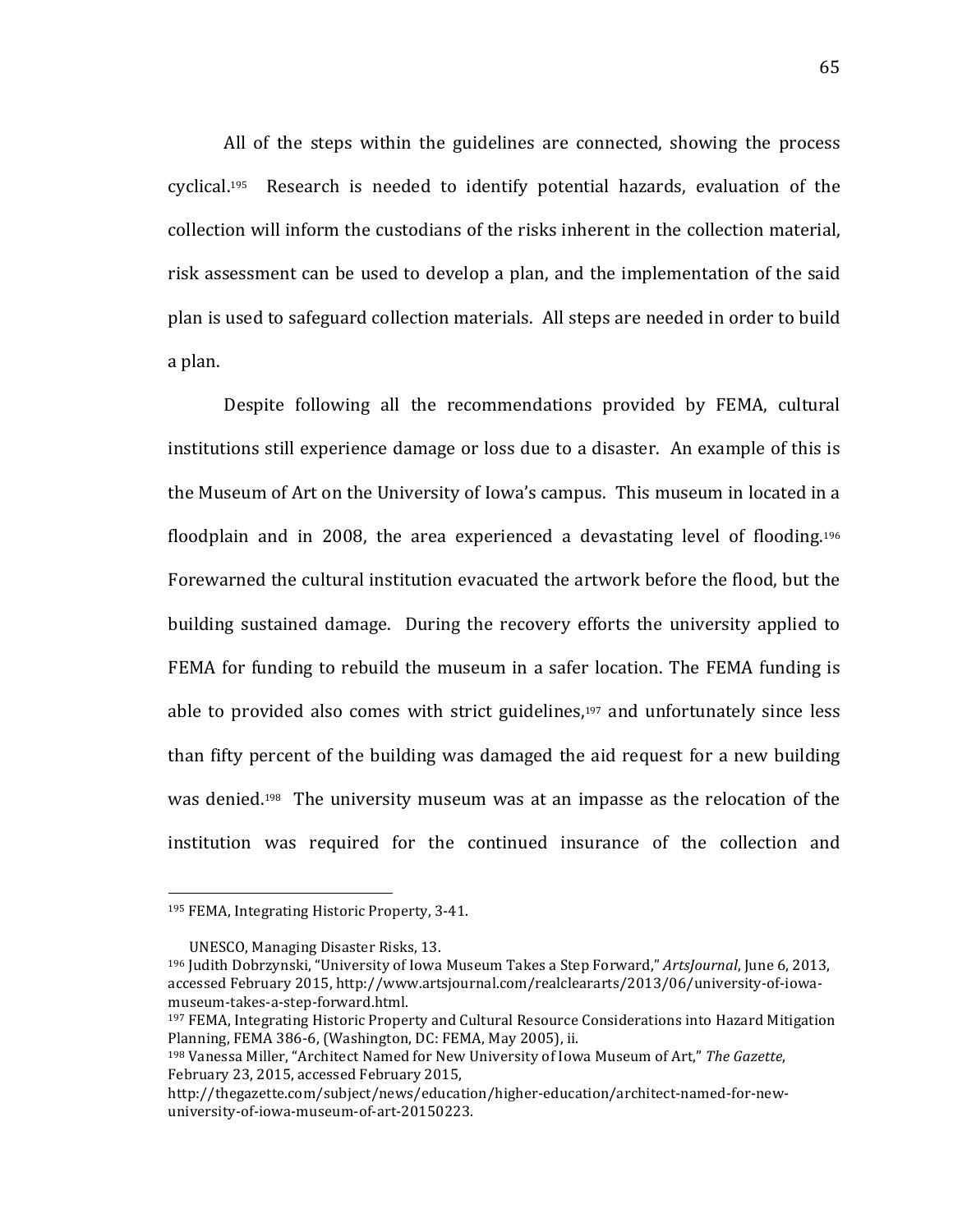government funding was continually denied upon appeal. Eventually, in 2014, the university found a private partner to aid in the development of new permanent structure for the collection.<sup>199</sup> Here the UI Museum of Art made efforts to mitigate future disasters by moving the location of their institution. Though funding can be provided for the recovery process by FEMA, certain parameters must be met. The decisions are not always favorable for the cultural institution, resulting in an extended recovery process.

#### *B.\$National\$Park\$Service*

FEMA is not the only federal agency in the United States with guidelines on handling cultural heritage material in a disaster situation. In the United States of America, federal cultural heritage is managed by the National Park Service (NPS) under the Department of the Interior. Though known mostly for their efforts in conserving natural landscapes, the National Park Services is responsible for over  $120,000,000$  objects in museum collections.<sup>200</sup> To protect and preserve these collections,! the! National! Park! Service! has! published! guidelines! and! recommendations through *Conserve O Grams* and the *NPS Museum Handbook*, which can also be accessed on their website. These publications emphasize the aspects of

 $199$  ihid.

<sup>&</sup>lt;sup>200</sup> "About Us," National Park service, "last modified 2014, http://www.nps.gov/aboutus/index.htm.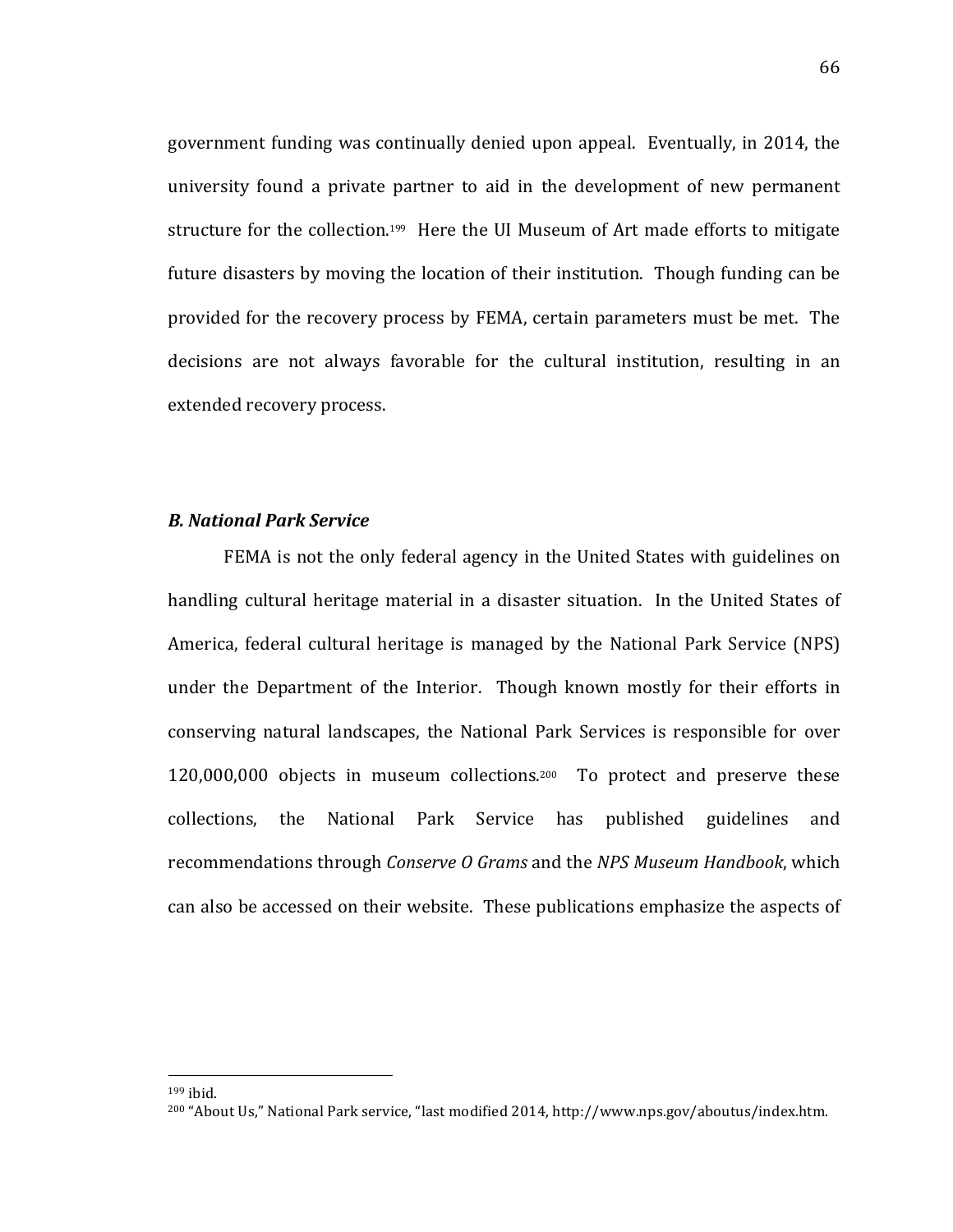preparation, stating that "advanc[ed] planning is the key to effective emergency response and the recovery of museum and archival collections."<sup>201</sup>

The rationale behind the NPS statement is that advanced planning can prevent a hazard from becoming a disaster or at least mitigate the potential  $\alpha$  damage.<sup>202</sup> In order to mitigate such risk to the collections, the NPS publications suggest that the institutions conduct a comprehensive risk assessment.<sup>203</sup> As other organizations have stated, the research and surveys conducted in such an assessment allow the heritage professionals to know the types of disasters most likely to affect the institution, as well as develop a fuller understanding of the nature of the museum's collections through the condition surveys and material identification.<sup>204</sup> This information can therefore enable the planning team to make informed decisions when developing the disaster plan.

The NPS guidelines also suggest that museums look to other institutions when developing their plans, as the information a museum gathers while researching disaster preparedness may also aid in other institutions through crossinstitutional knowledge exchange.<sup>205</sup> While museums should develop their own distinct disaster risk plans, established plans can offer a starting point as reference material on similar challenges and threats to collections faced by cultural

<sup>&</sup>lt;sup>201</sup> National Park Service, "Chapter 10: Emergency Planning," in The Museum Handbook: Part 1 *Museum Collections, NPS, Washington DC (2000) accessed August 2014,* 

http://www.nps.gov/museum/publications/MHI/CHAP10A-B.pdf  $202$  ibid.

<sup>&</sup>lt;sup>203</sup> NPS, "Be Prepared: Develop a Museum Emergency Operations Plan," Conserve O Gram, 21:9 (September 2005): 1..

<sup>&</sup>lt;sup>204</sup> Keene, "Collections Condition,"398-399.

<sup>&</sup>lt;sup>205</sup> NPS, "Be Prepared: Develop a Museum Emergency Operations Plan," *Conserve O Gram,* 21:9 (September 2005): 2.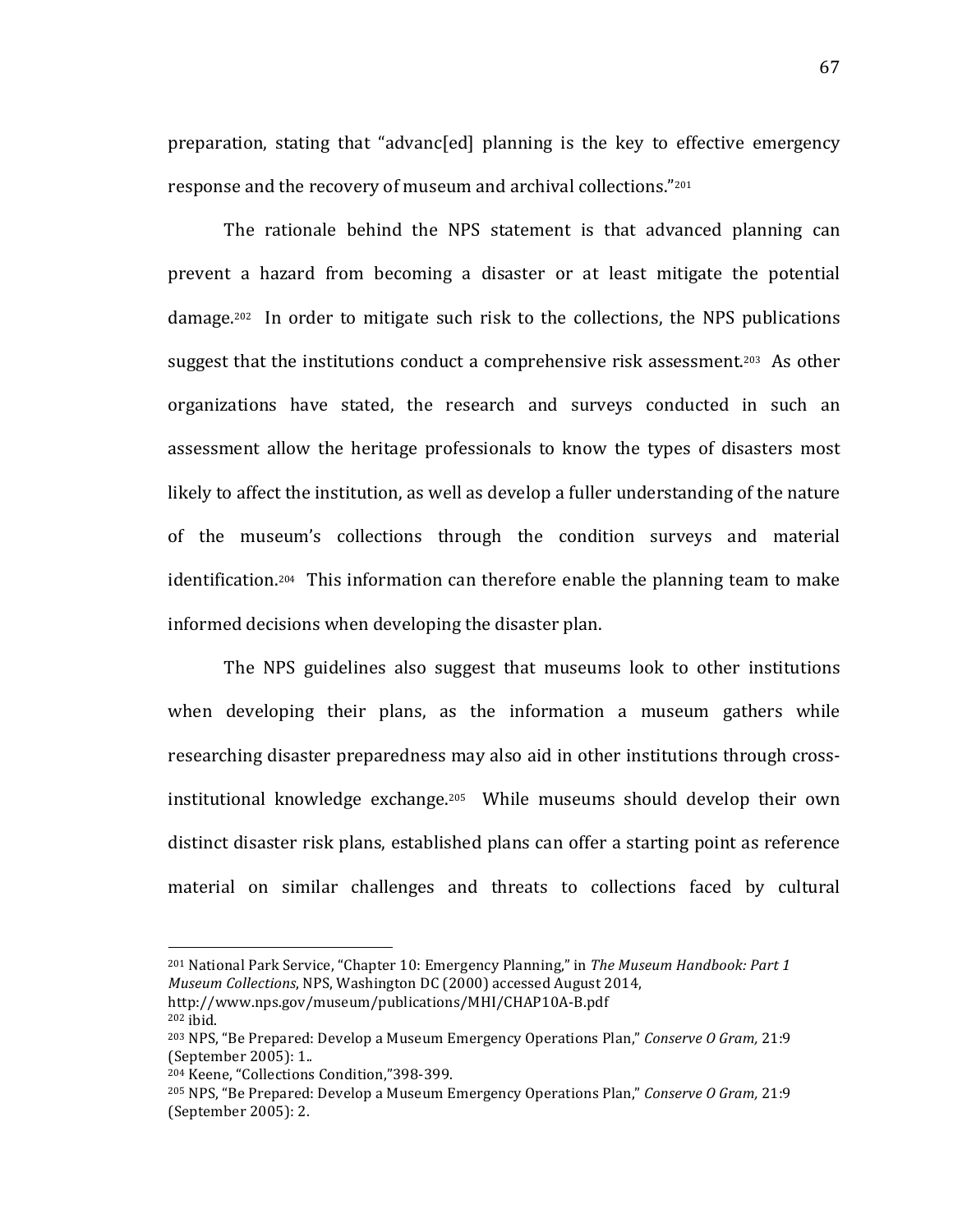institutions. This exchange of information helps to share and build on existing knowledge, while keeping others appraised of the standards established at similar institutions and fostering communication between common agencies.

Communications should also be established between the different actors within an institution.<sup>206</sup> This is a recommendation echoed in other guidelines, as the plan is only effective if the museum is informed. The plan should be easily accessible by all staff members for reference, whether located on a server or in a file. The staff members should also have some prior knowledge of the procedures within the plan so that they may readily respond when faced with an emergency situation. This can be accomplished through drills or training courses.<sup>207</sup> The simulation can give the staff members experience on how to act in different scenarios, as well as confidence to make informed decisions. Coordination efforts can be fine-tuned during such drills, thus enabling the institution to create an effective hierarchy of communication.

Disaster risk management plans are complex documents, with multiple steps and procedures addressing separate hazards and vulnerabilities. The plan should outline steps from the preparation phase through salvage, as well as list potential outside consultants and suppliers for additional resources.<sup>208</sup> Though all this information is included in the plan, each disaster or emergency has the potential to be unique and have unexpected factors. For this reason the National Park Service

<sup>&</sup>lt;sup>206</sup> NPS, "Chapter 10: Emergency Planning," The Museum Handbook.

<sup>&</sup>lt;sup>207</sup> NPS, "Chapter 10: Emergency Planning," The Museum Handbook.

<sup>&</sup>lt;sup>208</sup> Hunter, "Museum Disaster," 158-159.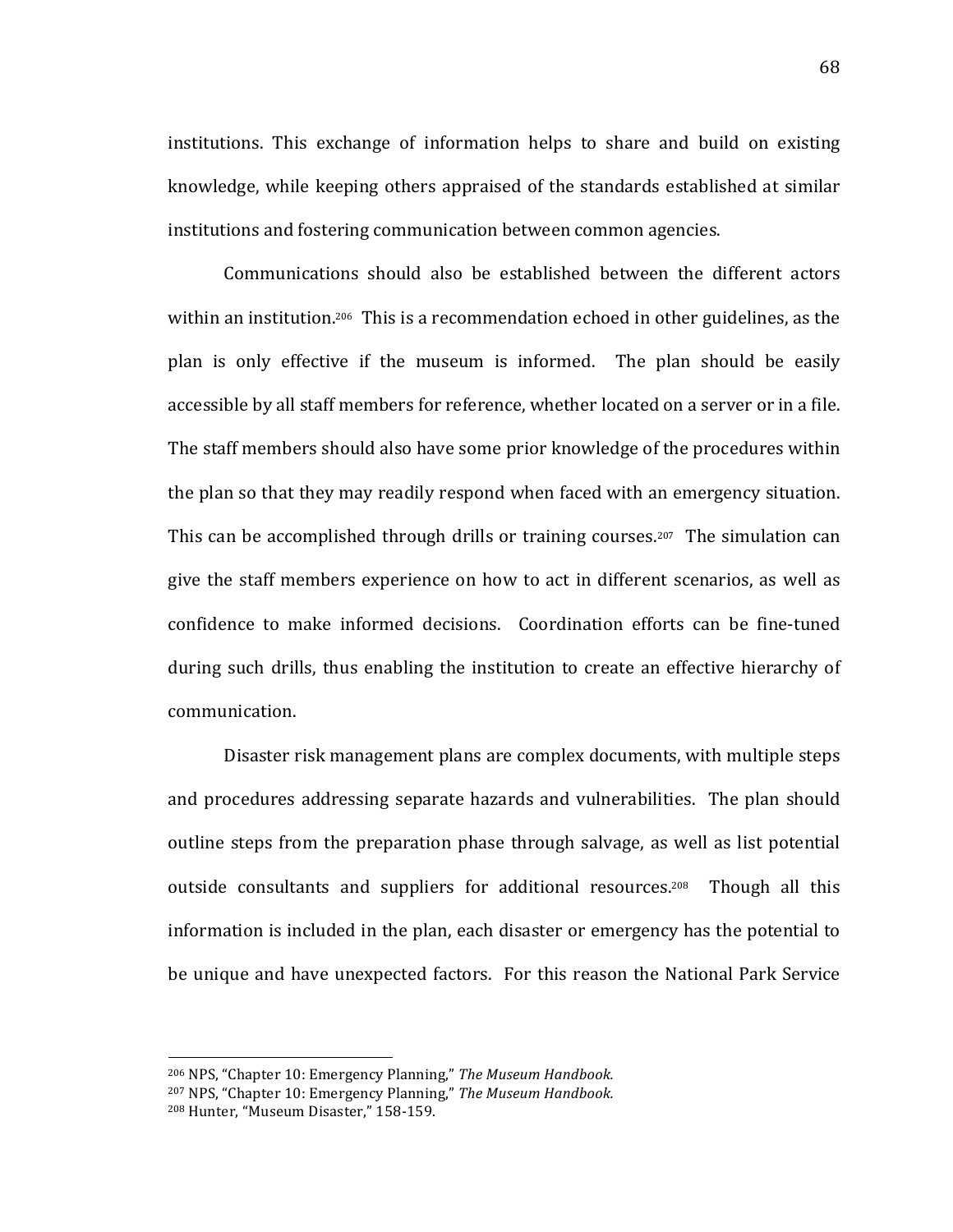Museum Handbook suggests that institutions "keep [the] plan simple, flexible, and based upon existing museum routines so as to make it easy to implement."209

### *C.\$American\$Alliance\$of\$Museums*

The American Alliance of Museums (AAM) is a non-profit association that works to develop standards of practice, research, and advocate for museum professionals across the United States.<sup>210</sup> As part of this mission, the AAM has published a reference guideline entitled "Developing a Disaster Preparedness/ Emergency Response Plan." The guide provides a brief overview of factors for museums to consider when developing a disaster risk plan, and includes common themes seen in the previously discussed guidelines.

As with other organizations, the AAM guidelines emphasize the need for an institution to create a unique plan for their particular risks and vulnerabilities. These particular risks can be identified through a risk assessment of the institution. This risk assessment should include everything from the structure of the building housing the collection to the collection itself.

The AAM also suggests that museums delegate responsibility for implementation of the risk plan. $211$  This will give all the responders particular tasks to focus on and create a system of order within an otherwise chaotic situation during an emergency. With delegation of responsibility a hierarchy of command is

<sup>&</sup>lt;sup>209</sup> NPS, "Chapter 10: Emergency Planning," *The Museum Handbook.* 

<sup>&</sup>lt;sup>210</sup> "About Us," American Alliance of Museums, accessed August 2014, http://www.aamus.org/about-us.

<sup>&</sup>lt;sup>211</sup> American Alliance of Museums, *Developing a Disaster Preparedness/ Emergency Response Plan,* (Washington DC: AAM, 2012), 6.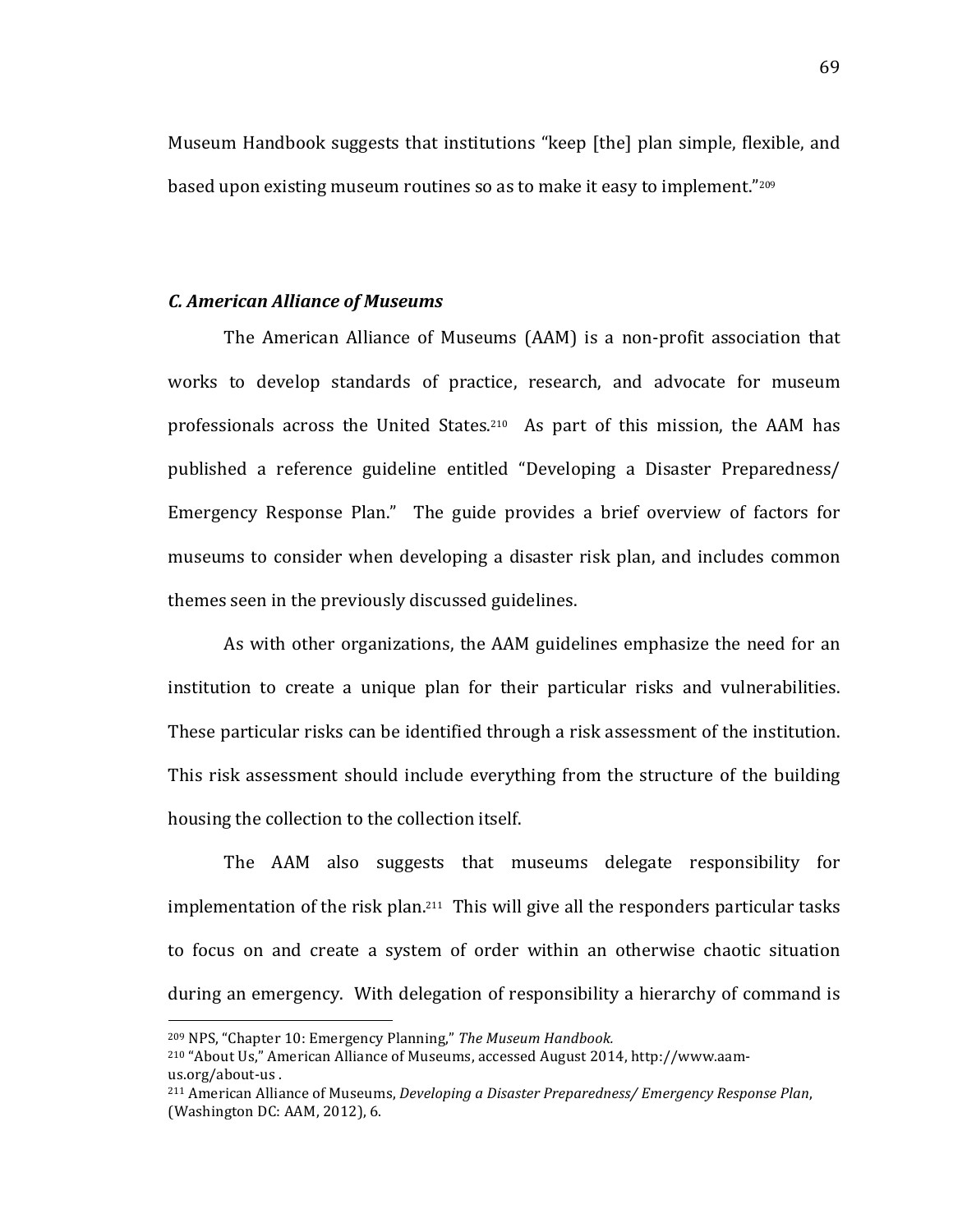established, reducing the potential of conflicting orders and giving outside agencies a contact person, as well as an overall coordinator of operations. Delegation also increases the chances that the plan will be read by more than the development team, since everyone will have to be informed of their duty during an emergency situation.

When developing a disaster risk management plan it is important that the committee include plans for both people within the institution and the objects in the collections.<sup>212</sup> An institution's first responsibility is to the safety of both visitors and staff members, and once they are safe the objects can be secured. This is a guideline repeatedly found in other disaster plan development forums from UNESCO to FEMA, though both human lives and cultural heritage are deemed irreplaceable.<sup>213</sup> These directives can be carried out through the developed steps from preparedness planning to recovery operations.

The disaster plan guidelines from United States organizations and government agencies contain some differences from those found on the international level concerning specifics in steps and resources, but they also share similar themes. The guidelines found on both levels address the importance of the dissemination of knowledge on disaster risk management, as well as create awareness programs to serve this goal. They also emphasize the importance of communication both before and after a disaster. These common recommendations

 $212$  ibid.

<sup>&</sup>lt;sup>213</sup> Dorge and Jones, ed., *Building an Emergency Plan*, 47.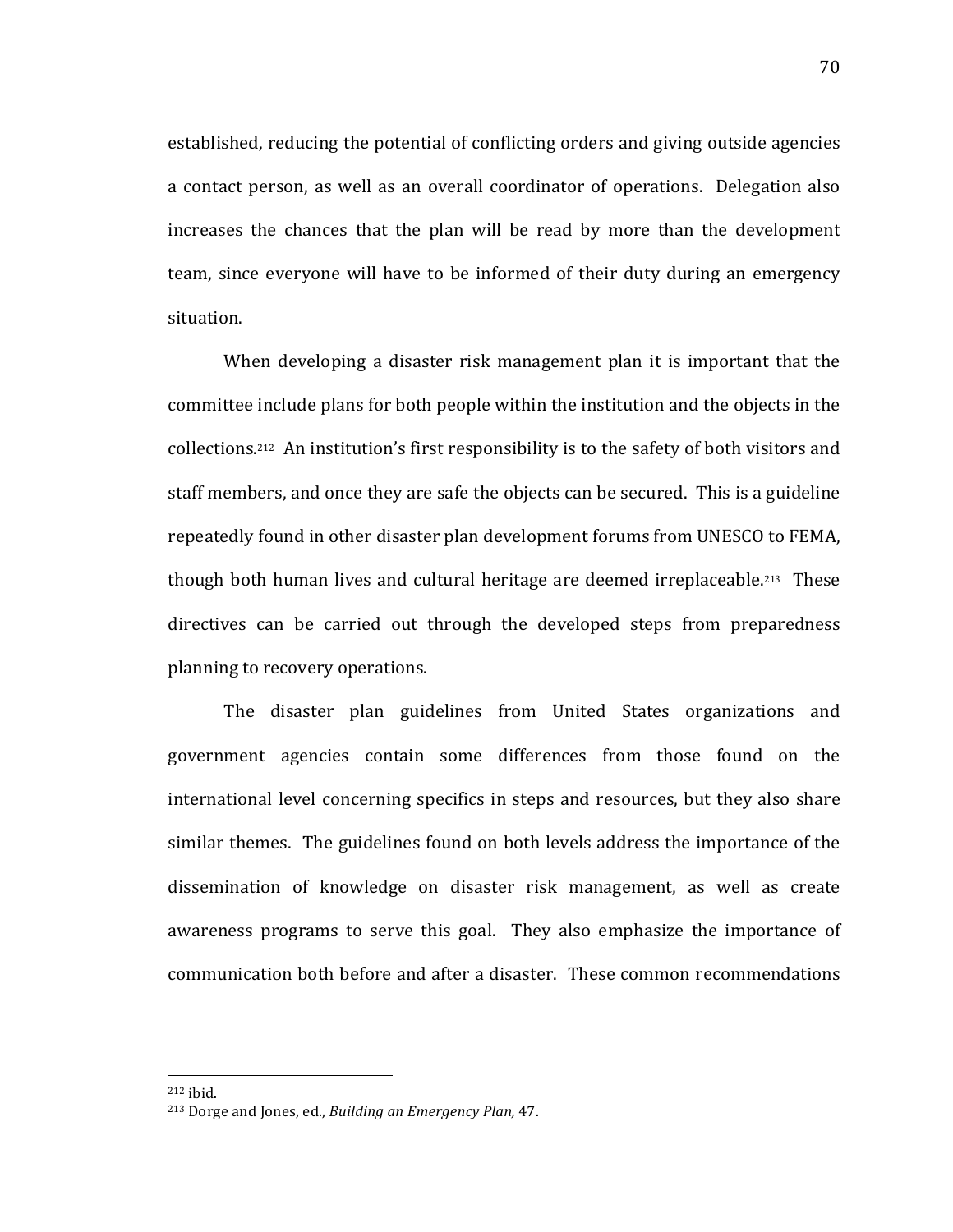therefore can be seen as vital elements in the development of an institution's disaster risk management plan.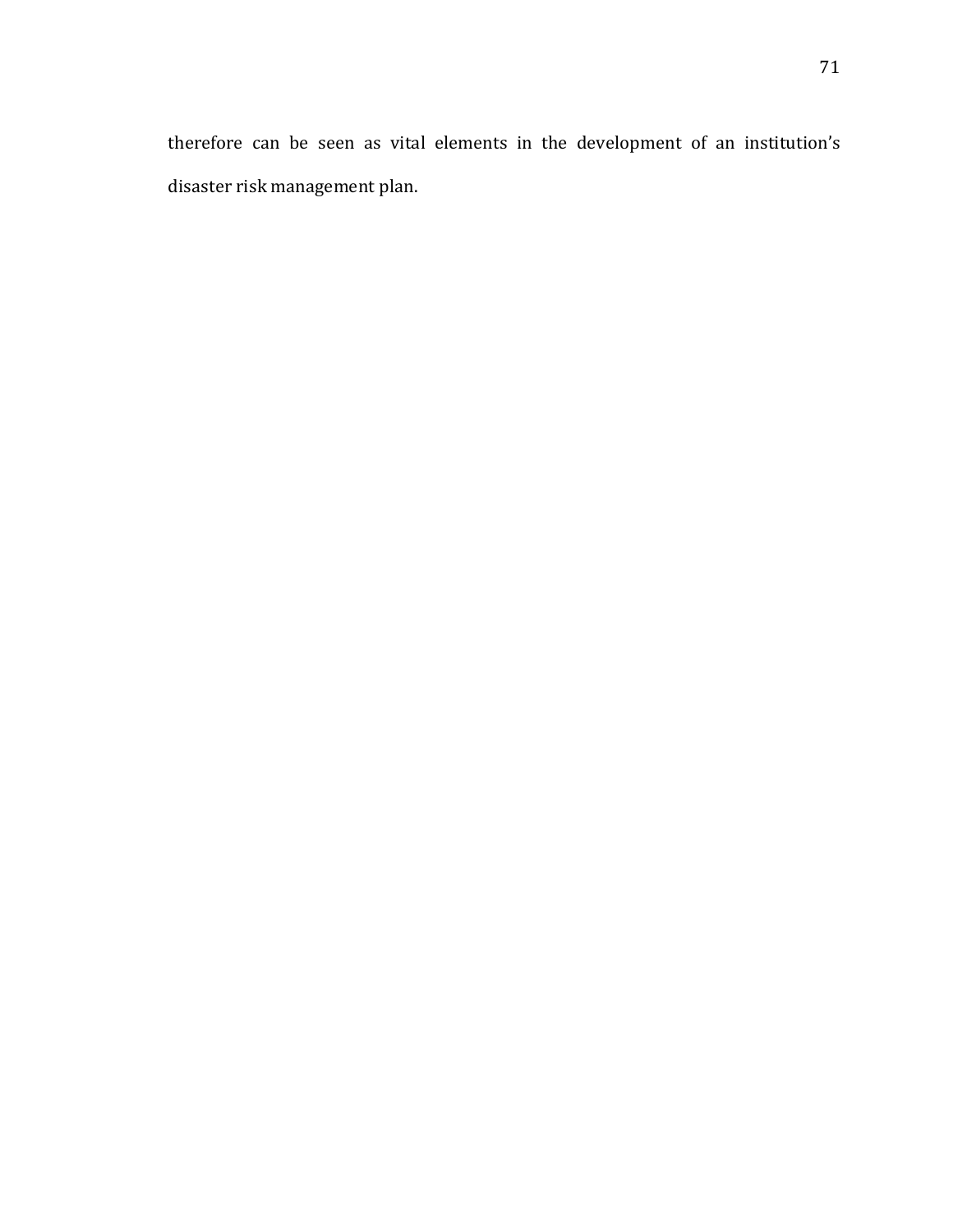## Chapter 6: Institutional Guidelines for Disaster Risk Management

International and national guidelines on disaster risk management planning provide recommendations for museums and cultural institutions in the development of institutional disaster risk management plans. As each collection is unique, so is each institution's plan. Below are two case studies of disaster risk management planning guides from cultural institutions. The discussion of these case studies, through the comparison of elements were used in their own disaster risk plan recommendations with those previously discussed, can help to formulate essential strategic elements for the development and implementation of disaster risk management plans in cultural heritage institutions.

#### *A.\$Museum\$of\$Modern\$Art*

The Museum of Modern Art in New York City has a vast collection of paintings, 3-dimensional objects, photography, and paper-based works. Located in Midtown Manhattan, the MOMA is in an area not usually affected by devastating natural disasters, but on October 29, 2012, the high winds and strong storm surges of Hurricane Sandy hit the New York metropolitan area. Hurricane Sandy was a tropical system in the Atlantic ocean that moved up the eastern seaboard, and though it had weakened to a "post-tropical cyclone" when it made landfall in New Jersey, it caused massive storm surges that resulted in severe flooding along the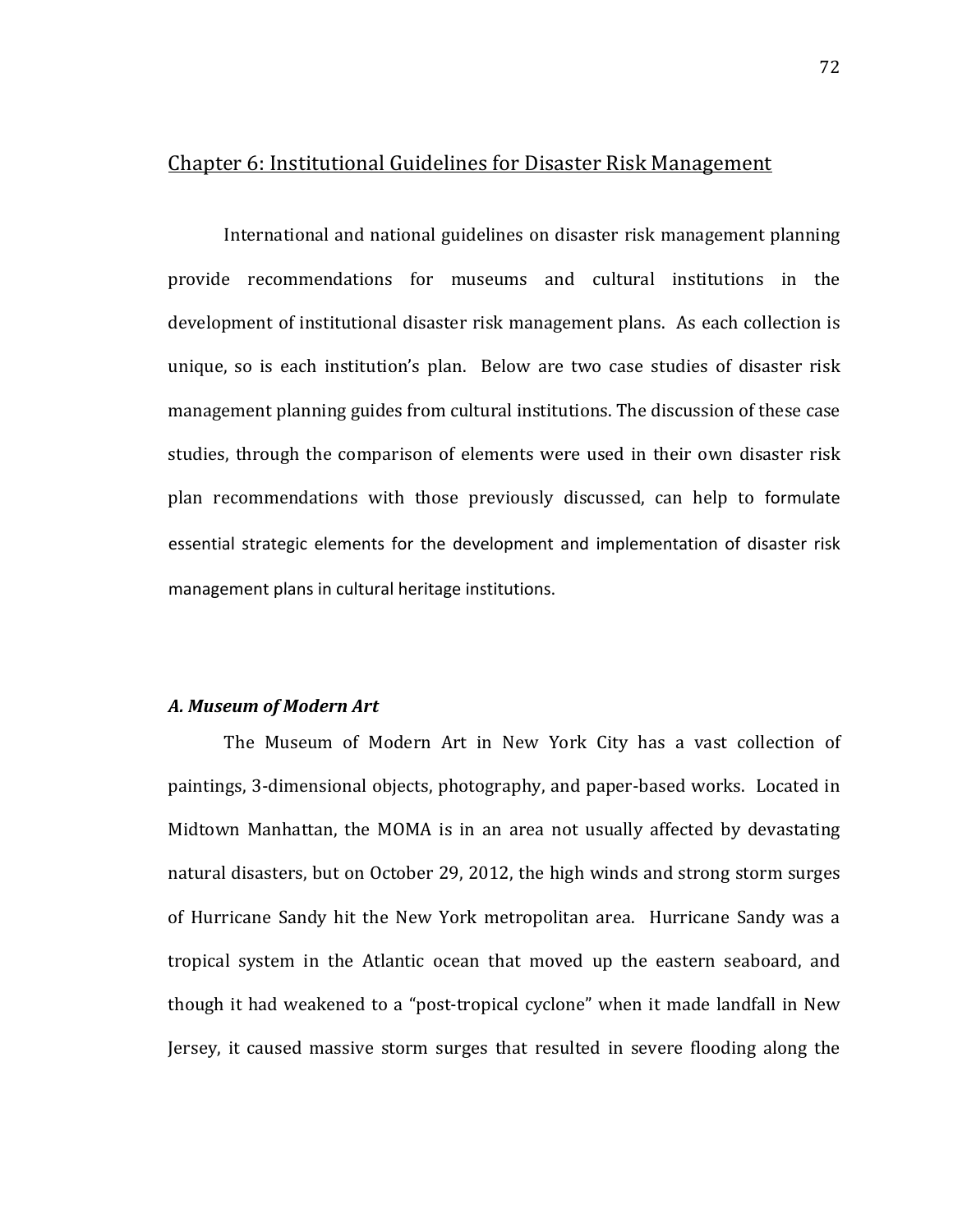New Jersey and New York coastlines.<sup>214</sup> The city of New York was not spared this flooding, with the most severe flooding seen in areas surrounding the bay, such as Lower Manhattan.<sup>215</sup> The flooding from this storm caused damage to property, including cultural heritage as the unfinished (at that time)  $9/11$  Museum experienced heavy flooding on the main floor<sup>216</sup>, and both the Statue of Liberty Island and Ellis Island were closed for repairs.<sup>217</sup> It was not just national landmarks that were affected by Hurricane Sandy, but also smaller cultural heritage nonprofits, art galleries, and private collections sustained significant damage.<sup>218</sup> Immediately following the storm cultural heritage relief groups, such as the Cultural Recovery Center in Brooklyn, sponsored by the Foundation of the American Institute for Conservation of Historic and Artistic Works (FAIC), responded to this damage.<sup>219</sup> These relief efforts spawned much response with cultural heritage organizations through active salvage operations and publication of information.

Though there is no public mention of damage to the MOMA's extensive collection, in response to the disaster, the following month the institution made public a document on response procedures for collection material. This section of a

<sup>&</sup>lt;sup>214</sup> National Hurricane Center, *Tropical Cyclone Report: Hurricane Sandy (AL182012) 22-29 October* 2012, by Eric S. Blake, et al., (Miami: National Hurricane Center, 12 February 2013), 1. http://www.nhc.noaa.gov/data/tcr/AL182012\_Sandy.pdf

<sup>&</sup>lt;sup>215</sup> Matthew Bloch, et al., "Survey the Destruction Caused By Hurricane Sandy," *New York Times*, November 21, 2012, accessed August 2014, http://www.nytimes.com/newsgraphics/2012/1120sandy/survey-of-the-flooding-in-new-york-after-the-hurricane.html.

<sup>&</sup>lt;sup>216</sup> David W. Dunlap, "Unfinished 9/11 Museum Is Flooded," *New York Times*, November 2, 2012, accessed December 2014, http://cityroom.blogs.nytimes.com/2012/11/02/unfinished-911museum-is-flooded/? $r=0$ 

<sup>&</sup>lt;sup>217</sup> "Hurricane Sandy Recovery," National Park Service, accessed August 2014, http://www.nps.gov/stli/after-hurricane-sandy.htm.

<sup>&</sup>lt;sup>218</sup> "FAIC Responds to Cultural Disasters," AIC, accessed August 2014, http://www.conservationus.org/docs/default-source/resource-center/aic-cert-and-cultural-recovery-centerupdate.pdf?sfvrsn=0

 $219$  ibid.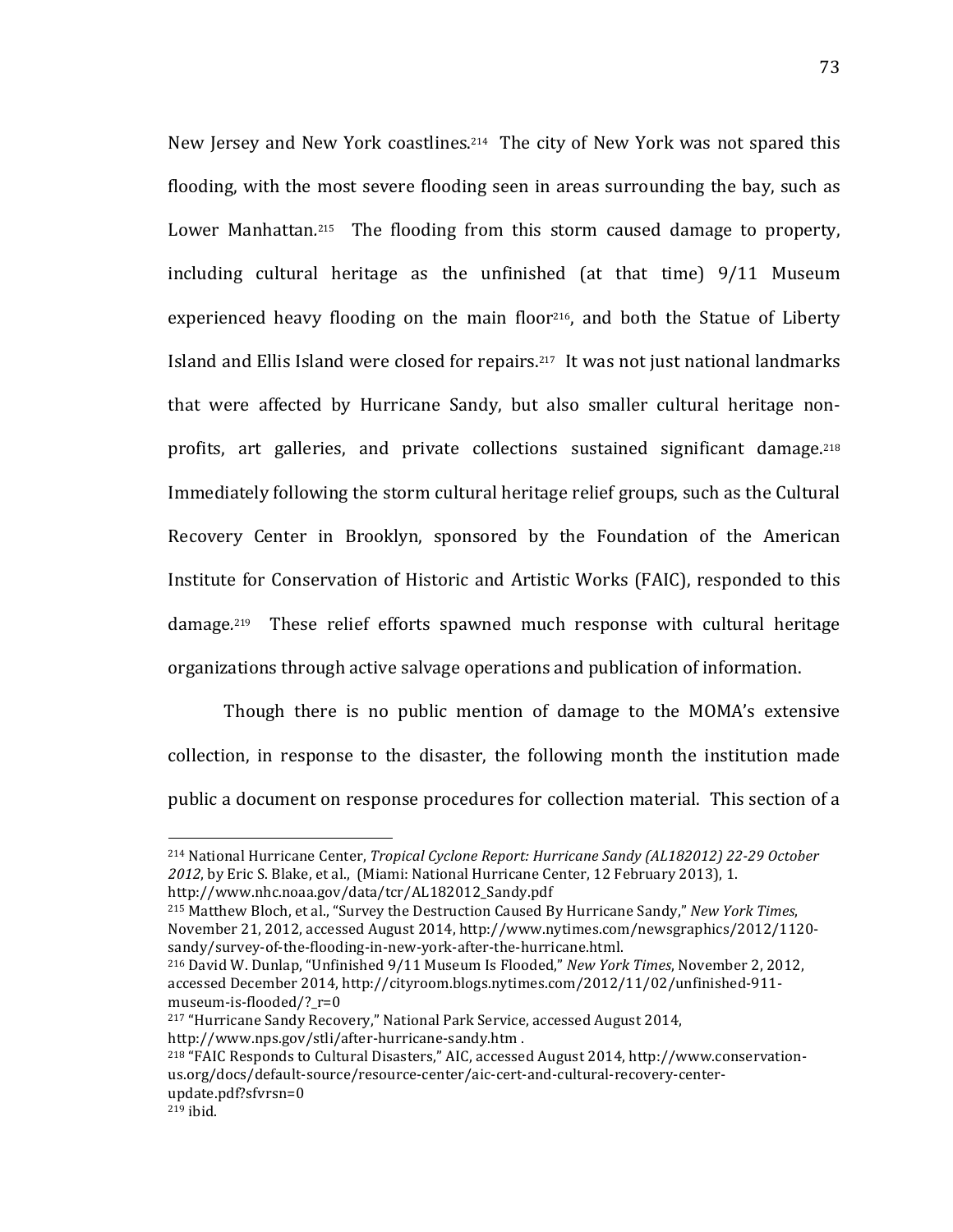disaster risk plan, entitled "Immediate Response for Collections," outlines steps to take when collection material, both in storage and on display, is threatened by floodwaters. The plan put forth by MOMA covers response and recovery procedures and splits the guidelines by material type (paintings, objects, paper). As part of this response strategy, the plan outlines specific handling instructions for all such material, as well as steps of conditioning and prioritizing objects during salvage operations.<sup>220</sup> These steps show careful research on the effects of water damage on each material, and possible emergency stabilization treatments.<sup>221</sup> This is consistent with the theme of dissemination of knowledge found throughout the international and national disaster risk management guidelines. The inclusion of such information helps the responders make informed decisions and therefore preserve the damaged objects.

The MOMA guideline also consists of instructions for immediate response with contact information for certain vendors and supplies, such as freezing equipment for damp books.<sup>222</sup> These steps follow the recommendations found in both the ICOM and NPS guidelines, where both organizations promote core knowledge of the collection that extends from having adequate supplies on hand for potential relief efforts to providing the contact information of those who can provide such services.<sup>223</sup> The inclusion of the emergency contact list also promotes the theme of communication.

<sup>&</sup>lt;sup>220</sup> The Museum of Modern Art, *Immediate Response for Collections*, (New York, November 2012) 5-10.

<sup>&</sup>lt;sup>221</sup> MOMA, Immediate Response, 10.

<sup>&</sup>lt;sup>222</sup> MOMA, Immediate Response, 5.

<sup>&</sup>lt;sup>223</sup> Hunter, "Museum Disaster," 158-159.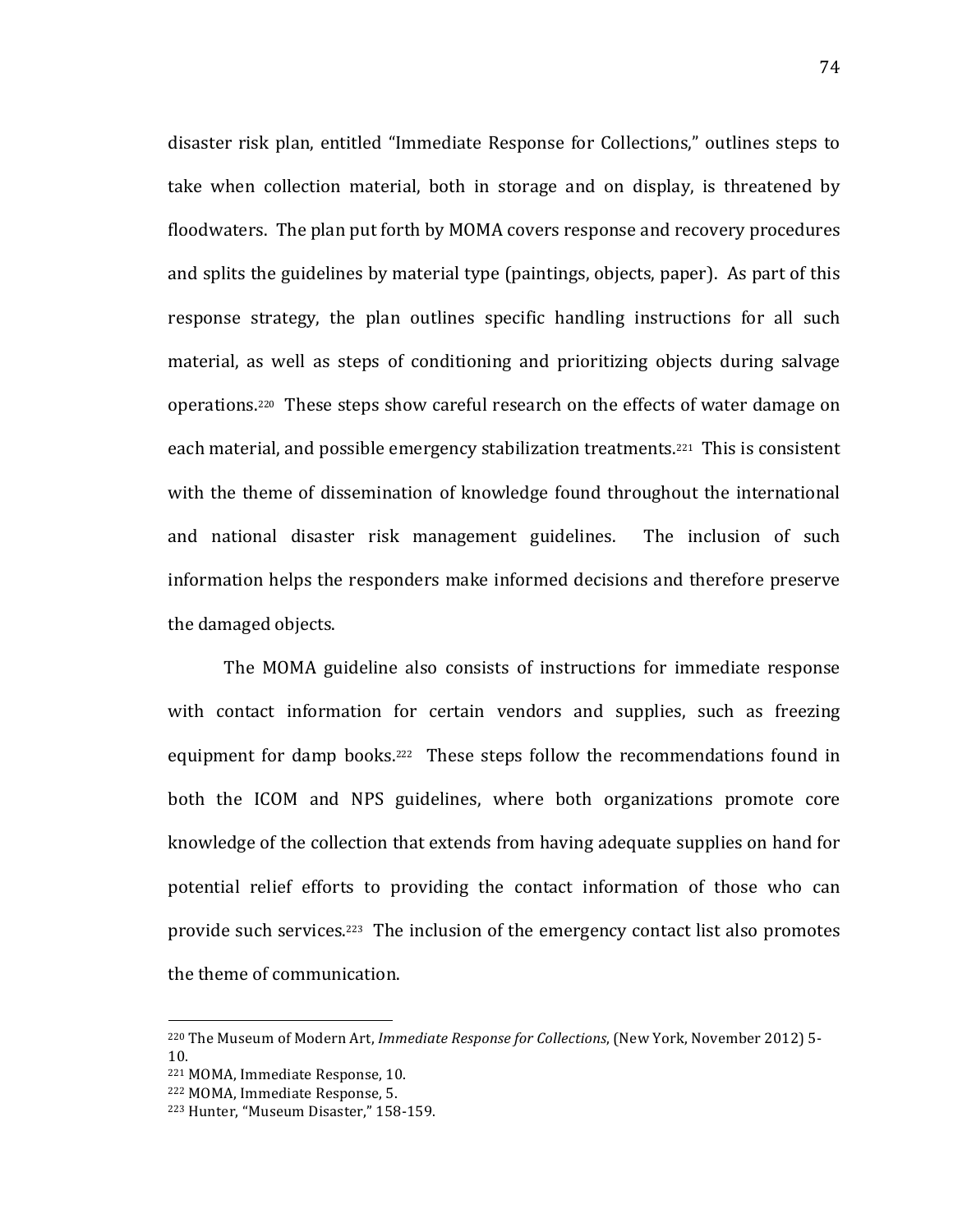The MOMA disaster response plan, though brief, is specific in the information given to recover and salvage water-damaged material. Though it includes specific steps in treating and handling such objects, it acknowledges that each disaster is unique and therefore the methods employed for recovery may have to be altered.<sup>224</sup> It is for this reason that the disaster plans should be seen as guidelines, allowing for flexibility to conform to each situation, while keeping with the ultimate goal of safeguarding cultural heritage.

#### *B.\$Conservation\$Center\$for\$Art\$and\$Historic\$Artifacts*

The Conservation Center for Art and Historic Artifacts (CCAHA) is a nonprofit conservation center located in Philadelphia, PA. CCAHA boosts a conservation laboratory that specializes in works on paper while serving private clientele, cultural institutions, and other heritage organizations.<sup>225</sup> Founded in 1977, the center's mission is to "provide expertise and leadership in the preservation of the world's cultural heritage."<sup>226</sup> In keeping with this mission, CCAHA offers their services as a consultant to various custodians of cultural heritage that had seen damage in emergency situations. To support this part of their mission, CCAHA compiled a disaster resource guide called the *Mid-Atlantic Resource Guide for Disaster&Preparedness* in!2013.227

<sup>!!!!!!!!!!!!!!!!!!!!!!!!!!!!!!!!!!!!!!!!!!!!!!!!!!!!!!!</sup> 224 MOMA, Immediate Response, 5.

<sup>&</sup>lt;sup>225</sup> CCAHA, Mid-Atlantic Resource Guide for Disaster Preparedness (Philadelphia: January 2013), i. <sup>226</sup> "About," CCAHA, accessed August 2014, http://www.ccaha.org/about.

<sup>&</sup>lt;sup>227</sup> CCAHA, *Mid-Atlantic*, 1.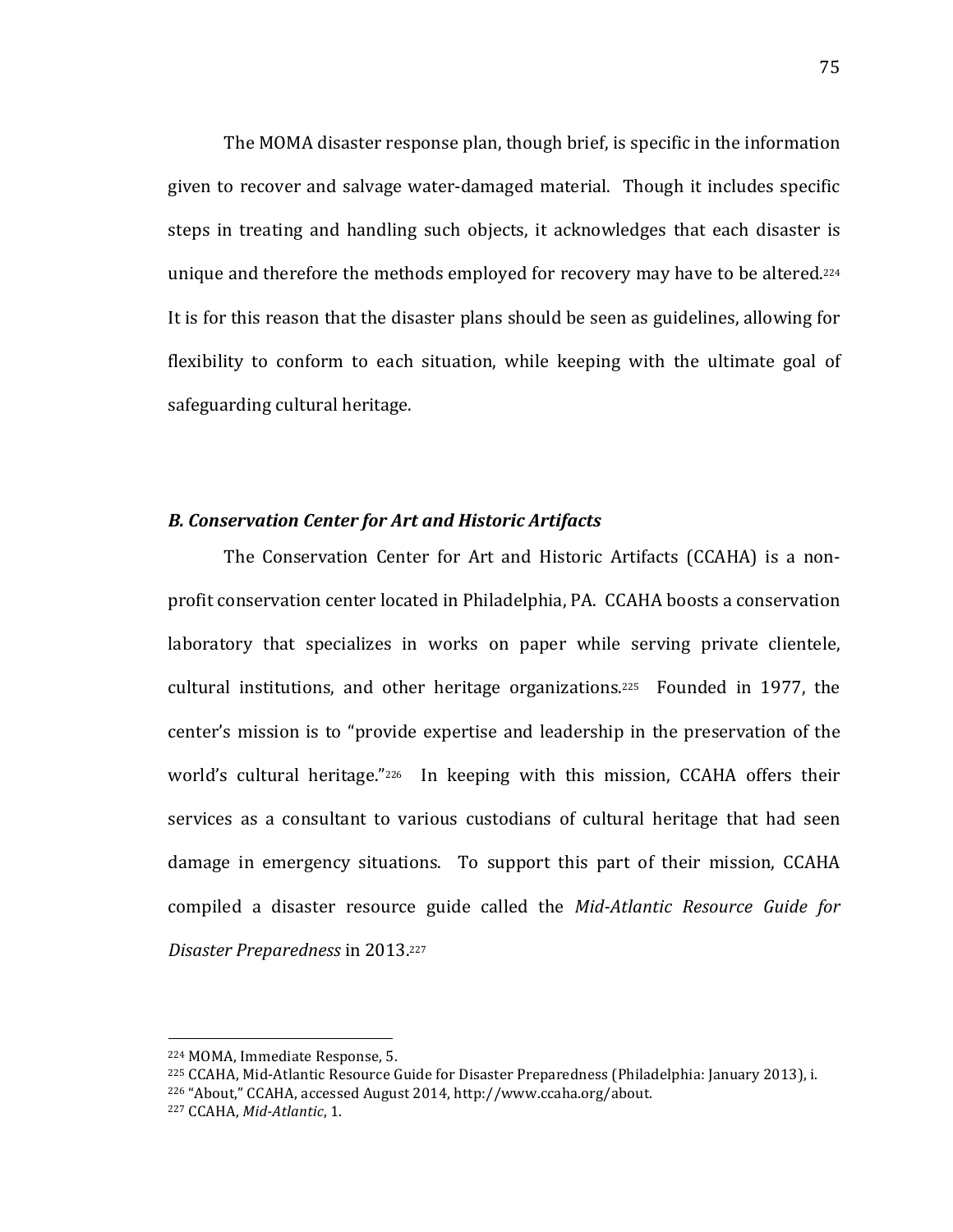The guide put out by CCAHA, like the MOMA, was made to assist other area institutions in the development of their disaster risk management plans. This guideline focuses on the creation of an "Emergency Telephone List" consisting of points of contact for service providers, suppliers, and equipment. The guide divides the list of contact information based on the type of supply or resource offered, providing contact information and a short description of the relevant services the company or organizations offers. This detailed list is in keeping with the recommendation that cultural institutions incorporate a list of emergency contacts and supplies as part of their disaster risk plan, as stated in the *Museum Handbook* and *Conserve O Gram* of the National Park Service.<sup>228</sup> Having such a list handy allows staff members to respond to the disaster as quickly as possible, saving time and safeguarding their treasures.

The CCAHA guide also recommends that cultural institutions keep a copy of their key collection information, disaster risk plan, and a portion of their supplies off-site.<sup>229</sup> Having the supplies and relevant information collected for the disaster risk plan is only helpful if they are accessible. If the disaster strikes the institution, and prevents access or damages the area where the equipment is stored, the gathered supplies will be rendered unusable. By having a secondary holding site, the response team can begin relief efforts with little delay, as well as having the access to their compiled emergency contact list for further assistance if needed.

<sup>&</sup>lt;sup>228</sup> NPS, "Chapter 10: Emergency Planning," The Museum Handbook.

NPS, "Be Prepared: Develop a Museum Emergency Operations Plan," Conserve O Gram. <sup>229</sup> CCAHA, Mid-Atlantic, 1.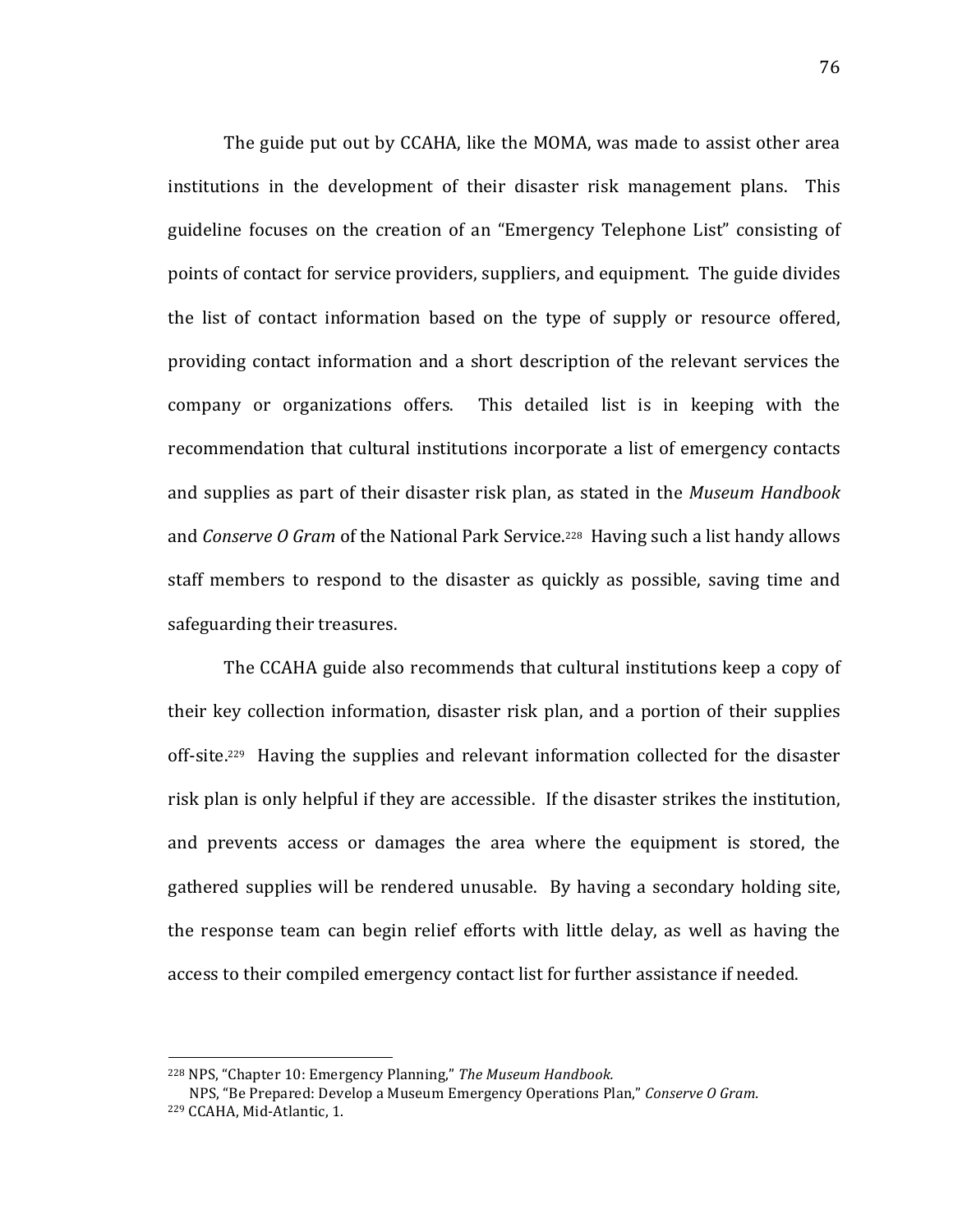The CCAHA guideline provides a more detailed look into one aspect of preparing a disaster risk plan. This resource guide was published to assist cultural heritage institutions and promote the efforts of such centers in the preparation for emergency or disaster situations through careful planning.

The MOMA and CCAHA guidelines focus on the preparedness and response aspects of disaster management planning. Preparedness is one of the most important aspects of disaster risk management planning, for it can greatly reduce the extent of potential damage done to collection materials in a disaster. In some cases a disaster can strike at such an extreme scale that the only viable planning outlet is for the recovery efforts. For example, in the terrorist attacks of September 11, 2001, and the subsequent collapse of the World Trade Center buildings, in addition to the loss of life, thousands of historical documents and works of art were destroyed. A large tapestry by Spanish artist Joan Miro, a Picasso painting, and thousands of photo negatives from the Kennedy administration are only a few of the objects lost.<sup>230</sup> It is the objects that survived the attacks that became the focus of the recovery efforts. Among the most well known pieces to be recovered were some of Rodin sculptures from the art gallery of Cantor Fitzgerald. As with other phases of disaster management planning, creating awareness amongst those working at the

 $230$  Cristian Salazar and Randy Herschaft, "Mystery Surrounds Loss of records, Art on  $9/11$ ," Associated Press/Yahoo News, August 31, 2011, accessed http://news.yahoo.com/mysterysurrounds-loss-records-art-9-11-164719650.html.

Lee Rosenbaum, "Restoring the Ruins," *Wall Street Journal*, June 24, 2014, accessed http://www.wsj.com/articles/museum-the-national-september-11-memorial-and-museumrestoring-the-ruins-1403643192.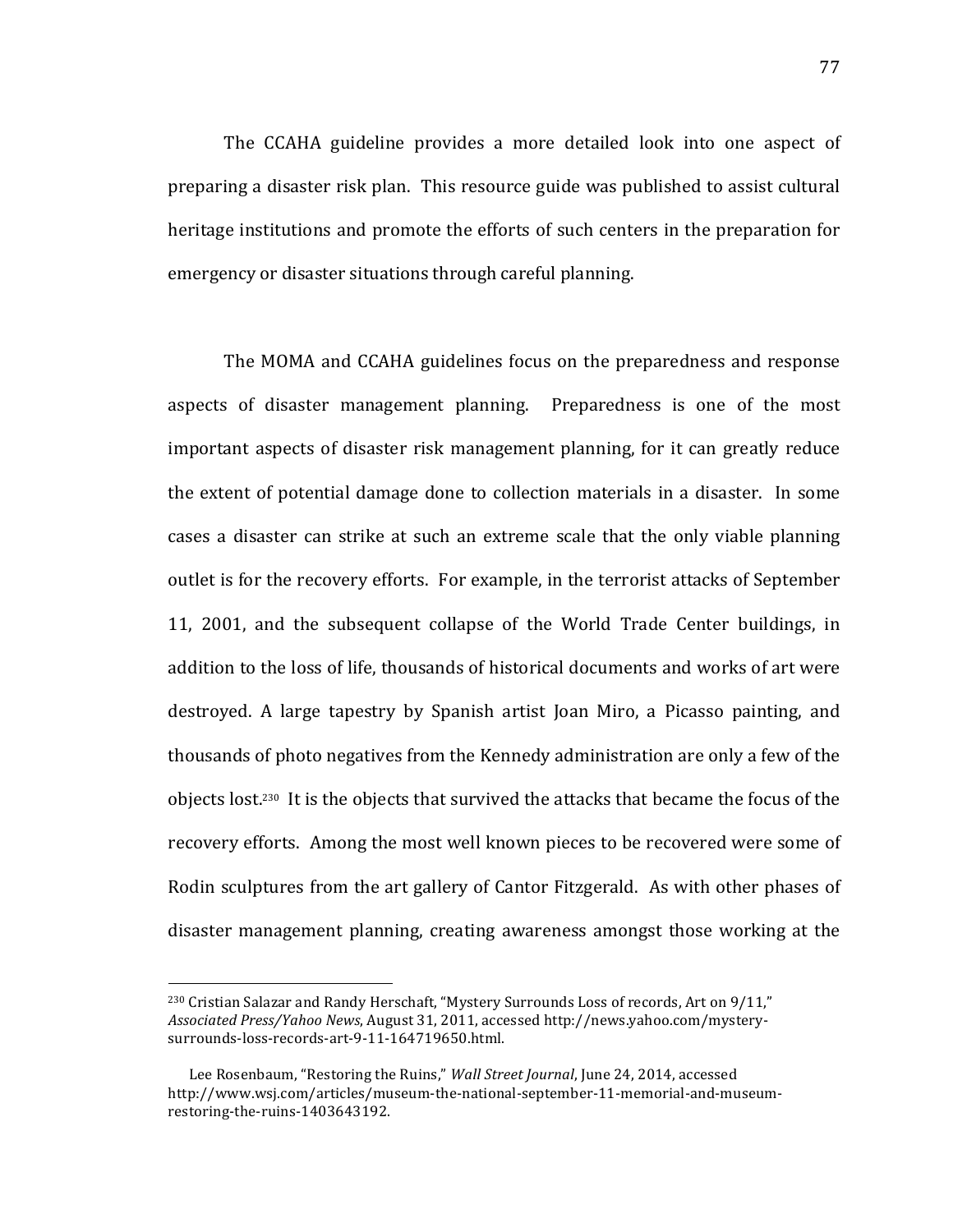disaster site would be essential for salvaging any objects. Most of the workers clearing out the rubble would not have an arts or preservation background, and could inadvertently discard an object of cultural significance. Taking this example, in a future disaster event, it is important that a disaster risk management plan is already in place for salvage operations of cultural materials from historic buildings, historic sites, museums, and other cultural institutions.

Whichever step of the disaster risk management strategy ends up taking precedence during a disaster situation, it is the planning and preparation done beforehand that can help save collection material. The preparedness steps taken before a disaster help to create an institutional-wide awareness of the plan and put in place preventative measures. Having plans in place for steps taken during a disaster and for the recovery efforts help to streamline the entire process, thus avoiding mass confusion. The guidelines from MOMA and CCAHA were created to help institutions create and develop their own disaster risk management plans, essential in safeguarding the cultural heritage within a cultural institution.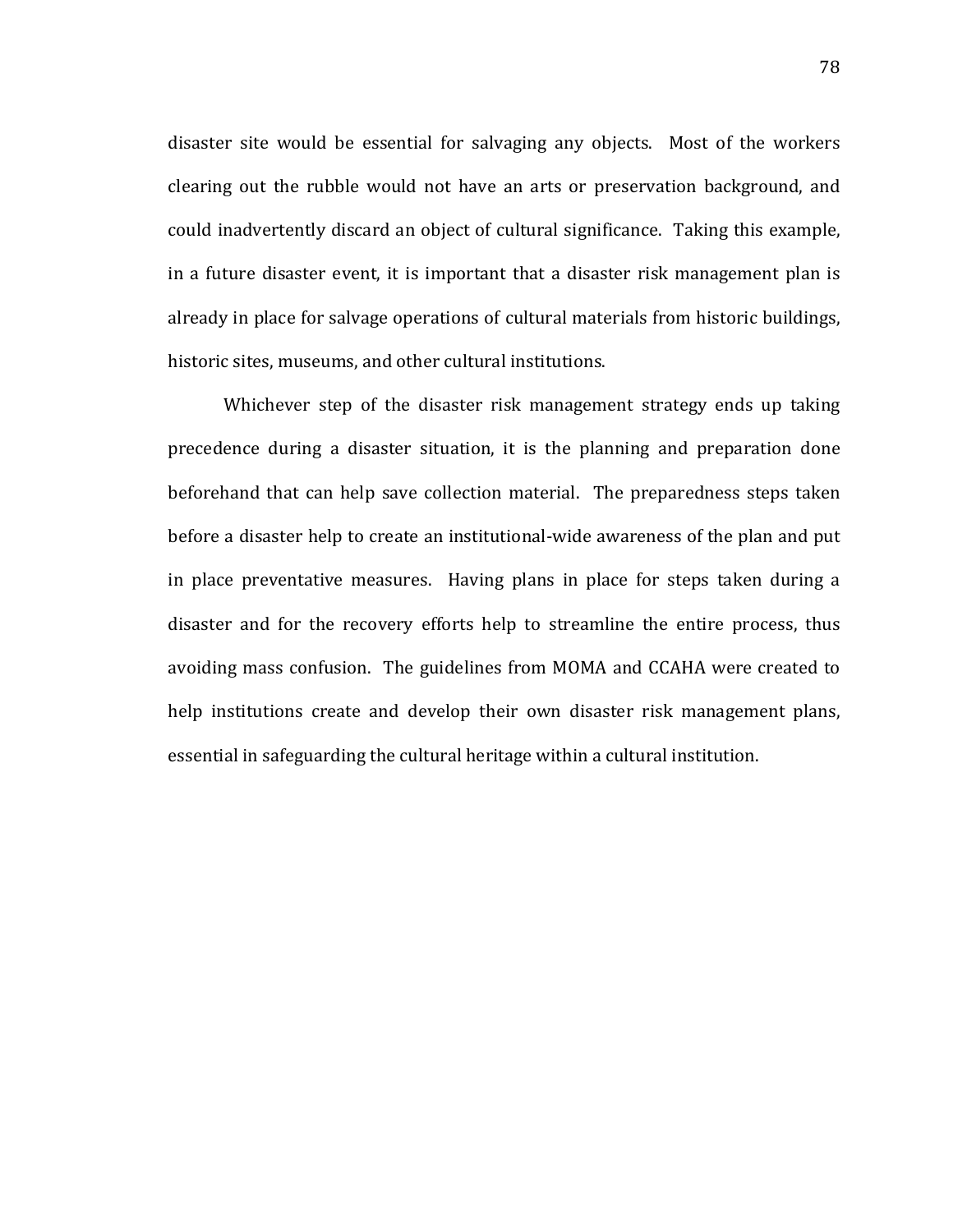## **Conclusion**

Disaster risk management for cultural heritage institutions has grown greatly in the past century, and with the destruction seen during World War II and the 1966 Florence Floods to the more recent events of the Haiti Earthquake in 2010 and Hurricane Sandy in 2012 there can be no question on the need for the field. The publication of international and national guidelines on preparation and response for such events greatly aids cultural heritage institutions in the development and implementation of disaster risk plans. These international and national recommendations range from site or institutional specific to more general guidelines that can be applied to both moveable and immovable cultural heritage. Regardless of the specification, the thoughts and ideas behind these guidelines can be applied to museum collections, as both sites and museums share the same threats and risks. When discussing these guidelines three themes become apparent, and it is these themes that all institutions should utilize when developing their disaster risk plans.

Though there are many aspects of disaster risk management plans to consider, one of the most important is the uniqueness of the plan; each plan should be specific to each institution. Though it may be easy, and seem faster, for an institution to use existing templates or to copy a plan from another museum, in the end this may not be the most effective way of mitigating threats to collection materials. The risks and hazards that an institution faces change by location – what one museum may prioritize, may be an inconsequential hazard at another, as the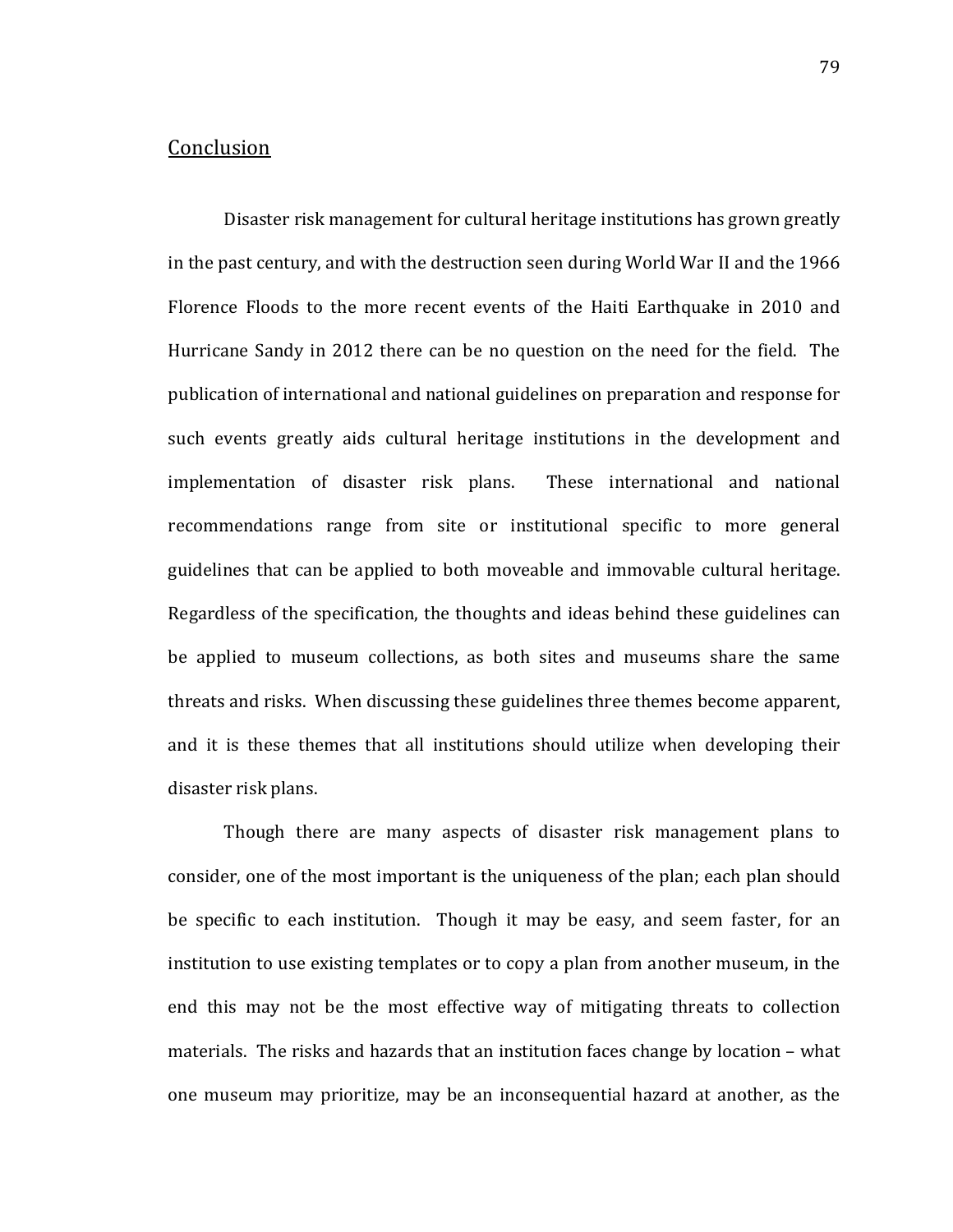physical material of the collection and the probability of a hazard occurring are all factors that must be considered. An institutional specific plan is important in the development of effective safeguarding strategies. Online templates, such as those prepared by the Northeast Document Conservation Center, may provide a customized plan, but the nuances of the museum's management and the dynamics of the staff will not translate into a computer program.<sup>231</sup> Part of the process of developing a disaster risk plan entails the museum staff gaining knowledge of the museum's collection and facilities. By placing core data into a template, the staff has lost the research aspect of the plan development and the resulting knowledge gained. As research and training can increase the effectiveness of an institution's response, reducing time spent on this step can be detrimental to the institution's disaster risk management.<sup>232</sup> As stated in the National Park Service's *Conserve O Gram,* the use of other institution's plans or templates can be a resource, but it is important that museum's develop distinctive disaster risk plans for their own unique collections.<sup>233</sup>

Another theme echoed throughout the guidelines is the importance of communication between those working within the cultural institution, between the institution and the first responders, and between the museum and other agencies that may be responding to the disaster. All of the disaster risk management guidelines discussed above emphasized the importance of establishing good

<sup>&</sup>lt;sup>231</sup> "The Online Disaster-Planning Tool for Cultural and Civic Institutions," Northeast Document Conservation Center (NEDCC), accessed August 2014, http://www.dplan.org/. <sup>232</sup> Watkins, "Developing Statewide," 171.

<sup>&</sup>lt;sup>233</sup> NPS, "Be Prepared: Develop a Museum Emergency Operations Plan," *Conserve O Gram, 2.*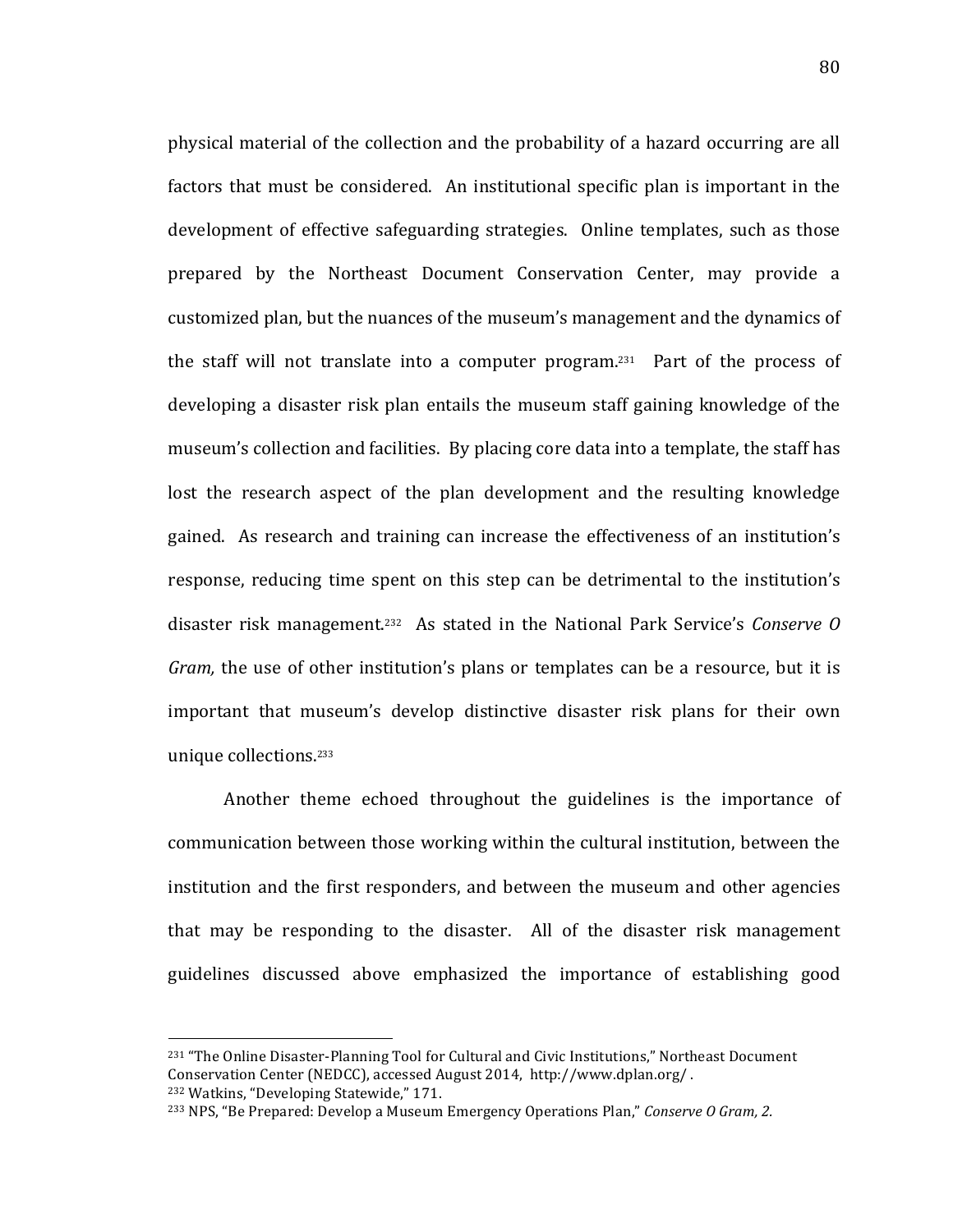communication channels. In the *Olympia Protocol*, UNESCO cited communication channels as a method of streamlining the response and bringing a measure of order to a chaotic situation.<sup>234</sup> This is done through a "well-integrated team"<sup>235</sup> effort between the emergency responders and heritage professionals. With open and established communication channels, the teams can work with shared resources and without interfering with each other's primary goals.

As it is important for the museum staff responders to work with the other responding agencies, it is also important for an organized method of communication within the institution to be in place.<sup>236</sup> ICOM, NPS, and others have emphasized that staff members stay informed on the steps and procedures of the institution's disaster risk plan. Having a hierarchical system of reporting and delegating tasks during a disaster can create order in the efforts to safeguard the collections. This includes creating a list the contacts for reporting an emergency and those to contact for consultation during recovery efforts, as anyone can be called upon to act when faced with a disaster situation. Communication is an important theme in the disaster risk management through coordination, response, and preparation.

The third theme echoed in the guidelines is awareness and advocacy. More prevalent in the international guidelines, it is nonetheless an important part of institutional planning as well. Building awareness of the disaster risk management within the institution goes in part with the theme of communication. ICOM recommended that everyone in the museum be aware of the procedures of the plan,

<sup>!!!!!!!!!!!!!!!!!!!!!!!!!!!!!!!!!!!!!!!!!!!!!!!!!!!!!!!</sup> <sup>234</sup> UNESCO, *Olympia Protocol*,11-12.

<sup>235</sup> ICOM, *Guidelines*, 2.

<sup>&</sup>lt;sup>236</sup> Dorge and Jones, ed., *Building an Emergency Plan*, 69.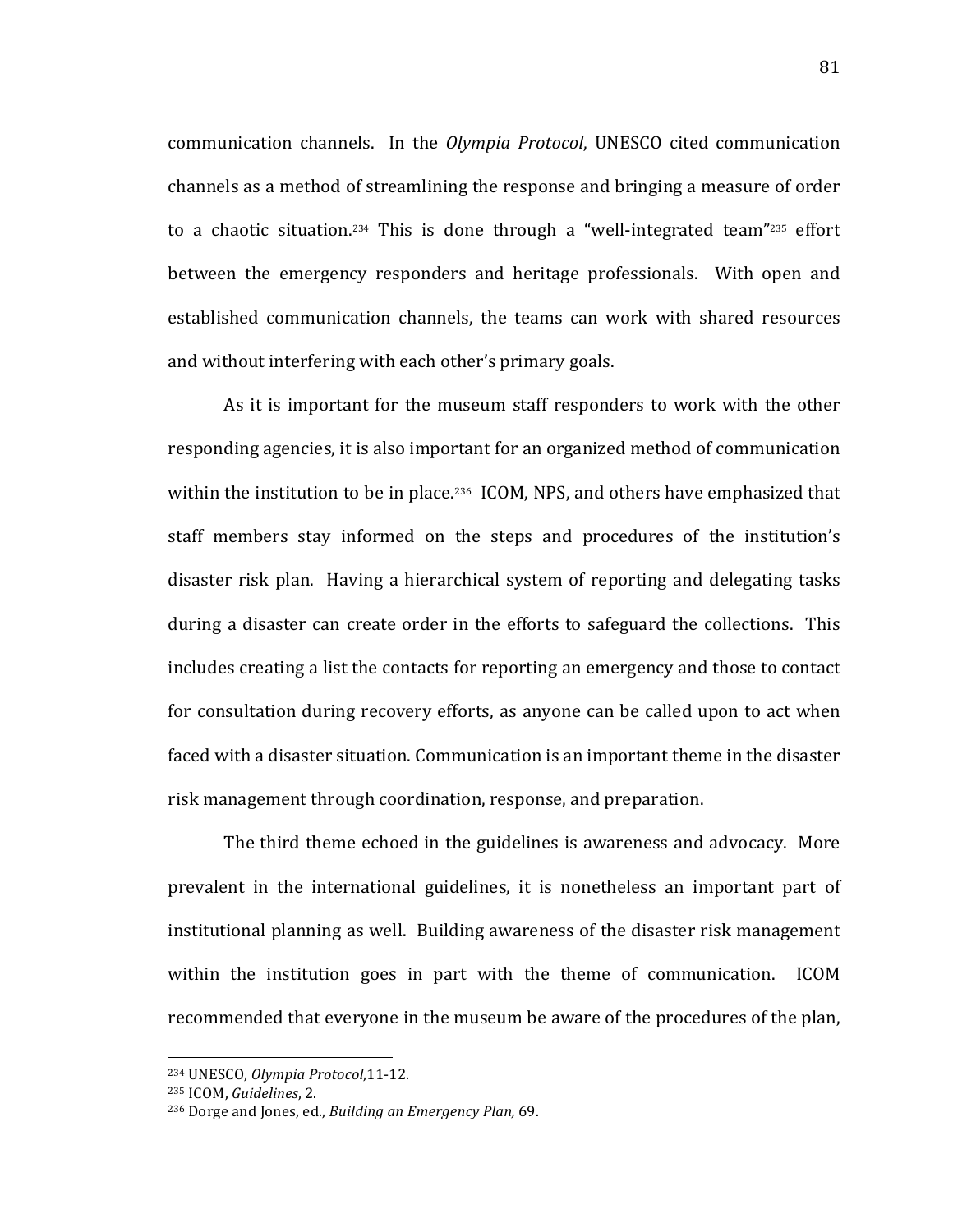as anyone could be caught in a disaster situation.<sup>237</sup> While it is important that all staff members read the disaster management plan, there should be an effort to inform anyone who interacts with the collection of the disaster plan as an effort in mitigation. This could as simple as giving a quick handling tutorial to visiting scholars. All too often objects in museums are thought only to belong to the institution which houses them, but they are objects of cultural heritage and therefore belong to the community as a whole. Creating awareness of disaster risk management for cultural heritage can help foster the desire to save the collection within the community<sup>238</sup>, whether by earmarking the use of resources in case of a disaster or through the raising of funds for a small institution's mitigation efforts. Awareness and advocacy have always been a part of the field and can be an effective tool to help create protective environments for collection materials.

The entire disaster risk management planning process works towards safeguarding collections. Though no step has greater importance over another, time spent in preparing for a disaster can save precious time in the recovery and response phases and help mitigate the damage done by the hazard. Brian Dovey, former chairman of the International Committee on Museum Security, stated, "Forethought and planning can prevent an emergency becoming a disaster and minimize the injury and damage to people and collections."<sup>239</sup> Collections can face a wide variety of threats, from natural to manmade hazards. Preparation and

<sup>237</sup> ICOM, *Guidelines*, 3.

<sup>&</sup>lt;sup>238</sup> Daniel Bluestone, "Challenges for Heritage Conservation and the Role of Research on *Values. In* Values and Heritage Conservation, ed. Erica Avrami, et al., (Los Angeles: Getty Conservation Institute,  $2000$ , 66.

<sup>&</sup>lt;sup>239</sup> ICOM, *Guidelines*, 1.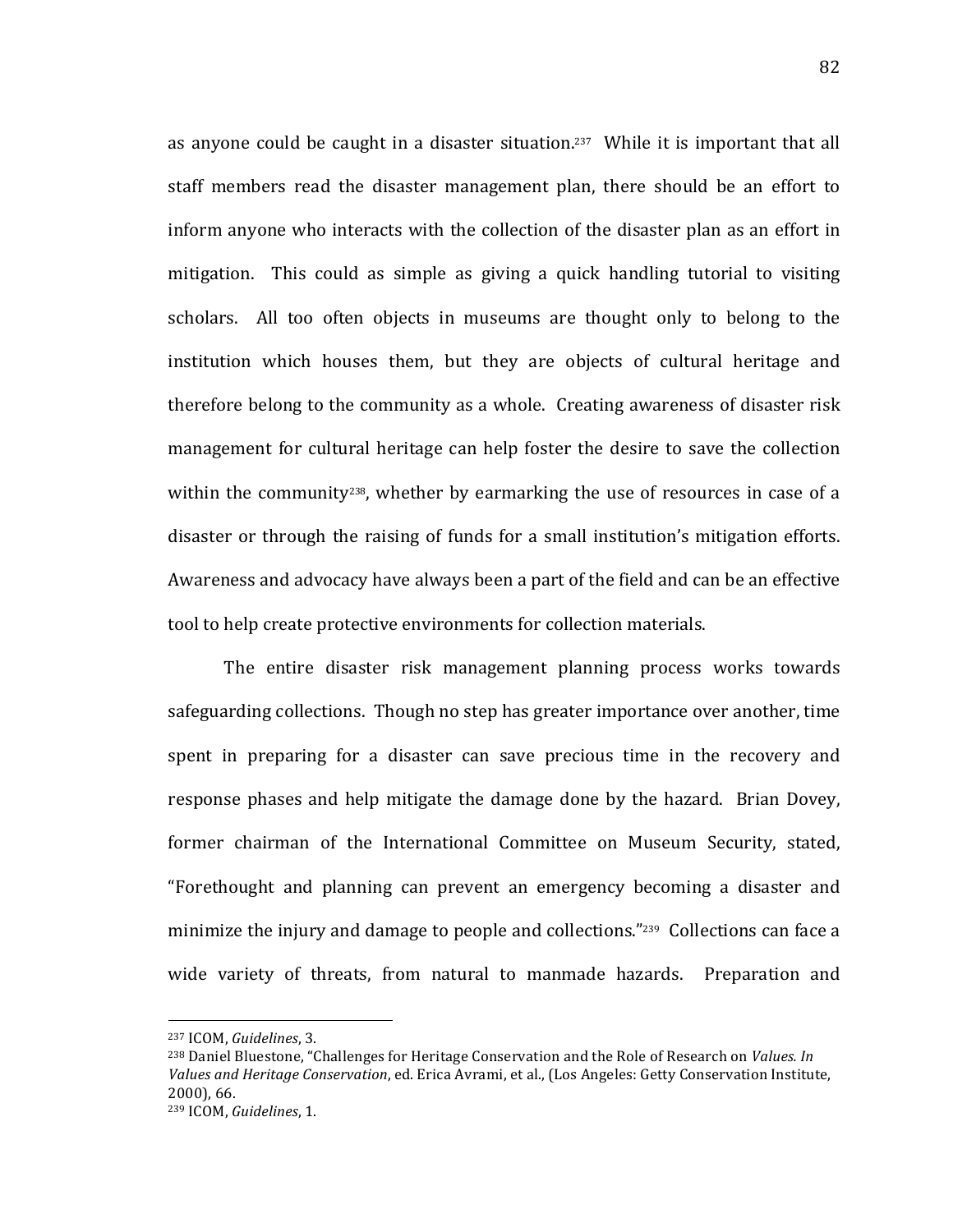mitigation efforts toward potential disasters and threats to collections can greatly contribute to the efforts to safeguard collections. Through advanced planning, museum professionals can save collections from potential catastrophic damage and is essential in the ongoing care and management of collection materials.

Disaster risk management planning is an important aspect for the ongoing care of collections. The development of a disaster risk management plan is part of the preventative conservation measures that can be undertaken by museum staff. With effective disaster risk management plans in place, collection materials stand a greater chance at surviving an unexpected threat or situation. The preparedness, mitigation, response and recovery processes developed through careful research, established communication channels, and awareness with everyone who interacts with the collections can save precious time and resources for museum institutions. This allows the institutions to continue their mission as centers offering a reflection of the world's heritage and culture.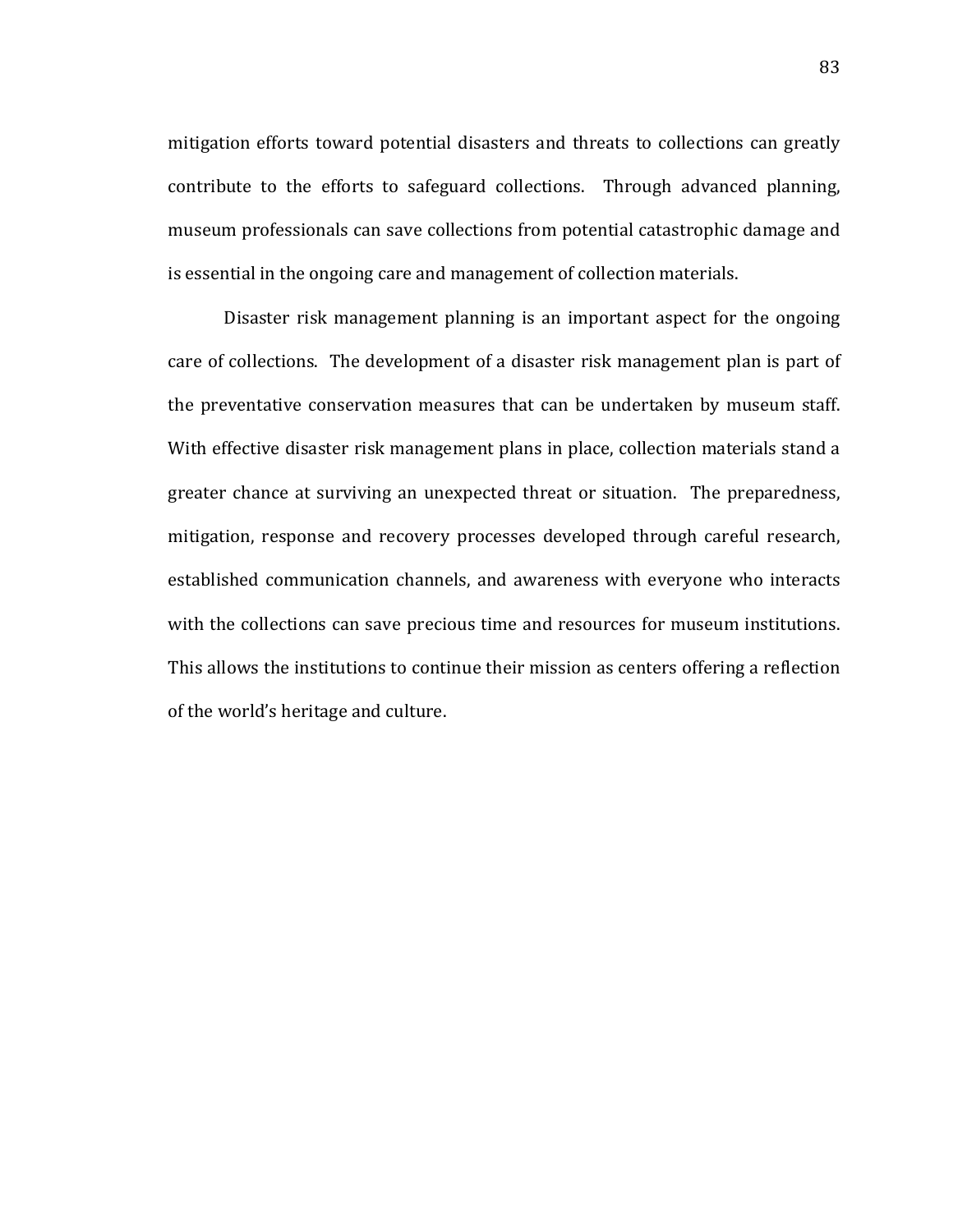# **Bibliography**

American Alliance of Museum. "About Us." Accessed August 2014. http://www.aamus.org/about-us.

American Alliance of Museums. *Developing a Disaster Preparedness/ Emergency Response Plan.* Washington DC: AAM, 2012.

AIC: American Institute for Conservation of Historic and Artistic Works. "Code of Ethics." Last modified 2014. http://www.conservation-us.org/about-us/coredocuments/code-of-ethics#.VAKTMSjEcUU.

AIC: American Institute for Conservation of Historic and Artistic Works. "Definition of Conservation Terminology." Last modified 2014. http://www.conservationus.org/about-conservation/definitions#.VAN8ZUhRE7A.

AIC: American Institute for Conservation of Historic and Artistic Works. AIC-CERT. "FAIC! Responds! to! Cultural! Disasters."! Accessed! August! 2014,! http://www.conservation-us.org/docs/default-source/resource-center/aic-certand-cultural-recovery-center-update.pdf?sfvrsn=0

Ambrose, Tim, and Crispin Paine. *Museum Basics*. New York: Routledge, 2006.

Antomachi, Catherine, A. Brokerhof, S. Michalski, I. Verger, and R.R. Waller. "Teaching Risk Management of Collections Internationally." *Collections: A Journal for Museum and Archives Professional* 2:2 (2005): 117-140.

Associated Press. "Looters Steal Priceless Artifacts from Egyptian Museum Amid Violence." Fox News, August 19, 2013. http://www.foxnews.com/science/2013/08/19/looters-steal-priceless-artifactsfrom-egyptian-museum-amid-violence/.

Barron, Stephanie. "1937: Modern Art and Politics in Prewar Germany." In *Degenerate Art: The Fate of the Avant-garde in Nazi Germany*, edited by Stephanie Barron, 9-24. Los Angeles: Los Angeles Museum of Modern Art, 1991.

Blades, William. *Enemies of the Book*. London: East and Blades Printers, 1880.

Bluestone, Daniel. "Challenges for Heritage Conservation and the Role of Research on *Values.* In *Values and Heritage Conservation*, edited by Erica Avrami, Randall Mason, and Marata deal Torre, 65-67. Los Angeles: Getty Conservation Institute, 2000.

Bloch, Matthew, Ford Fessenden, Alan McLean, Archie Tse, and Derek Watkins. "Surveying the Destruction Caused by Hurricane Sandy." *New York Times*, November 21, 2012. Accessed August 2014, http://www.nytimes.com/newsgraphics/2012/1120-sandy/survey-of-theflooding-in-new-york-after-the-hurricane.html.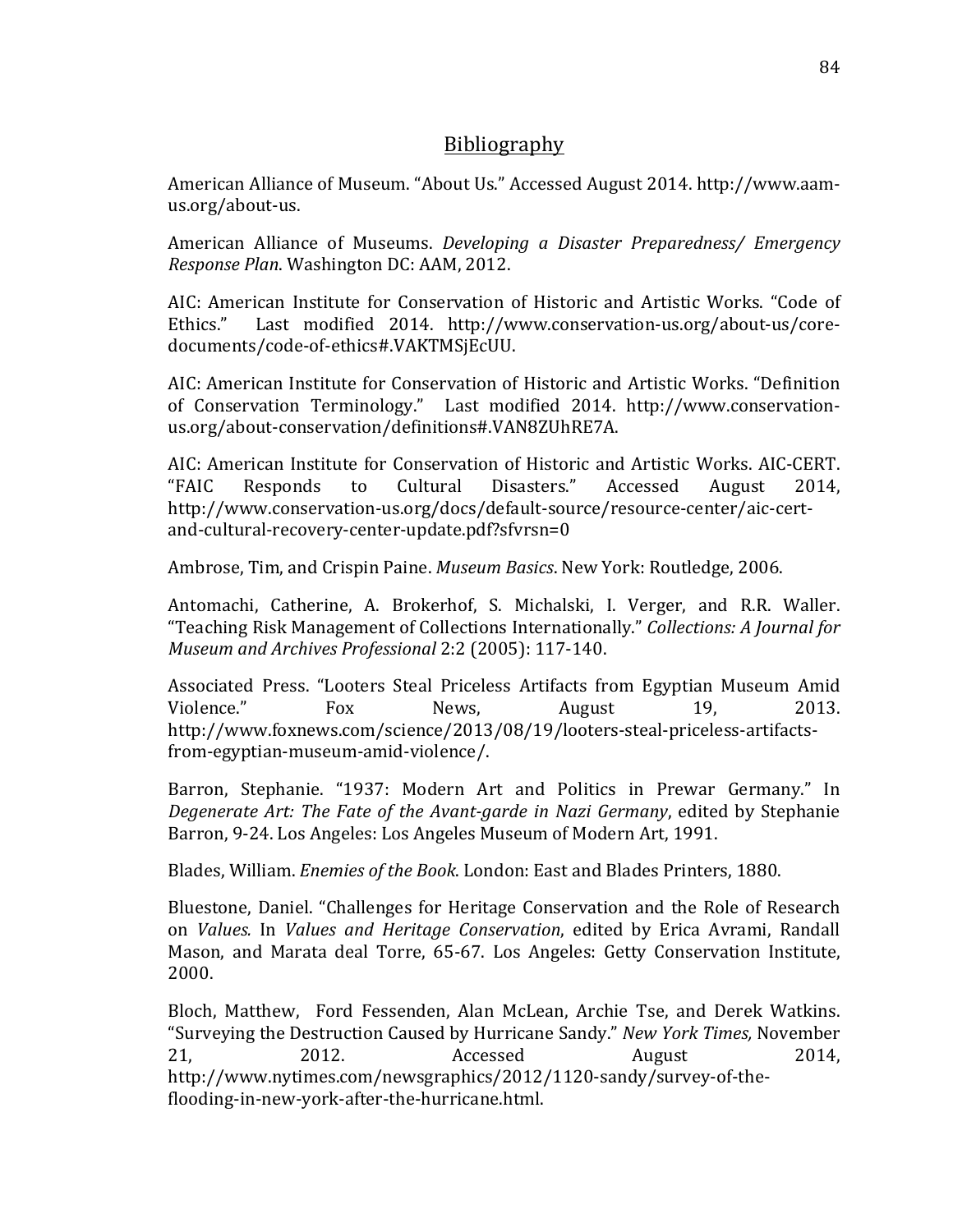Bradley, Susan. "Preventative Conservation Research and Practice at the British Museum." *Journal of the American Institute for Conservation (JAIC)* 44 (2005): 159-173.

Canadian Conservation Institute. "Combating Pests of Cultural Property." Accessed November 2013. http://www.cci-icc.gc.ca/caringforprendresoindes/articles/10agents/chap06]eng.aspx

Canadian Conservation Institute. "Dissociation." Accessed November 2013. http://www.cci-icc.gc.ca/caringfor-prendresoindes/articles/10agents/chap03eng.aspx.

Canadian Conservation Institute. "Emergency Preparedness for Cultural Institutions: Introduction." *CCI Notes* 14/1, Ottawa: Canadian Conservation Institute, 1995.

Canadian Conservation Institute. "Fire." Accessed November 2013. http://www.cciicc.gc.ca/resources-ressources/agentsofdeteriorationagentsdedeterioration/chap04-eng.aspx.

Canadian Conservation Institute. "Physical Forces." Accessed November 2013. http://www.cci-icc.gc.ca/resources-ressources/agentsofdeteriorationagentsdedeterioration/chap01-eng.aspx.

Canadian Conservation Institute. "Ten Agents of Deterioration." Accessed November 2013. http://www.cci-icc.gc.ca/caringfor-prendresoindes/articles/10agents/indexeng.aspx.

Canadian Conservation Institute. "Thieves and Vandals." Accessed December 2013. http://www.cci-icc.gc.ca/caringfor-prendresoindes/articles/10agents/chap02eng.aspx

Caple, Chris, ed. *Preventative Conservation in Museums*. New York: Routledge, 2011.

Clark, Robert. Dark Water: Flood and Redemption in the City of Masterpieces. New York: Doubleday, 2008.

Conservation Center for Art and Historic Artifacts. "About." Accessed August 2014, http://www.ccaha.org/about.

Conservation Center for Art and Historic Artifacts. *Mid-Atlantic Resource Guide for Disaster Preparedness.* Philadelphia: January 2013.

de la Torre, Marta, ed. *Assessing the Values of Cultural Heritage*. Los Angeles: Getty Conservation Institute, 2002.

del Hoyo. Julio. "Studying the Effects of Light on Sensitive Museum Objects and Materials and the Application of Research Results in Setting Lighting Levels in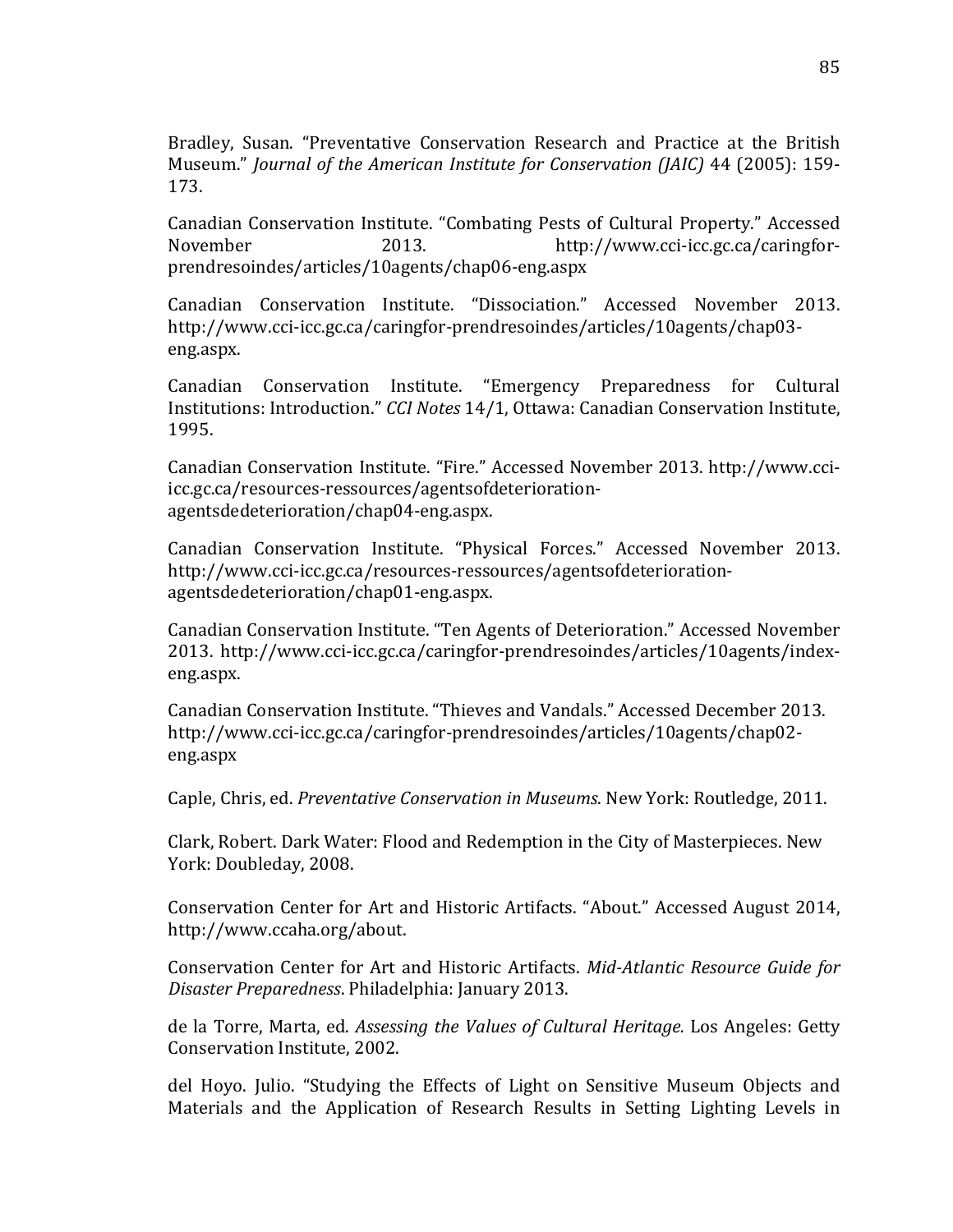Museums." Paper presented at the Smithsonian Museum Conservation Institute Lecture Series, Suitland, Maryland, 25 June 2009.

de Silva, Nimal. "Preparing and Response for Cultural Heritage Disasters in Developing Countries." in *Cultural Heritage Disaster Preparedness and Response*, *International& Symposium& Proceedings,& Salar& Jung& Museum,& Hyderabad,& India,& 23I27& November 2003, 223-226. Paris: ICOM, 2003.* 

Dobrzynski, Judith. "University of Iowa Museum Takes a Step Forward," *ArtsJournal*, Iune 6, 2013. Accessed February 2015. http://www.artsjournal.com/realcleararts/2013/06/university-of-iowa-museumtakes-a-step-forward.html.

Dorge, Valerie, and Sharon L. Jones, ed. *Building an Emergency Plan: A Guide for Museums and Other Cultural Institutions.* Los Angeles: Getty Conservation Institute, 1999.

Dunlap, David W. "Unfinished 9/11 Museum Is Flooded." *New York Times*, November 2, 2012. Accessed December 2014, http://cityroom.blogs.nytimes.com/2012/11/02 /unfinished-911-museum-is-flooded/? $r=0$ 

Edsel,!Robert,!and!Bret!Witter.!*The&Monuments&Men:&Allied&Heroes,&Nazi&Thieves,&and& the Greatest Treasure Hunt in History.* New York: Back Bay Books, 2009.

Faulk, Wilbur, and Laurie Sowd. *Collections Theft Response Procedures*. Los Angeles: Getty Conservation Institute, 2001.

*Field& Museum.&* "Preventative! Conservation."! Accessed! December! 2014,! http://www.fieldmuseum.org/science/research/area/conservingcollections/preventive-conservation.

FEMA: Federal Emergency Management Agency. "About the Agency." Accessed August 2014. http://www.fema.gov/about-agency.

FEMA: Federal Emergency Management Agency. *Before and After Disasters: Federal Funding for Cultural Institutions. FEMA 533. Washington, DC: FEMA, September* 2005.

FEMA: Federal Emergency Management Agency. *Glossary of Terms*. Accessed http://www.fema.gov/pdf/plan/glo.pdf.

FEMA: Federal Emergency Management Agency. *Historic Preservation and Cultural Resources.* Accessed http://www.fema.gov/media-library-data/20130726-1533-20490-9000/historicpreservationcultural resources 2012.pdf.

FEMA: Federal Emergency Management Agency. *Integrating Historic Property and Cultural Resource Considerations into Hazard Mitigation Planning. FEMA 386-6.*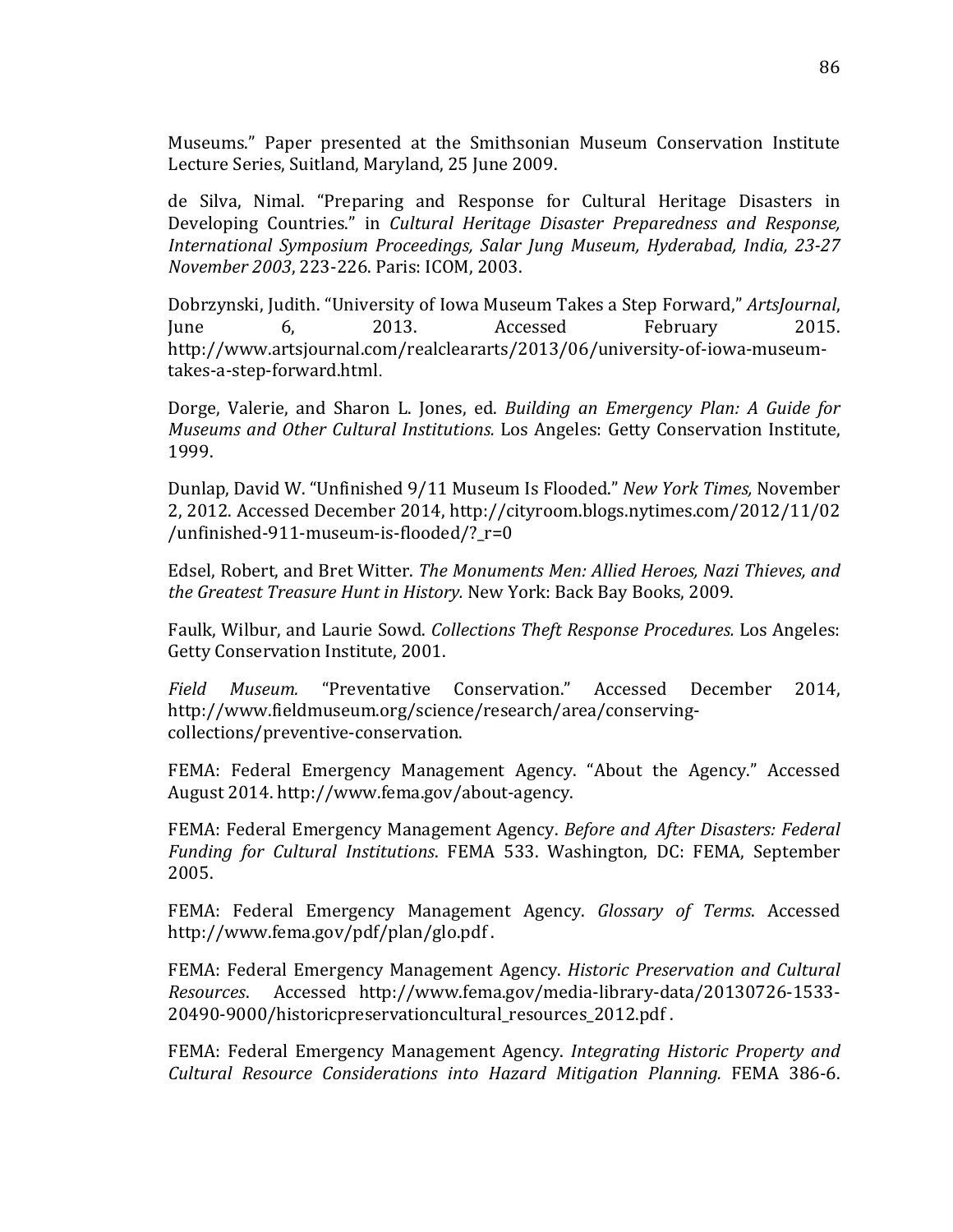Washington, DC: FEMA, May 2005. Accessed http://www.fema.gov/pdf/fima/386-6\_Book.pdf

Fenton, Jennifer. "Vandals Rip Heads Off Two Mummies in Egyptian Museum." *CNN*,  $J$ anuary  $30,$   $30,$   $2011.$ http://www.cnn.com/2011/WORLD/africa/01/30/egypt.unrest.museum/.

Ferraro Jordan, and Jane Henderson. "Identifying Features of Effective Emergency Response Plans." *Journal of the American Institute for Conservation (JAIC)* 50 (2001): 35-48.

*Florence: Days of Destruction.* Film. Directed by Franco Zeffirelli. Italy: RAI, 1966.

The Hague. *The Protection of Cultural Property in the Event of Armed Conflict*. Hague: UNESCO, 1954, accessed http://unesdoc.unesco.org/images/0008/000824/082464 mb.pdf.

Hornbeck, Stephanie. "Preserving the Centre D'Art Collection," in *Saving Haiti's Heritage: Cultural Recovery After the Earthquake. Edited by Richard Kurin, 137-140.* Washington DC: Smithsonian Institution, 2011.

ICCROM, "Egyptian Heritage Rescue Team Mobilizes in Cairo," ICCROM, January 28, 2014, 2014, accessed March 2014, http://www.iccrom.org/ifrcdn/eng/news\_en/2014\_en/ various\_en/01\_28\_firstaiders-Cairo en.shtml.

ICOM: International Council of Museums. *Development of the Museum Definition* according to ICOM Statutes (2007-1946). Last modified January 2009. http://archives.icom.museum/hist\_def\_eng.htmlhttp://archives.icom.museum/hist\_ def\_eng.html

ICOM: International Council of Museums and ICMS: International Committee on Museum Security, *Guidelines for Disaster Preparedness in Museums.* 1993. Accessed http://icom.museum/fileadmin/user\_upload/pdf/Guidelines/guidelinesdisasters\_e\_ ng.pdf.

ICOM: International Council of Museums. "ICOM Missions." Accessed August 2014. http://icom.museum/the-organisation/icom-missions/.

ICOM: International Council of Museums. "Museum Emergency Programme." Accessed August 2014. http://icom.museum/programmes/museums-emergencyprogramme/.

Jokilehto, Jukka. "A History of Architectural Conservation: The Contribution of English, French, German, and Italian Thought towards an International Approach to the Conservation of Cultural Property," PhD diss, University of York, England, 1986.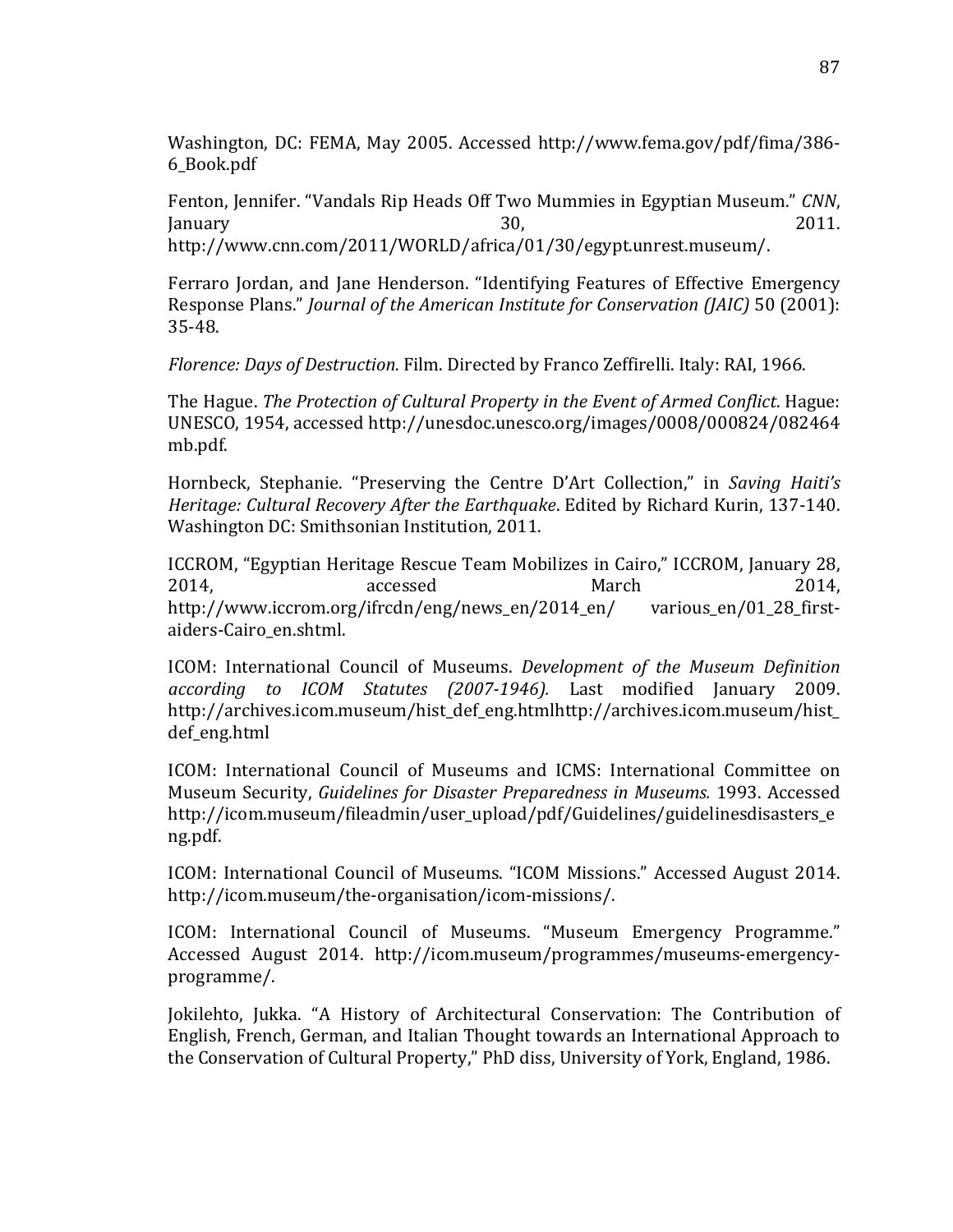Kelly, Kristin, and Joan Weinstein. "Rethinking Crescent City Culture: New Orleans Two and a Half Years Later." The Getty Conservation Institute Newsletter 23:1  $(2008): 16-19.$ 

Kennedy, Edward. "Press release 11 November 2006." in *Conservation Legacies of the Florence Flood of 1966: Proceedings of the Symposium. Edited by Helen Spande,* xv-xx. London: Archetype Publications, 2009.

Labadi, Sophia. *UNESCO, Cultural Heritage, and Outstanding Universal Value: Value*based Analyses of the World Heritage and Intangible Cultural Heritage Conventions. Plymouth, UK: AltaMira Press, 2013.

Lambert, Simon. "Italy and History of Preventive Conservation." CeROArt (2010): online edition, Accessed June 2014. http://ceroart.revues.org/1707.

McClanan, Anne and Jeff Johnson. "Introduction: 'O muse of fire...'." In *Negating the Image*. Edited by Anne McClanan and Jeff Johnson. Burlington, Vt: Ashgate, 2005.

Miller, Vanessa. "Architect Named for New University of Iowa Museum of Art." The *Gazette*, February 23, 2015. Accessed February 2015. http://thegazette.com/subject/news/education/higher-education/architectnamed-for-new-university-of-iowa-museum-of-art-20150223.

Mink, John. "Top 5 Endangered Heritage Sites – Acid Rain." *CyArk*, January 9, 2009. Accessed http://www.cyark.org/news/top-5-endangered-heritage-sites-acid-rain.

Morgan, Amber, and John Samuel Jacobs. "The Accidental IPM Program: A Case Study of Contemporary Art and Archives at The Andy Warhol Museum." Paper presented at MuseumPests 2014 Conference, Williamsburg, VA ,March 27-28, 2014. Accessed http://museumpests.net/wp-content/uploads/2014/04/1-2-Morganand-Jacobs-paper.pdf.

Moshenska,! Gabriel.! "Charred! Churches! or! Iron! Harvest?."! *Journal& of& Social& Archaeology* 10:1 (2010): 5-27.

The Museum of Modern Art. *Immediate Response for Collections*. New York, November 2012.

Narsey Lal, Padma and Tom Mitchell. "National Systems for Managing the Risks from Climate Extremes and Disasters." In *Managing the Risk of Extreme Events and Disasters to Advance Climate Change Adaptation*, edited by Christopher B. Field, Vicente Barros, Thomas F. Stocker, Qin Dahe, Simon K. Allen, David Jon Dokken, Kristie L. Ebi, Katherine J. Mach, Michael D. Mastrandrea, Pauline M. Midgley, Gian-Kasper Plattner, and Melinda Tignor, 351-404. New York: Cambridge University Press, 2012.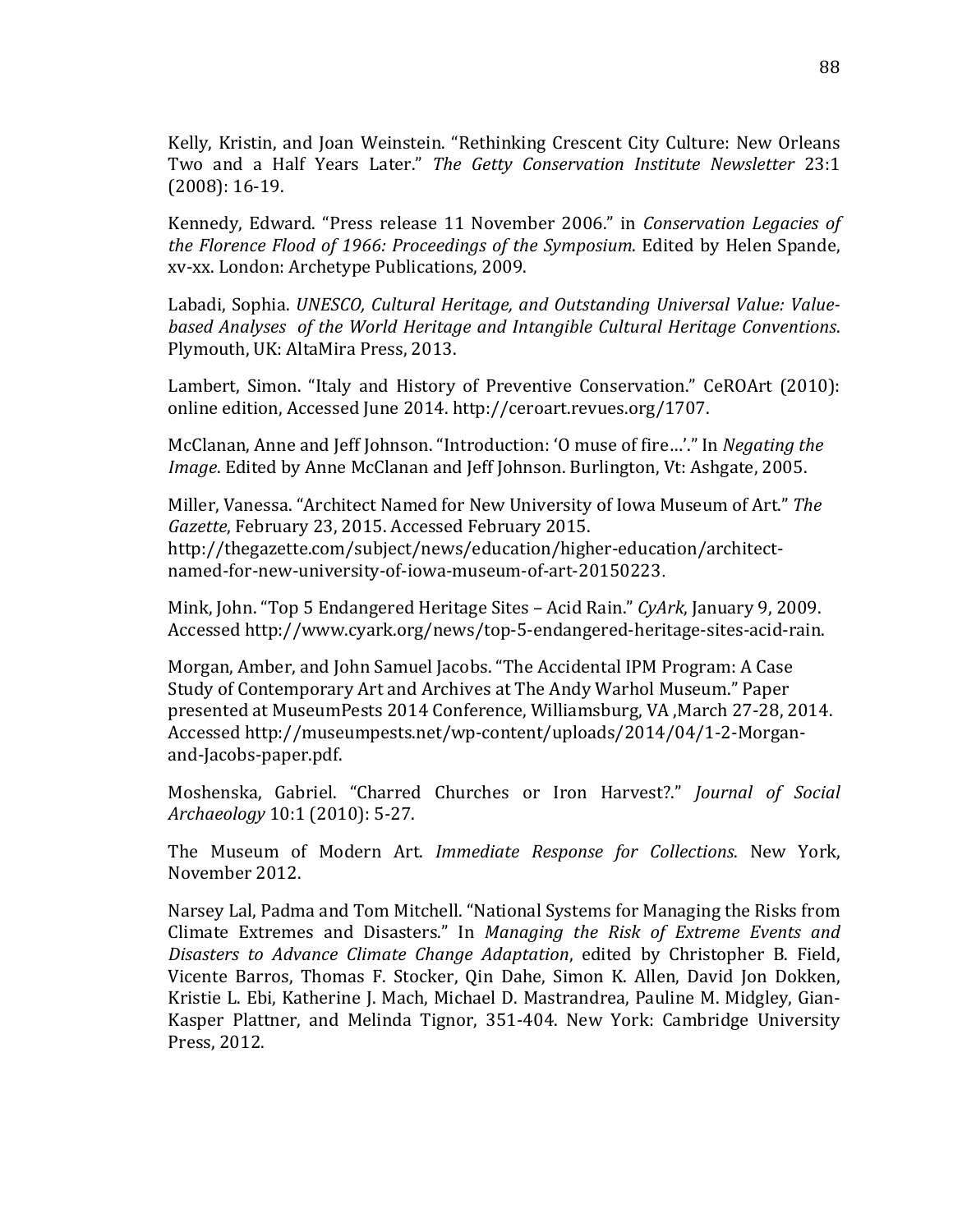National Archives, "Barry Landau Sentenced to 7 Years for Theft from National Archives, Other Institutions." *NARA Press Release*, June 27, 2012. Accessed October 2014, http://www.archives.gov/press/press-releases/2012/nr12-133.html.

National Archives. "Statement on Records Center Fire, National Archives and Records Administration." NARA Press Release. March 1, 2000. Accessed August 2014. http://www.archives.gov/press/press-releases/2000/nr00-42.html.

National Cathedral Association Publication. "Preservation and Restoration." Last modified and a new August 2014, http://www.nationalcathedral.org/bulletin/NCA\_Preservation.shtml/#.VAK emSjEcUU.

National Gallery of Art. "Florence: Days of Destruction." Press Release, December 12, 2011. Accessed 2012, http://www.nga.gov/content/ngaweb/audiovideo/audio/florence-flood-film.html

National Hurricane Center. *Tropical Cyclone Report: Hurricane Sandy (AL182012) 22-*29 October 2012. by Eric S. Blake, Todd B. Kimberlain, Robert J. Berg, John P. Cangialosi, and John L. Beven II. Miami: National Hurricane Center, 12 February 2013. Accessed http://www.nhc.noaa.gov/data/tcr/AL182012\_Sandy.pdf.

NPS: National Park Service. "About Us." Last modified 2014. http://www.nps.gov/aboutus/index.htm.

NPS: National Park Service. "Be Prepared: Develop a Museum Emergency Operations Plan." Conserve O Gram 21:9, Washington, DC, September 2005.

NPS: National Park Service. "Caring for Cellulose Nitrate Film." *Conserve O Gram* 14:8, Washington, DC, 2004.

National Park Service. "Chapter 10: Emergency Planning." in The Museum Handbook: *Part 1 Museum Collections.* Washington DC: NPS, 2000. Accessed August 2014, http://www.nps.gov/museum/publications/MHI/CHAP10A-B.pdf.

National Park Service. "Hurricane Sandy Recovery." Accessed August 2014. http://www.nps.gov/stli/after-hurricane-sandy.htm.

NPS: National Park Service. "Preventative Conservation Recommendations for Organic Objects." *Conserve O Gram* 1:3, Washington, DC, July 1993.

Neickel, Caspar F. *Museographia oder Anleitung zum rechten Bergriff und nützlicher Anlegung&der&Museorum&oder&RaitätenIKammern.&*Germany,!1727.

Nencini, Franco. *Florence: the Days of the Flood.* New York: Stein and Day, 1967.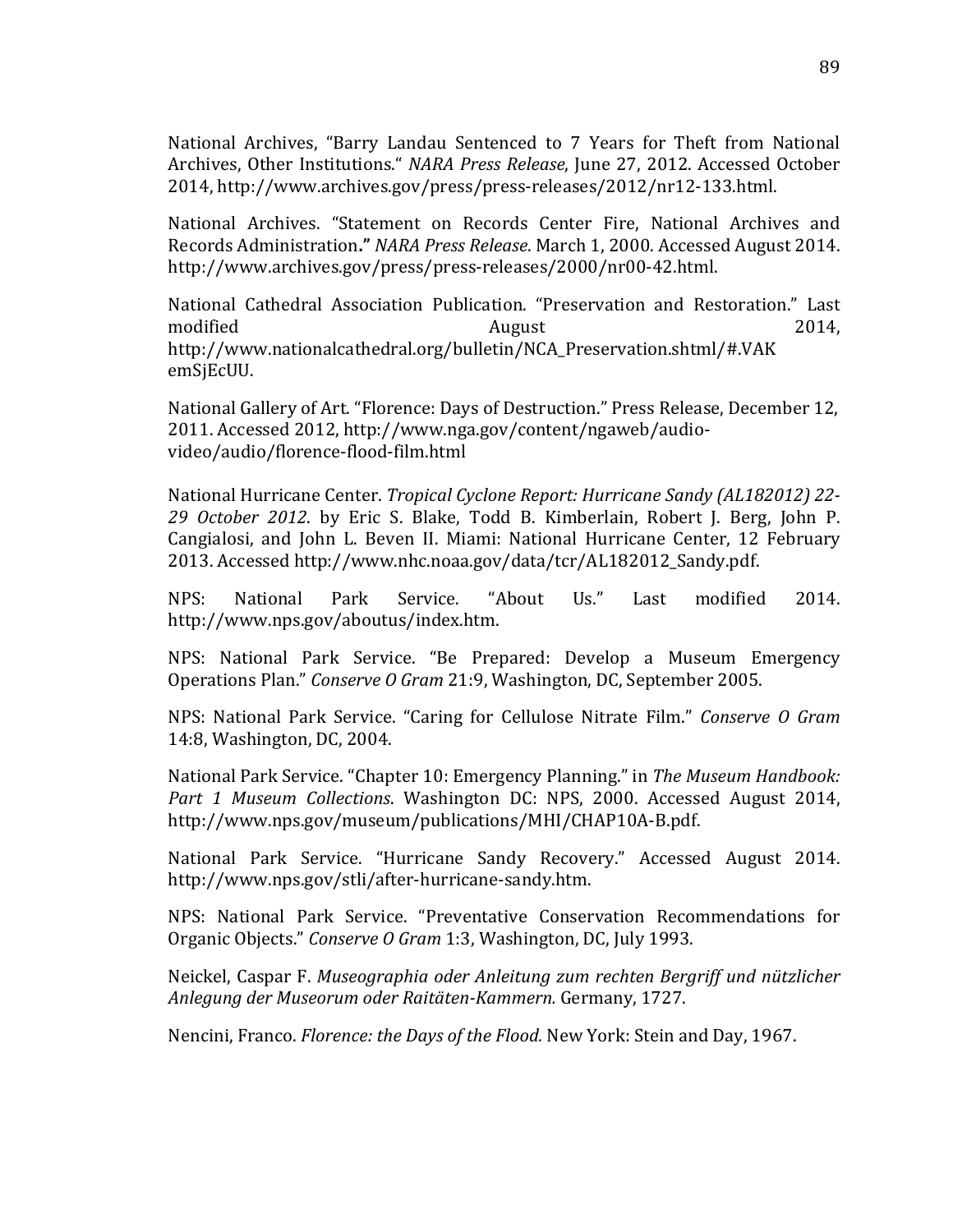Northeast Document Conservation Center (NEDCC). "The Online Disaster-Planning Tool for Cultural and Civic Institutions." Accessed August 2014. http://www.dplan.org/.

O'Connor, Diane Vogt. "Chapter 10: Emergency Planning." In Museum Handbook, *Part 1: Museum Collections.* Washington, DC: National Park Service, 2000. Accessed http://www.nps.gov/museum/publications/MHI/MHI.pdf.

Page, Susan. "Fire Recovery: a Case Study." Suitland, MD: National Archives and Records March Administration. Accessed March 2014. http://www.archives.gov/preservation/conservation/fire-recovery.pdf.

Pintus, Sandro. "An Account of the Flood and the Days that Followed." In *Conservation Legacies of the Florence Flood of 1966: Proceedings of the Symposium.* Edited by Helen Spande, 10-15. London: Archetype Publications, 2009.

Rice, Patty C. "The 2003 Reopening of the Amber Room." *Rocks and Minerals* 79:5  $(2004): 300-312.$ 

Rosenbaum, Lee. "Restoring the Ruins." *Wall Street Journal*, June 24, 2014. Accessed http://www.wsj.com/articles/museum-the-national-september-11-memorial-andmuseum-restoring-the-ruins-1403643192.

Salazar, Cristian, and Randy Herschaft. "Mystery Surrounds Loss of Records, Art on 9/11." Associated Press/Yahoo News, August 31, 2011. Accessed http://news.yahoo.com/mystery-surrounds-loss-records-art-9-11-164719650.html.

Spafford-Ricci, Sarah, and Fiona Graham. "The Fire at the Royal Saskatchewan Museum, Part 1: Salvage, Initial Response, and the Implications for Disaster Planning." in *Journal of the American Institute of Conservation* 39 (2000): 15-36.

Staniforth, Sarah, editor. *Historical Perspectives on Preventative Conservation*. Los Angeles: Getty Conservation Institute, 2013.

Szczepanowska, Hanna. *Conservation of Cultural Heritage: Key Principles and* Approaches. New York: Routledge, 2013.

Taboroff, June. "Cultural Heritage and Natural Disaster Incentives for Risk Management and Mitigation." in *Managing Disaster Risk in Emerging Economies*, edited by Alcira Kreimer and Margaret Arnold, 71-79. Washington, DC: World Bank, 2000.

UNESCO: United Nations Educational, Scientific and Cultural Organization. *Convention& Concerning& the& Protection& of& the& World& Cultural& and& Natural& Heritage.&* Paris: UNESCO, 16 November 1972. Accessed http://whc.unesco.org/archive/convention-en.pdf.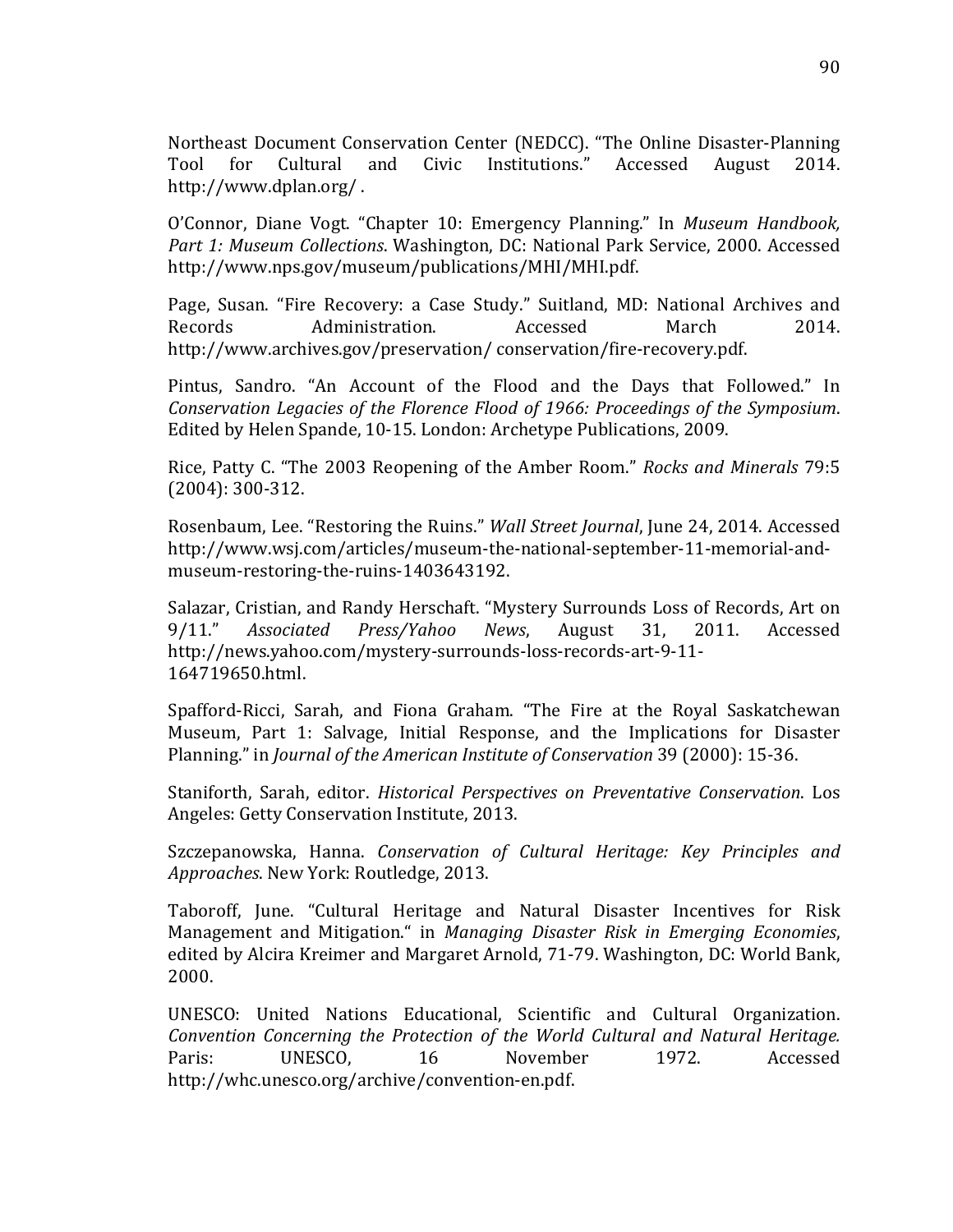UNESCO:!United!Nations!Educational,!Scientific!and!Cultural!Organization.!*Disaster& Planning:& Prevention,& Preparedness,& Recovery.*! UNESCO.! Accessed! http://webworld.unesco.org/safeguarding/en/pdf/txt\_sini.pdf.

UNESCO: United Nations Educational, Scientific and Cultural Organization. "Introducing UNESCO." Accessed July 2014. https://en.unesco.org/aboutus/introducing-unesco.

UNESCO: United Nations Educational, Scientific and Cultural Organization. *Managing Disaster Risks for World Heritage.* UNESCO: 2010.

UNESCO: United Nations Educational, Scientific and Cultural Organization. "Museums." Accessed December 2013. http://portal.unesco.org/culture/en/ev.php-URL\_ID=35032&URL\_DO=DO\_TOPIC&URL\_SECTION=201.html

UNESCO: United Nations Educational, Scientific and Cultural Organization. *Strengthening& Disaster& Risk& Reduction& at& World& Heritage& Properties:& the& Olympia& Protocol for International Cooperation. Olympia: UNESCO, 2009.* 

UNESCO:! United! Nations! Educational,! Scientific! and! Cultural! Organization.! "The! World Heritage Convention." Accessed July 2014. http://whc.unesco.org/en/convention/.

UNISDR:!United!Nations! International!Strategy! for!Disaster!Risk!Reduction*.& Global& Assessment& Report& on& Disaster& Risk& Reduction:& Risk& and& Poverty& in& a& Changing& Climate.* Manama, Kingdom of Bahrain: Oriental Press, 2009.

UNISDR: United Nations International Strategy for Disaster Risk Reduction. "Terminology." Accessed June 2014. http://www.unisdr.org/we/inform/terminology.!

Waller, Robert. "Conservation Risk Assessment: A Strategy for Managing Resources for Preventative Conservation." in *Reprints of the Contributions of the Ottawa Congress 12-16 September 1994, Preventative Conservation Theory and Research,* edited by A. Roy and P. Smith, 12-16. London: IIC, 1994.

Waller, Robert. "Risk Management Applied to Preventative Conservation." In *Storage of Natural History Collections: A Preventative Conservation Approach, edited* by Carol Rose, Catherine Hawks, and Hugh Genoways. 21-27. New York: Society for the Preservation of Natural History Collections, 1995.

Watkins, Stephanie. "Developing Statewide Emergency and Disaster Preparedness Expertise." *Journal of the American Institute for Conservation (JAIC*) 39 (2000): 165-172.

Wegner, Corine, and Marjan Otter. "Cultural Property at War: Protecting Heritage during Armed Conflict." The Getty Conservation Institute Newsletter 23:1 (2008): 4-9.